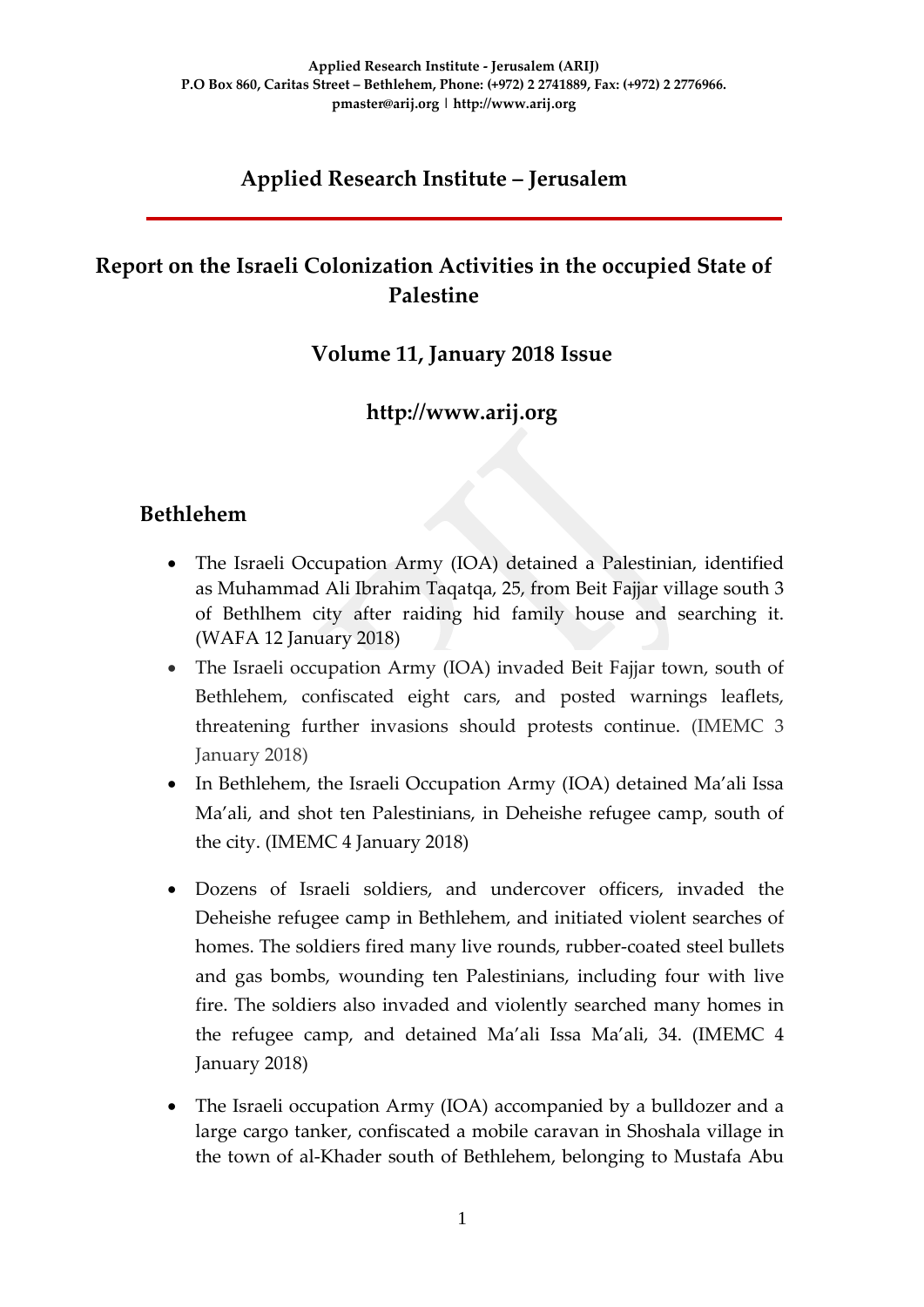'Amous, which he used to store agricultural equipment. (WAFA 4 January 2018)

- A Palestinian man was killed, after being rammed by a speeding Israeli bus, near Bethlehem, in the occupied West Bank, before the soldiers took his body, and returned it to his family five hours later. The family, from Ertas village, south of Bethlehem, said that the bus driver deliberately rammed their son, Rami Issa Khalil Ismael, 38, on Road #60, near the al-Khader town, also south of Bethlehem. The man was mainly struck in the head, causing many fractures, including to his skull, and splattering his brain onto the road. (IMEMC 5 January 2018)
- The Israeli Occupation Army (IOA) invaded the al-Asakra village, east of Bethlhem city, violently searched homes and detained Abdul-Rahman Khaled Asakra, 20, and 'Atiya Daoud Asakra. (IMEMC 8 January 2018)
- The Israeli Occupation Army (IOA) invaded homes in 'Aida refugee camp, north of Bethlehem, and detained Tareq Abu Srour and Sami 'Oleyyan. (IMEMC 8 January 2018)
- The Israeli Occupation Army (IOA) invaded Al Saff Street, in the center of Bethlehem city, and detained Luay Salim al-Hreimi, 20, and Ramadan Janazra. In Tequ' village east of Bethlehem. The IOA also detained Mustafa Jamal Abdul-Khalil, 20, from his home. (IMEMC 8 January 2018)
- The Israeli Occupation Army (IOA) detained a Palestinian, identified as Amer Abu Sh'eera, from his home in the al-'Azza refugee camp, north of Bethlehem. (IMEMC 8 January 2018)
- In addition, the soldiers abducted nine Palestinians from their homes, in several areas of the West Bank governorate of Bethlehem. (IMEMC 8 January 2018)
- The Israeli Occupation Army (IOA) attacked dozens of Palestinian protesters, who marched from the center of Bethlehem city, in the occupied West Bank, heading towards the northern entrance of the city. The Palestinians marched from Bab Zqaq area, heading towards Hebron-Jerusalem Roads, then near Bilal Bin Rabah mosque, at the northern entrance of Bethlehem city. The soldiers fire many gas bombs and concussion grenades at the protesters, wounding a lawyer, identified as Farid al-Atrash, and causing several Palestinians to suffer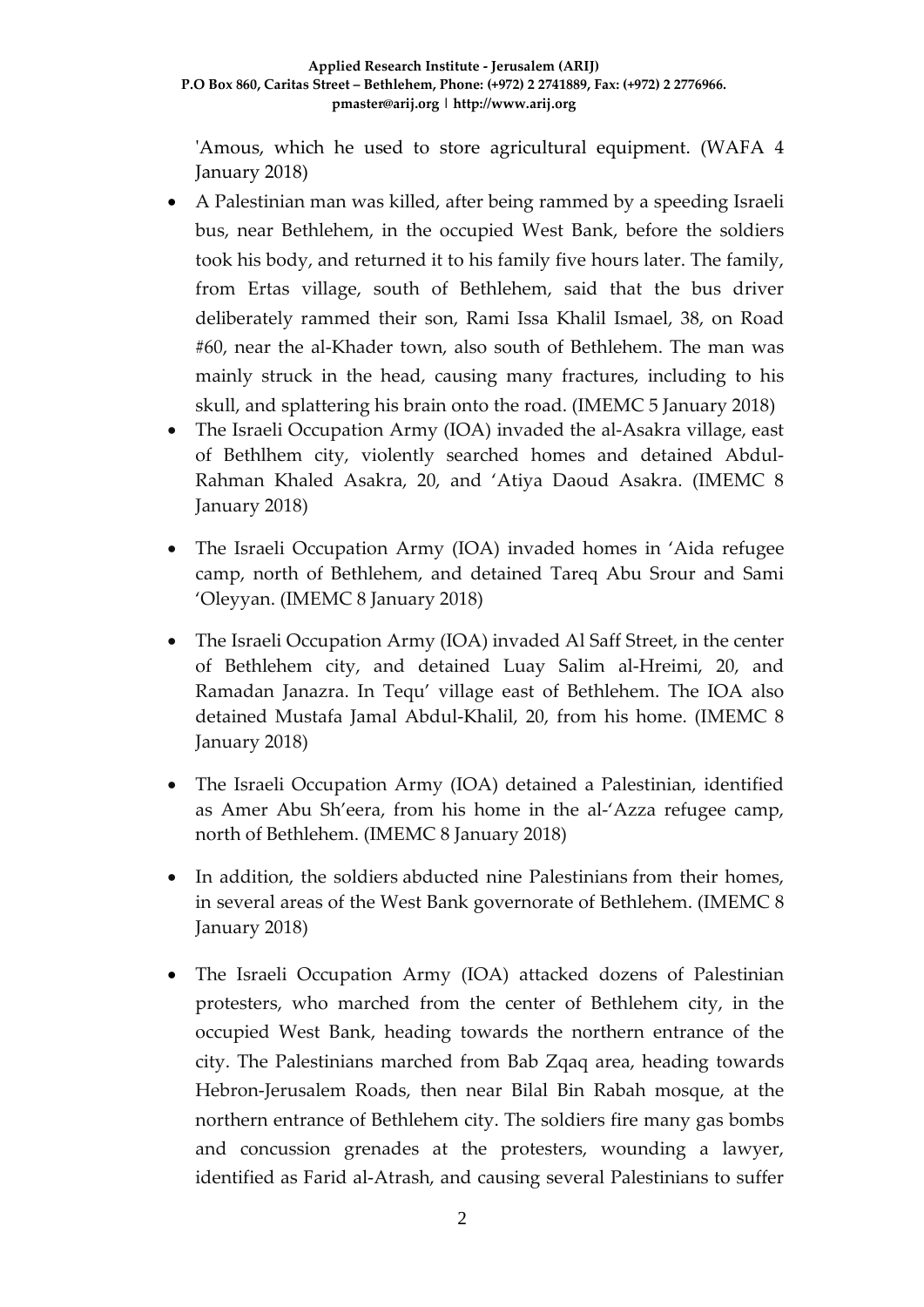the effects of teargas inhalation. In addition, the soldiers fired many gas bombs and concussion grenades at Palestinian reporters, causing many to suffer the effects of teargas inhalation. (IMEMC 9 January 2018)

- Dozens of Israeli soldiers invaded 'Aida refugee camp, north of Bethlehem, searched homes and detained the Secretary of Fateh Movement, Mohammad Lutfi Da'amsa, along with Nassim at-Teety, Yousef at-Teety and Omar 'Aassi. (IMEMC 9 January 2018)
- The Israeli occupation Army (IOA) shot a young Palestinian man with a live round in his leg, after the army invaded Teqoua' town, east of the West Bank city of Bethlehem, and attacked protesters, marching in their town. The IOA invaded Teqoua' through its western entrance, near the Local Council, and fired many live rounds, rubber-coated steel bullets, gas bombs and concussion grenades, at the protesters. They injured young man was identified as Qussai Mohammad al-'Amour, 20, he shot with a live round in one of his legs. (IMEMC 10 January 2018)
- The Israeli Occupation Army (IOA) attacked dozens of nonviolent Palestinian protesters, who marched near the al-'Azza refugee camp, north of Bethlehem, as part of ongoing protests against Donald Trump's illegal recognition of occupied Jerusalem as a unified capital of Israel, and abducted two. The Palestinians marched following Friday prayers in the al-Azza refugee camp, and headed towards Jerusalem-Hebron road, until reaching the northern entrance of Bethlehem. The soldiers immediately started firing gas bombs, concussion grenades and rubber-coated steel bullets, causing many to suffer the effects of teargas inhalation. The soldiers also assaulted many protesters, and detained two, including Hasan Faraj, a member of the Revolutionary Council of Fateh movement. (IMEMC 12 January 2018)
- The Israeli Occupation Army (IOA) invaded Jabal al-Mawaleh area, in Bethlehem city, before breaking into the home of Awwad Awwad, and violently searched it, before informing his father that they are looking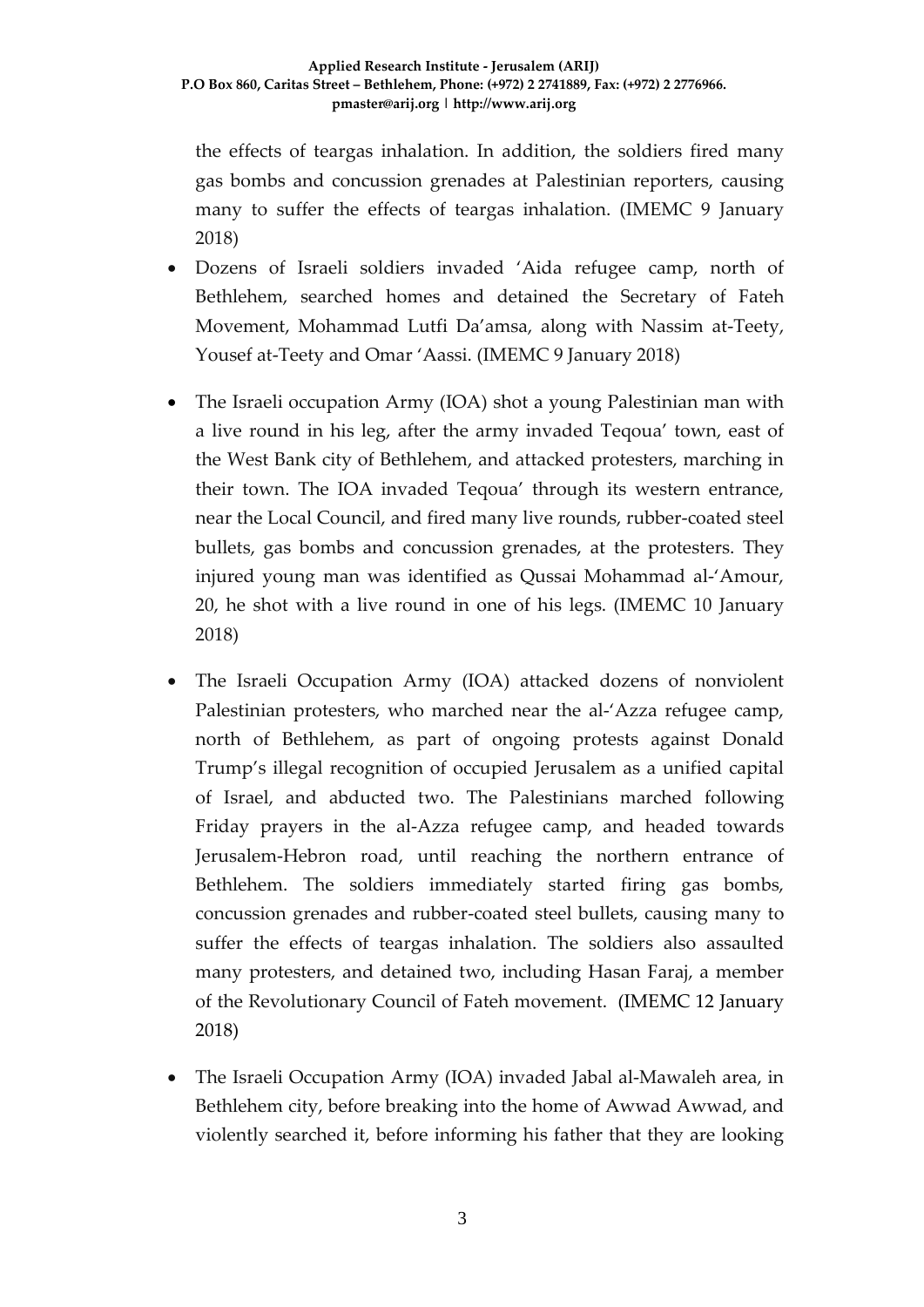for his son Mousa, who was not at home during the invasion. (IMEMC 14 January 2018)

- The Israeli Occupation Army (IOA) invaded the al-Khader town, south of Bethlehem, abducted a physically-disabled Palestinian teen, identified as Hisham Mohammad Ghneim, 18, near his home, and took him to an unknown destination. (IMEMC 15 January 2018)
- The Israeli Occupation Army (IOA) detained in Bethlehem eight Palestinians, from several parts of the governorate. They have been identified as Mohammad Khaled Ta'amra, Majed al-Azza, Abdul-Razeq Badawna, Ahmad Khaled Asakra, Faisal Yousef Sha'er, Mohammad Khal Tannouh, Mohammad Adeeb Mousa, and Qaher Jamil Abu Kamel. (IMEMC 15 January 2018)
- The Israeli Occupation Army (IOA)invaded the home of Ahmad Hasan Salah, and searched the property, before summoning his child, Ahmad, only ten years of age, for interrogation in Etzion military base and security center, south of Bethlehem. (IMEMC 15 January 2018)
- The Israeli Occupation Army (IOA) detained Faisal Yousef Sha'er, 17, from his home in Teqoua' town, east of Bethlehem, after breaking into his family's home and violently searching it. (IMEMC 15 January 2018)
- The Israeli Occupation Army (IOA) invaded al-Walaja village, northwest of Bethlehem, and photographed three homes In Ein Jweiza area. (IMEMC 16 January 2018)
- The Israeli Occupation Army (IOA) invaded many homes in several parts of the West Bank governorate of Bethlehem, and detained eight Palestinians, identified as Bilal Khader Salama, 24, As'ad Darwish, Mo'men Malash, Mohammad al-Asakra, Awad al-Asakra, Adam Eyad al-'Amour, 17, Mahmoud Salem al-Badan, and former political prisoner Yasmin Abu Srour. (IMEMC 17 January 2018)
- The Israeli Occupation Army (IOA) detained a university student from Ejja town, south of Jenin, after stopping him at the "Container" Israeli military roadblock, northeast of Bethlehem, while he was heading to Polytechnic University, in Hebron city. (IMEMC 17 January 2018)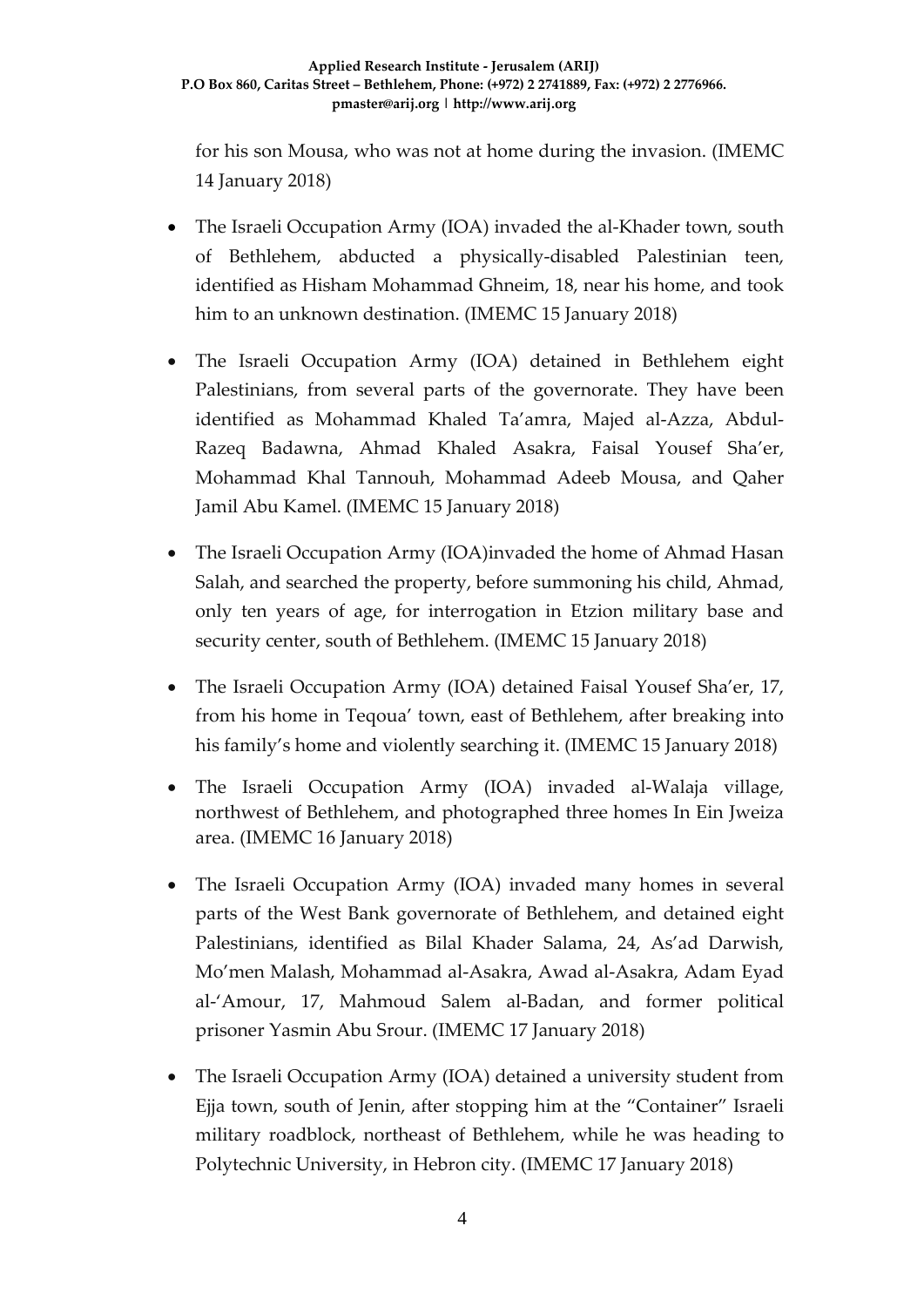- Israeli settlers, broke into the Challenge 5 School, breaking a door and tearing a tent inside the school in the village of Beit Ta'mir, east of Bethlehem. The families prevented the settlers from inflicting more damage to the school, and chased them away. The school, which was rebuilt in September 2017, has been named "Challenge 5 School," because it was the fifth school to be constructed by the ministry in areas threatened by Israeli settlement construction and expansion. (IMEMC 17 January 2018)
- The Israeli Occupation Army (IOA) invaded al-Khader town, south of Bethlehem, and summoned a child, only nine years of age, for interrogation in the nearby Etzion military base and security center. The child has been identified as Ahmad Salah, 9. (IMEMC 18 January 2018)
- The Israeli Occupation Army (IOA) detained Mohammad Khader Moussa Salameh and his brother Bilal from the al-Saff Street in Bethlehem City. (Maannews 18 January 2018)
- The Israeli Occupation Army (IOA) invaded 'Aida refugee camp, north of Bethlehem, searched many homes and summoned Mustafa Ibrahim Qneiss, 31, Ibrahim Nasser Jawareesh and Yousef Nour Abu Srour, for interrogation in Etzion military base and security center. (IMEMC 20 January 2018)
- The Israeli Occupation Army (IOA) invaded Beit Sahour city, west of Bethlehem, and conducted an extensive and violent search campaign targeting many homes, especially in Hindaza area. (IMEMC 20 January 2018)
- The Israeli Occupation Army (IOA) detained Baha' Aref al-'Amour, 22, from Teqoua' town, east of Bethlehem. (IMEMC 21 January 2018)
- The Israeli Occupation Army (IOA) detained Nour Kamal Moammar, 20, and Mohammad Sa'id Abu Harithiyya, from their homes in Battir town, west of Bethlehem. (IMEMC 21 January 2018)
- The Israeli Occupation Army (IOA) detained invaded Thahrat an-Nada area, southeast of Beit Sahour city, and summoned Khaled Hassan 'Obeyyat, 48, for interrogation in Etzion military base and security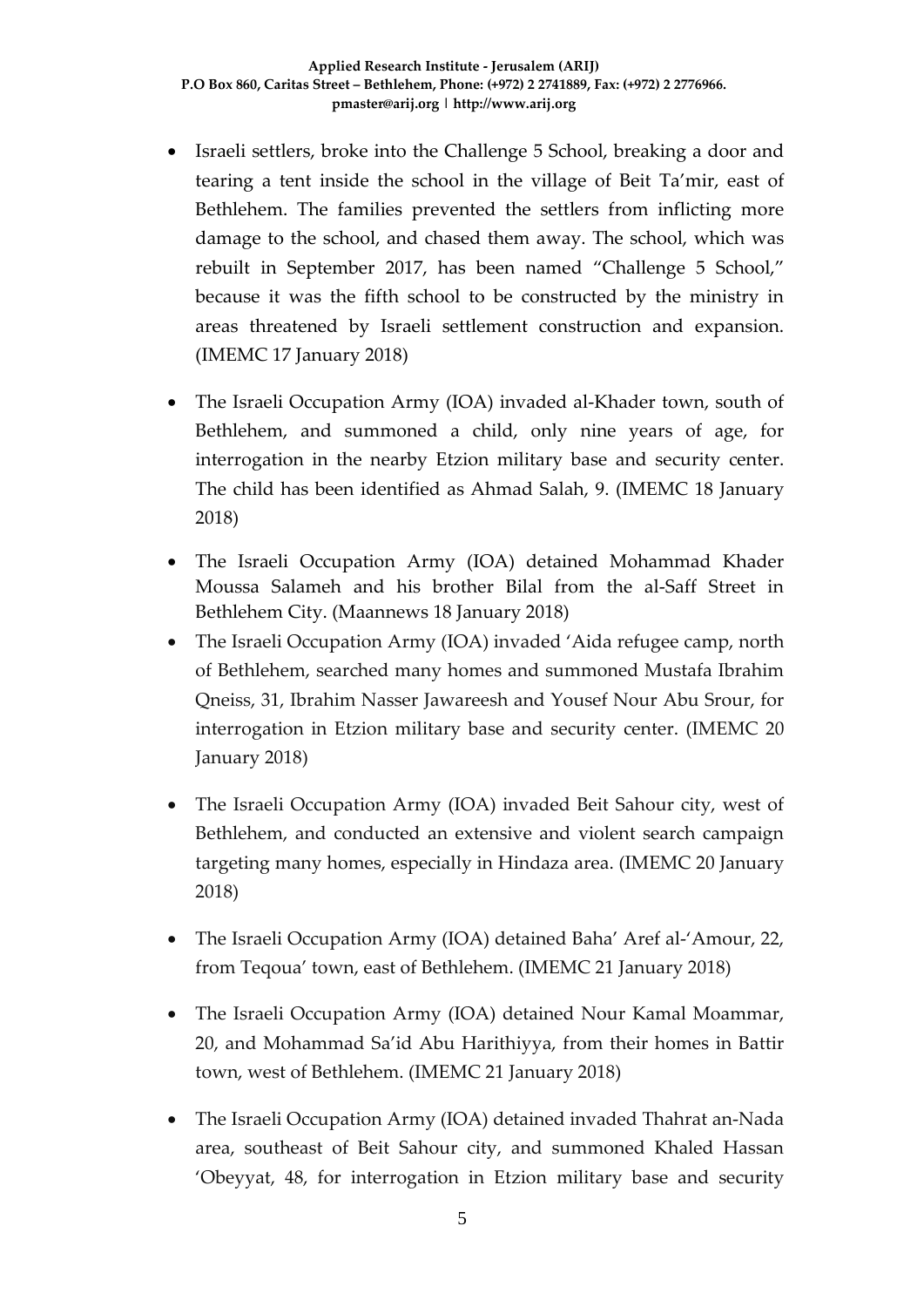center, south of Bethlehem, after breaking into his home and searching it. (IMEMC 21 January 2018)

- The Israeli Occupation Army (IOA) invaded Battir town, west of Bethlehem, and detained Rashid No'man Moammar, 28, and his brother, Abdul-Hadi, 21. (IMEMC 22 January 2018)
- The Israeli Occupation Army (IOA) invaded Beit Jala city, west of Bethlehem, and detained Nafeth Shehada Omar, 30, from his home. (IMEMC 22 January 2018)
- The Israeli Civil Administration (ICA) accompanied by the Israeli occupation Army (IOA) raided Khallet An Nakhlah area in Khalayel Al Louz village south of Bethlehem and notified to evacuate a 50 dunums land owned by Jubran family under the pretext that it is a "Sate Land". (WAFA 22 January 2018)
- The Israeli Civil Administration (ICA) handed citizen Muhammad Yahya Ayesh in Khallet An Nahla area in Bethlehem a military order to stop the construction of a water well under the pretext of lacking valid building permit. (WAFA 22 January 2018)
- Israeli soldiers abducted, on Tuesday evening, three Palestinians, including two children, at the northern entrance of the West Bank city of Bethlehem, and near Husan village, west of Bethlehem. (IMEMC 23 January 2018)
- The Israeli Occupation Army (IOA) detained two children, identified as Mohammad Adel Mahmoud, 14, and Ahmad Khader Shamali, from the al-Azzam refugee camp, north of Bethlehem. The two were detained after the IOA used excessive force against dozens of protesters and fired many gas bombs and rubber-coated steel bullets at them. (IMEMC 23 January 2018)
- The Israeli Occupation Army (IOA) detained Malek Daoud Abu Arab, 19, from Battir town, west of Bethlehem, while working at a gas station on the main road leading Husan nearby village. (IMEMC 23 January 2018)
- The Israeli occupation Authorities (IOA) notified citizen Nasri Nimer Abed Rabbo in Cremisan area in Beit Jala southwest of Bethlehem to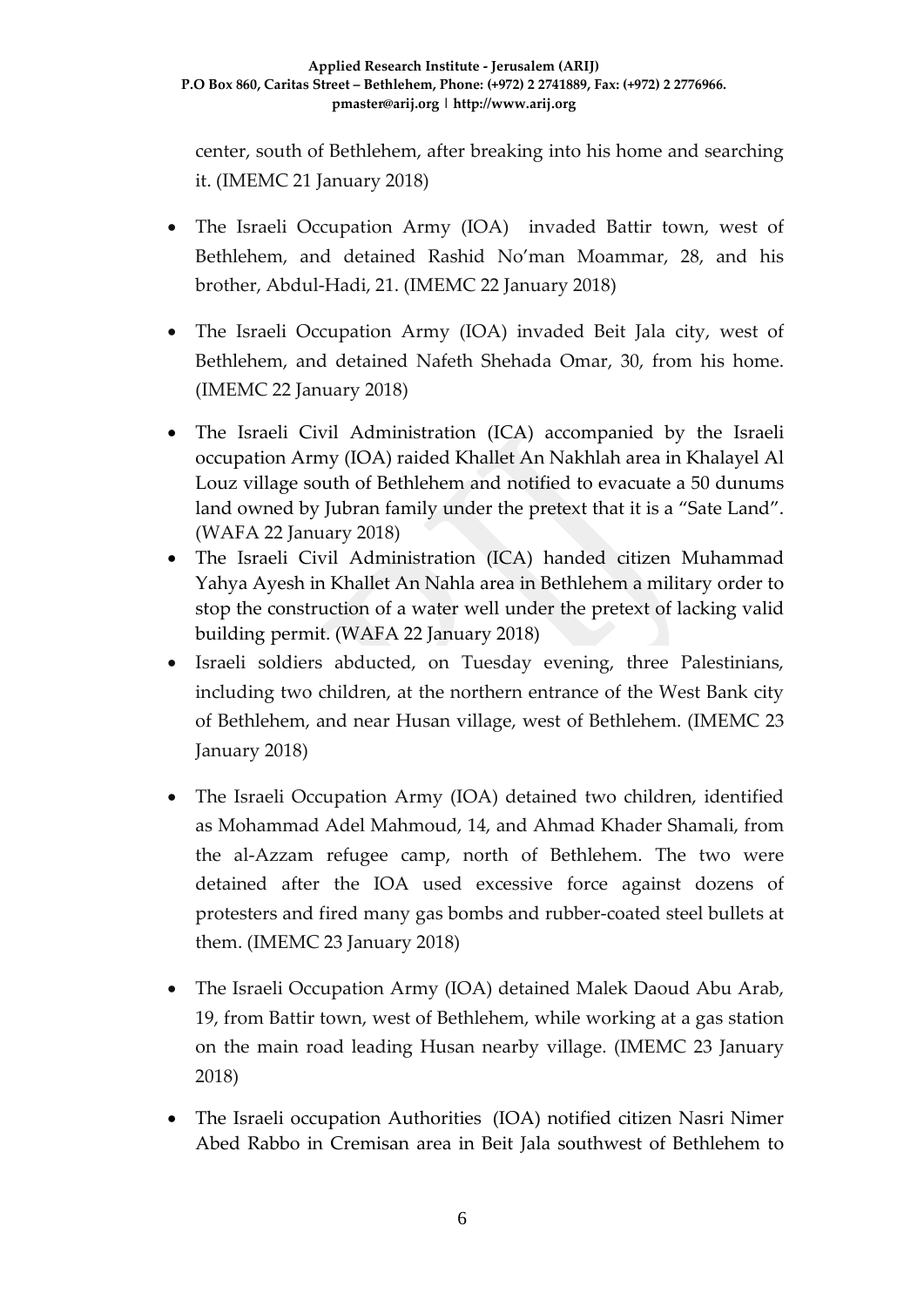evacuate and demolish a shed he erected on his land under the pretext of lacking building permits. (WAFA January 2018)

- The Israeli occupation Army (IOA) invaded and searched homes in Deheishe refugee camp, south of Bethlehem, and abducted Yousef Ya'coub Hamamda, 40. (IMEMC 24 January 2018)
- In Bethlehem, the Israeli occupation Army (IOA) detained Mohammad Nayef Ramadan and Yousef Ya'coub Hamamda, from Deheishe refugee camp, south of the city, after the army invaded it and broke into homes. (IMEMC 24 January 2018)
- The Israeli occupation Army (IOA) detained a young Palestinian man from the al-Khader town, south of Bethlehem, in the occupied West Bank. Many army jeeps invaded the town, searched homes and abducted one Palestinian, identified as Nidal Sa'id Sbeih. The Army caused damage to the searched homes, including a home owned by Ayman Salah, who was also interrogated by the soldiers. (IMEMC 25 January 2018)
- The Israeli occupation Army (IOA) detained Nidal Sa'id Sbeih, 25, and Abdullah Awad 'Obeyyat, from Bethlehem. (IMEMC 25 January 2018)
- Israeli settlers of Eli'zaer settlement razed a 4 dunums agricultural land in Khallet Al Fahem area in Al Khader town in Bethlehem Governorate owned by Muhammad Ahmad Abu Samra. The settlers also destroyed barbed wires surrounding the land and retaining walls. (WAFA 28 January 2018)
- The Israeli occupation Army (IOA) invaded the al-Khader town, south of the city, and abducted Hasan Khaled Salah, 18. The IOA fired live rounds at many young men, who hurled stones at the army jeeps, after invading their town. The IOA also invaded and searched several shops and viewed surveillance videos overlooking the streets near them. (IMEMC 29 January 2018)
- The Israeli occupation Army (IOA) invaded the Saff Street, in the center of Bethlehem city, and abducted a former political prisoner, identified as Islam 'Adel Hijazi, 19. (IMEMC 29 January 2018)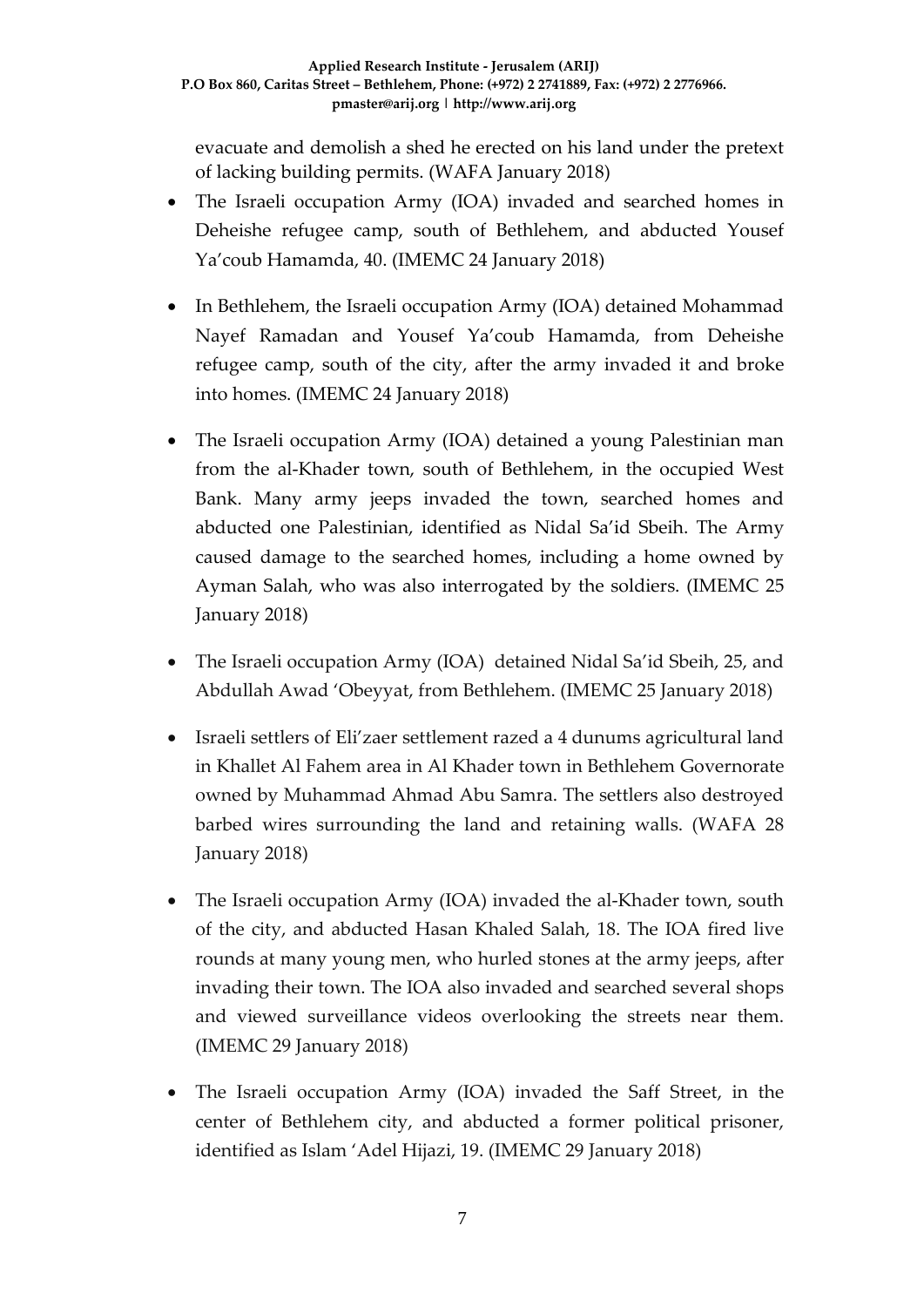- The Israeli occupation Army (IOA) and bulldozers demolished two three-story under-construction residential buildings in Be'er 'Onah area, in Beit Jala city, in the West Bank governorate of Bethlehem, after surrounding and isolating the area. A large military force invaded the area, and demolished the two residential buildings, under the pretext of being constructed without a permit from the Israeli side. Each building had three stories, and that the buildings and their lands, are owned by Walid Zreina and Issa Awad. (IMEMC 29 January 2018)
- In Bethlehem, the Israeli Occupation Army (IOA) detained Abdul-Karim Ayyad, 56, Eyas Ahmad Farahin, 21, Yousef Mohammad 'Adawi, 31, from Deheishe refugee camp, south of the city. (IMEMC 30 January 2018)
- The Israeli Occupation Army (IOA) detained Ahmad Qassem Sheikh, 54, from Marah Rabah village, south of Bethlehem.
- The Israeli Occupation Army (IOA) detained Ali Abdullah Sbieh, 15, from Al Khader village southwest of Bethlehem city while on his way home from school. Sbieh attends Al Khader secondary male school. Sbieh and other students were chasded by the IOA in the village and fired sound bombs at them. (WAFA 30 January 2018)
- The Israeli Occupation Army (IOA) invaded Doha town, west of Bethlehem, and violently searched the home of a lawyer and the head the Independent Commission for Human Rights in southern West Bank, Farid al-Atrash. (IMEMC 30 January 2018)
- The Israeli Occupation Army (IOA) invaded and searched a print shop in the Salam neighborhood, in Deheishe refugee camp. (IMEMC 30 January 2018)
- In Bethlehem, the Israeli Occupation Army (IOA) invaded and searched homes in Nahhalin town, west of Bethlehem, and detained a young man, identified as Ali Mohammad Shakarna. (IMEMC 31 January 2018)

## **Jenin**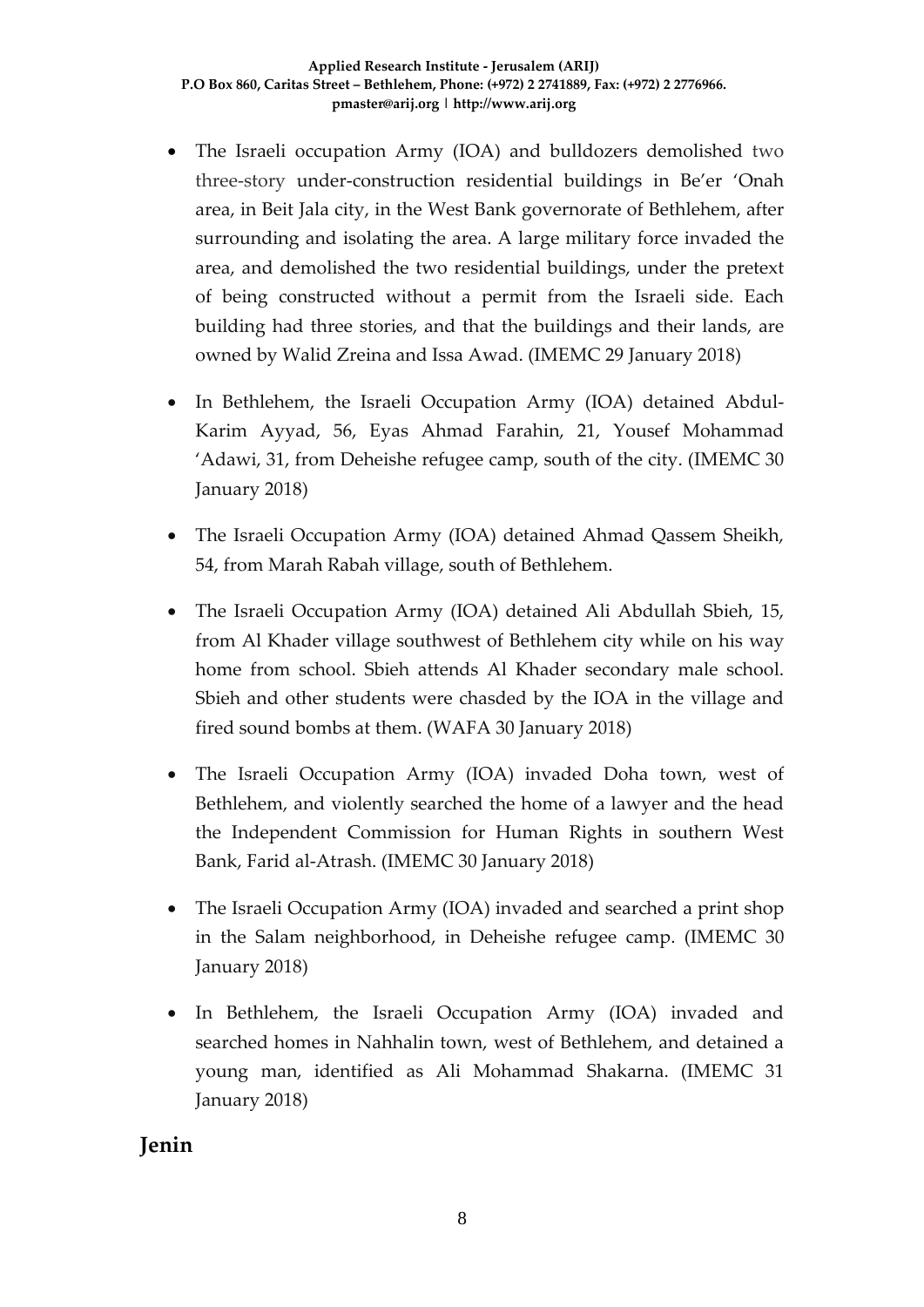- The Israeli Occupation Army (IOA) invaded at dawn, Qabatia town, south of the northern West Bank city of Jenin, and handed a father of a Palestinian detainee, a demolition order targeting his home. The IOA invaded the home of Khaled Mustafa Kamil, and violently searched the property, before handing him an order informing him that his property will be demolished in four days. (IMEMC 1 January 2017)
- The Israeli Occupation Army (IOA) conducted military drills with live ammunition near the town of Arraba, south of the city of Jenin. The IOA used flares and ambulances as foot patrols were deployed between olive trees and on the main Jenin-Nablus road, stopping cars and forcing passengers to get out of the cars while others were shooting in the air nearby. The soldiers also raided a nearby village, which appeared to be part of the live drill in populated Palestinian areas in the occupied West Bank. (WAFA 2 January 2018)
- The Israeli occupation Army (IOA) detained Muhamamd Waleed Bani Ghurra from Jenin Refugee camp at Al Container checkpoint near Bethlehem. (WAFA 3 January 2018)
- In Jenin, in northern West Bank, the Israeli Occupation Army (IOA) detained Taher Fawzi Qteit and Osama Ezzeddin Najm. (IMEMC 4 January 2018)
- The Israeli occupation Army (IOA) invaded Siris village, south of the northern West Bank city of Jenin, searched homes, and detained two Palestinians, identified as Taher Fawzi Qteit, 36, and Osama Ezzeddin Najm, 34. (IMEMC 4 January 2018)
- The Israeli occupation Army (IOA) the villages and towns of Um at-Toot, az-Zababda and Methaloon, and installed many roadblocks in various parts of the governorate. (IMEMC 4 January 2018)
- The Israeli occupying Army (IOA) raided two houses in Silat al-Harthiya village, west of Jenin, belonging to Hassan 'Abdul Rahim Jaradat and his brother Samer. They were interrogated but no arrests were reported. (WAFA 4 January 2018)
- The Israeli occupation authorities sentenced Wadi' Moyyad Zaki Abu Bakr, 15, from Yabed village, southwest of Jenin, to seven months in prison and a fine of 3,000 shekels. (WAFA 4 January 2018)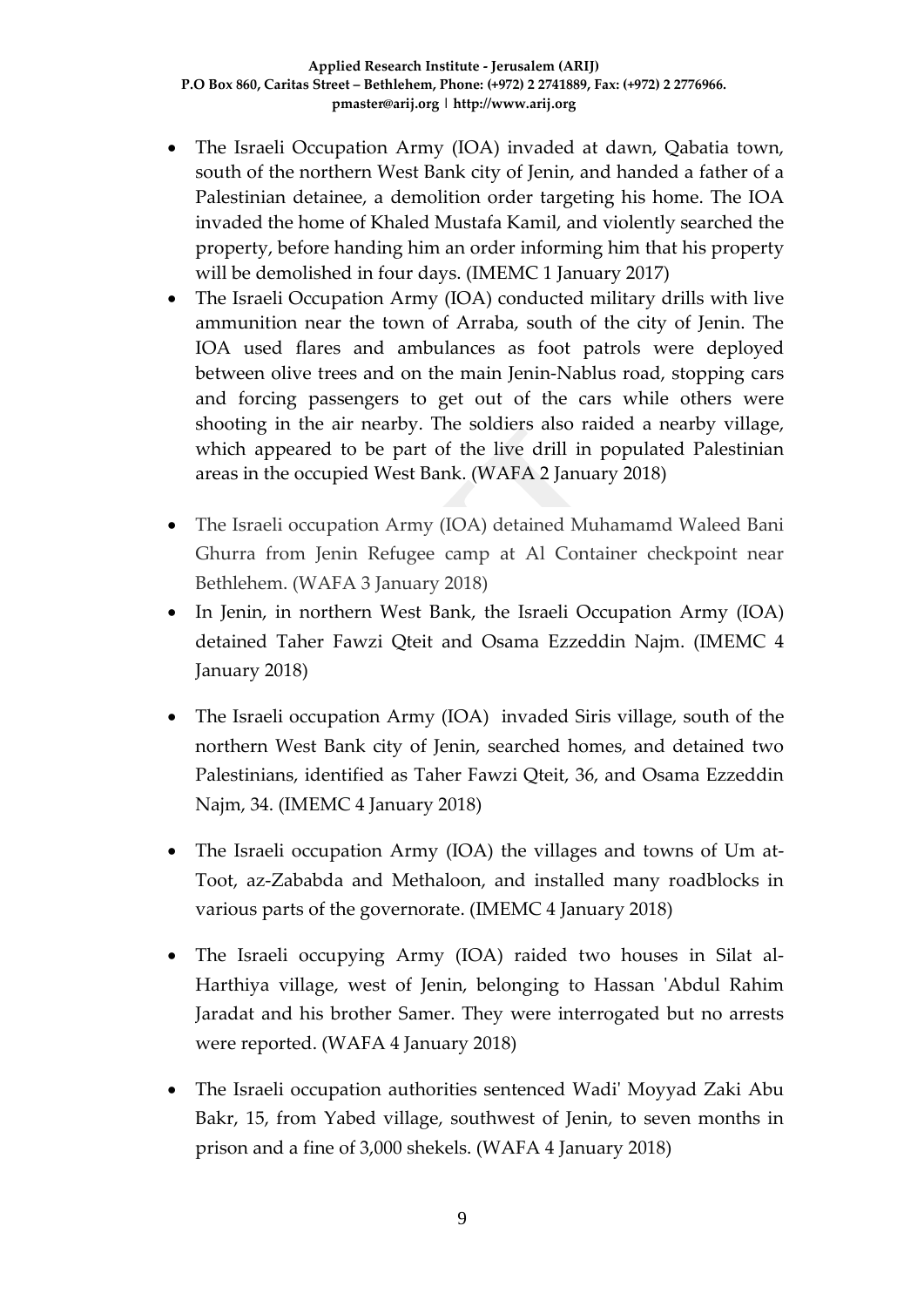- The Israeli occupation Army (IOA) detained Omar Mohammad Suleiman, 26, from Silat al-Harithiya, west of Jenin, in northern West Bank. (IMEMC 5 January 2018)
- The Israeli occupation Army (IOA) detained Nour Ezz Ad Din Qasem Shehada from Ajja village south of Jenin city after raiding his workplace in Jericho. (WAFA 5 January 2018)
- The Israeli occupation Army (IOA) erected several military checkpoints and launched a search operation in Marj Ebn Amer plains west of Jenin. The Israeli operation obstructed the work of the Palestinian farmers in the area and raised a state of fear and panic among them. (WAFA 8 January 2018)
- The Israeli occupation Army (IOA) detained Yazan Mughayer, from 'Arraba village in Jenin Governorate. (IMEMC 10 January 2018)
- The Israeli occupation Army (IOA) invaded and searched many homes, and detained Mahmoud Emad Kamil, from Qabatia, town in Jenin Governorate. The IOA also installed many roadblocks, amidst extensive military deployment around many villages and towns, in Jenin. (IMEMC 10 January 2018)
- The Israeli Occupation Army (IOA) invaded homes in Faqqu'a village, east of the northern West Bank city of Jenin, and searched them, in addition to installing many roadblocks around villages and towns, in Jenin governorate. (IMEMC 12 January 2018)
- The Israeli Occupation Army (IOA) invaded Rummana village, west of the northern West Bank city of Jenin, and installed a military roadblock. The IOA fired rubber-coated steel bullets and gas bombs at many Palestinians, who protested the invasion, in addition to targeting nearby homes with gas bombs and concussion grenades. (IMEMC 13 January 2018)
- In Jenin city in the northern West Bank, the Israeli Occupation Army (IOA) invaded and searched many homes in the city, and detained Abdul-Rahman Jamil Najm, 24, who works as a teacher at a school in Qabatia nearby town, in addition to Waqqass Adnan Saba'na. The two live in the Sikka neighborhood, and the Eastern neighborhood, in Jenin city. (IMEMC 14 January 2018)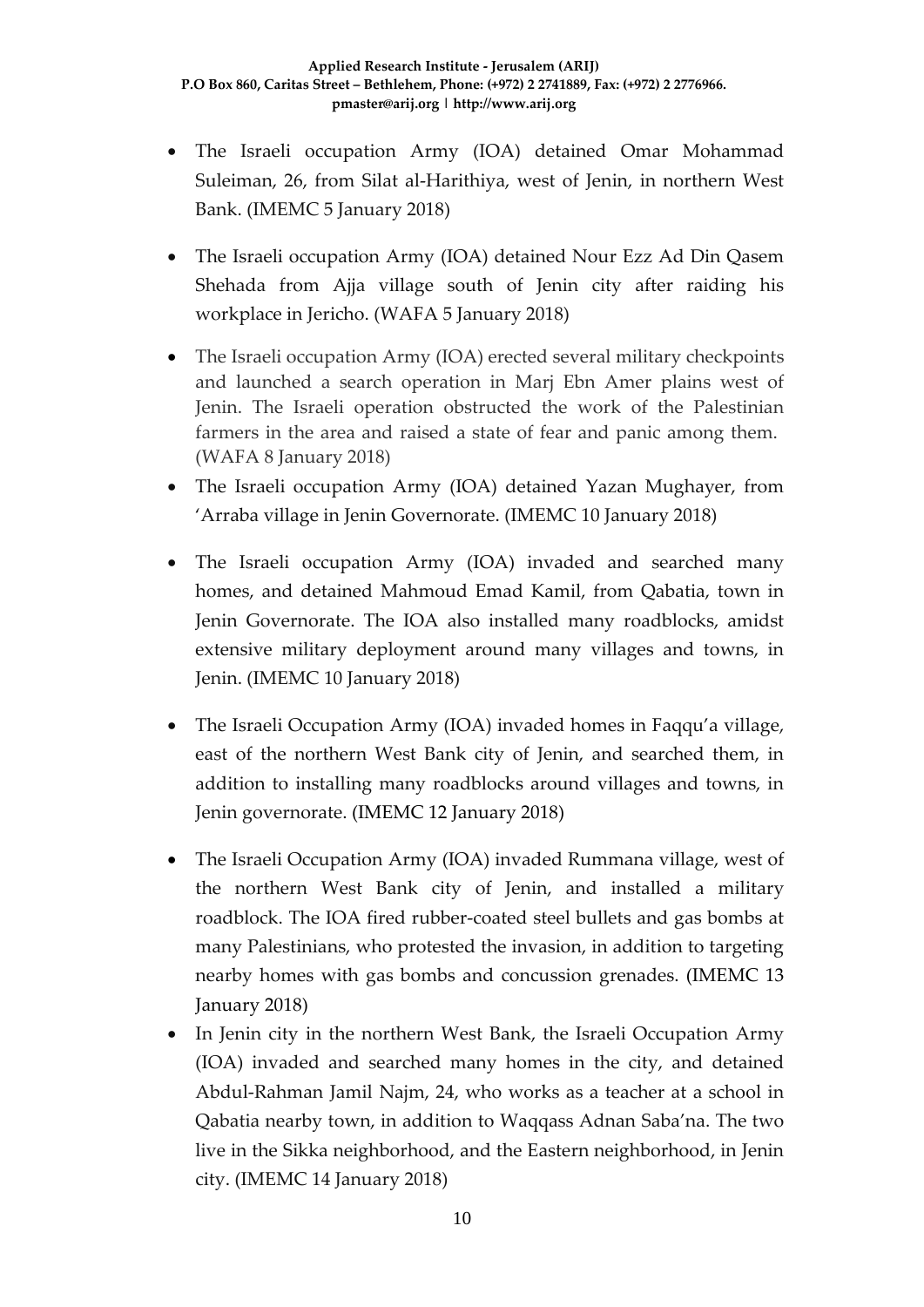- The Israeli Occupation Army (IOA) invaded homes in Qabatia town, south of Jenin, and abducted Islam Fawwaz Sammar, 25. (IMEMC 14 January 2018)
- The Israeli Occupation Army (IOA) installed a roadblock in Rummana village, west of Jenin, briefly detained several Palestinians and interrogated them. (IMEMC 14 January 2018)
- The Israeli Occupation Army (IOA) invaded Zibda village, southwest of Jenin, before breaking into the home and store of a local, identified as Ibrahim Zeid, and confiscated surveillance tapes and equipment. (IMEMC 15 January 2018)
- The Israeli Occupation Army (IOA) invaded at night, Burqin town, west of the northern West Bank city of Jenin, searched many homes and buildings, and injured five young men. The IOA fired many live rounds, rubber-coated steel bullets and gas bombs, at many protesters and shot four with rubber-coated steel bullets, and one with a live round in his leg, in addition to causing many others to suffer the effects of teargas inhalation. The IOA also invaded and ransacked homes, a local company, a supermarket and a gas station, before confiscating surveillance recordings. The IOA caused damage to many vehicles, including two cars owned Wisam Thieb Affana, and Kanaan Company, in addition to a tractor owned by Siyam al-'Aassi. (IMEMC 16 January 2018)
- In Jenin, in northern West Bank, the Israeli Occupation Army (IOA) searched homes and detained Khalil Sa'adi. (IMEMC 16 January 2018)
- The Israeli Occupation Army (IOA) abducted Daoud Omariyya, from his home in Jenin, in northern West Bank. (IMEMC 17 January 2018)
- The Israeli occupation Army (IOA) killed at dawn, a young Palestinian man, after shooting him with live fire, and a shell, in his home, in Wad Burqin area, west of Jenin. The man was identified as Ahmad Nasr Jarrar, 22. Ahmad is the son of Nasr Jarrar, who was killed by Israeli army fire in Jenin, in 2002. Hours after killing Nasr, the IOA detonated his home, by firing shells and heavy fire at it, then a military bulldozer leveled it, after using loud speakers, ordering the Palestinians in the building to surrender, and detained them. After detonating and demolishing the home, the IOA continued to fire live rounds, while sounds of further explosions could be heard, but the IOA refused to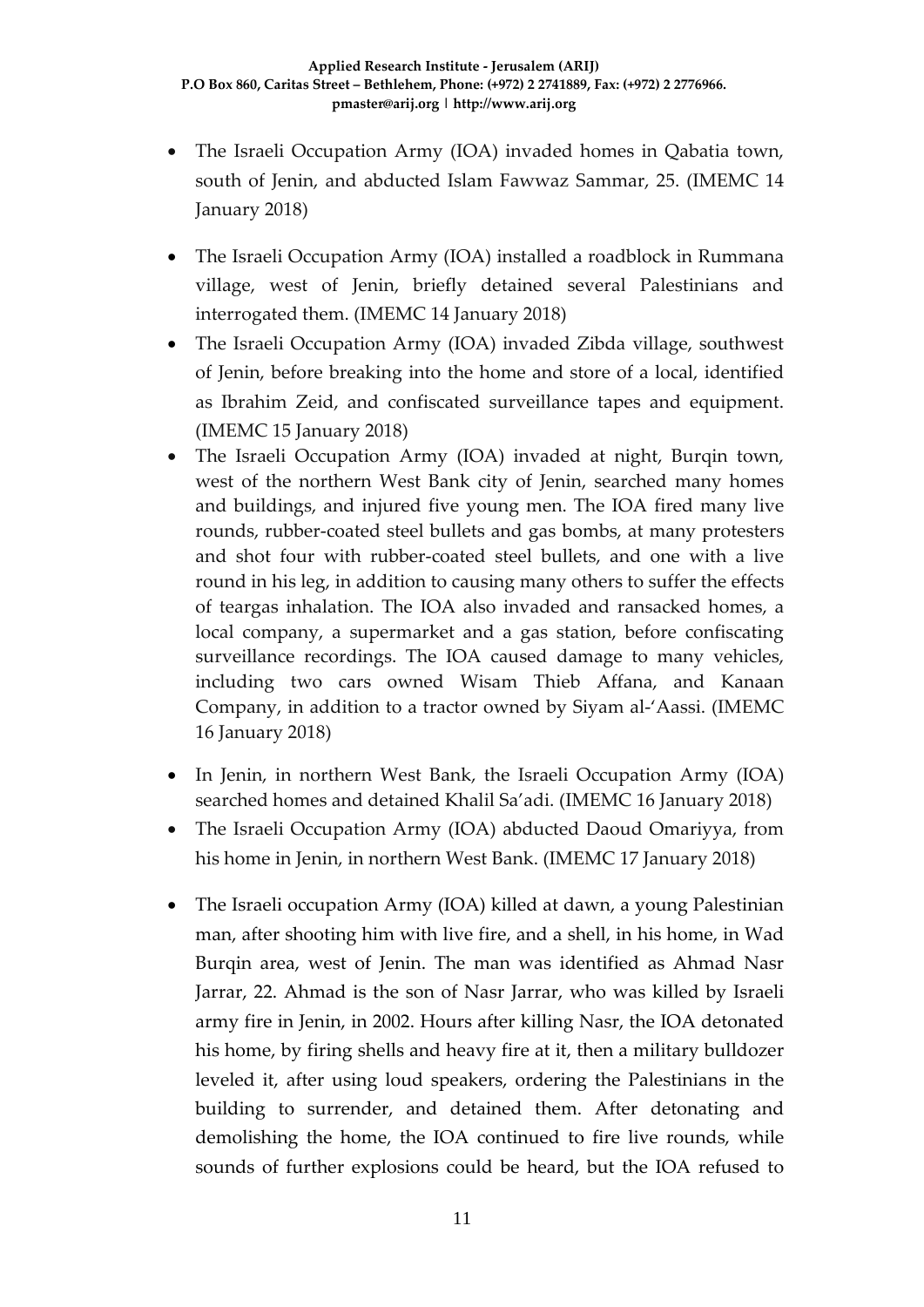allow ambulances and firefighters from entering the area. The invasion and the killing of the young man, led to massive protests, before the soldiers fired dozens of live rounds, rubber-coated steel bullets and gas bombs, causing several injuries, including at least one, who was shot with live fire. (IMEMC 18 January 2018)

- The Israeli Occupation Army (IOA) invaded the northern West Bank city of Jenin, and Jenin refugee camp, confiscated surveillance recordings, before detaining two Palestinians, and injured many others. The IOA detained two young men, while working in a local gas station, and clashed with dozens of youngsters, especially in Haifa Street, The IOA also surrounded the al-Hadaf area, south of Jenin, before more vehicles and two bulldozers invaded the city and its refugee camp. The soldiers also invaded and ransacked several stores, and confiscated surveillance recordings, in Jenin city. At least thirty vehicles participated in the invasion into Jenin and Jenin refugee camp, after the soldiers surrounded, and isolated, many areas. (IMEMC 18 January 2018)
- The Israeli Occupation Army (IOA) detained Ahmad Qunbu and Salah Jaradat from Jenin, Ahmad Jamal Qawwas, 26, from Qalqiliya. (Maannews 18 January 2018)
- The Israeli occupation Army (IOA) demolished 3 Palestinian houses in Wad Burqin area, west of Jenin. The first house is owned by 'Ali Khaled Jarrar and the second house is owned by Isma'il Mohammed Jarrar, both houses were completely demolished whereas a third house owned by Yaseen Jarra was partially demolished. The IOA raided the area before the demolition took place and declared it a closed military zone. Snipers were deployed on rooftops of a number of Palestinian houses, of which, the house of Farouk Abu As Saba' was known. (WAFA 18 January 2018)
- The Israeli Occupation Army (IOA) invaded at dawn, the al-Yamoun town, west of the northern West Bank city of Jenin, and detained two Palestinians. The IOA invaded the home of Azmi Abdul-Qader Freihat, and abducted his sons Jihad and Abdul-Qader, in addition to two of their friends who were sleeping over, identified as Yahya No'man Abu al-Haija and Mustafa al-Karm. The IOA violently searched the home, and confiscated several mobile phones, and surveillance recordings. (IMEMC 19 January 2018)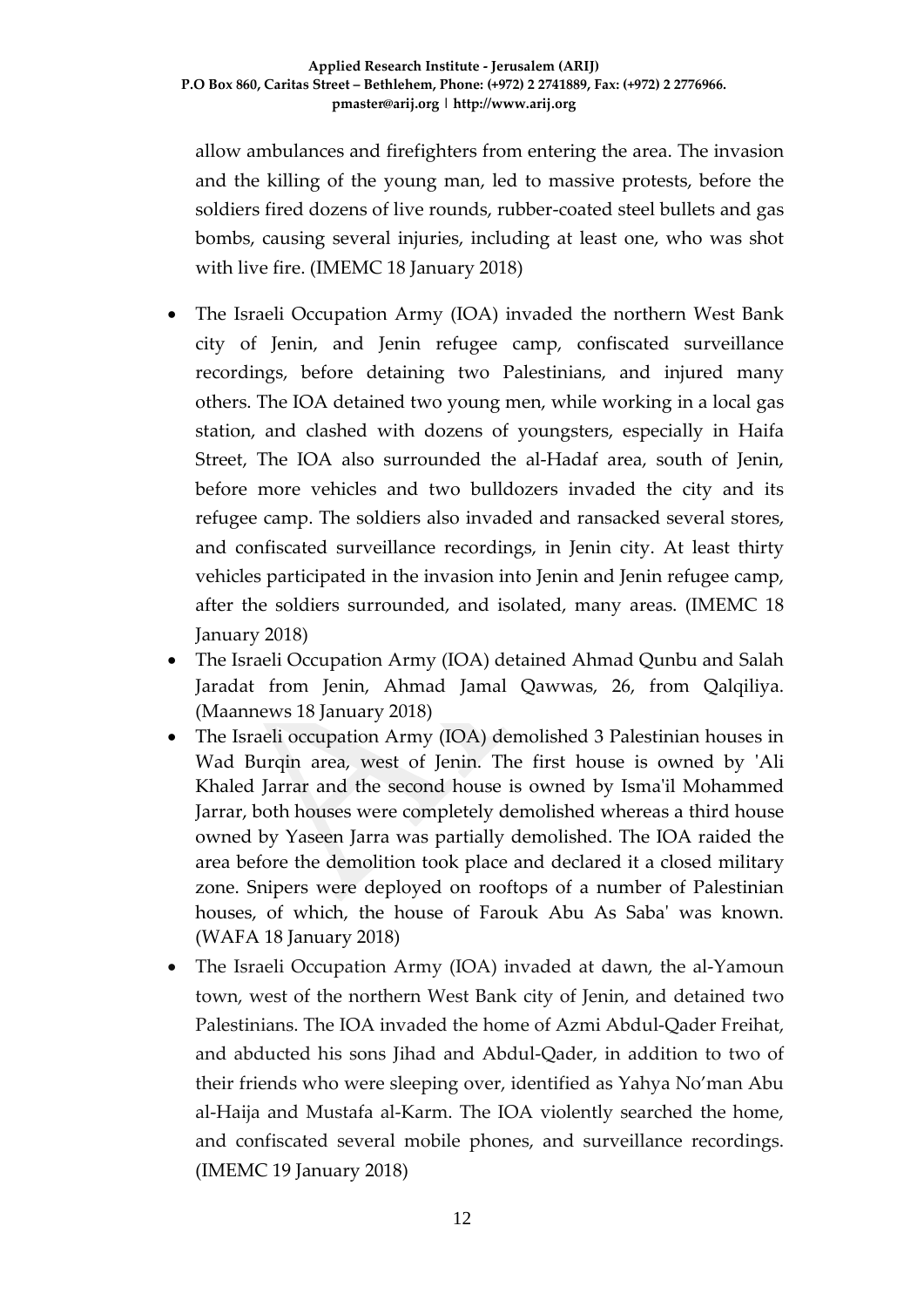- The Israeli Occupation Army (IOA) invaded the Eastern Neighborhood of the town OF Qabatyia, before breaking into the home of Ramzi Ghanama, and violently searched it. (IMEMC 19 January 2018)
- The Israeli Occupation Army (IOA) invaded the home of Waqas Jarrar, in Wad Burqin area, west of Jenin, and interrogated the family; Ahmad is the cousin of Ahmad Ismail Jarrar, who was killed by the soldiers two days ago. (IMEMC 20 January 2018)
- The Israeli Occupation Army (IOA) invaded Jenin, in northern West Bank, and summoned Ahmad Husam Touqan, and his brother, Mo'men for interrogation in Salem military base, west of the city. The IOA violently searched homes, and briefly detained the two, but released them, after ordering them to head to the base, for interrogation. (IMEMC 20 January 2018)
- The Israeli Occupation Army (IOA) detained 4 Palestinians during predawn raids in the Jenin Governorate of the northern occupied West Bank after raiding and searching several homes. The detainees were identified as brothers Jihad and Abd al-Qader Freihat. The IOA confiscated mobile phones and surveillance camera recordings from their house during the raid. (Maannews 20 January 2018)
- The Israeli Occupation Army (IOA) detained two other residents of al-Yamoun, identified as Yahiya Abu al-Haija and Mustafa al-Karam. The two were detained during a raid on the Jenin refugee camp, where they were reportedly visiting relatives. (Maannews 20 January 2018)
- The IOA also installed a roadblock at the Jenin-Nablus road, near Jaba' town, and searched many cars while interrogating the passengers. (IMEMC 20 January 2018)
- The Israeli Occupation Army (IOA) invaded Rummana village, west of Jenin, installed a military roadblock, and interrogated many Palestinians, while searching them while examining their ID cards. (IMEMC 20 January 2018)
- The Israeli Occupation Army (IOA) invaded, the town of Jaba', south of the northern West Bank city of Jenin, and conducted provocative acts, targeting many Palestinians. The IOA fired many rubber-coated steel bullets and gas bombs, causing many Palestinians to suffer the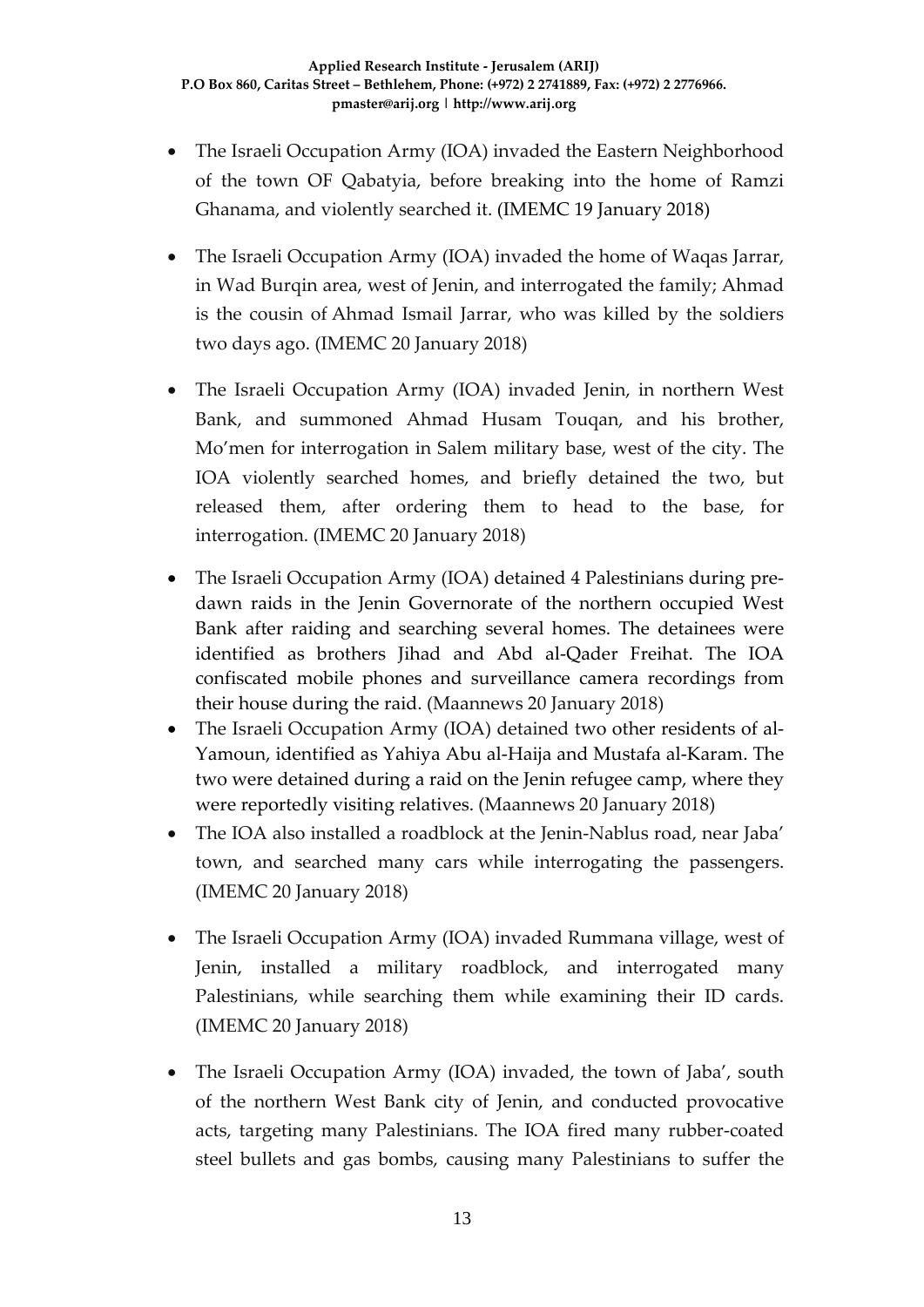effects of teargas inhalation. The IOA detained two young men at two military roadblocks at the main entrance of Jaba', and at the eastern entrance of the town. The IOA stopped and searched dozens of cars, and interrogated many Palestinians while inspecting their ID cards. (IMEMC 21 January 2018)

- The Israeli Occupation Army (IOA) invaded Silat ath-Thaher town, south of the northern West Bank city of Jenin, before invading and violently searching many homes and stores. Dozens of soldiers invaded the town, before storming into the homes and stores. The invasions and searches were mainly carried out in properties on the main street on the town, where the soldiers also interrogated many Palestinians while examining their ID cards. (IMEMC 21 January 2018)
- The Israeli Occupation Army (IOA) invaded and searched homes in Jenin governorate, and detained Mo'men Touqan, 24, from his home in Jenin city. The IOA invaded many communities in the governorate, and installed many roadblocks around villages and towns, in addition to launching a surveillance balloon near the al-Jalama village. (IMEMC 22 January 2018)
- The Israeli Occupation Army (IOA) detained In the northern West Bank city of Jenin, two Palestinians identified as Suhaib Nasser Jarrar, 23, and Wissam Assem Jarrar, 24. (Maannews 23 January 2018)
- The Israeli Occupation Army (IOA) detained Laith Mahdi Jarrar, 25, from his house in the Wadi Burqin area of Jenin. (Maannews 23 January 2018)
- The Israeli occupation Army (IOA) invaded, at dawn, Jenin city, Wad Burqin and the al-Hadaf area, in the northern West Bank city of Jenin, violently searched many homes, and detained one Palestinian. The detained Palestinian was identified asd 'Odai Jaber Jarrar, in the al-Hadaf area, after the IOA forced many families out of their homes and interrogated them, while violently searching their properties. The IOA also surrounded Wad Burqin area, and al-Hadaf, near Jenin refugee camp, and fired many gas bombs and concussion grenades. (IMEMC 24 January 2018)
- The Israeli occupation Army (IOA) invaded the homes of Yahya Turkman and Taiseer al-Fayed, reportedly looking for Ahmad Nasr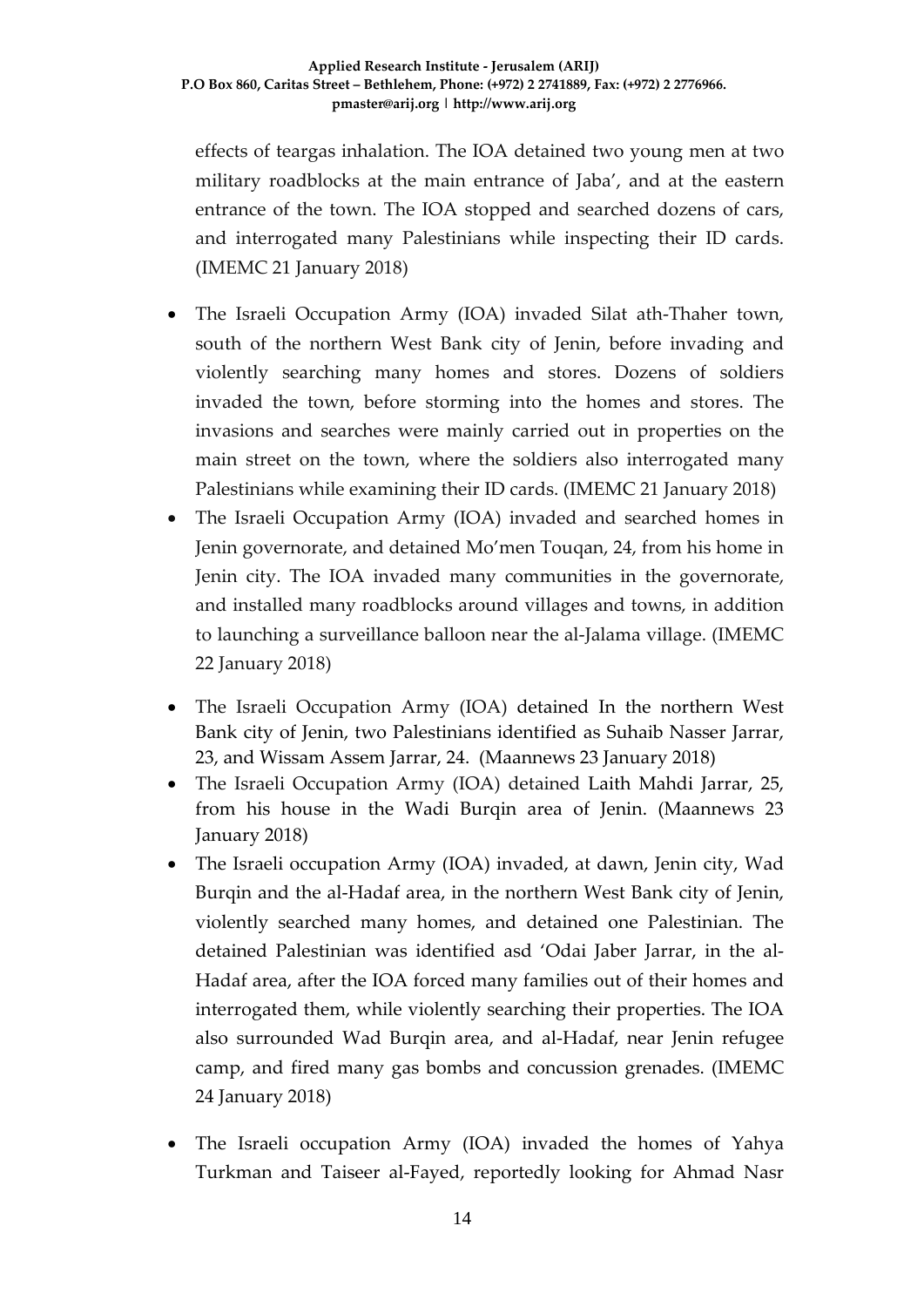Jarrar, the cousin who [Ahmad Ismail Nassar,](http://imemc.org/article/israeli-forces-kill-palestinian-civilian-and-demolish-3-houses-in-wide-scale-military-operation-in-jenin/) who was killed by the Israeli army last Thursday, January 18th. (IMEMC 24 January 2018)

- The Israeli occupation Army (IOA) detained Odai Jaber Jarrar from his home in Jenin, in northern West Bank. (IMEMC 24 January 2018)
- In Jenin, in northern West Bank, the Israeli occupation Army (IOA) detained Mohannad Tayel al-Fares, 22, from Salfit, in northwestern West Bank. (IMEMC 24 January 2018)
- The Israeli occupation Army (IOA) continued, for the eighth consecutive day, the extensive invasions and violent searches of homes in Jenin city, and Wad Burqin area, in northern West Bank, looking for Ahmad Jarrar, who survived an assassination attack. During the attack, the soldiers killed his cousin, Ahmad Ismail Mohammad Jarrar, 31, who was not involved in politics. (IMEMC 25 January 2018)
- The Israeli occupation Army (IOA) detained a young man, identified as Forsan Hani al-Ghoul, from Jenin refugee camp, in northern West Bank, while he was working in occupied Jerusalem.
- The Israeli Occupation Army (IOA) detained a young Palestinian man from Kafr Ra'ey village, southwest of the northern West Bank city of Jenin, after stopping him at a military roadblock, near Nablus, also in northern West Bank. The Palestinian, identified as Aysar Samir Sbeih, 25, was driving to his work in Ramallah, in central West Bank, when the IOA stopped him at a sudden military roadblock close to Shave Shomron illegal settlement. The Palestinian was cuffed and blindfolded, before the soldiers took him to an unknown destination. (IMEMC 26 January 2018)
- The Israeli occupation Army (IOA) carried out raids in the Jenin Governorate of the northern West Bank, in the al-Yamoun, Arraba, and Bir al-Basha villages, in addition to houses on the road connecting Qabatiya and the Misliya village in southwestern Jenin, and the Jenin refugee camp and detained two Palestinians from the Jenin Governorate. They were identified as Muhammad Fawwaz Zakarneh and former prisoner Haitham Sayyaj. (Maannews 26 January 2018)
- The Israeli occupation Army (IOA) stationed at Barta'a military roadblock, southwest of Jenin, abducted a young man, identified as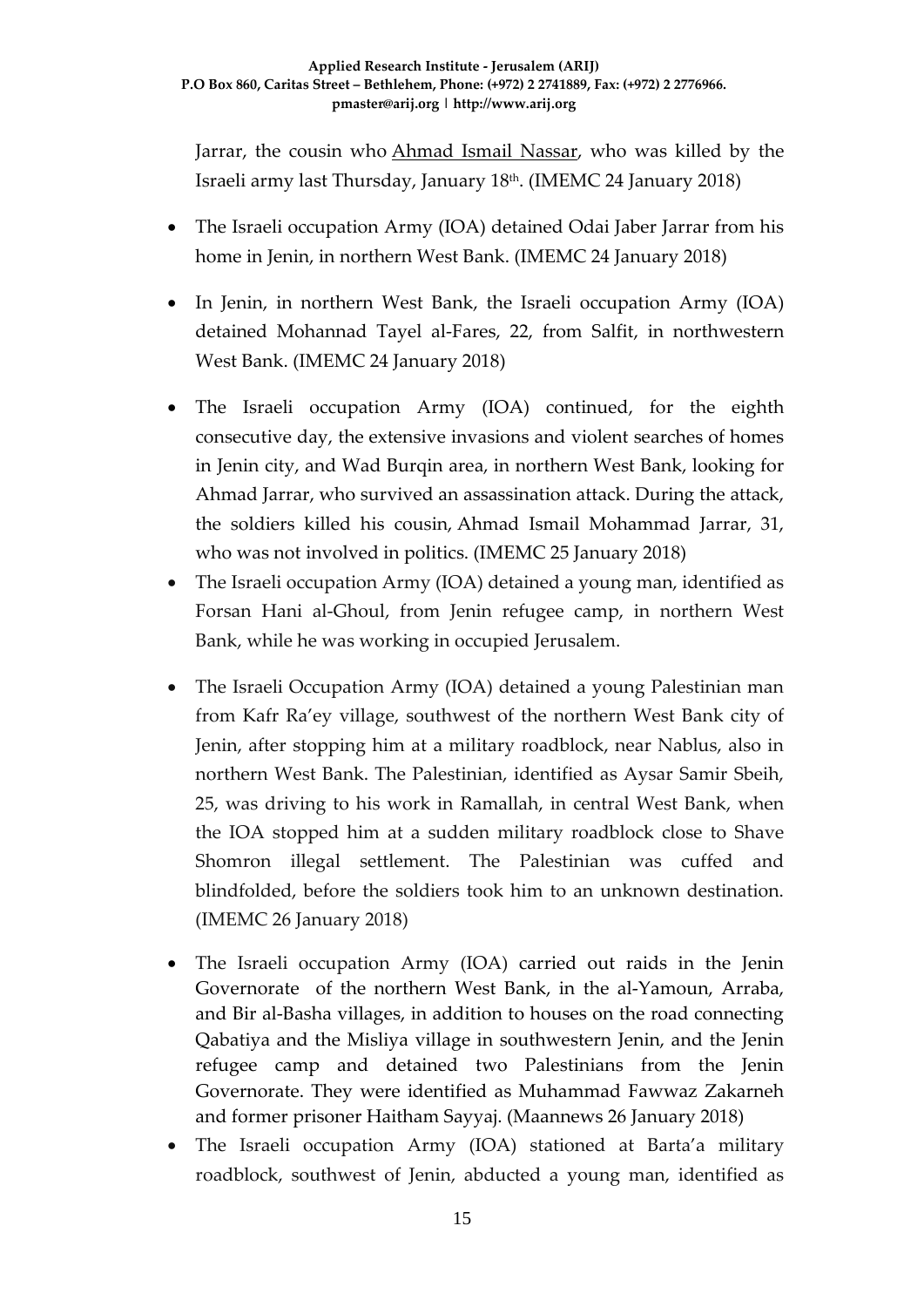Baha' Mahmoud 'Abahra, 26, from the al-Yamoun town, northwest of Jenin, and took him to an unknown destination.The soldiers stopped and searched dozens of cars, and inspected the ID cards of the passengers, while interrogating many of them, causing huge delays. (IMEMC 28 January 2018)

- The Israeli occupation Army (IOA) invaded many homes in Jenin city, Jenin refugee camp, and Zabbouba town in the northern West Bank, and detained two Palestinians identified as Sabri Mohammad Sabri, and Yazan Hannoun, from Jenin and its refugee camp, after violently searching their homes. The soldiers also stopped and searched dozens of cars at the junction between Rommana and Zabbouba towns and interrogated many Palestinians while inspecting their ID cards. (IMEMC 29 January 2018)
- In Jenin, in northern West Bank, the Israeli Occupation Army (IOA) invaded homes in the city, and Jenin refugee camp, and ransacked them before detaining six Palestinians, identified as Ibrahim Jabr, Farhan Yassin Sa'adi, Ahmad Abu Zeina, Lutfi Mohammad Abu an-Nasr, Jom'a Abu Jabal, and Samar Mo'tasem Sa'id. It is worth mentioning that Lufti has a physical disability after the soldiers previously shot him. (IMEMC 30 January 2018)
- The Israeli Occupation Army (IOA) invaded Jenin refugee camp, and fired many live rounds, rubber-coated steel bullets and gas bombs, at many youngsters who protested the invasion and hurled stones at the army jeeps. The IOA shot Mohammad Ismael al-Rokh and Ahmad Mohammad al-Amer, with live fire in their legs. (IMEMC 31 January 2018)
- The Israeli Occupation Army (IOA) surrounded and invaded homes in Wad Burqin, and detained Mohammad Ismael Jarrar. (IMEMC 31 January 2018)
- The Israeli Occupation Army (IOA) detained Ahmad Husam Touqan, from Jenin city, after storming the Arab-American University, and forcing him out of his office. (IMEMC 31 January 2018)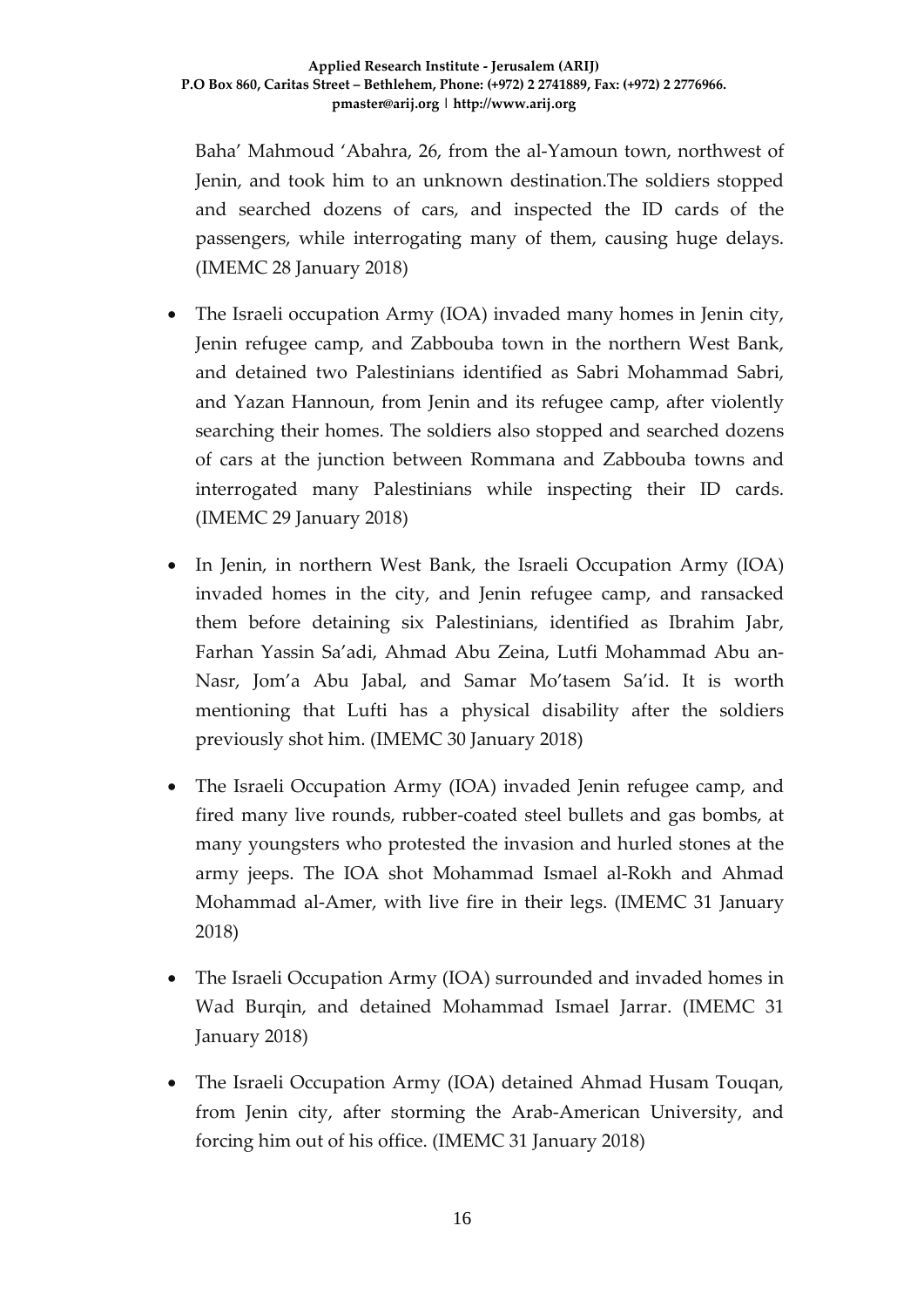- In Jenin, in northern West Bank, the Israeli Occupation Army (IOA) installed a military roadblock at the Jenin-Nablus road, near Zawiya village junction, and stopped a Palestinian car before forcing all passengers to step out. The soldiers searched and interrogated the passengers while inspecting their ID cards, and detained one Palestinian, a former political prisoner, identified as Samer Sawafta, from Tubas, in *northeastern West Bank.* (IMEMC 31 January 2018)
- The Israeli Occupation Army (IOA) installed many roadblocks on roads leading to villages and towns in Jenin governorate, while a military drone flew overhead. (IMEMC 31 January 2018)
- The Israeli Occupation Authorities (IOA) prevented the construction of a multi-purpose building in the town of Ya'bad, to the west of Jenin in the occupied West Bank. The IOA ordered a halt on the planned construction of the building and confiscated the equipment belonging to the company undertaking the project, although the project is located within the organizational structure of the town. The planned building, which was supposed to contain a kindergarten, a maternity center and a children's garden, was funded by Norway and approved by the European Union. (WAFA 31 January 2018)
- The Israeli occupation Army (IOA) erected a military checkpoint near Harsh al-Sa'ada and another checkpoint at Kafr Dan junction in Jenin Governorate where they stopped Palestinian vehicles, search them and checked the ID cards of their passengers. (WAFA 31 January 2018)

### **Jerusalem**

- The Israeli Occupation Army (IOA) targeted homes in many parts of occupied East Jerusalem, while the soldiers detained at least one Palestinian, identified as Ibrahim al-Beitouni, from his home in the al'Isawiya town, in the center of the city. The detention came hours after dozens of soldiers, and officers, invaded the town. (IMEMC 1 January 2017)
- A Palestinian family's 27-year battle against attempts to evict them from their East Jerusalem home went forward on Monday in a Jerusalem court, where they are pitted against a right-wing organization that seeks to take possession of the property. The legal basis for the attempted eviction of the Sumreen family from their Silwan home is the state's determination that Musa Sumreen, one of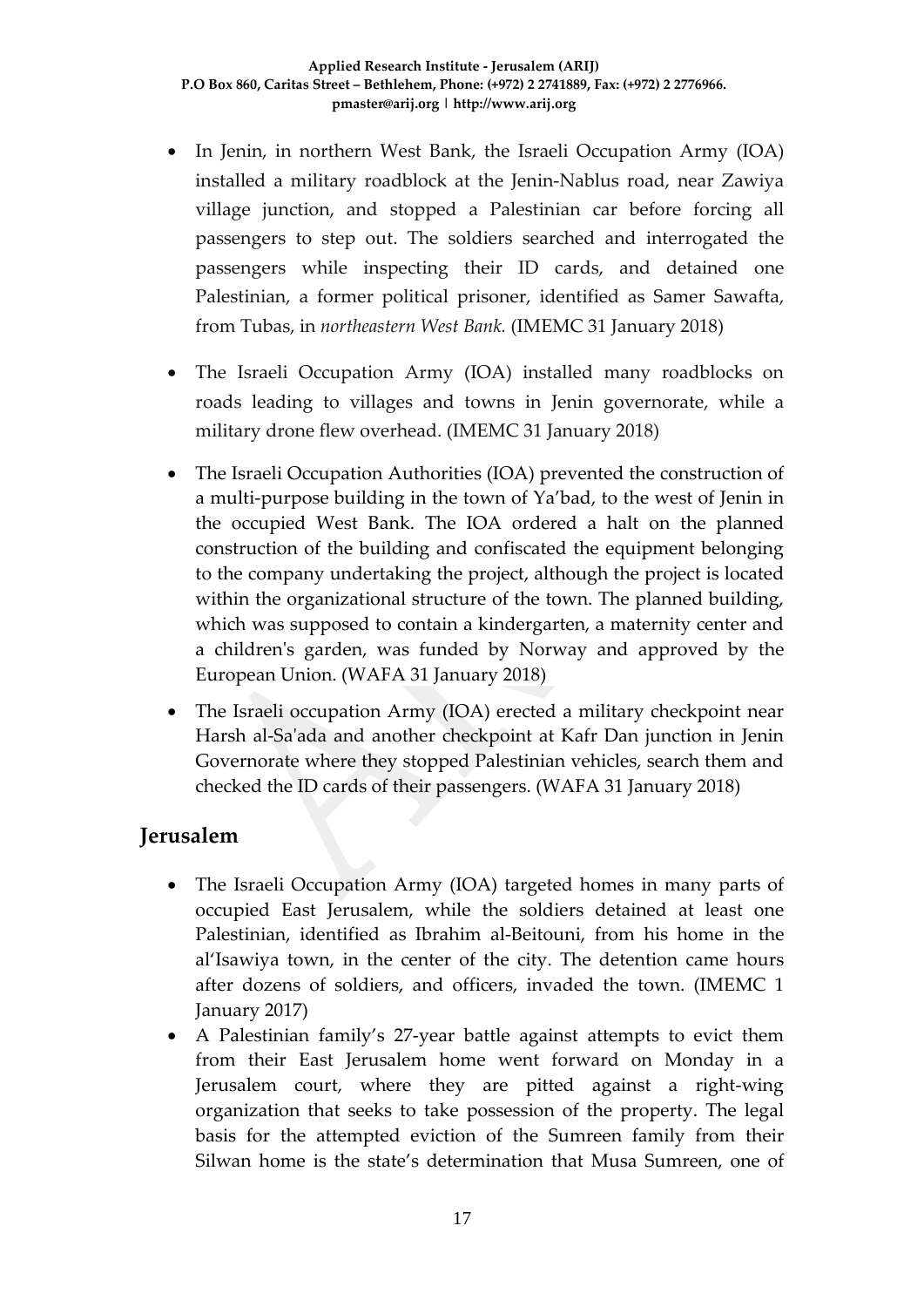#### **Applied Research Institute - Jerusalem (ARIJ) P.O Box 860, Caritas Street – Bethlehem, Phone: (+972) 2 2741889, Fax: (+972) 2 2776966. pmaster@arij.org | http://www.arij.org**

the family patriarchs, is an "absentee," because he lives in Jordan. Therefore, his home in Silwan was declared absentee property and transferred to the state, which later sold it to the Keren Kayemeth LeIsrael-Jewish National Fund. Over the years, a KKL-JNF subsidiary called Himnuta has filed several suits seeking the family's eviction. The first, filed in 1991, was based solely on the determination that Musa Sumreen was an absentee, and the family won. The family then filed its own suit, seeking to be declared the property's owner. But that suit was rejected in 1999 because the family failed to prove it had purchased the property. Meanwhile, the state determined that Sumreen's children were also absentees, prompting Himnuta to file a new suit in 2005. This suit even demanded that the family pay the organization 500,000 shekels (\$144,000) in compensation for use of the property. Himnuta won that suit, but in 2011 the verdict was vacated on the grounds that family members hadn't been aware of the legal proceedings against them. Himnuta filed suit again last year, and the Jerusalem Magistrate's Court recently began hearing the case. At Monday's hearing, several family members testified. But Judge Miriam Kaslassy rejected a request by their attorney, Muhammad Dahleh, to submit evidence that the state's original seizure of the building had been in error, because Musa Sumreen's wife was still alive and had not been declared an absentee. Though Himnuta is officially the only plaintiff in the case, it practice, the suit is being waged by Elad, a rightwing organization that hopes to obtain the house from KKL-JNF if the latter is declared the rightful owner. Elad's attorneys have been active in managing the case and are present at all the hearings. And Himnuta's attorney in the case, Zeev Scharf, regularly works with Elad. The Sumreen home is located in the middle of the City of David national park, which Elad manages. Elad is also engaged in Jewish settlement in Silwan and wants the house for that purpose. The organization is expected to receive control over the property if the family is evicted, just as it has in other cases. "I'm 32 years old," Murad Sumreen said. "Ever since I was a young boy, we've lived under the pressure of eviction. Every year, we had to come to court. We were all born in this house, we played there; I've been there all my life," he added. "I don't know what I'll tell the children if we lose the case. My job is caring for elderly Jews at a nursing home. They told me they'll come and stand at my side on this matter." Peace Now activist Hagit Ofran, who has been helping the family, charged that "KKL has turned from the Jewish National Fund into the Settler National Fund. For 26 years, KKL has been embittering the lives of the Sumreen family with expensive, exhausting lawsuits and has tried over and over to evict it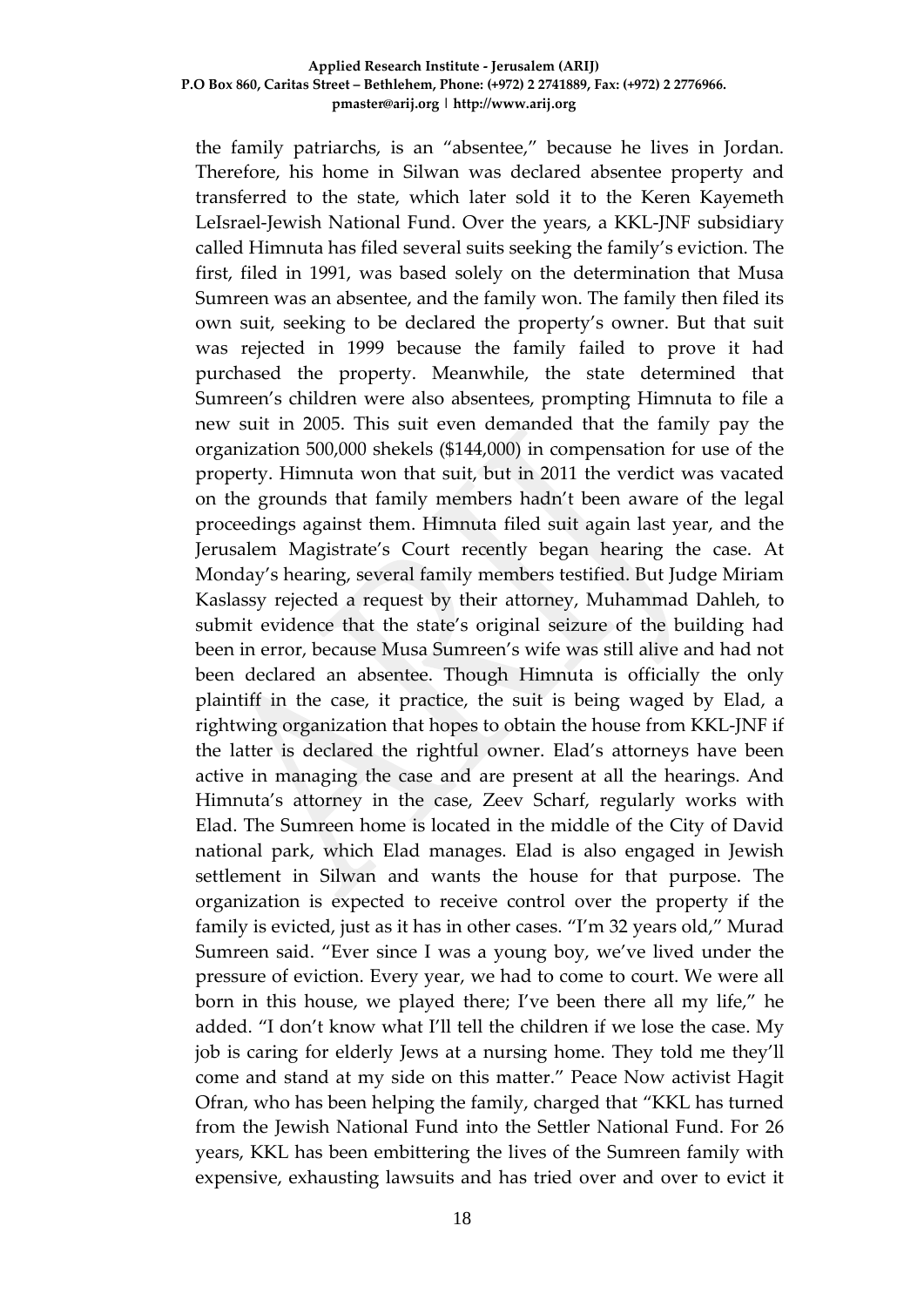from its home in Silwan. KKL is playing a central role here in an ugly process of using the Absentee Property Law on the basis of dubious testimony, all to give Palestinian assets to Elad." In the past, following a petition against the eviction organized by Rabbis for Human Rights, KKL-JNF tried to deny any connection to this effort, even issuing a statement claiming that the organization had no rights in, control over or responsibility for the issue. On Monday, the organization said, "The property in question is Himnuta's property, and there's a ruling by the Jerusalem Magistrate's Court ordering that the property be vacated. Himnuta maintains its rights to the property and expects the court's decision to be obeyed." (Haaretz 2 January 2018)

- The Israeli municipality of West Jerusalem demolished a house owned by a Palestinian family in the occupied East Jerusalem town of Beit Hanina. Israeli police provided protection to staff as they proceeded to demolish the house owned by Imad Ayyad under the pretext of construction without a permit. (WAFA 2 January 2017)
- The Israeli Nature Authority (INA) demolished a livestock barracks located behind Ein Silwan Mosque, and belonging to 'Omar al-Qaq, in Wadi Hilweh neighbourhood in Silwan town, south of the Al-Aqsa Mosque. The INA also cut and removed trees in the area, and destroyed stone chains in the neighbourhood using hand tools. (WAFA 2 January 2017)
- The Israeli municipality of Jerusalem demolished toilets in a warehouse belonging to 'Abdul Muhammad Abu Hadwan under the pretext of "public purposes" after it broke down the 160 square meters store's locks and began unloading the contents. (WAFA 2 January 2017)
- The Israeli occupation Army (IOA) along with employees of the Municipality of Jerusalem stormed Ras Khamis neighborhood in Shu'fat refugee camp in Jerusalem and raided three houses belonging to the families of Abu Turk, al-Turk and al-Rajabi. The families were informed that their houses would be demolished on the pretext of building without a permit, and they were given two hours to carry out the demolition themselves. The IOA also summoned Suleiman al-Turk for investigation. (WAFA 2 January 2017)
- In violation of a longstanding agreement between Jordan and Israel, which prevents non-Muslim religious rituals from being performed at the Al-Aqsa Mosque compound in occupied East Jerusalem, a group of right-wing ultra-religious Israelis performed a marriage ritual under the protection of Israeli police. (IMEMC 3 January 2018)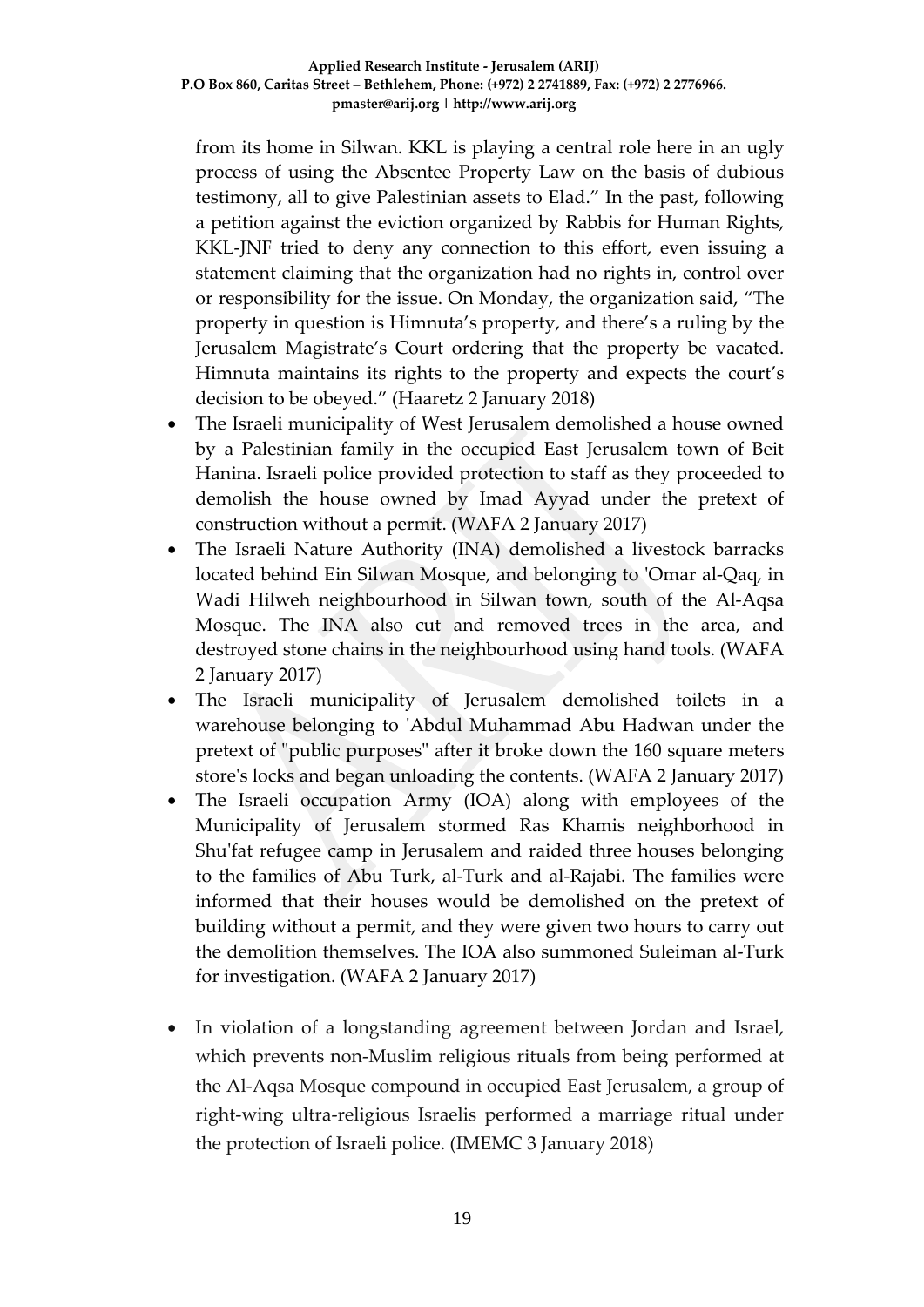- The Israeli Occupation Army (IOA) invaded Silwan town, south of the Al-Aqsa Mosque, in occupied Jerusalem, and summoned a child, identified as Yousef Fawwaz Burqan, 11, for interrogation. The soldiers also photographed several homes and streets, in the town. (IMEMC 5 January 2018)
- The Israeli occupation Army (IOA) attacked three young Palestinian men, after stopping a car in Silwan town, south of the Al-Aqsa Mosque, in occupied Jerusalem, and continuously assaulted them, causing various cuts and bruises, before detaining one of them. The IOA stopped a car transporting three young men, in the al-Ein neighborhood in Silwan, and forced them out of the vehicle, before thoroughly searching them while inspecting their ID cards. The IOA then assaulted the three Palestinians, by kicking and beating them up, in addition to striking them with their weapons, and detained of them, identified as Salah 'Oweida. The soldiers also hurled concussion grenades at many Palestinians, and fired rubber-coated steel bullets at them, after they gathered in the area in an attempt to stop the soldiers, and secure 'Oweida's release. (IMEMC 5 January 2018)
- The Israeli Occupation Army (IOA) injured five Palestinians after the army attacked protesters in Salahuddin Street, in occupied Jerusalem. The Palestinians were marching and chanting against the ongoing Israeli occupation of Palestine, including its occupied capital Jerusalem. They also chanted against the U.S. President Donald Trump for his illegal recognition of the Jerusalem as the unified capital of Israel, and his decision to move the U.S. Consulate from Tel Aviv to the city. The IOA resorted to the excessive use of force against the nonviolent protesters, and injured five. (IMEMC 6 January 2018)
- In occupied Jerusalem, a Palestinian teen, identified as Adham Ja'abees, 18, turned himself in to the army to serve a ten-month imprisonment sentence. Ja'abees, from Jabal al-Mokabber neighborhood, southeast of Jerusalem, was under house arrest, and will be serving his term in Ramla prison. (IMEMC 7 January 2018)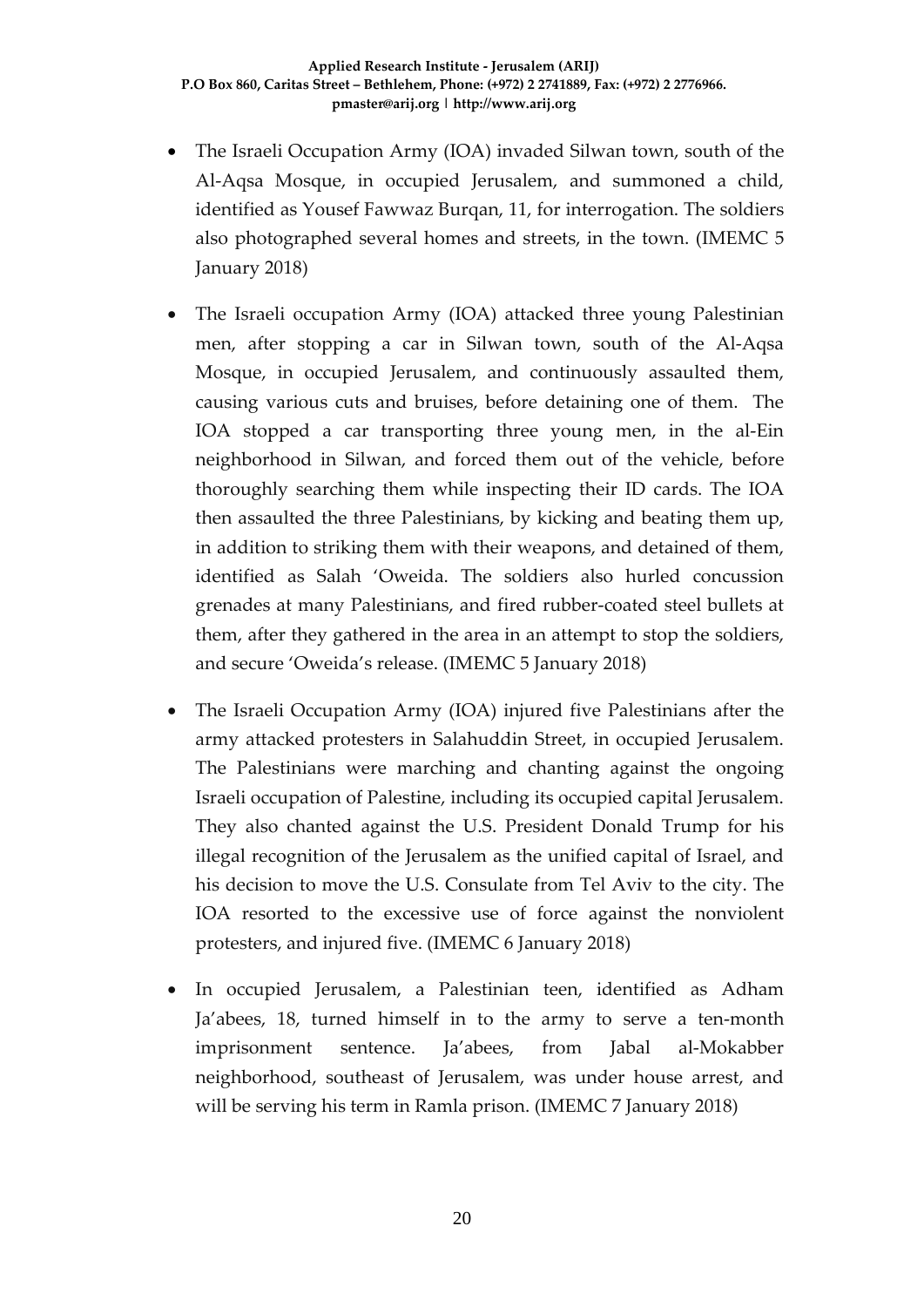#### **Applied Research Institute - Jerusalem (ARIJ) P.O Box 860, Caritas Street – Bethlehem, Phone: (+972) 2 2741889, Fax: (+972) 2 2776966. pmaster@arij.org | http://www.arij.org**

- The Israeli occupation Army (IOA) severely attacked Ayman Lutfi Dari, in Al-Isawiya town in occupied east Jerusalem. (WAFA 8 January 2018)
- The Israeli occupation Army (IOA) invaded Shu'fat refugee camp in Jerusalem and started firing Molotov cocktails and tear gas canisters at Palestinians in the camp. (WAFA 8 January 2018)
- The Israeli Occupation Army (IOA) invaded Qotna town, northwest of Jerusalem, searched homes and abducted a lawyer, identified as Emad al-Faqeeh, before taking him to an interrogation center. The lawyer is the brother of [Omar al-Faqeeh,](http://imemc.org/article/73483/) who was killed by Israeli army fire on October 21, 2015. (IMEMC 8 January 2018)
- The Israeli Occupation Army (IOA) detained invaded Be'er Ayyoub neighborhood, in Silwan town, south of the Al-Aqsa Mosque in occupied Jerusalem, and detained a child, identified as Mahdi Mofeed Khasour, 12, from his home. (IMEMC 8 January 2018)
- In occupied Jerusalem, the Israeli occupation Army (IOA) invaded many homes in Anata, Qotna and Silwan towns, and conducted extensive searches of homes before detaining four Palestinians. The IOA detained Osama 'Oleyyan, from Anata town, northeast of Jerusalem, Rami al-Faqeeh, from Qotna town, northwest of Jerusalem, in addition to Jihad Shweiki and his brother Eyad, from Be'er Ayoub area, in Silwan town, south of the Al-Aqsa Mosque. (IMEMC 9 January 2018)
- Israeli settlers continued to storm, Al Aqsa Mosque, heavily guarded by Israeli occupation Army (IOA) and police. About 34 Israeli settlers stormed al-Aqsa mosque, from Mughrabi Gate, wandering in the courtyards where they received explanations about alleged temple. The mosque witnessed the presence of worshipers, students of the Quran, and al-Aqsa guards who approached the settlers and prevented them from touring freely in the courtyards. (IMEMC 9 January 2018)
- The Israeli Occupation Army (IOA) attacked many Palestinian nonviolent protesters in Salahuddin Street, in occupied Jerusalem, and injured several Palestinians, including a medic, while marching against ongoing Israeli occupation, and the U.S. President's illegal recognition of occupied Jerusalem as the unified capital of Israeli and his decision to move the U.S consulate to the city. One of the wounded Palestinians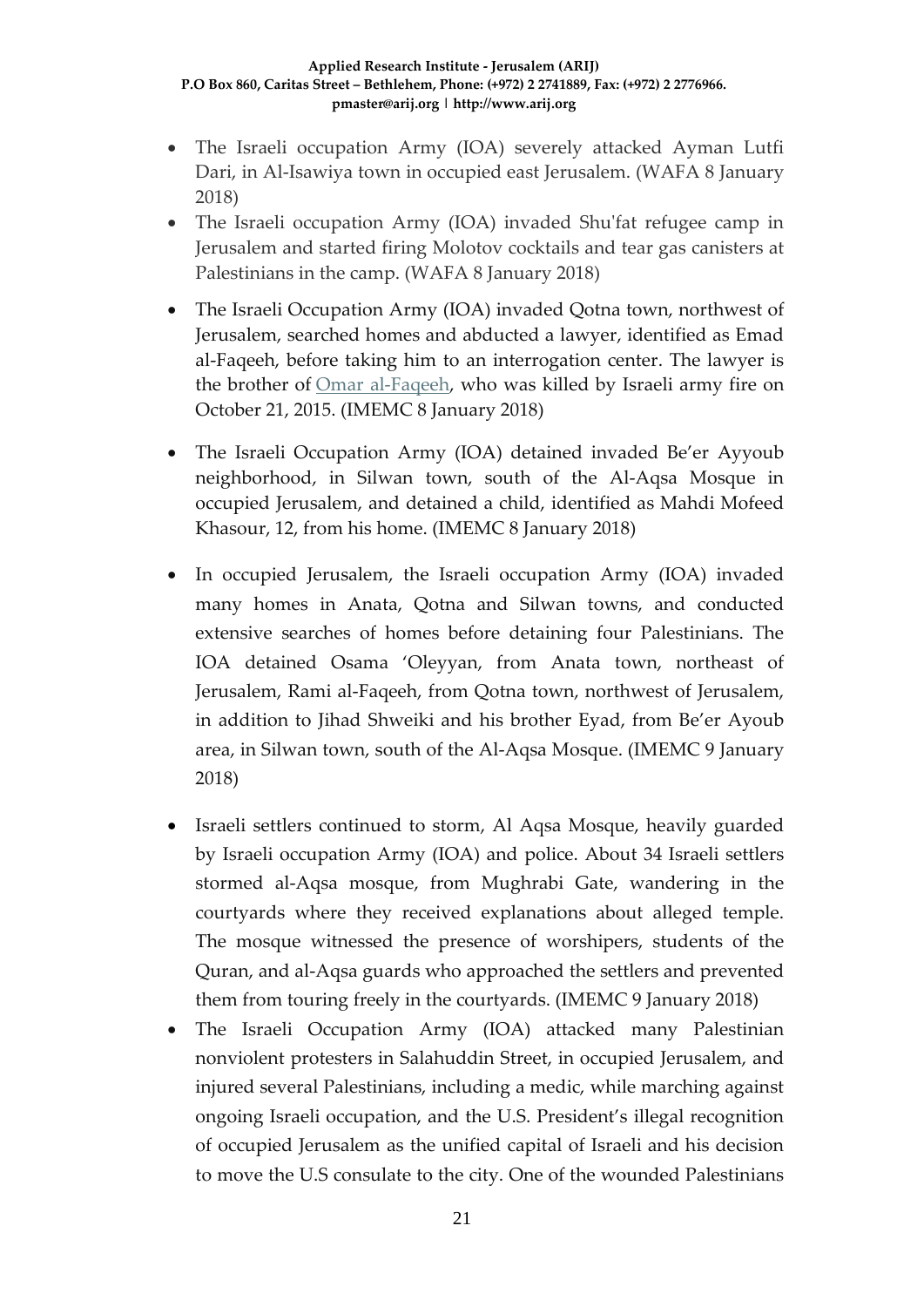is Yasser Darwish, the secretary of Fateh movement in Jerusalem's al-Isawiya town, who was shot with a rubber-coated steel bullet, before the soldiers abducted him. The IOA also injured a Palestinian journalist, after the army assaulted many reporters. (IMEMC 13 January 2018)

- Over 100 Israeli settlers, under the protection of Israeli police, stormed the courtyards of the al-Aqsa Mosque through al-Magharbeh Gate, one of the gates leading to the mosque, and attempted to perform religious rituals there.
- Israeli authorities, resumed excavations in several areas in Wadi Al-Rababeh area in the East Jerusalem neighborhood of Silwan – only a few dozen meters away from al-Aqsa Mosque – in preparation for the construction of a 'pedestrian bridge'. The length of the planned bridge is 197 meters and 30 meters high. (IMEMC 14 January 2018)
- The Israeli Occupation Army (IOA) detained ten young Palestinian men, including a political prisoner who was just released from detention, and was heading back home, in occupied Jerusalem, after the army ambushed them on the way to the city. The IOA detained former political prisoner Sbeih Abu Sbeih, who was just released from detention and was heading back home, without providing any explanation for his arrest. The IOA also detained nine other Palestinians from the Old City of occupied Jerusalem, who were with Sbeih; all were ambushed and detained on the way from prison to the Old City. Seven of them have been identified as Majed al-Jo'ba, Rawhi al-Kolghasi, Mohammad al-Hashlamoun, Lu'ay Nasreddin, Jaber Abu Sbeih, Ala Abu Sbeih and Taiseer Abu Sbeih. (IMEMC 15 January 2018)
- The Israeli Occupation Army (IOA) detained a Palestinian, identified as Mohammad Abdul-Rauf Mahmoud, from his home, in occupied Jerusalem. (IMEMC 15 January 2018)
- The Israeli Occupation Army (IOA) conducted violent searches of many homes in occupied Jerusalem, and detained eleven Palestinians, identified as Na'im Ibrahim 'Ashayer, 11, Mohammad Ahmad 'Ashayer, 14, Ali Mohammad Abu al-Hawa, 14, Mohammad Samir Abu al-Hawa, 15, Amir Sami Abu al-Hawa, 16, Adnan Mousa al-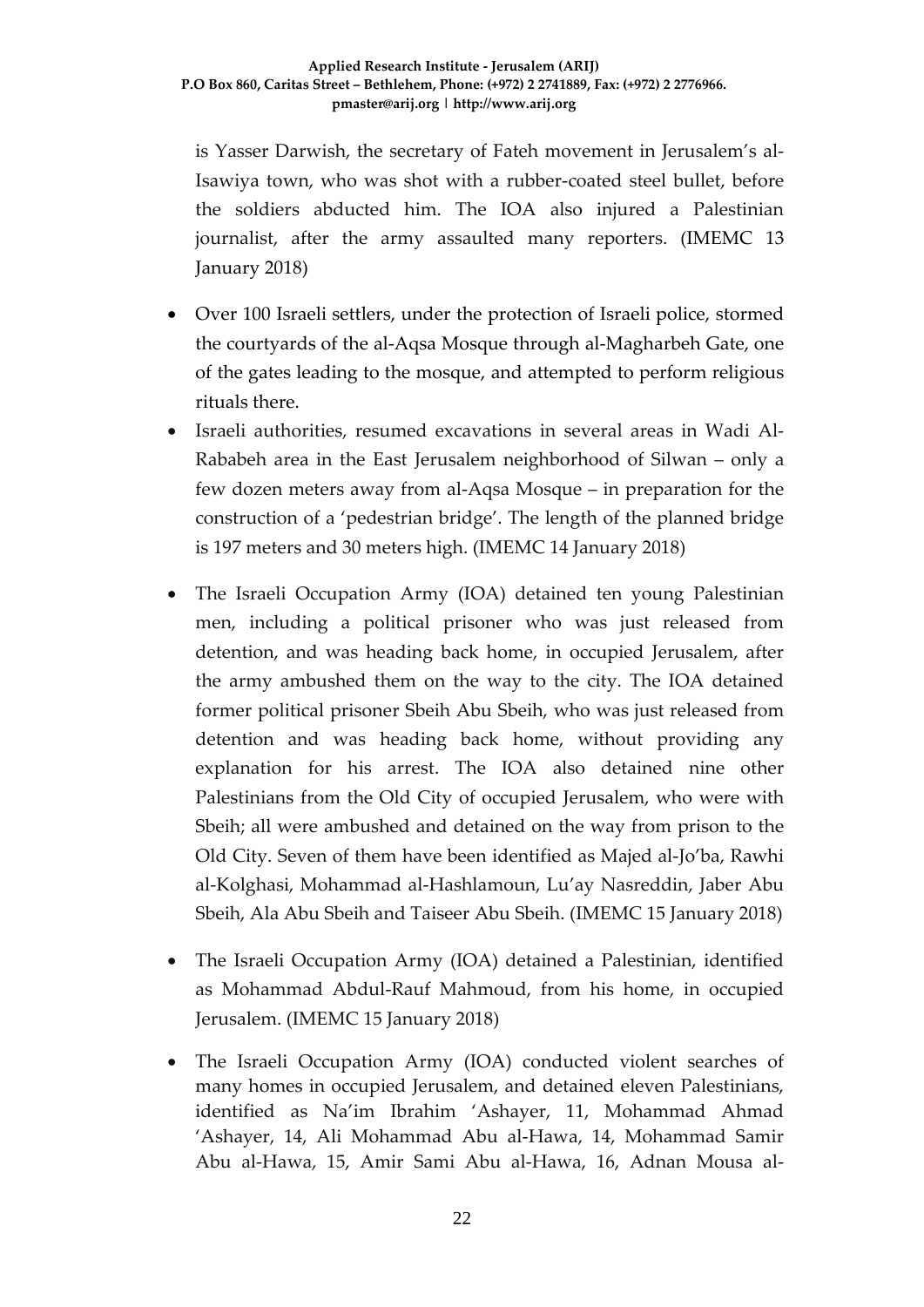Hadra, 17, Mohammad Ali Abu Tayeh, 23, Abdul-Rahman Zahran, Khaled az-Zeer and his child Hussein. (IMEMC 16 January 2018)

- The Israeli Occupation Army (IOA) detained seven Palestinian children, after storming their homes and searching them, in Jabal az-Zeitoun neighborhood, in occupied East Jerusalem, and took them to an interrogation center in the city. The detained children have been identified as Na'im Ibrahim 'Ashayer, 11, Mohammad Ahmad 'Ashayer, 14, Ali Mohammad Abu al-Hawa, 14, Sufian Firas Abu al-Hawa, 14, Mohammad Samir Abu al-Hawa, 15, Amir Sami Abu al-Hawa, 16, and Adnan Mousa al-Hadra, 17. (IMEMC 17 January 2018)
- In occupied Jerusalem, the Israeli Occupation Army (IOA) invaded and ransacked homes, and abducted five children, identified as Rawhi Mo'taz al-Mobabber, 14, Khader Salam Abu Ghannam, 15, Mohammad Ali Abu Ghannam, 15, Mo'men Taha al-Ghaleeth, 17, and Khaled Shalabi, 15. (IMEMC 17 January 2018)
- A group of Israeli settlers invaded the village of Beit Iksa, northwest of occupied Jerusalem, punctured tires of many cars, and wrote racist graffiti. The settlers came from "Ramot" illegal Israeli colony, which was built on private Palestinian lands. The settlers punctured the tires of many cars in Aqbat Zayed and al-Burj areas, and wrote racist graffiti on the cars. (IMEMC, Maannews 17 January 2018)
- Israeli soldiers demolished, a Palestinian home in Beit Hanina neighborhood, north of occupied East Jerusalem, under the pretext of being built without a permit. The demolished property is owned by members of Haddad family, who said that they repeatedly, and for several years, tried to obtain permits from the city council, especially when they needed two additional rooms to accommodate them, but the city kept rejecting their applications. The soldiers detained them in one room, and started demolishing several sections of the house, which was rendered unsafe. The soldiers also cut and uprooted several trees around the property. (IMEMC 17 January 2018)
- The Israeli soldiers invaded the al-'Isawiya town, in Jerusalem, and posted demolition orders on walls of several commercial structures. [\(IMEMC](http://imemc.org/article/israeli-soldiers-demolish-a-home-in-jerusalem-2/) 17 January 2018)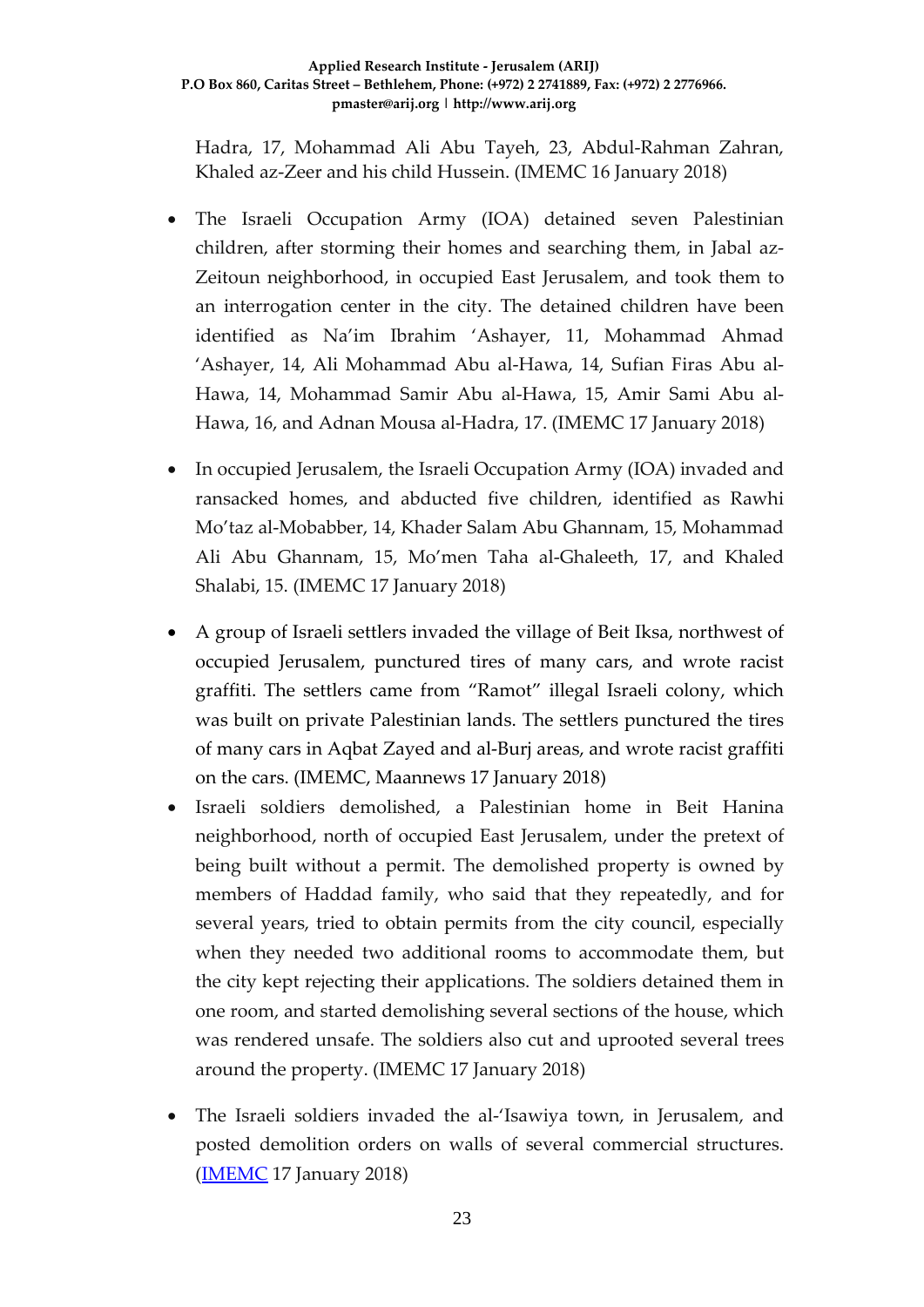- Six Palestinians were detained from Jerusalem, and identified as Ahmad Dahbour, 15, Alaa Ajluni, 14, Muhammad Basem Hijazi, 14, Muhammad Tuffaha, 19, Hamzeh Hisham Abu Abseh and Muhammad Hasan Hilweh. (IMEMC 18 January 2018)
- The Israeli Occupation Army (IOA) surrounded and isolated the town of Hizma, east of occupied Easy Jerusalem, and prevented the Palestinians from entering or leaving it, and fired dozens of gas bombs at local youngsters. The IOA also placed concrete blocks, closing the towns two entrances and forced all stores and shops to close, after invading and searching them. (IMEMC 19 January 2018)
- The Israeli Occupation Army (IOA) attacked dozens of Palestinian nonviolent protesters in Salaheddin Street, in occupied East Jerusalem, and fired many gas bombs and concussion grenades at them, wounding seven, and abducted one. The IOA assaulted nonviolent protesters, holding ongoing protests against Trump's illegal recognition of occupied Jerusalem as the unified capital of Israel. The IOA also injured seven Palestinians in their upper and lower limbs, and that one of them in a photojournalist, identified as Fayez Abu Romelia. Also, among the wounded are two women, and one child. Furthermore, the IOA assaulted a young man, identified as Abed Barbar, causing various cuts and bruises, before abducting him, and moved him to an interrogation center in Salaheddin Street.The army also confiscated many Palestinian flags, and signs, from the protesters after assaulting them. (SILWANIC, IMEMC 21 January 2018)
- Dozens of soldiers accompanied a group of Israeli settlers into the courtyards of the Al-Aqsa Mosque, in occupied East Jerusalem, and conducted provocative tours, before abducting a guard of the holy site. The Israeli Police detained Khalil Tarhouni, from the mosque, and took him to an interrogation center in the city. The reason behind detaining the guard remain unknown, especially since there were no confrontations in the mosque and its courtyards. (IMEMC 21 January 2018)
- The Israeli siege on Hizma town, northeast of occupied Jerusalem, continued for the third consecutive day, after the Israeli Occupation Army (IOA) installed military roadblock, and placed concrete blocks on the town's entrances. The IOA are carrying out constant invasions,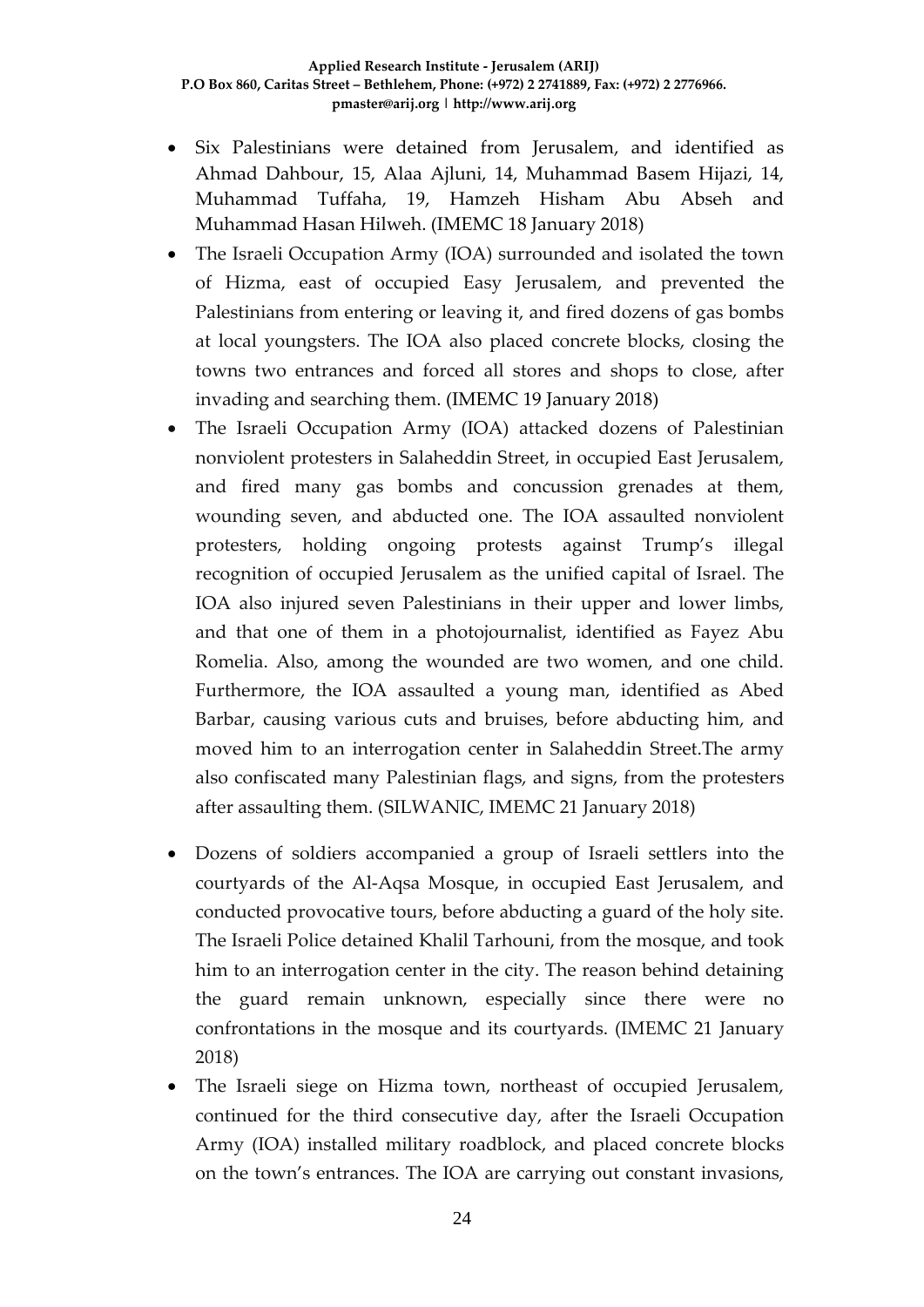and violent searches of homes and property in the town. The latest invasion came yesterday at night, when the IOA also fired many live rounds, gas bombs, concussion grenades and rubber-coated steel bullets. The Israeli army imposed a [strict siege on the town](http://imemc.org/article/israeli-soldiers-isolate-hizma-town-near-jerusalem/) as an act of illegal collective punishment, after some youngsters hurled stones at an Israeli colony's bus, near Hizma. (IMEMC 21 January 2018)

- In occupied Jerusalem, The Israeli Occupation Army (IOA) invaded and searched homes, and detained a young man, identified as Noureddin 'Obeid, from al-'Isawiya town. (IMEMC 22 January 2018)
- The Israeli Occupation Army (IOA) detained at dawn, six Palestinian children, and a young man, from their homes, in occupied East Jerusalem, and moved them to interrogation centers in the city. The IOA invaded and searched many homes in at-Tour neighborhood, overlooking the Old City of Jerusalem, and detained four children. The detained children have been identified as Amir Hazem Sayyad, 16, Mohammad Mahmoud Abu al-Hawa, 14, Mohammad Tareq Abu Ghannam, 14, and Yazan Salfiti, 14. (IMEMC 23 January 2018)
- The Israeli Occupation Army (IOA) invaded Silwan town, south of the Al-Aqsa Mosque in Jerusalem, and detained Mohammad Fayez Rajabi, 15, and Harbi Nidal Rajabi, 15. (IMEMC 23 January 2018)
- The Israeli Occupation Army (IOA) detained a young man, identified as Mohammad Shamasna, from his home in Beit Hanina neighborhood, north of Jerusalem. (IMEMC 23 January 2018)
- The Israeli Occupation Army (IOA) detained a Palestinian woman, identified as Ghada Zghayyar, from Bab al-'Amoud area, in Jerusalem, after the army attacked many women who protested the visit of U.S. Vice President Mike Pence. (IMEMC 23 January 2018)
- In occupied Jerusalem, The Israeli occupation Army (IOA) detained Issa Met'eb, in addition to Malek Abu Sneina and his father, while Mahmoud Hamdan and Wisam al-Mekhel were abducted from their homes in al-'Ezariyya town, east of Jerusalem. (IMEMC 24 January 2018)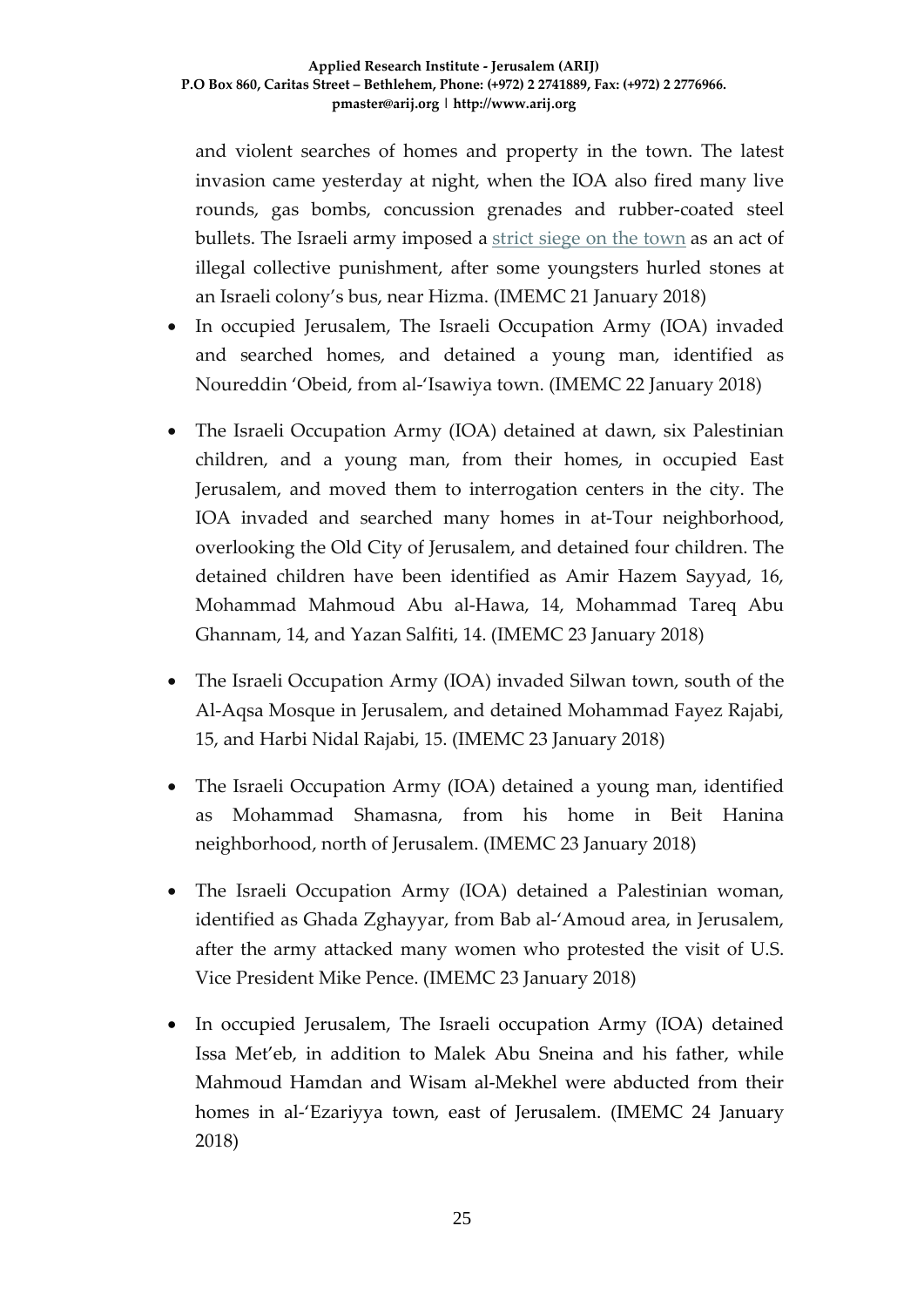- Palestinian journalist [Samer Abu Aisha,](http://samidoun.net/2016/10/jerusalemite-activist-samer-abu-aisha-sentenced-to-20-months-in-israeli-prison/) 30, from Jerusalem, was [summoned for interrogation](http://asramedia.ps/post/5915) by occupation police; he was released from Israeli prison six months ago after 20 months in prison. (IMEMC 24 January 2018)
- Israeli Supreme Court in Jerusalem rejected, the appeal presented by the severely-burnt detainee Israa Jaabis, demanding to reduce her 11 year sentence. on January 11, the Supreme Court postponed its response to the appeal of Jaabis and decided to send it to her lawyer, Lea Zimmel. In turn, Israa's family prepared to file a plea to the Israeli court to allow the entry of a surgeon and a psychologist to examine her condition. In October of 2015, Jaabis was detained in critical condition after a gas cylinder exploded in her car, near a military checkpoint to the east of Jerusalem. She was sentenced to 11 years in jail after being charged with "attempting to carry out an attack against the soldiers."
- Jewish Israeli settlers, overnight, spray-painted anti-Palestinian graffiti on walls and torched a Palestinian-owned vehicle after raiding the East Jerusalem neighborhood of Beit Safafa. Settlers reportedly spraypainted "Death to the Arabs" and "Price Tag" in Hebrew, before setting a vehicle on fire. (IMEMC 26 January 2018)
- The Israeli occupation Army (IOA) detained three Palestinians and injured a child, during extensive and violent searches of homes, in the town of al-'Isawiya, in occupied East Jerusalem, after the army isolated it since Saturday evening. The IOA surrounded and isolated the town, before many armored military vehicles invaded it, and initiated extensive searches of homes and property. During the violent invasion of homes, the IOA detained Mohammad Mahmoud Salah, after assaulting him and his entire family, leading to various cuts and bruises, in addition to causing property damage. The IOA also abducted Mohammad Abu al-Hummus, a member of the local Follow-Up Committee, in addition to Yousef Froukh. Furthermore, the IOA assaulted a child, identified as Saifeddin Mohannad 'Obeid, only nine years of age, causing various injuries, including fractures in his left hand. (IMEMC 28 January 2018)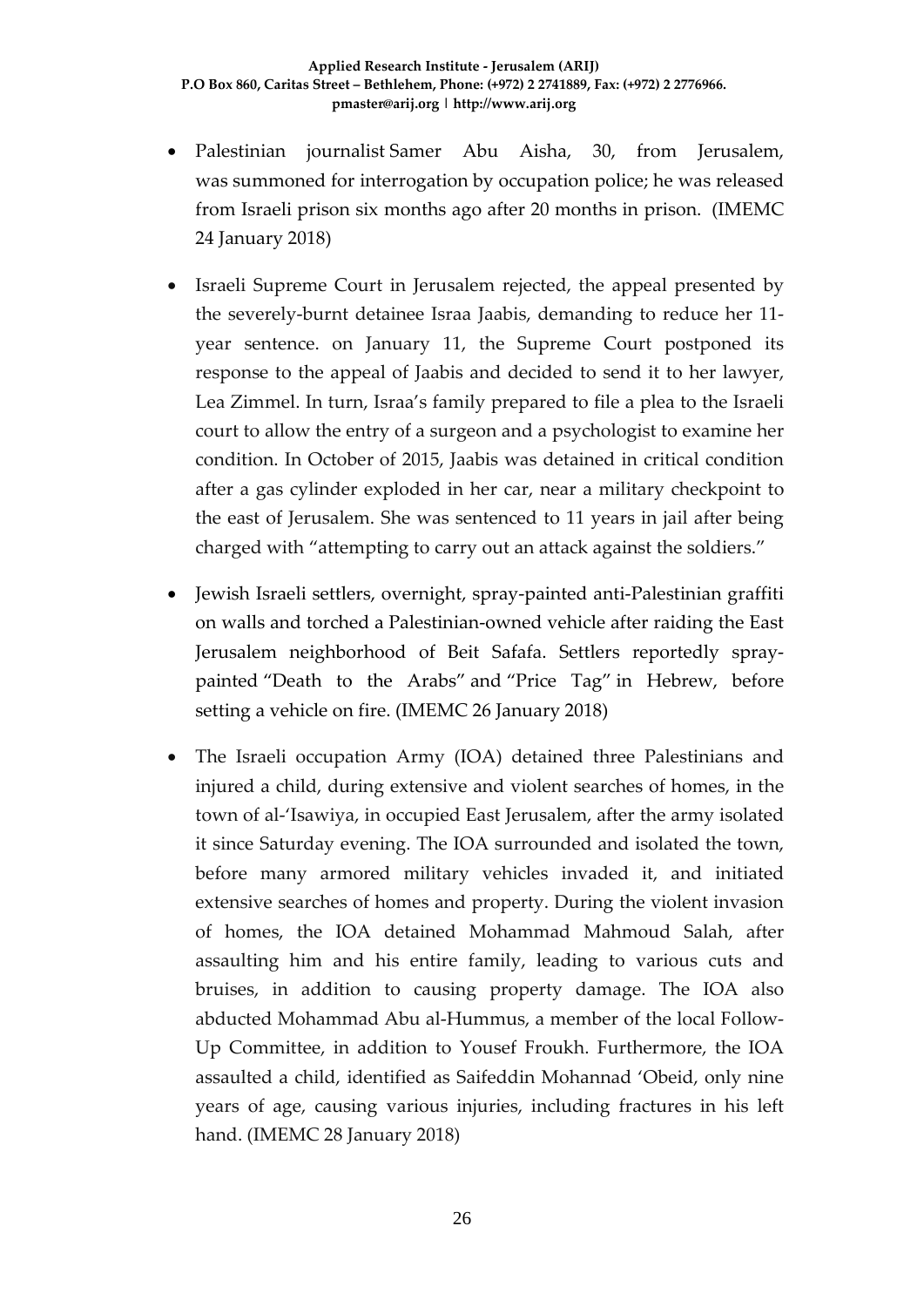- Israeli settlers, stormed the courtyards of Al-Aqsa Mosque in East Jerusalem, amid heavy security procedures. 19 settlers stormed the mosque via the Mughrabi gate and carried out provocative and suspicious tours in the courtyards. (IMEMC 28 January 2018)
- Israeli occupation bulldozers demolished the house of Salah Mahmoud in Al-Esawiya town in Jerusalem, and detained, his son Mohammad Salah and assaulted a nine-year-old who was identified as Saif Addin Obaid and was hospitalized as a result. Two men who were identified as Mohammad Abu al-Hommos and Yosef Frookh were detained. Police further detained two Palestinian minors aged 13 and 14 after raiding and searching their family homes. (WAFA 28 January 2018)
- The Israeli Occupation Army (IOA) blocked off the main entrances to al-Issawiya town in Jerusalem for the second day and detained five Palestinians, including two minors. The Israeli police closed entrances leading to al-Issawiya town by deploying Israeli soldiers in the main streets. Israel blockaded the town to punish its residents for clashing with the Israeli Army who broke into the town. (WAFA 28 January 2018)
- In occupied Jerusalem, the Israeli occupation Army (IOA) detained a child, only 15 years of age, after alleging that he hurled stones at the Light Rail, in Shu'fat neighborhood, in the center of Jerusalem. (IMEMC 29 January 2018)
- Israeli settlers and soldiers raided a school in the village of al-Sawiya, to the south of Nablus and terrorized its students, and detained a student. (WAFA 29 January 2018)
- The Israeli Occupation Army (IOA) detained at dawn 33 Palestinians, including several children, during extensive and violent searches of homes in al-'Isawiya town. They have been identified as Issa Mohammad Abu Ryala, 16, Mohammad Zakariya 'Oleyyan, 17, Shai Mohammad Atiya, 17, Samir Akram Atiya, 15, Abdullah Abu 'Assab, 16, Mohammad Mahmoud 'Oleyyan, 16, Wisam Sameeh 'Oleyyan, 15, Mohammad Ali Dari, 14, Adam Kayed Mahmoud, 17, Nassim Kleib, 17, Yahya Arafat Dirbas, 16, Yousef Bilal Abu al-Hummus, 19, Daoud Yousef 'Atiya, 19, Bashar Mohammad Mheisin, Ashraf Wael Obeid, Abdul-Qader Mohammad Obeid, Mohammad Abu Sneina, 18, Nassim Sami Moheisin, Mahmoud Mohammad Abu 'Oweiss, Ahmad Abu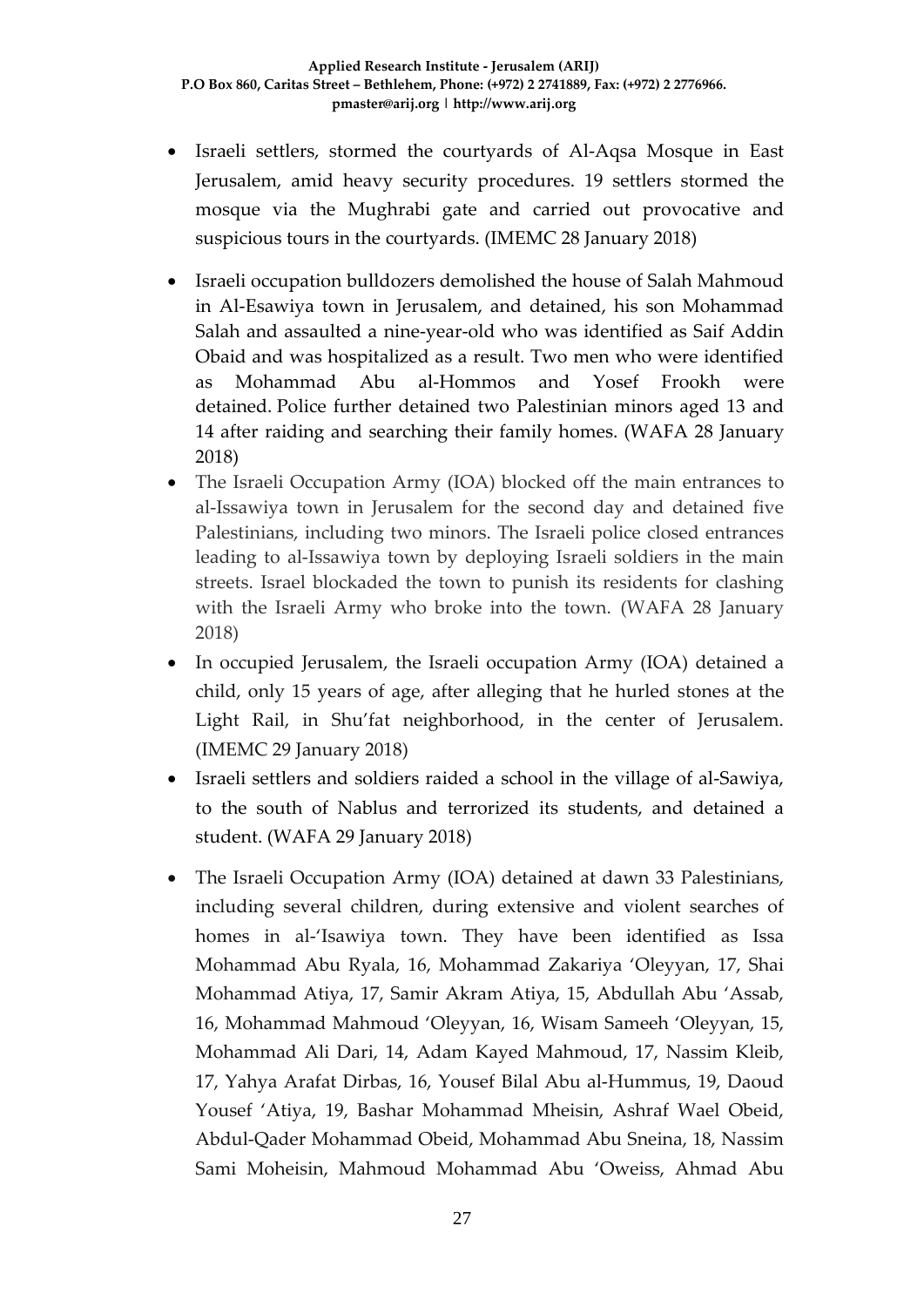Roomi, Mahmoud 'Assem Obeid, Anas Abu Assab, Mohannad Nasser Mahmoud, Nidal Mahmoud, Issa Nasser Mahmoud, Hamed Shafiq Obeid, Mahmoud Shafiq Obeid, Mohammad Shawkat Obeid, Bashar Mahmoud, Rashad Abu Ryala, Saleh Na'im Mheisin, Amir Khaldoun Mustafa and Ma'moun Mahmoud. (IMEMC 30 January 2018)

- The Israeli Occupation Army (IOA) detained Mohammad Khaled Tari and Midhat Mahmoud al-Jamal, after invading and searching his home in Beit Surik village, northwest of Jerusalem. (IMEMC 30 January 2018)
- The Israeli Occupation Army (IOA) invaded, the town of Qotna, northwest of occupied East Jerusalem, and abducted a mother and her child, from their home. The IOA detained Raseela Shamasna, and her daughter, only fourteen years of age, and took them to an interrogation facility. It is worth mentioning that Raseela is the mother of Mohammad Shamasna, who was killed by the army on October 13, 2015. (IMEMC 31 January 2018)
- The Israeli Occupation Army (IOA) stormed the main road in Shu'fat refugee camp, stopped vehicles and checked Palestinians' ID cards. The IOA also raided several shops in the camp. (WAFA 31 January 2018)
- The Israeli municipality of Jerusalem raided Al Issawiya town in occupied Jerusalem and demolished 6 "containers" that served as stores for hot and cold drinks and fast food, as well as the demolition of a farm, a fence and a car used as an office and a contender. The IOA also demolished two barracks, two poultry tents and an agricultural room, in addition to storming commercial facilities in the town, examining their papers, and raiding the medical center in the town under the pretext of "examining of the devices in the center." (WAFA 31 January 2018)
- Hundreds of Israeli settlers raided Al Aqsa Mosque in occupied Jerusalem and carried out provocative tours in the courtyard of the Mosque. (WAFA 31 January 2018)

## **Hebron**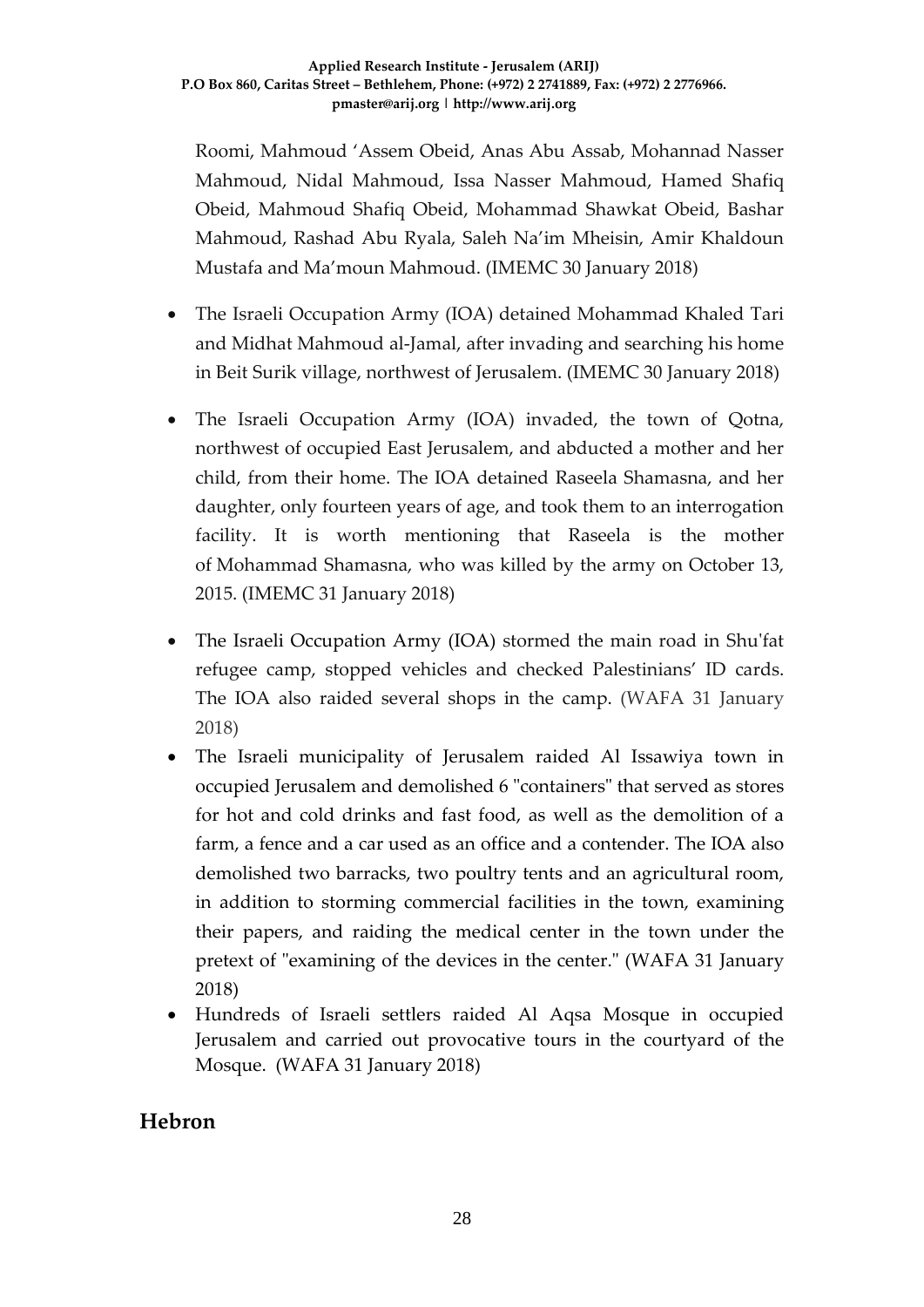- In Hebron, in the southern part of the West Bank, the Israeli occupation Army (IOA) detained two young men from their homes in the al'Arroub refugee camp, north of the city, and summoned another Palestinian for interrogation. The detained Palestinians have been identified as Salaheddin Ahmad at-Teety, 26, and Baha' Karma, 20, while Ahmad Yousef Jawabra, 19, was summoned for interrogation. (IMEMC 1 January 2017)
- The Israeli Occupation Army (IOA) detained a Palestinian teen at Beit 'Einoun Junction, north of Hebron, in the southern part of the occupied West Bank. The detained teen has been identified as Mohammad Sharif Mashni, 18, from Shiokh village. The IOA stopped and searched Mashni, and repeatedly beat him up, allegedly after finding a "sharp object in his picket." Mashni was cuffed and blindfolded, before he was moved to a nearby police station for interrogation. (IMEMC 2 January 2018)
- The Israeli Occupation Army (IOA) invaded dozens of homes in Beit Ummar town, north of Hebron, in the southern part of the West Bank, detained one Palestinian, and searched many homes looking for what the army called "illegal possessions." (IMEMC 3 January 2018)
- The Israeli occupation Army (IOA) invaded the al-'Arroub refugee camp, north of the southern West Bank city of Hebron, and conducted military drills, while invading homes and interrogating the inhabitants. (IMEMC 3 January 2018)
- In Hebron, in southern West Bank, the Israeli Occupation Army (IOA) detained Mohammad Medhat Ayyoub, from his home. (IMEMC 4 January 2018)
- The Israeli Occupation Army (IOA) invaded and violently searched homes in Al Arroub refugee camp, north of Hebron and detained Mohammad Medhat Ayyoub, before taking him to Etzion military base, north of Hebron. (IMEMC 4 January 2018)
- The Israeli Occupation Army (IOA) invaded Yatta town, and Hadab al-Fawwar village, south of Hebron, and violently searched many homes. Among the invaded properties are the home of former political prisoner, Nafeth Mohammad A'mar, in addition to the homes of his father and brothers, and the property of Mousa Asfour. The IOA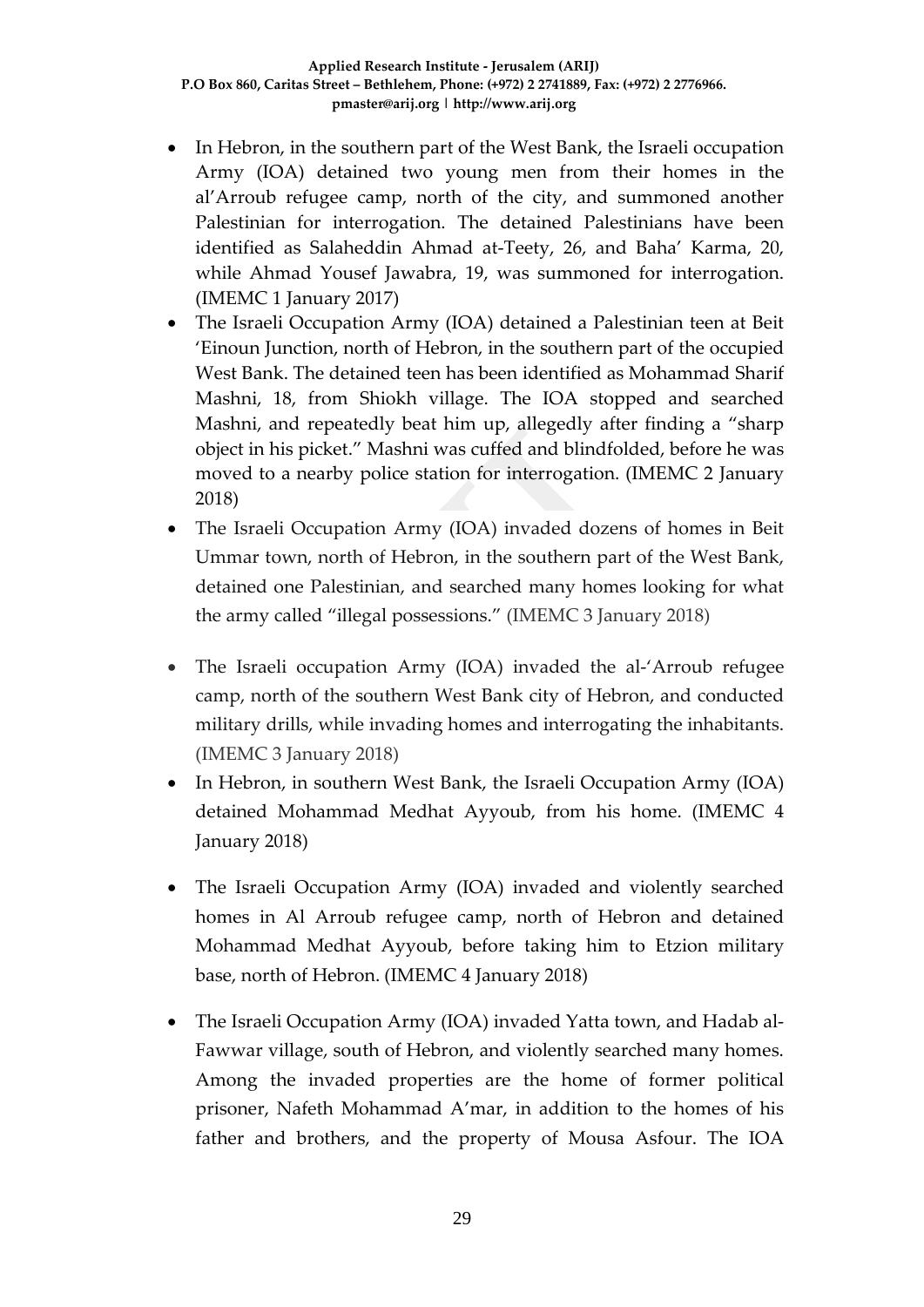interrogated Nafeth and his family, while violently searching their homes. (IMEMC 4 January 2018)

- In Hebron, in the southern West Bank, the Israeli occupation Army (IOA) detained Ayman Abu Omar, after invading and searching his home, in Be'er as-Sabe' Street, in the city. (IMEMC 5 January 2018)
- The Israeli occupation Army (IOA) interrogated many Palestinians, after invading their homes, in Hebron and the al-'Arroub refugee camp, north of the city. In addition, the IOA summoned Mahdi Mohammad Banat, 27, for interrogation in Etzion military base, north of Hebron, after invading his home in al-'Arroub refugee camp. It is worth mentioning that the soldiers searched many neighborhoods in Hebron, al-'Arroub and many other communities. (IMEMC 5 January 2018)
- The Israeli occupation Army (IOA) attacked, two young Palestinian men from the southern West Bank governorate of Hebron, causing various injuries, after invading and searching their homes, and detained them. The two detained Palestinians were identified as Mowaffaq Abu Haltam, 26, and Sabri Ibrahim Ghatasha, 36, who suffered visible cuts and bruises due to the Israeli soldiers repeated assaulted on them.
- In Hebron, in the southern part of the occupied West Bank , the Israeli Occupation army (IOA) invaded the al-'Arroub refugee camp, detained Safi Ayman at-Teety, 22, and took him to an unknown destination. The IOA also invaded the family home of [Khaled Jawabra,](http://imemc.org/article/74021/) who was killed by the army on November 26, 2015, and violently searched the property. (IMEMC 7 January 2018)
- The Israeli Occupation army (IOA) invaded many homes in Hebron city, including the home of detainee Nidal Shehada. (IMEMC 7 January 2018)
- The Israeli Occupation army (IOA) stormed homes in Yatta town, south of Hebron, and summoned Mohannad Mousa for interrogation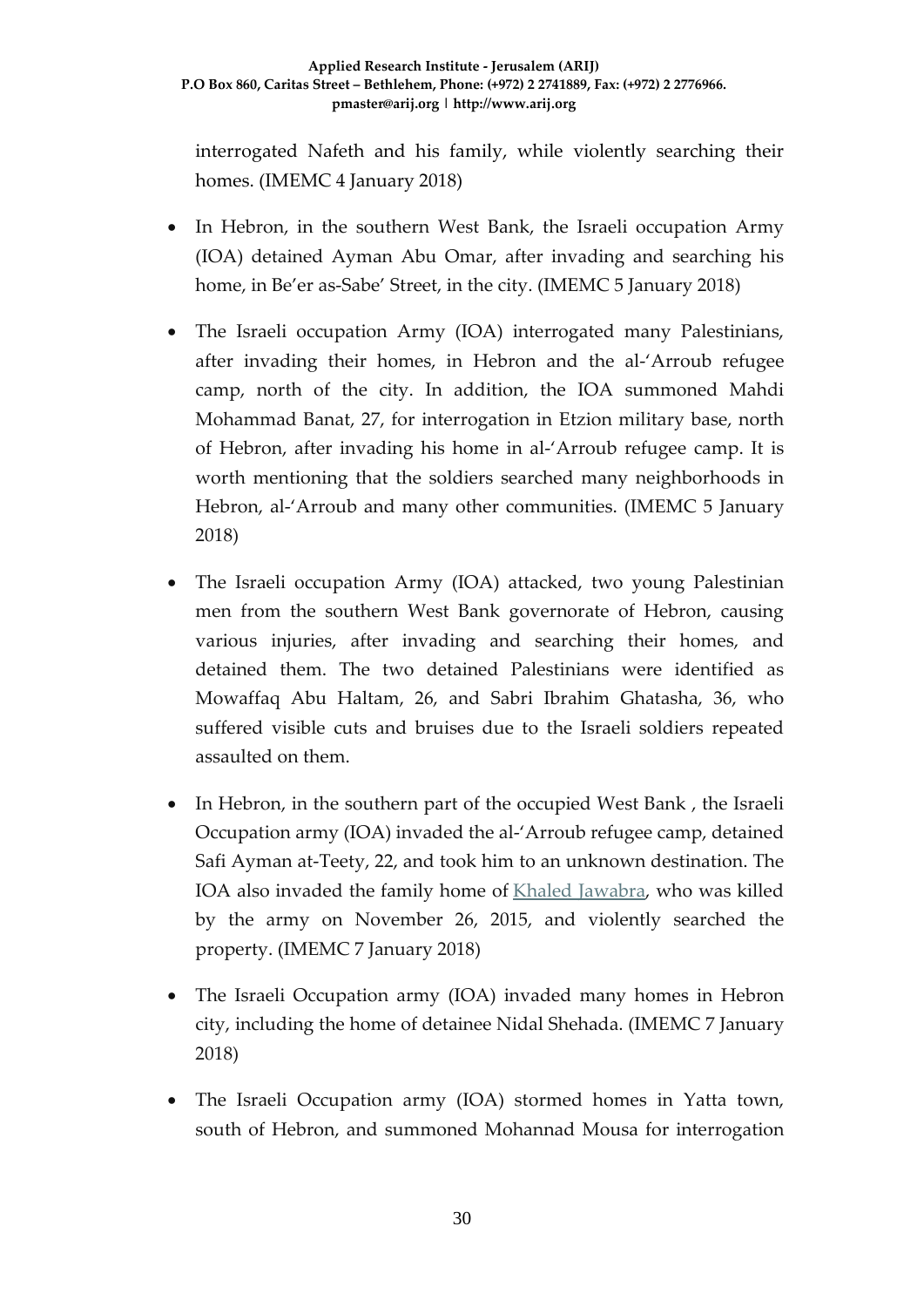in Etzion military base and security center, north of Hebron. (IMEMC 7 January 2018)

- The Israeli Occupation Army (IOA) invaded homes in Sa'ir town, and detained Zeid Mousa al-Arameen, but released him several hours later, before withdrawing from the town, due to his bad health condition. (IMEMC 8 January 2018)
- The Israeli Occupation Army (IOA) invaded many neighborhoods in Yatta, Bani Neim and Beit 'Awwa towns, and installed many roadblocks, in several areas, including Zeef, northeast of Yatta, and Farsh al-Hawa, northwest of Hebron city, before stopping and searching dozens of cars, and interrogated many Palestinians while inspecting their ID cards. (IMEMC 8 January 2018)
- In Hebron, in southern West Bank, the Israeli occupation Army (IOA) detained a young man, identified as Ayman Abdul-Rahman al-Qassas, who was previously shot by the army. (IMEMC 9 January 2018)
- The Israeli Occupation Army (IOA) detained a young Palestinian woman, identified as Sabah Abu Mayyala, 28, after stopping and searching her at the Abu ar-Reesh military roadblock, near the Ibrahimi Mosque, in Hebron's Old City, in the southern part of the occupied West Bank. The soldiers claimed the woman carried a knife in her purse, when they stopped and searched her. (IMEMC 9 January 2018)
- The Israeli occupation Army (IOA) attacked dozens of Palestinians, nonviolently marching in the center of Hebron city, in the southern part of the occupied West Bank, as part of ongoing processions against the Israeli escalation, and the illegal U.S. recognition of occupied Jerusalem as the unified capital of Israel. The Palestinian marched towards Iben Roshd Junction, heading towards the Shuhada Street, in the center of Hebron city, while carrying Palestinian flags, and signs protesting Donald Trump and his illegal policies, in addition to chanting for the liberation of Palestine, and its occupied capital Jerusalem. Immediately after the marchers entered the Shuhada Street, near the Container roadblock leading to Tal Romedia Street, the soldiers started firing gas bombs and concussion grenades at them, causing many to suffer the effects of teargas inhalation. (IMEMC 10 January 2018)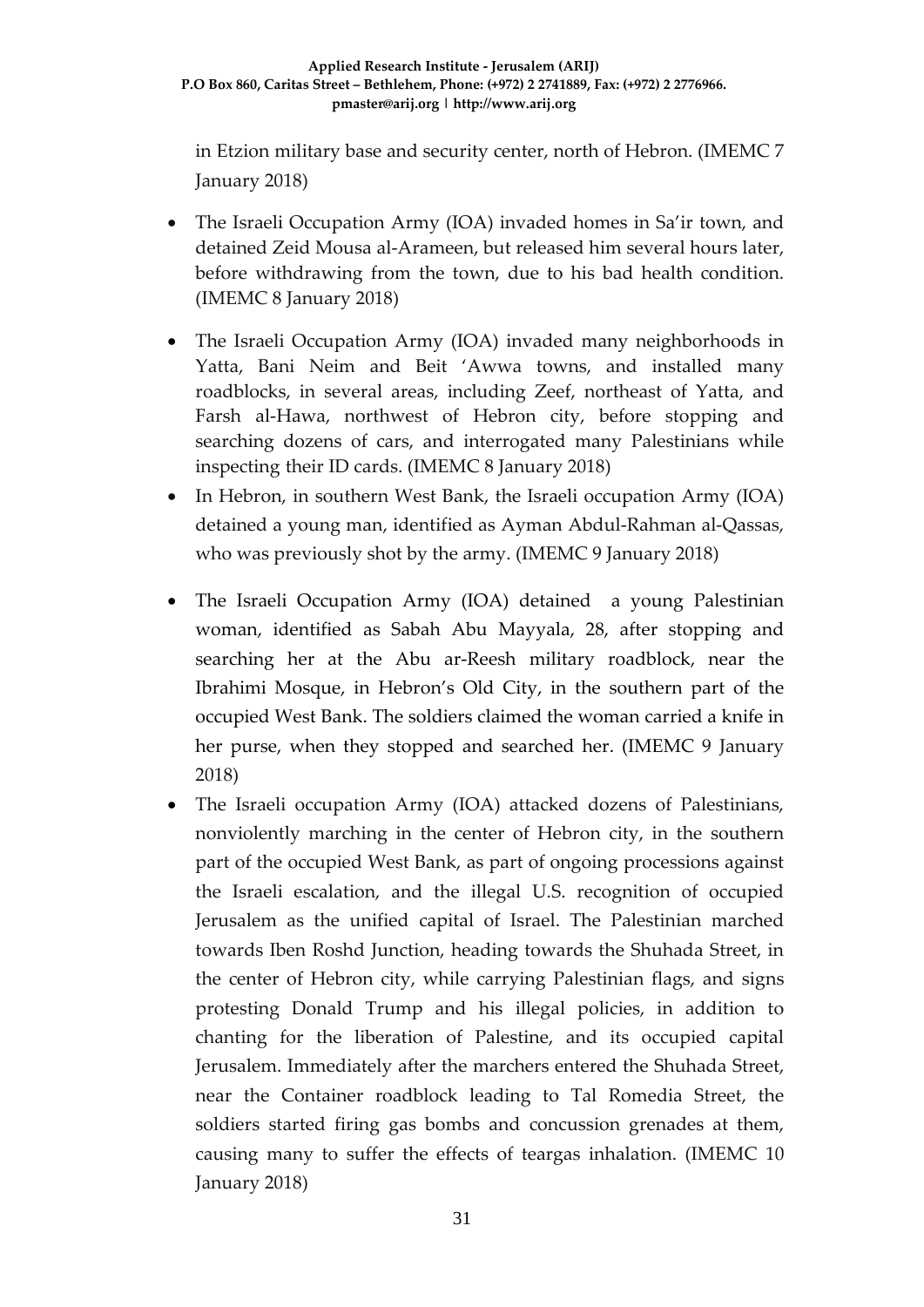- The Israeli occupation Army (IOA) invaded Hebron city, searched homes and illegally confiscated gold and cash from the home of Jassem Khairi Abu Rajab, after breaking into his property and violently searching it. (IMEMC 10 January 2018)
- In Hebron, in the southern part of the West Bank, the Israeli occupation Army (IOA) invaded and searched homes in the ath-Thaheriyya town, south of the city, and detained Shehda Suleiman Jabarin, 40. (IMEMC 10 January 2018)
- The Israeli occupation Army (IOA) detained installed a military roadblock near Arraba town junction, south of the northern West Bank city of Jenin, and detained two young men. (IMEMC 10 January 2018)
- In Hebron, in southern West Bank, the Israeli Occupation Army (IOA) invaded and searched many homes, interrogated several Palestinians while inspecting their ID cards, detained a child, identified as Mahmoud Emad Abu 'Assab, 15, in addition to Shehda Suleiman Jabarin, 40. (IMEMC 10 January 2018)
- The Israeli occupation Army (IOA) searched and ransacked homes in the al-'Arroub refugee camp, north of Hebron in the southern part of the occupied West Bank, and abducted Anan Mohammad Afifia, 22, Mohammad Yousef Janazra, Rani Hdeib, Issa Mohammad al-'Amour, 30, and Yahya Saleh al-'Amour. (IMEMC 14 January 2018)
- The Israeli Occupation Army (IOA) searched homes in Yatta town, south of Hebron, and interrogated many Palestinians while inspecting their ID cards. (IMEMC 14 January 2018)
- The Israeli Occupation Army (IOA) invaded and searched homes in the southern area of Hebron city, and interrogated many Palestinians. (IMEMC 14 January 2018)
- Dozens of Israeli soldiers invaded Hebron city, in southern West Bank, before breaking into the home of a former political prisoner, identified as Jamal Karama, and summoned him for interrogation in Etzion military base, north of Hebron. (IMEMC 16 January 2018)
- The Israeli Occupation Army (IOA) invaded the al-'Arroub refugee camp, north of Hebron, and searched the home of Mohammad Issa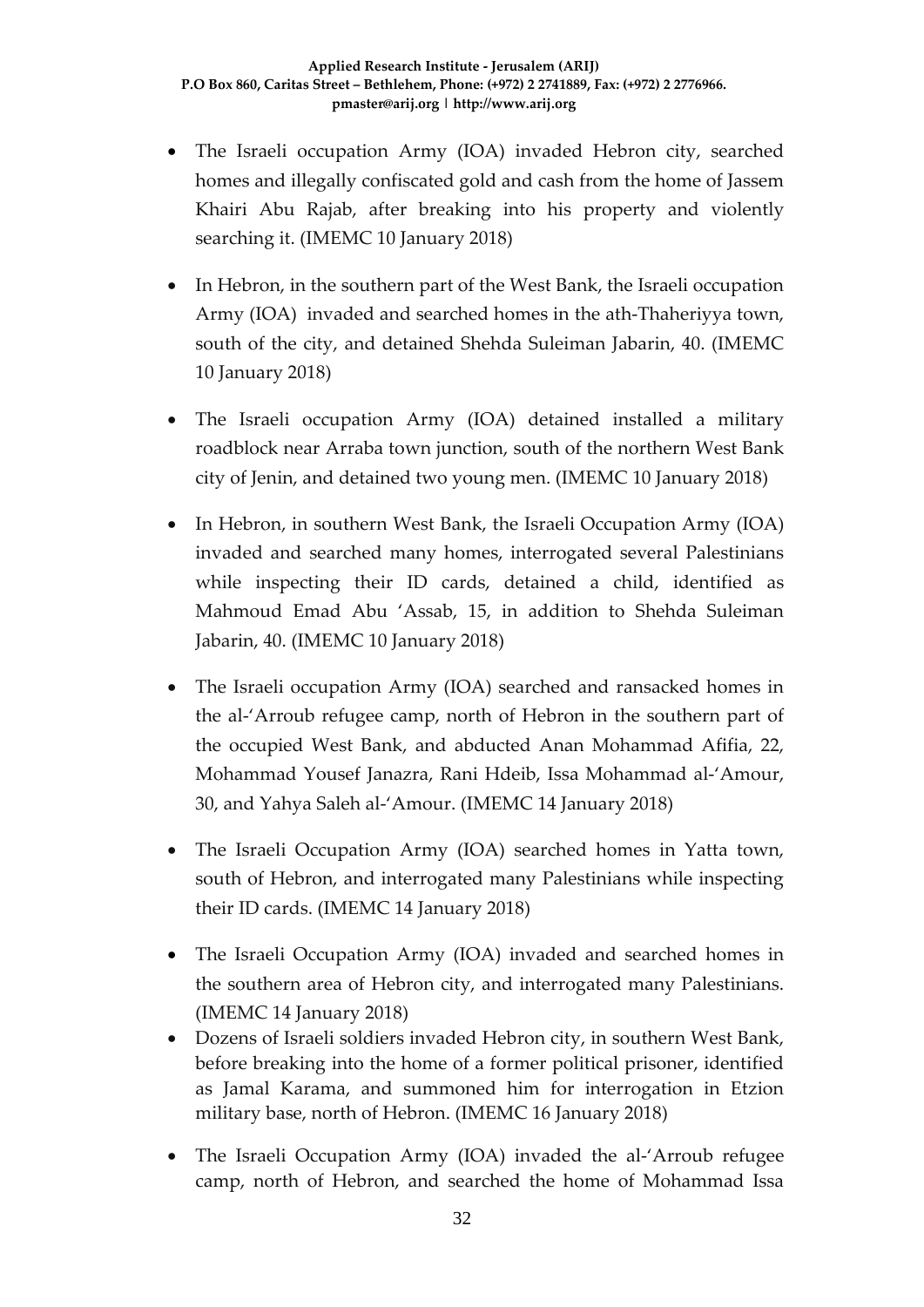Abu Afifa, whose son was abducted two days ago. (IMEMC 16 January 2018)

- Dozens of Israeli soldiers invaded, Deir Samit town, south of the southern West Bank city of Hebron, and stormed many stores before violently searching them. The soldiers invaded many stores, near the Annexation Wall, west of Doura town, and violently searched them, while interrogating owners and customers. The soldiers claimed they were searching the stores to "look for illegal materials," and withdrew later. (IMEMC 17 January 2018)
- In Hebron, in the southern part of the occupied West Bank, The Israeli Occupation Army (IOA) searched many homes, and detained Ismael Maher Sharif, 16, and Qussai Ayman Teety, 16, from the al-'Arroub refugee camp, north of the city. (IMEMC 17 January 2018)
- The Israeli Occupation Army (IOA) invaded the al-Fawwar refugee camp southwest of Hebron, and Rabud city, south of the city, and withdrew later without detaining any Palestinian. (IMEMC 17 January 2018)
- The Israeli Occupation Army (IOA) detained two Palestinians from the Hebron Governorate in the southern West Bank. They were identified as Abdullah Ubeido and Muhammad Ibrahim al-Fakhouri. (Maannews 18 January 2018)
- In Hebron, in the southern part of the West Bank, the Israeli Occupation Army (IOA) detained a young Palestinian woman, reportedly after searching her and finding a knife in her purse. (IMEMC 20 January 2018)
- The Israeli Occupation Army (IOA) detained a child, identified as Wadea' Karam Maswada, 14, after stopping him at a military roadblock in the Sahla neighborhood, near the Ibrahimi Mosque, in the southern West Bank city of Hebron. Israeli Settlers attacked the child, and stole his bicycle, while the soldiers failed to intervene, and later detained the child. (IMEMC 21 January 2018)
- The Israeli Occupation Army (IOA) invaded, at dawn, several Palestinian communities in the southern West Bank governorate of Hebron, searched and ransacked many homes, and detained eight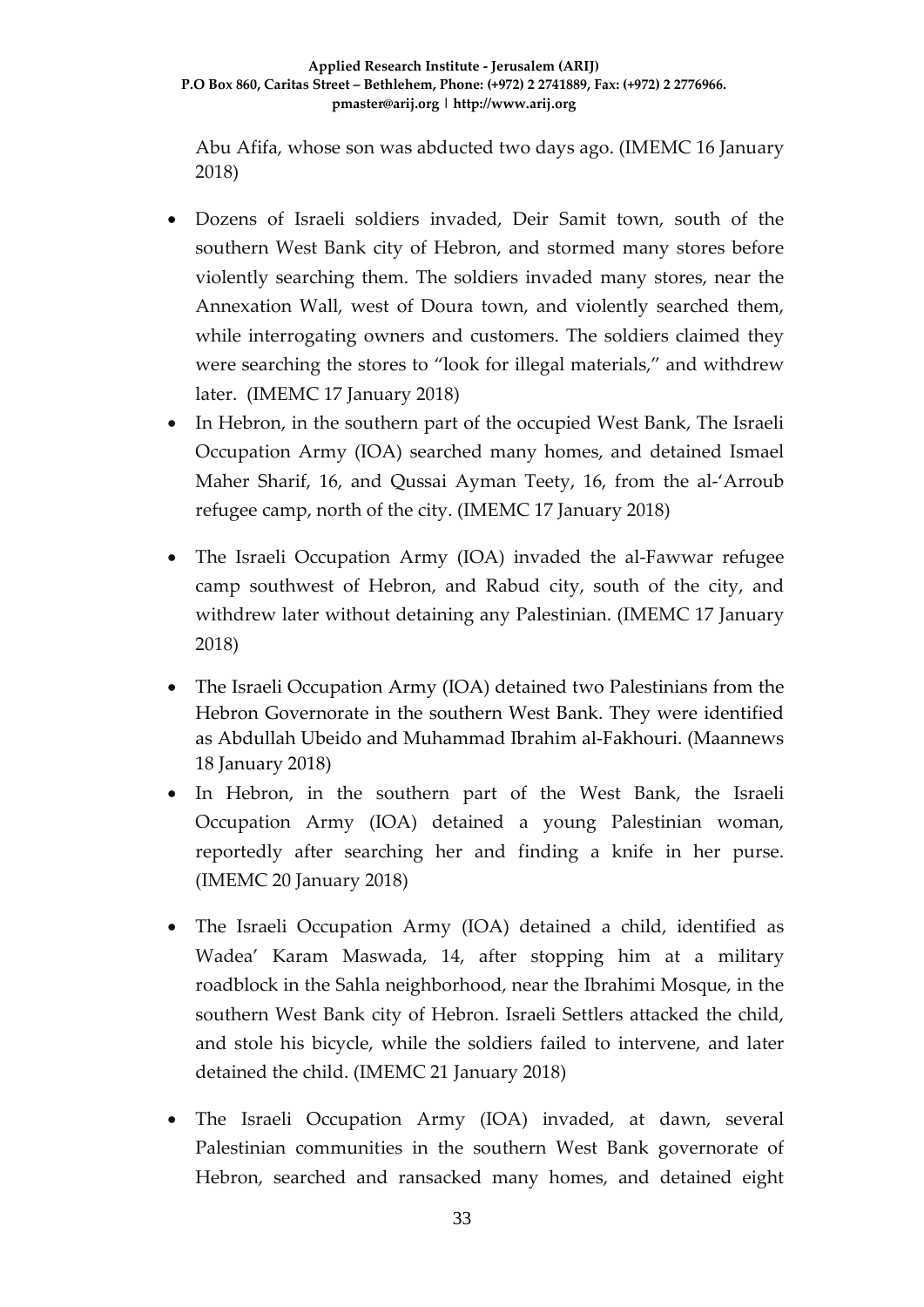Palestinians, including two children, in addition to summoning four others for interrogation. Two Palestinians were detained after invading and searching their homes in the al-'Arroub refugee camp, north of the city and were identified as Nour Abdul-Hafeth Abu Sham'a, 15, and Jabr Ribhi al-Badawi, 15. (IMEMC 21 January 2018)

- The Israeli Occupation Army (IOA) invaded homes in Shiokh al- 'Arroub village, and detained Ayyad 'Oweidat. (IMEMC 21 January 2018)
- The Israeli Occupation Army (IOA) detained Ahdoush Anwar Ahdoush, and 'Ala Faisal Ar'ar, from their homes in Surif town, west of Hebron. (IMEMC 21 January 2018)
- The Israeli Occupation Army (IOA) detained Mousa Rashid, and his sons Nizar and Mos'ab, from their homes in Yatta town, south of Hebron. (IMEMC 21 January 2018)
- The Israeli Occupation Army (IOA) summoned for interrogation Husam Abu Shkheidim, from Hebron city, Khaldoun Noureddin Mahareeq, from Sammoa' town, Abed Kamal at-Teety, and former political prisoner, Mohammad Rabah Fdeilat, from the al-'Arroub refugee camp. (IMEMC 21 January 2018)
- The Israeli Occupation Army (IOA) attacked, dozens of Palestinian protesters in Hebron city, and Sa'ir town, north of Hebron, causing many to suffer the effects of teargas inhalation, and occupied the rooftops of several homes after invading them. (IMEMC 23 January 2018)
- Dozens of Israeli Occupation Army (IOA) invaded Bab az-Zawiya area, in the center of Hebron city, and fired gas bombs and concussion grenades at the Palestinians, causing many to suffer the effects of teargas inhalation. (IMEMC 23 January 2018)
- The Israeli Occupation Army (IOA) attacked Palestinian protesters in ad-Dowwara area, in Sa'ir town, north of Hebron, causing several injuries. In addition, the IOA broke into and violently searched many homes in Hebron and Sa'ir, and occupied the rooftops of many homes,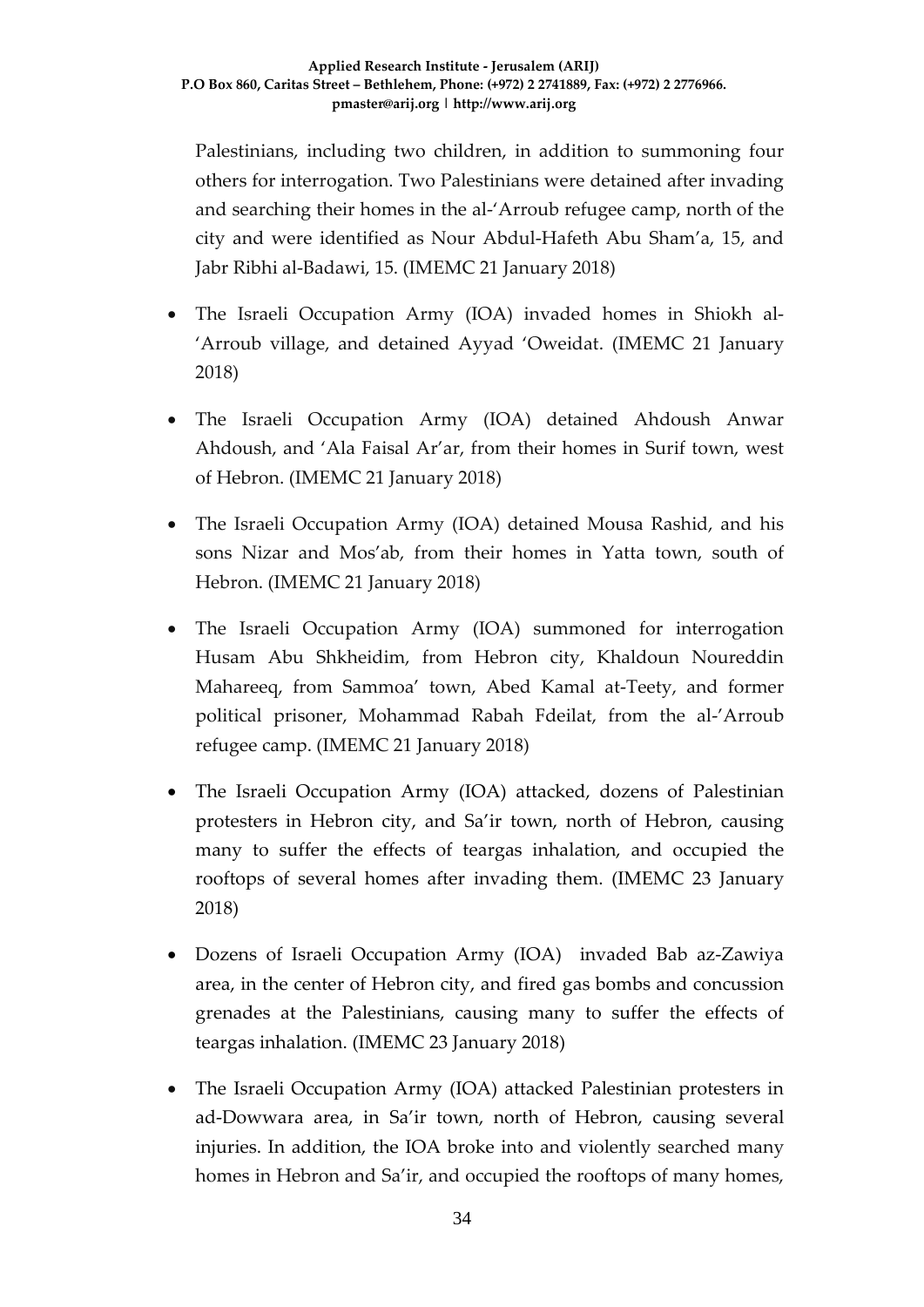using them as firing posts and military towers. (IMEMC 23 January 2018)

- Several Palestinians suffocated and were violently suppressed by forces in the Hebron area during rallies protesting the US decision on Jerusalem and US Vice President Mike Pence's visit to the city of Jerusalem. (IMEMC 24 January 2018)
- Clashes broke out between Palestinians and Israeli occupation Army (IOA) in Bab al-Zawyeh area, in central Hebron, and in the town of Sair, to the north. Israeli soldiers reportedly took over the rooftops of a number of homes, and attacked residents with tear gas canisters and stun grenades, causing many to suffocate. (IMEMC 24 January 2018)
- The Israeli Occupation Army (IOA) closed with iron gates the entrances of Beit 'Einoun and Sa'ir towns, near the southern West Bank city of Hebron, after the army attacked Palestinian protesters, and fired gas bombs and rubber-coated steel bullets. (IMEMC 24 January 2018)
- The Israeli occupation Army (IOA) invaded and searched many homes in the Old City of Hebron, and detained Khalil Hasan Abu Hussein, 32, Husam Hasan Abu Hussein, 20, and Husam's wife, a mother of two children. (IMEMC 24 January 2018)
- The Israeli occupation Army (IOA) invaded homes in the al-'Arroub refugee camp, north of Hebron, and abducted Malek Abdul-Fattah Jawabra. (IMEMC 24 January 2018)
- The Israeli occupation Army (IOA) detained Rif'at Al-'Alama, from his home in Beit Ummar town, north of Hebron. (IMEMC 24 January 2018)
- The Israeli occupation Army (IOA) detained five Palestinians, including one woman and a child, in Hebron, in the southern part of the West Bank. They have been identified as Khalil Hussein Abu Hussein, 32, his wife Raneen Emad Abu Hamdiyya, Husam Hasan Abu Hussein, 20, Malek Abdul-Fattah Jawabra, 16, and Rif'at al-Alama. (IMEMC 24 January 2018)
- The Israeli occupation Army (IOA) installed many roadblocks at main roads leading to villages and towns in Hebron governorate, and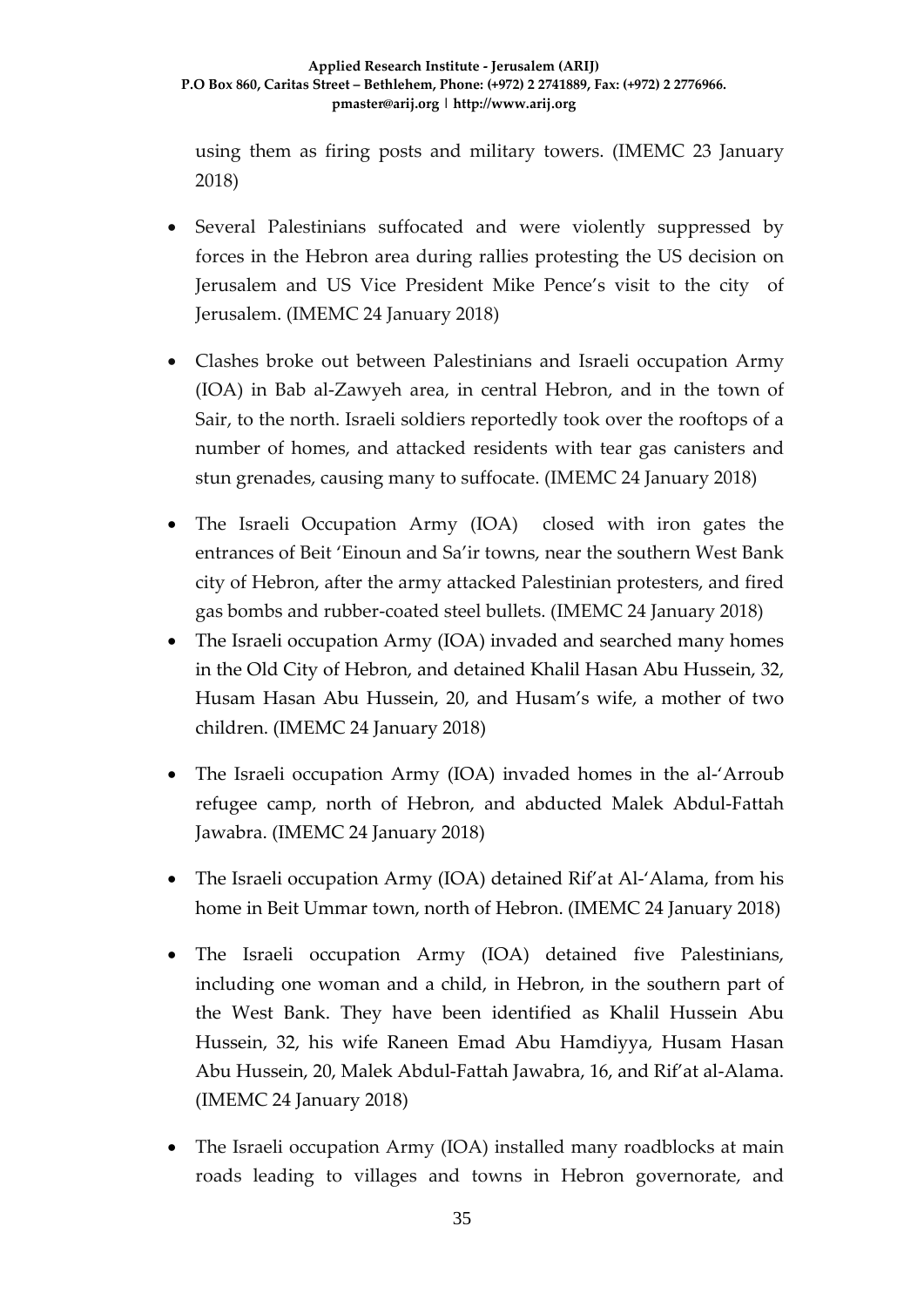searched dozens of cars while interrogating many Palestinians while inspecting their ID cards. (WAFA 24 January 2018)

- The Israeli occupation Army (IOA) invaded, Sa'ir town, east of the southern West Bank city of Hebron, and shot a Palestinian teen with a live round, before detaining him. The IOA stormed and ransacked many homes and shops, in several neighborhoods in the town. (IMEMC 25 January 2018)
- The Israeli occupation Army (IOA) invaded Beit Einoun area in Hebron, shot Ahmad Issa Shalalda, 16, with a live round in his leg, and detained him. The teen was shot after the soldiers attacked with live fire, rubber-coated steel bullets and gas bombs, dozens of Palestinians, who protested the invasion. (IMEMC 25 January 2018)
- The Israeli occupation Army (IOA) installed roadblocks on main roads leading to villages and towns near Road #60, used by Israeli settlers and the military in Hebron. The IOA stopped and searched many cars and interrogated many Palestinians while inspecting their ID cards. (IMEMC 25 January 2018)
- The Israeli occupation Army (IOA) detained a Palestinian father and his son, in Bani Neim town. The IOA invaded and searched many homes, and interrogated several Palestinians, before abducting the father and his son. The two were identified as Ahmad Damen Ziyadat, 47, and his son, Mohammad. The IOA searched Ziyadat's home for more than two hours, removed and destroyed tiles, and furniture, causing excessive damage. (IMEMC 25 January 2018)
- The Israeli occupation Army (IOA) detained a woman, identified as Sahar Mousa Ezreiqat, 41, from Taffouh town, west of Hebron, after stopping her near the Ibrahimi Mosque, in Hebron city. (IMEMC 25 January 2018)
- The Israeli occupation Army (IOA) invaded Sa'ir town, east of Hebron, and shot a Palestinian teen, identified as shot [Ahmad Issa Shalalda,](http://imemc.org/article/soldiers-shoot-and-abduct-a-teenage-boy-near-hebron/) 16, with a live round, before detaining him. The IOA stormed and ransacked many homes and shops, in several neighborhoods in the town. (IMEMC 25 January 2018)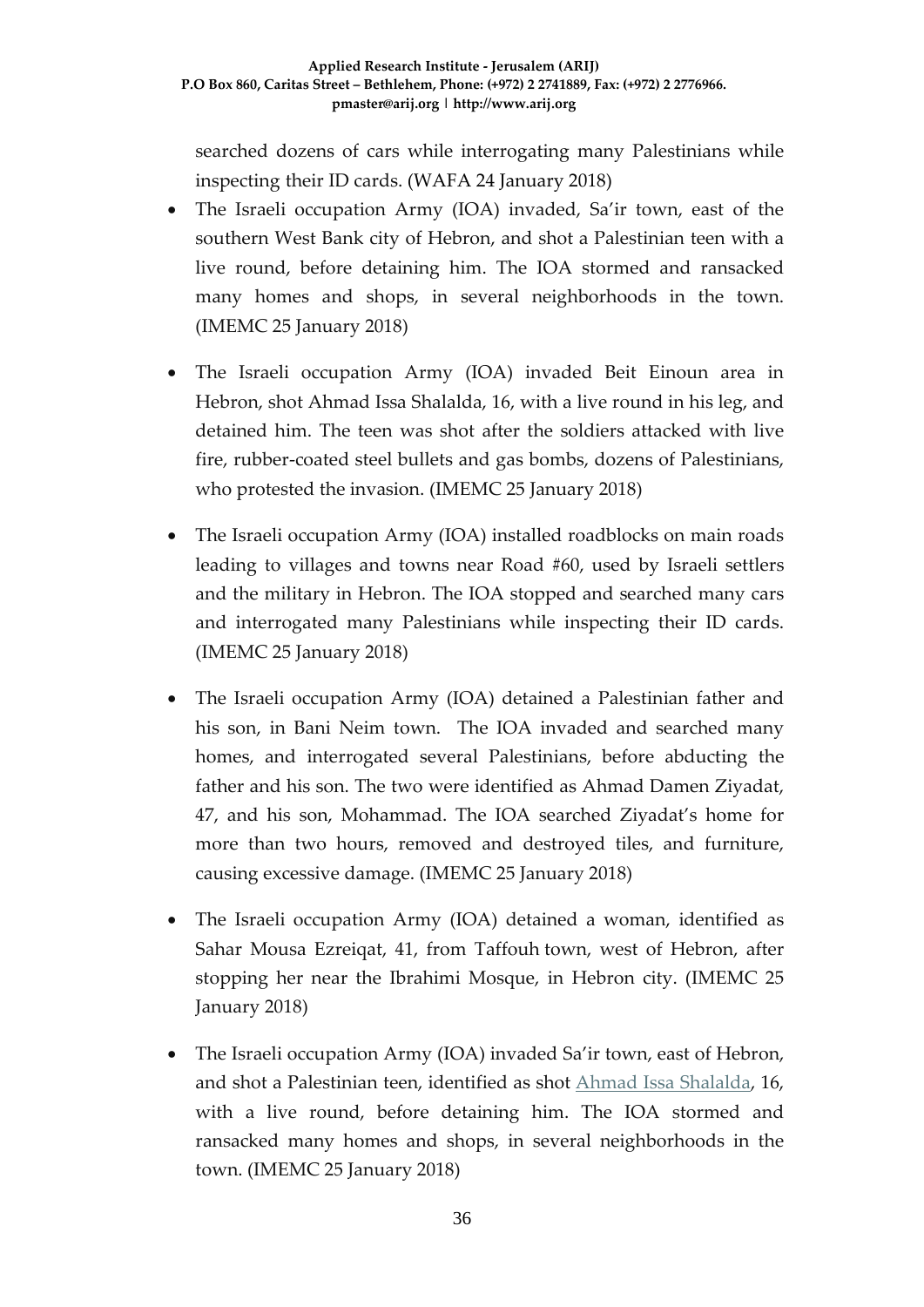- The Israeli occupation Army (IOA) detained Ahmad Mohammad al- 'Allami, 24, from Beit Ummar town, north of the southern West Bank city of Hebron. The Palestinian was detained at the "Container Roadblock," south of occupied East Jerusalem, while he was on his way back to Hebron.
- The Israeli occupation Army (IOA) detained an unidentified foreign activist while on the al-Shuhada Street in the Old City of Hebron in the southern occupied West Bank and transferred him to an unknown location. The identity of the foreign activist remained unknown. (Maannews 25 January 2018)
- The so-called Israeli Civil Administration and the Israeli occupation authorities notified owners of three houses in Al Jamama area in the village of As Samou, south of Hebron, to stop work and construction in their houses under the pretext of lacking building permits. The houses are owned by Ibrahim Salama Al-Salamin, Shehda Rezeq and Ahmad Qarain. (WAFA 25 January 2018)
- In the southern West Bank city of Hebron, the Israeli occupation Army (IOA) detained two Palestinians identified as Rajab Raji and Hamzeh Ghaith. The IOA claimed they seized two weapons during the raid in Hebron. (Maannews 26 January 2018)
- The Israeli occupation Army (IOA) detained invaded at least two homes in Beit Ummar town, north of the southern West Bank city of Hebron, and conducted violent searches, before stealing gold from one home. The IOA invaded Mothallath al-'Ein area, in Beit Ummar, before breaking into the homes of Ahmad Rashid Sabarna and Yousef Ahmad Sabarna, and stole a gold necklace, a gold chain and a ring, owned by Ahmad's wife, Lobna Nabil Abu 'Ayyash. (IMEMC 28 January 2018)
- The Israeli occupation Army (IOA) raided al-Ibrahimiya primary boys school, in the Old City in Hebron, and searched the rooms after evicting the students, under the pretext of searching for a 'wanted' student. (IMEMC 28 January 2018)
- The Israeli occupation Army (IOA) invaded, invaded homes in Yatta town, south of the city, and conducted violent searches of homes, before detaining Mohammad Shehda, Abed al-Ba'louj and Jibril al-Ba'louj. (IMEMC 29 January 2018)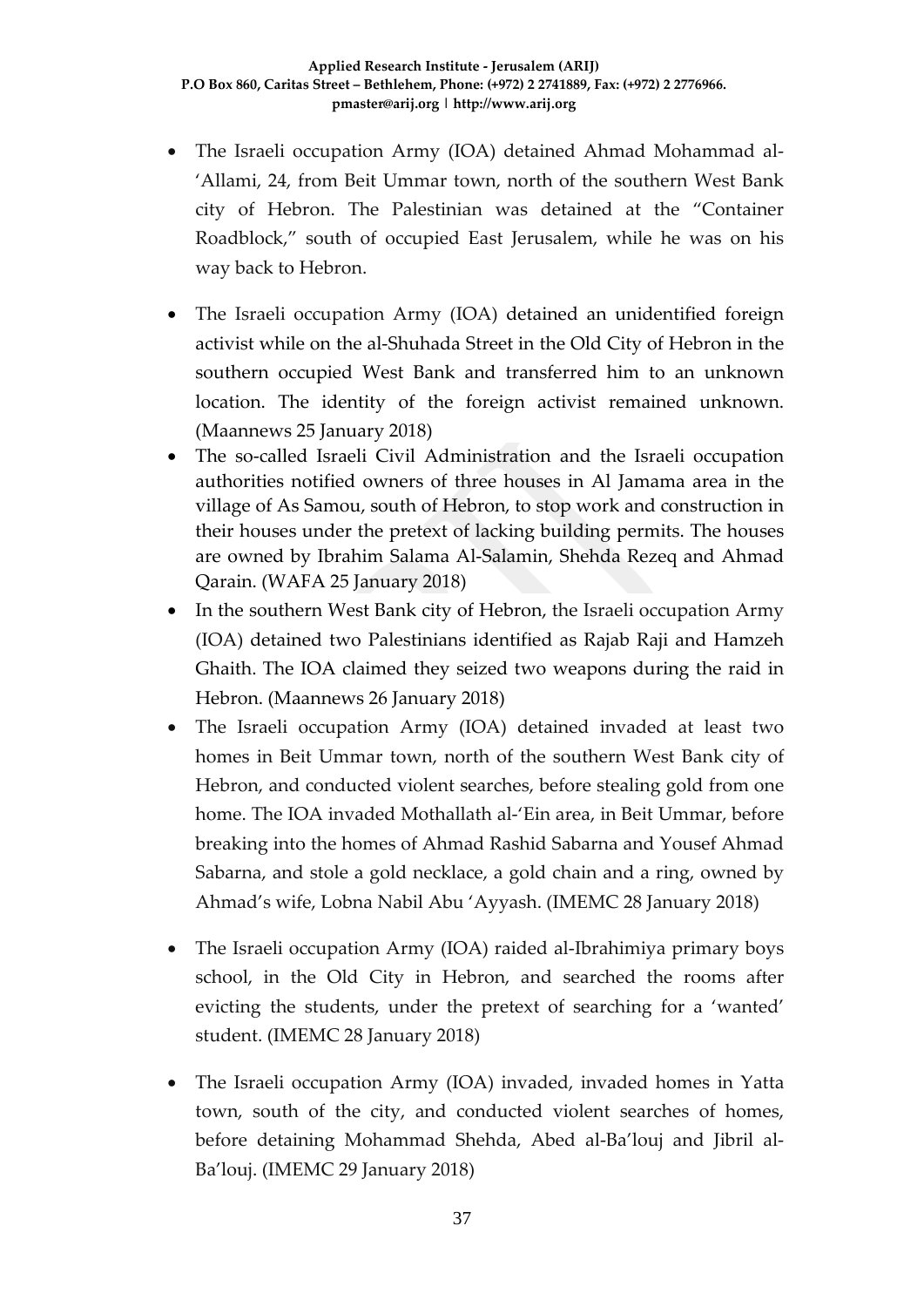- The Israeli occupation Army (IOA) invaded and searched homes, and workshops, in Halhoul town, north of Hebron, and detained Mohammad Sa'adi Mansour. (IMEMC 29 January 2018)
- The Israeli occupation Army (IOA) invaded the al-'Arroub refugee camp, north of Hebron, and detained Mohammad Sa'adi Mansour. (IMEMC 29 January 2018)
- The Israeli occupation Army (IOA) invaded homes in Shiokh town, northeast of Hebron, and detained Hamdan 'Oweidat. (IMEMC 29 January 2018)
- The Israeli occupation Army (IOA) invaded many homes in Hebron city, Bani Neim and as-Sammoa' towns, and summoned Eyad Mousa Daghamin, Ibrahim Salem Hreizat and Mahmoud Mousa Hreizat, for interrogation in Etzion military base and security center, north of the city. (IMEMC 29 January 2018)
- In Hebron city, the Israeli occupation Army (IOA) invaded many neighborhoods, and installed a roadblock at it northern entrance, in addition to roadblocks at the entrances of Sa'ir and Halhoul towns, before stopping and searching dozens of cars, and interrogated many Palestinians while inspecting their ID cards. (IMEMC 29 January 2018)
- An Israeli settler rammed a Palestinian child with his car, near the Ibrahimi Mosque, in the southern West Bank city of Hebron. The child, identified as Ala Abu Mayyala, 5, suffered moderate wounds. (IMEMC 29 January 2018)
- The Israeli Occupation Army (IOA) invaded many homes in Bani Neim, Sa'ir, Doura, Beit 'Awwa, and ath-Thaheriyya towns, in the southern West Bank governorate of Heron, in addition to Jouret Bahlas, north of Hebron city, and installed many roadblocks, before stopping dozens of cars and interrogated the passengers. (IMEMC 30 January 2018)
- The Israeli Occupation Army (IOA) raided and searched a house belonging to Akram Tanayneh in Beit Kahel town in Hebron Governorate. (WAFA 31 January 2018)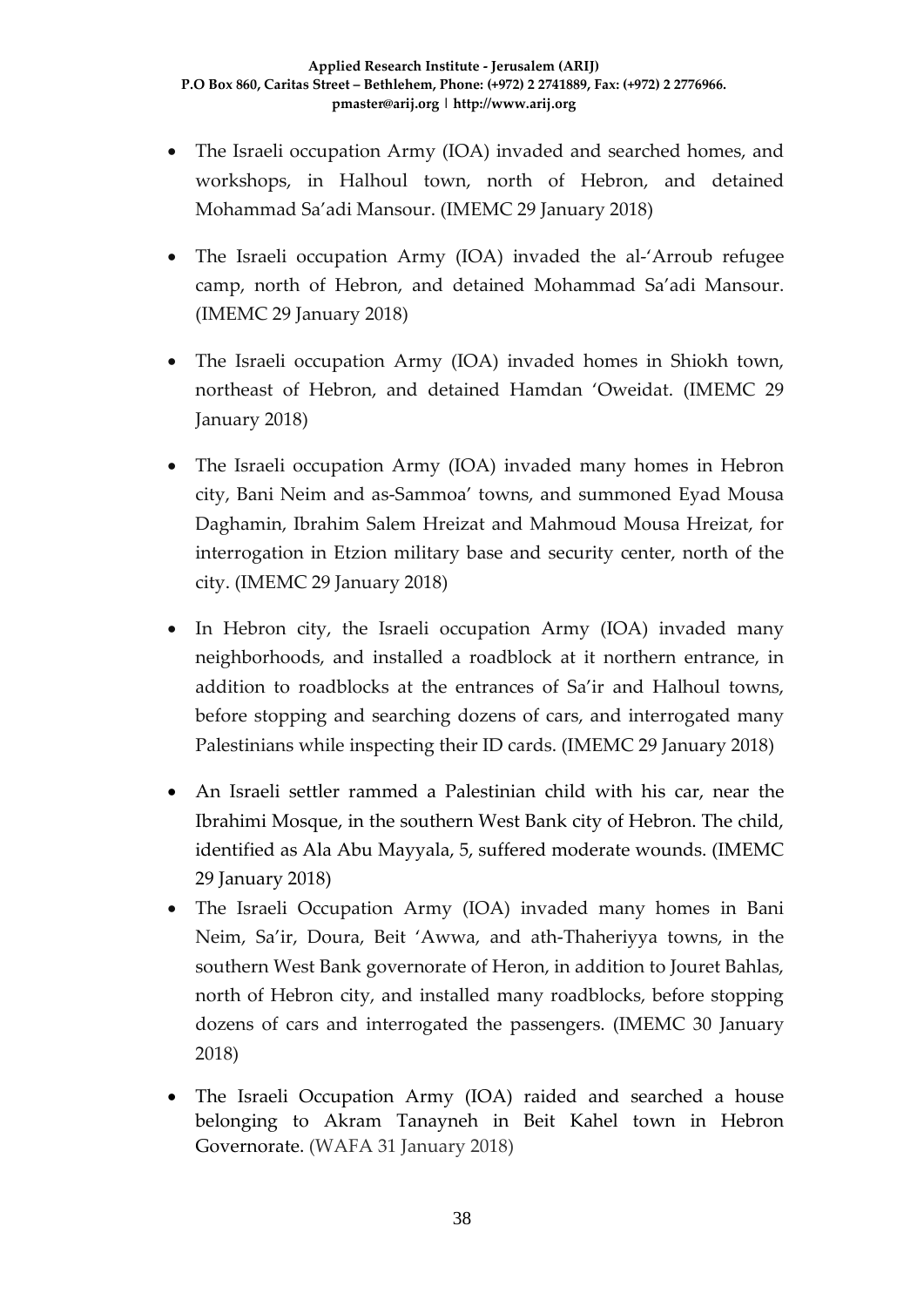- The Israeli Occupation Army (IOA) detained Qusai Mohammed Abu Ra'iya, 13, near the Ibrahimi Mosque in Hebron's Old City for several hours before releasing him. (WAFA 31 January 2018)
- The Israeli Occupation Army (IOA) demolished an agricultural barracks east of Yatta south of Hebron in the occupied West Bank. The IOA raided Ar Refa'iya area east of Yatta and demolished the barracks which is owned by Kamel Rib'i. (WAFA 31 January 2018)

# **Qalqilyah**

- The Israeli occupation Army (IOA) prevented staff of Kafr Thulth Municipality, southeast of Qalqilya, from completing the rehabilitation of part of Al-Ayoun road linking the town with Arab Al-Khuli community. (WAFA 4 January 2018)
- The Israeli Occupation Army (IOA) attacked the weekly procession against the Segregation Wall and settlements in Kufur Qaddoum town, east of Qalqilia, in the northern part of the occupied West Bank. Dozens of Palestinians and international peace activists, marched from the center of the village, despite the heavy rain. The IOA attacked the protesters with gas bombs and concussion grenades, causing no injuries, and attempted to detain some of them. (IMEMC 5 January 2018)
- The Israeli occupation Army (IOA) invaded Jayyous town, east of Qalqilia, in northern West Bank, searched homes, and detained Ibrahim Abdul-Jaber Salim, 26. (IMEMC 10 January 2018)
- Dozens of Israeli soldiers invaded, the town of Qabatia, south of the northern West Bank city of Jenin, violently searched many homes, stores, a fuel station, Bank Of Palestine and Qalqilia City Council, in addition to causing dozens of Palestinians to suffer the severe effects of teargas inhalation. The soldiers were heavily deployed in many neighborhoods and alleys in Qabatia, before storming the ransacking homes and shops, causing excessive property damage. Owners of some of the invaded homes have been identified as Riyad Abu ar-Rob, Mahmoud Baddour, and Ahmad Awad Torabi. The soldiers also invaded as-Sara Fuel Station, Ali Kamil Store, al-Huda Store, al-Jothour Bakeries, and Abu Ghorab Restaurant. The soldiers also broke into Bank Of Palestine, and Qalqilia City Council, causing serious property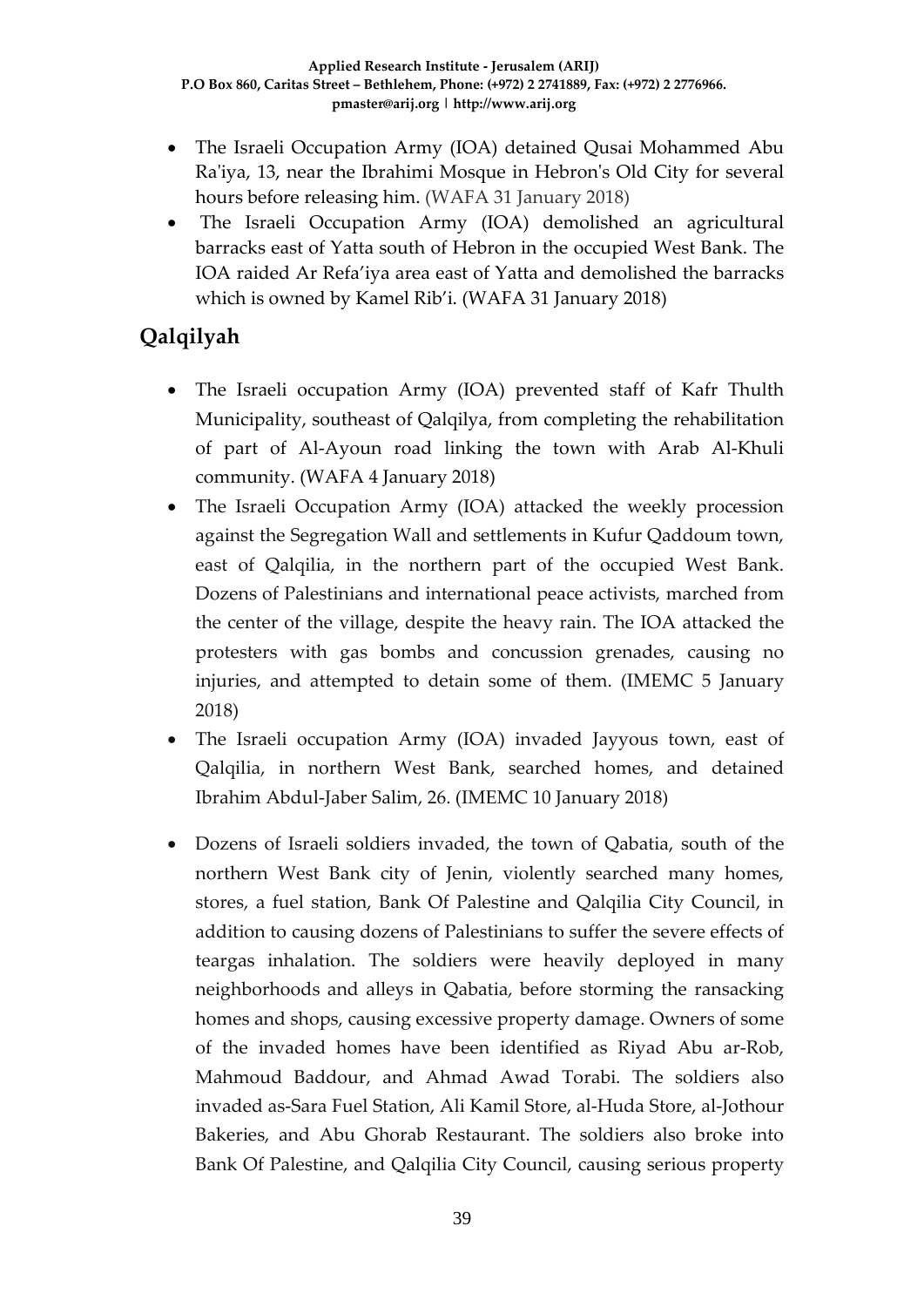damage, before confiscating their surveillance recordings and equipment. Many Palestinians suffered the effects of teargas inhalation, after many local youngsters hurled stones at the invading soldiers, who fired gas bombs and rubber-coated steel bullets. (IMEMC 15 January 2018)

- The Israeli Occupation Army (IOA) invaded homes in Qalqilia, in northern West Bank, and detained three Palestinians, identified as Kamel Mohammad Adwan, 19, Luay Odah, 16, and Ali Moayyad Shreim, 18. (IMEMC 15 January 2018)
- The Israeli Occupation Army (IOA) invaded 'Azzoun town, east of the northern West Bank city of Qalqilia, before breaking into and ransacking dozens of homes, especially in the eastern area, near the Annexation Wall, and downtown area. The IOA detained a former political prisoner, identified as Mohammad Adeeb Mousa, in his thirties, after invading and searching his home, and confiscated his Taxi. The IOA removed entire families out of their homes, and forced them to wait in the cold, and under the rain, while searching their properties; the families had to wait for about two hours. Although the soldiers withdrew from the town, they installed a roadblock at its northern entrance, and started stopping and searching dozens of cars, while interrogating scores of residents and examining their ID cards. (IMEMC 15 January 2018)
- Ahmad Abdul-Jaber Salim, 28, from Jayyous village, was shot with a live round in his head, and died from his serious wounds in Qalqilia, in northern West Bank. Israeli soldiers fired many live rounds at Palestinian protesters, wounding Ahmad in the head, and then fired many gas bombs Palestinian ambulances and medics. (IMEMC 16 January 2018)
- The Israeli Occupation Army (IOA) invaded, at dawn, 'Azzoun town, east of the northern West Bank city of Qalqilia, and injured approximately 100 Palestinians, after the locals intercepted an invasion carried out by Israeli settlers. The IOA invaded the town, and clashed with dozens of local youngsters, and fired dozens or rubber-coated steel bullets and gas bombs. (IMEMC 17 January 2018)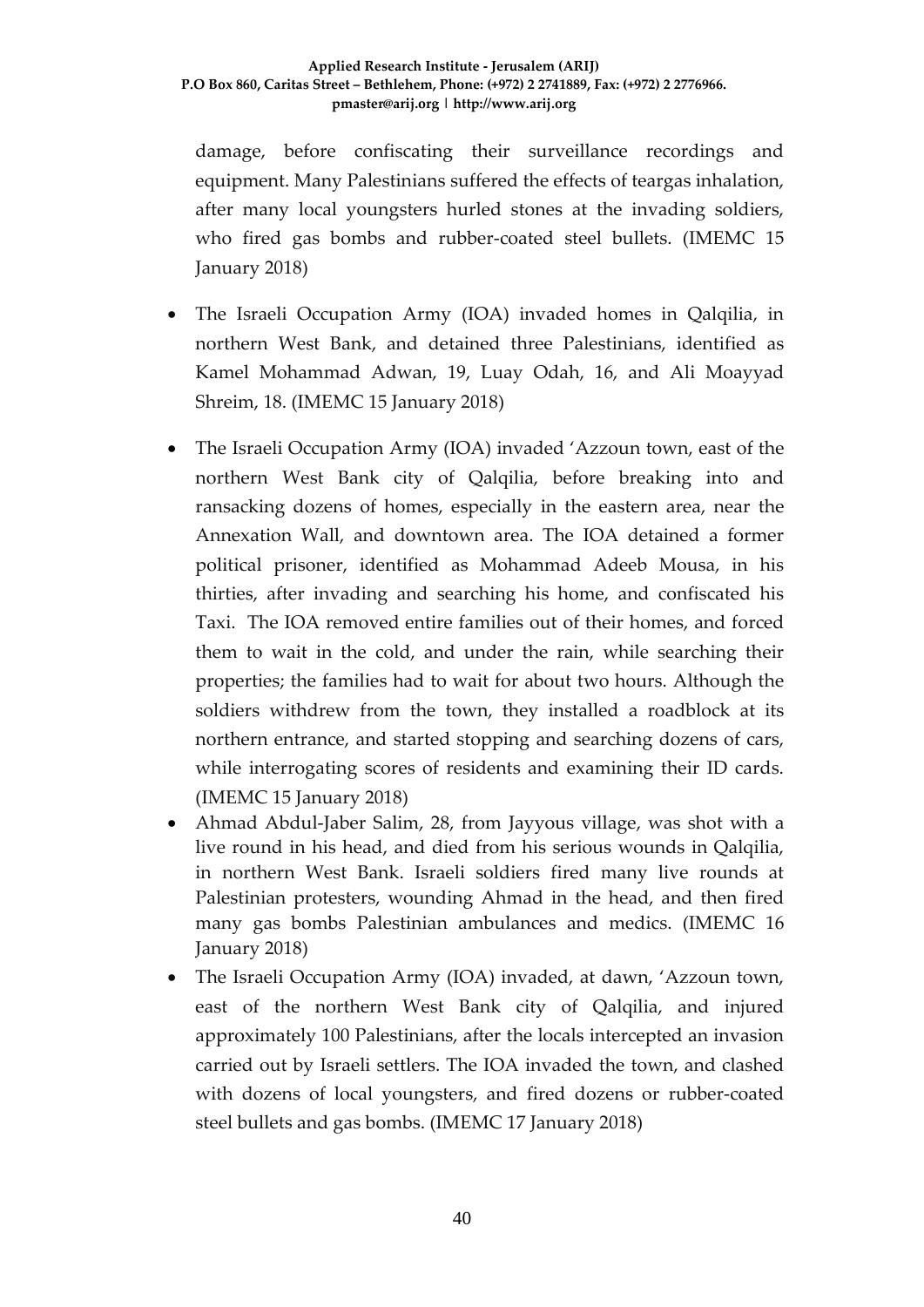- Clashes erupted in the Azzun town in eastern Qalqiliya in the northern occupied West Bank after dozens of Israeli settlers raided the town overnight. Dozens of Palestinians were exposed to tear gas as Israeli Occupation Army (IOA) raided the town in protection of the settlers, and fired tear gas and rubber-coated steel bullets at Palestinians.(Maannews 17 January 2018)
- The Israeli Occupation Army (IOA) invaded Qalqilia city, and detained Ahmad Qawwas, 24, after violently searching his home, and confiscated his laptop. (IMEMC 18 January 2018)
- A Palestinian paramedic, was shot and injured in the head with a rubber-coated steel bullet, during clashes that broke out in Kufr Qaddum village, east of Qalqilia. The Israeli Occupation Army (OIA) suppressed a rally called for, by the Fateh faction, in protest of US recognition of Jerusalem as capital of Israel. The IOA fired rubbercoated steel bullets, tear gas canisters, and stun grenades against protesters, shooting and lightly injuring a paramedic who works for the Health Work Committees, in the head. (IMEMC 20 January 2018)
- Several Israeli army jeeps invaded, 'Azzoun town, east of the northern West Bank city of Qalqilia, and injured thirteen Palestinians, who protested the invasion. The Palestinians were injured during confrontations that took place when soldiers invaded the town and attacked several residents while questioning them and inspecting their ID cards. (IMEMC 23 January 2018)
- Three Palestinians were detained from Qalqiliya and were identified as Samir Sufian Zurob and former prisoners Lutfi al-Juaidi and Qassam Abed al-Hafeth. (Maannews 23 January 2018)
- The Israeli occupation army (IOA) set up a metal gate at the entrance to the village of Nabi Elias, east of Qalqilia, in the northern West Bank. The metal gate was placed under a bridge on the road that connects Jayyous and Nabi Elias. The IOA can close the gate at any time and block traffic on that road. Qaddoumi said that the military had prevented the municipality from paving that road, which is vital to several villages, as it connects them together and with other West Bank cities. The military has put up metal gates at the entrance to almost every Palestinian village and town in the West Bank, using it to punish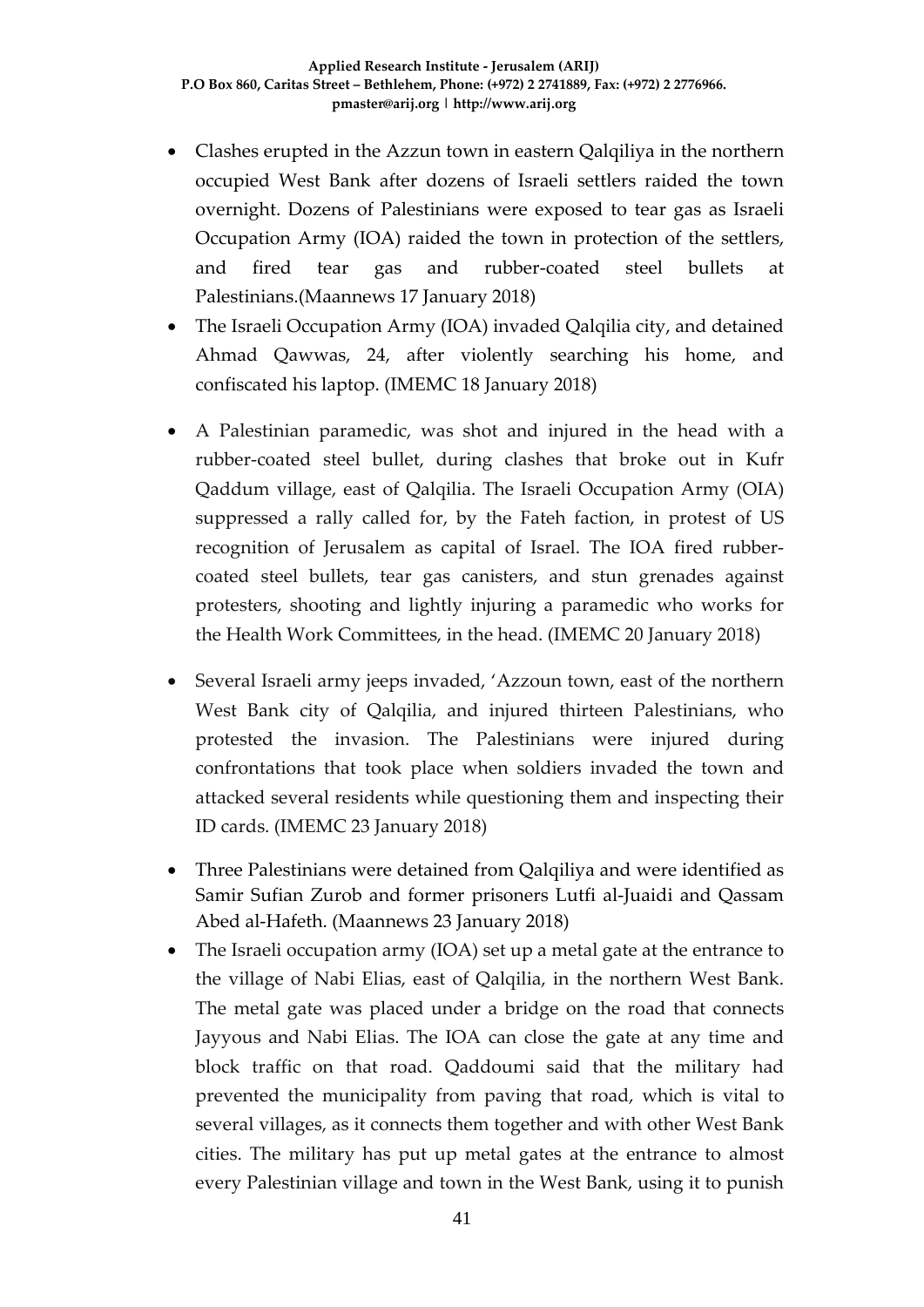people collectively, by blocking the movement of cars and sometimes of the people trying to cross them. (IMEMC 29 January 2018)

- The Israeli occupation Army (IOA) raided a residential building near Azzun- Kafr Laqef bridge and searched all the apartments in the area. The IOA deliberately forced children out during the raid and threatened to arrest them if stones are hurled at them. The IOA also interrogated Majd Muhammad Radwan, after raiding his family house, and detained him for a while. (WAFA 30 January 2018)
- The Israeli Occupation Army (IOA) sealed off the entrances to all eastern villages and towns located along Qalqilia-Nablus Road and the eastern entrance to the district of Qaliqlia. The IOA set-up flying military checkpoints at all entrances, restricting the movement of Palestinians and causing massive traffic jams. the reason for the closures was Israel's inauguration of a new bypass road for Israeli settlers, which was illegally constructed on land belonging to Palestinians in the villages of Nabi Ilyas and Izbat al-Tabib. (WAFA 30 January 2018)
- In Qalqilia, in northern West Bank, the Israeli Occupation Army (IOA) invaded and searched homes in Kufur Thulth town, southeast of the city, and detained two siblings, identified as 'Orwa Taher Shawahna, and his brother, Sharhabeel. (IMEMC 31 January 2018)

## **Tubas**

- The Israeli occupation Army (IOA) shot, a Palestinian child with a live round in the head, during "military training" near Tubas, in northeastern West Bank. The child, only three years of age, was shot by the IOA who were conducting live-fire training near Palestinian communities in Tubas. (IMEMC 10 January 2018)
- An Israeli settler harassed Palestinian farmers in the northern Jordan Valley, preventing them from grazing their livestock. The settler from the illegal Rotem settlement chased down Palestinian shepherds out of pastures in the northern Jordan Valley in order to prevent them from feeding their livestock. (Maannews 22 January 2018)
- Israeli settlers set up new mobile caravans, one of which is reportedly to be used as a school, in the illegal settlement of Brosh Habikat in the Tubas Governorate of the northeastern occupied West Bank. Israeli settlers, installed new housing units in the settlement. One of the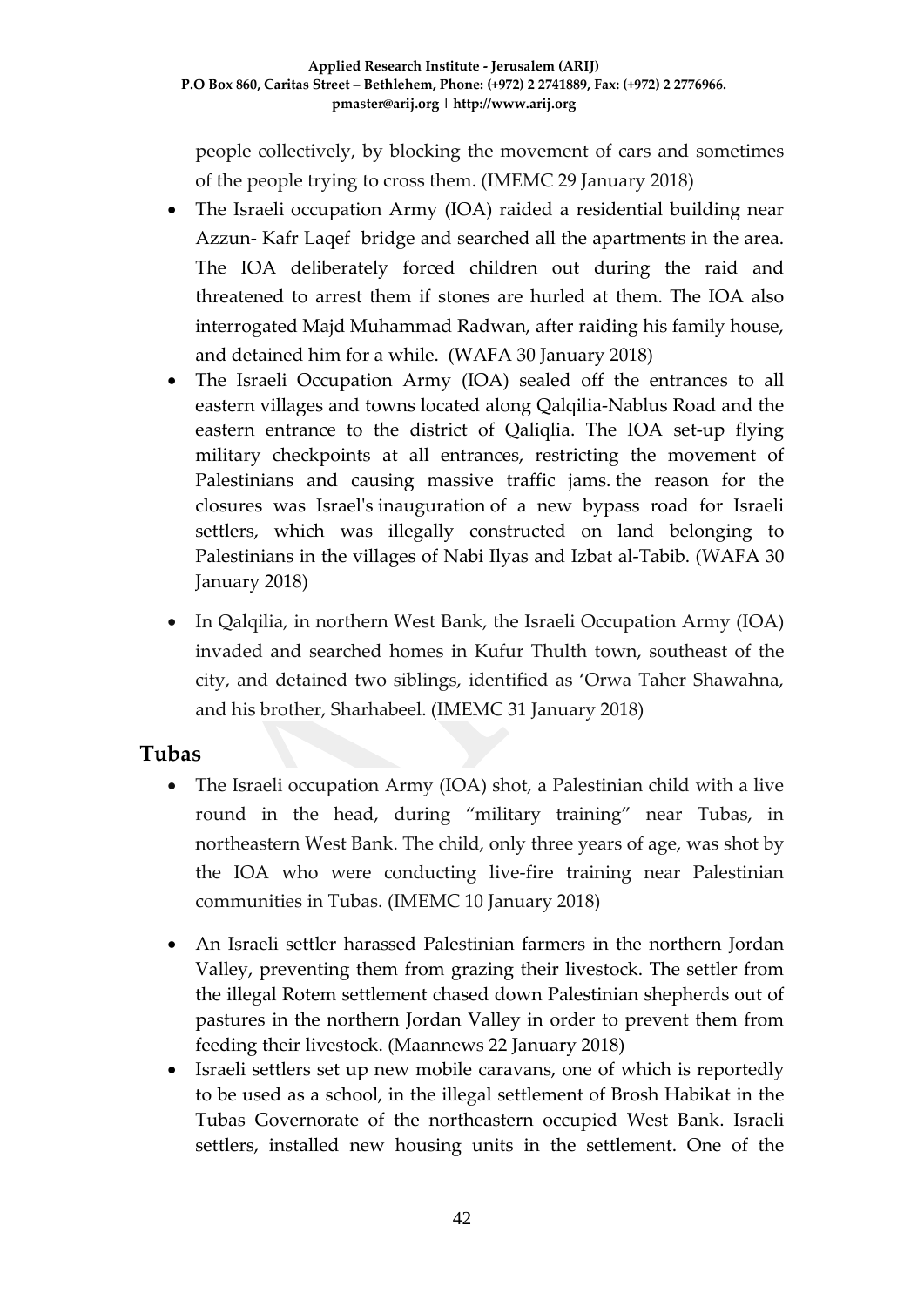caravans will be allegedly be used as a school for about 30 settler students. (WAFA, Maannews 31 January 2018)

## **Ramallah**

- The Israeli occupation army (IOA) refused a court order for the release of Nour Tamimi, 21, on a 5000 Israeli Shekels bail, and decided to hold her for additional 100 days, after filing a new indictment against her. The army decided not to release Nour on bail, although an Israeli court allowed her release, and filed a new indictment to keep her detained. Nour Tamimi was abducted along with world-renowned teen journalist 'Ahed Tamimi, 17, and 'Ahed's mother, Nariman, 43, after a 2 video recording surfaced, showing them removing Israeli soldiers from their yard, especially when the soldiers used it to fire on Palestinian protesters, in Nabi Saleh village, northwest of Ramallah. (IMEMC 1 January 2017)
- The Israeli occupation army (IOA) threatened residents of Deir Qiddis and Kharbatha Bani Harith villages west of Ramallah with punitive measures and closed the roads in both villages. The Israeli army distributed leaflets threatening villgers to close the roads leading to the area and continue arresting and torturing villagers if they continue their peaceful demonstrations. (WAFA 2 January 2017)
- The Israeli occupation Army (IOA) closed the eastern entrance of Sinjil village north of Ramallah with an iron gate, without giving reasons for the closure. The closure will obstruct the villagers' movement and prevent them from entering and leaving the village. (WAFA 2 January 2017)
- The Israeli Occupation Army (IOA) soldiers killed a Palestinian teenage boy, identified as [Mos'ab Firas Tamimi,](http://imemc.org/article/israeli-soldiers-kill-a-palestinian-teen-near-ramallah-2/) 17, in Deir Nitham village, north of the central West Bank city of Ramallah. The IOA shot Tamimi, 17, with a live round in his neck, causing very serious wounds, before he was moved to the Istishari Hospital, in Ramallah, where he succumbed to his injuries. The Palestinian was shot after the IOA invaded Deir Nitham, and fired many live rounds, rubber-coated steel bullets and gas bombs, at Palestinian protesters who were marching in the village. (IMEMC 3 January 2018)
- The Israeli Occupation Army (IOA) resorted, to the excessive use of force against the funeral of a Palestinian teen from Deir Nitham village,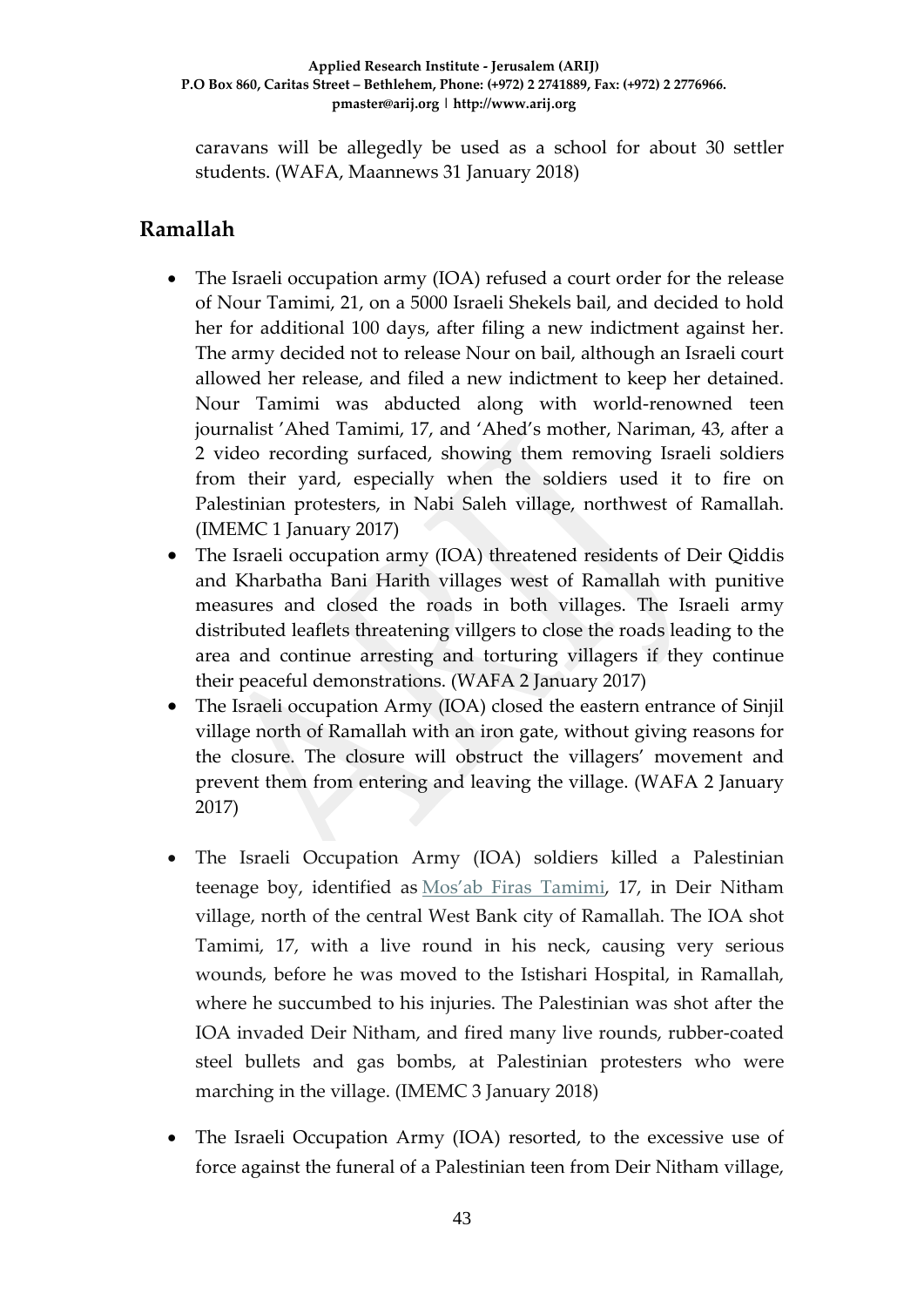north of the central West Bank city of Ramallah, and seriously injured one Palestinian with live fire. The IOA shot a young man with live fire, causing very serious wounds. The young man was shot during the funeral procession and ceremony of [Mos'ab Firas Tamimi,](http://imemc.org/article/israeli-soldiers-kill-a-palestinian-teen-near-ramallah-2/) 17, who was killed by the IOA, in Deir Nitham. The soldiers installed a military roadblock at the main entrance of Deir Nitham, and started firing gas bombs and concussion grenades at the funeral procession. The IOA fired more gas bombs, concussion grenades, rubber-coated steel bullets and rounds of live ammunition, causing many injuries, including the young man, who suffered life-threatening wounds. (IMEMC 4 January 2018)

- The Israeli Occupation Army (IOA) invaded, Qaddoura refugee camp, in central West Bank city of Ramallah, and shot one Palestinian. several armored military jeeps invaded the refugee camp, and shot the Palestinian in his thigh. (IMEMC 5 January 2018)
- The Israeli Occupation Army (IOA) injured a young Palestinian man, and caused many to suffer the effects of teargas inhalation, near the western entrance of Birzeit University, north of Ramallah, in central West Bank. The young man suffered a moderate injury, after the soldiers shot him with a rubber-coated steel bullet in his abdomen, while many others suffered the effects of teargas inhalation. The IOA installed a military roadblock near the western entrance of the university, and attacked many Palestinians, who protested the invasion. They fired many gas bombs, concussion grenades and rubber-coated steel bullets at the Palestinians, wounding the young man and causing many others to suffer the effects of teargas inhalation. (IMEMC 7 January 2018)
- The Israeli Occupation Army (IOA) invaded the al-Mazra'a al-Ghrabiyya village, close to Birzeit University, northwest of Ramallah, and fired many gas bombs, concussion grenades and rubber-coated steel bullets, at Palestinian protesters. (IMEMC 7 January 2017)
- The Israeli Occupation Army (IOA) invaded al-Mazra'a al-Gharbiyya village, near Birzeit University, and fired many gas bombs and rubbercoated steel bullets, in addition to installing a military roadblock. (IMEMC 8 January 2018)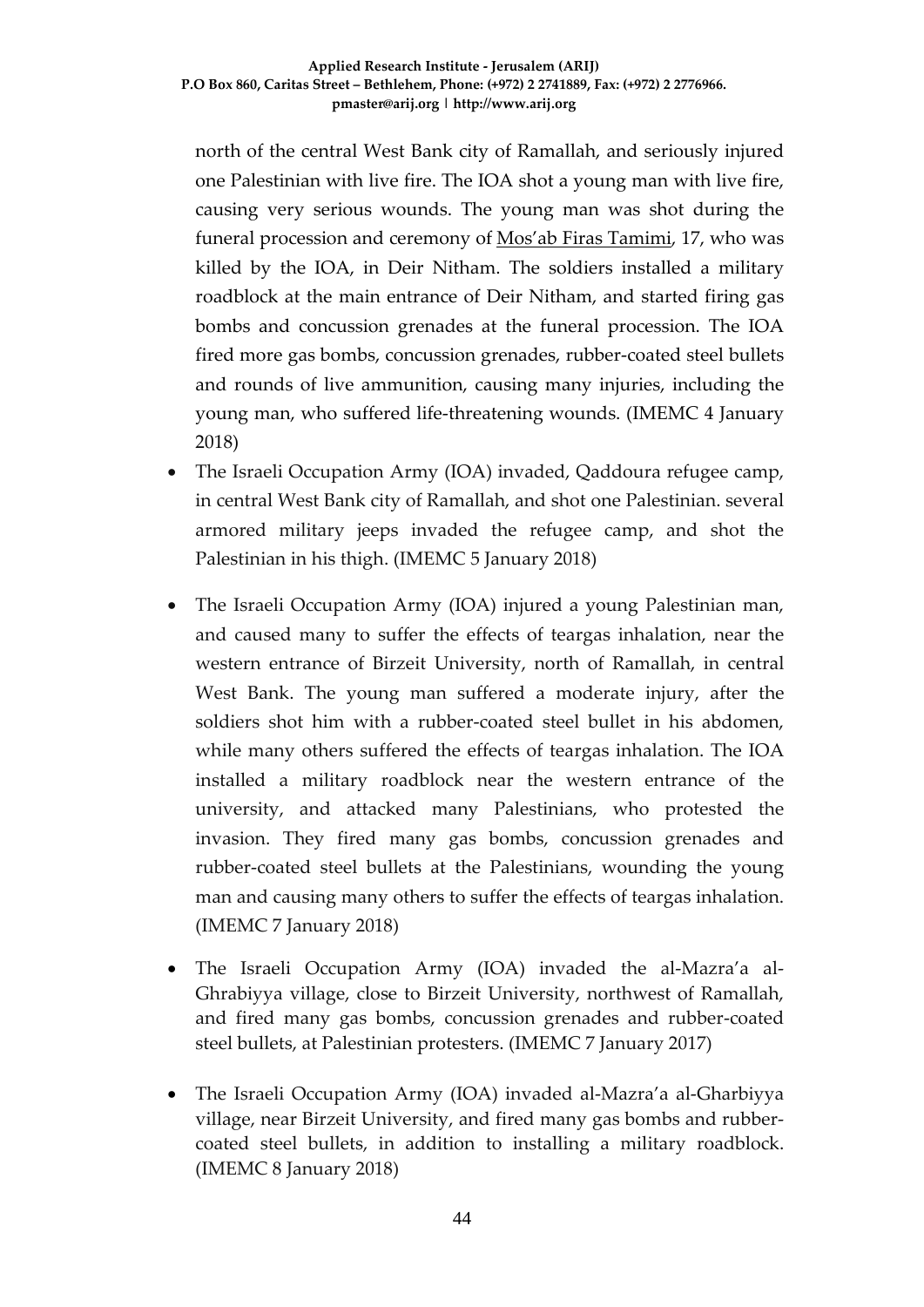- The Israeli Occupation Army (IOA) shot a young Palestinian man, after the army assaulted protesters near the western entrance of Birzeit University, in Birzeit, north of Ramallah in central West Bank. The young man was shot with a live round in his abdomen while several others received the needed treatment for the effects of teargas inhalation. The soldiers attacked the protesters with gas bombs, concussion grenades and rubber-coated steel bullets. (IMEMC 9 January 2018)
- The Israeli Occupation Army (IOA) invaded al-Mazra'a al-Gharbiyya village, near Birzeit University, and fired many gas bombs and rubbercoated steel bullets, in addition to installing a military roadblock. (IMEMC 9 January 2018)
- The Israeli occupation Army (IOA) detained a young Palestinian woman, near the main entrance of Turmus Ayya town, north of Ramallah, in central West Bank. The IOA detained the young woman, after stopping her at a junction near Shilo illegal Israeli settlement, which was built on private Palestinian lands, owned by Turmus Ayya residents. The IOA searched the young women, who remained unidentified at the time of this report, and detained her, allegedly after finding "a knife in her purse." (IMEMC 10 January 2018)
- The Israeli occupation Army (IOA) invaded al-Am'ari refugee camp, in the central West Bank city of Ramallah, searched many homes, and detained three Palestinians, identified as Mohammad al-Mahseeri, Thieb at-Turmustani, and Jihad Abu Hmeid, 30. Abu Hmeid is a brother of four detainees, held by Israel, identified as Nasser, Nasr, Sharif and Mohammad; all are serving life terms. The IOA detonated the front door jihad's home, before breaking into it and ransacking it, and assaulted members of his family, including children, in addition to cuffing them during the invasion of their property. (IMEMC 10 January 2018)
- In Ramallah city, the Israeli occupation Army (IOA) detained a young woman from Bethlehem, identified as Hiba Mohammad Abu Jaja. (IMEMC 10 January 2018)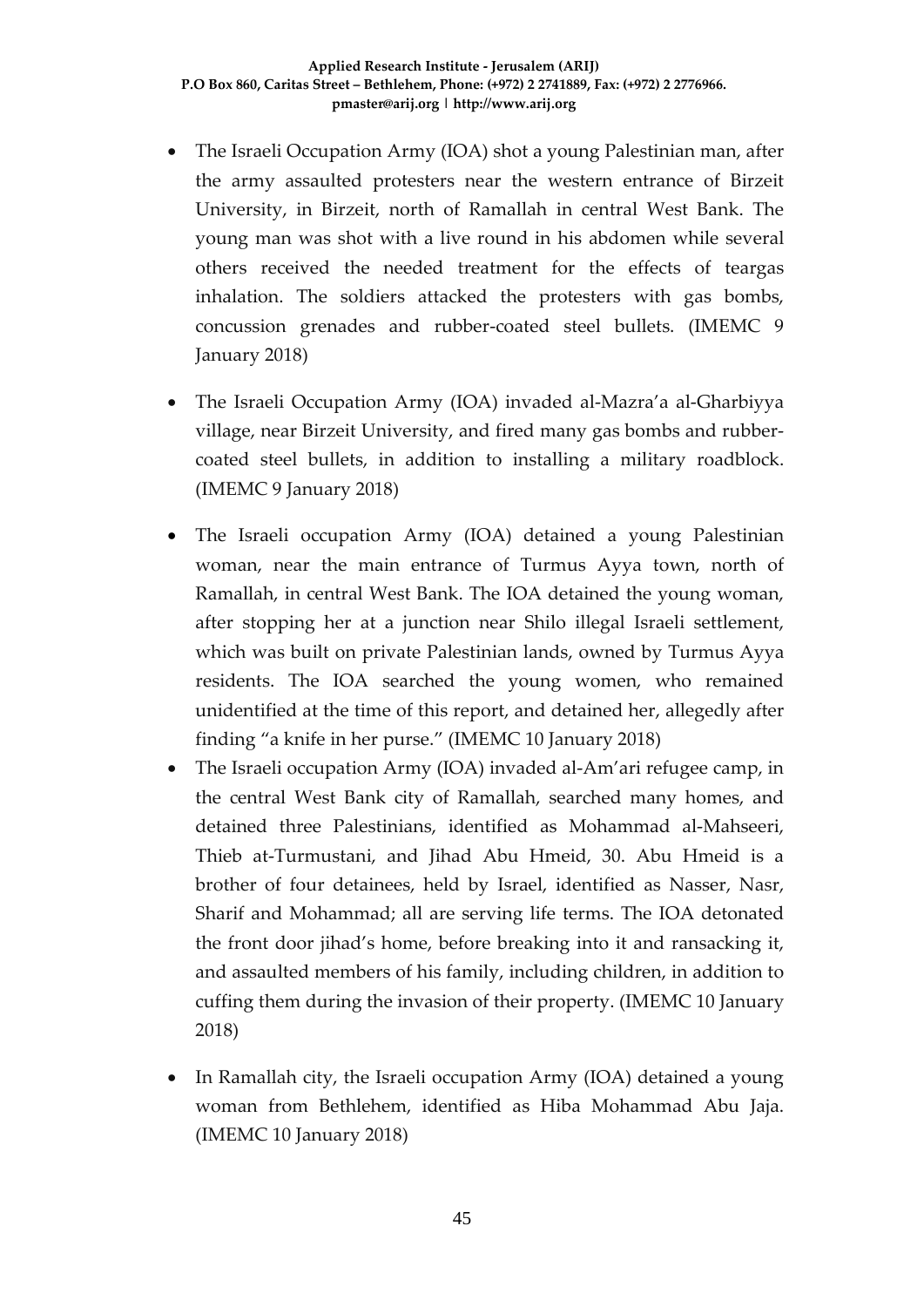- The Israeli Occupation Army (IOA) attacked the weekly nonviolent procession against the Annexation Wall and Colonies, in Bil'in village, west of the central West Bank city of Ramallah, and injured many protesters. The IOA resorted to the excessive use of force against the local and international nonviolent protesters. The IOA fired gas bombs and concussion grenades, causing many to suffer the effects of teargas inhalation. (IMEMC 12 January 2018)
- The Israeli Occupation Army (IOA) injured, several Palestinians in Nabi Saleh village, north of Ramallah, after the army attacked dozens of nonviolent protesters in the village, which was also placed under a strict military siege. The IOA instantly resorted to the excessive use of force, and fire many gas bombs, concussion grenades and rubbercoated steel bullets, wounding two young men with rubber-coated steel bullets, and causing dozens of suffer the effects of teargas inhalation. The Palestinians marched in their village, heading towards the nearby military base, installed on their lands, while chanting against the Israeli escalation, and constant targeting of the villagers, and their lands. (IMEMC 13 January 2018)
- The Israeli occupation army (IOA) declared the central occupied West Bank village of Nabi Saleh -- home to imprisoned teenage activist Ahed al-Tamimi -- a closed military zone, closing off all entrances and exits. The IOA set up barriers on the main road that leads to Nabi Saleh and prevented Palestinians, including journalists, from entering the village. (Maannews 13 January 2018)
- The Israeli Occupation Army (IOA) repeatedly assaulted three children, and a young man, in the central West Bank governorate of Ramallah, causing several cuts and bruises, before abducting them. The three were identified as Fawzi Nakhla, 17, who was repeatedly kicked and beaten on various parts of his body, before being detained near the al-Jalazoun refugee camp. The IOA also assaulted Mo'tasem Abu Ghweila, 17, from the al-Am'ari refugee camp, and Mohammad Seba'ey, 20, from Jammala town, northwest of Ramallah, before detaining them. (IMEMC 15 January 2018)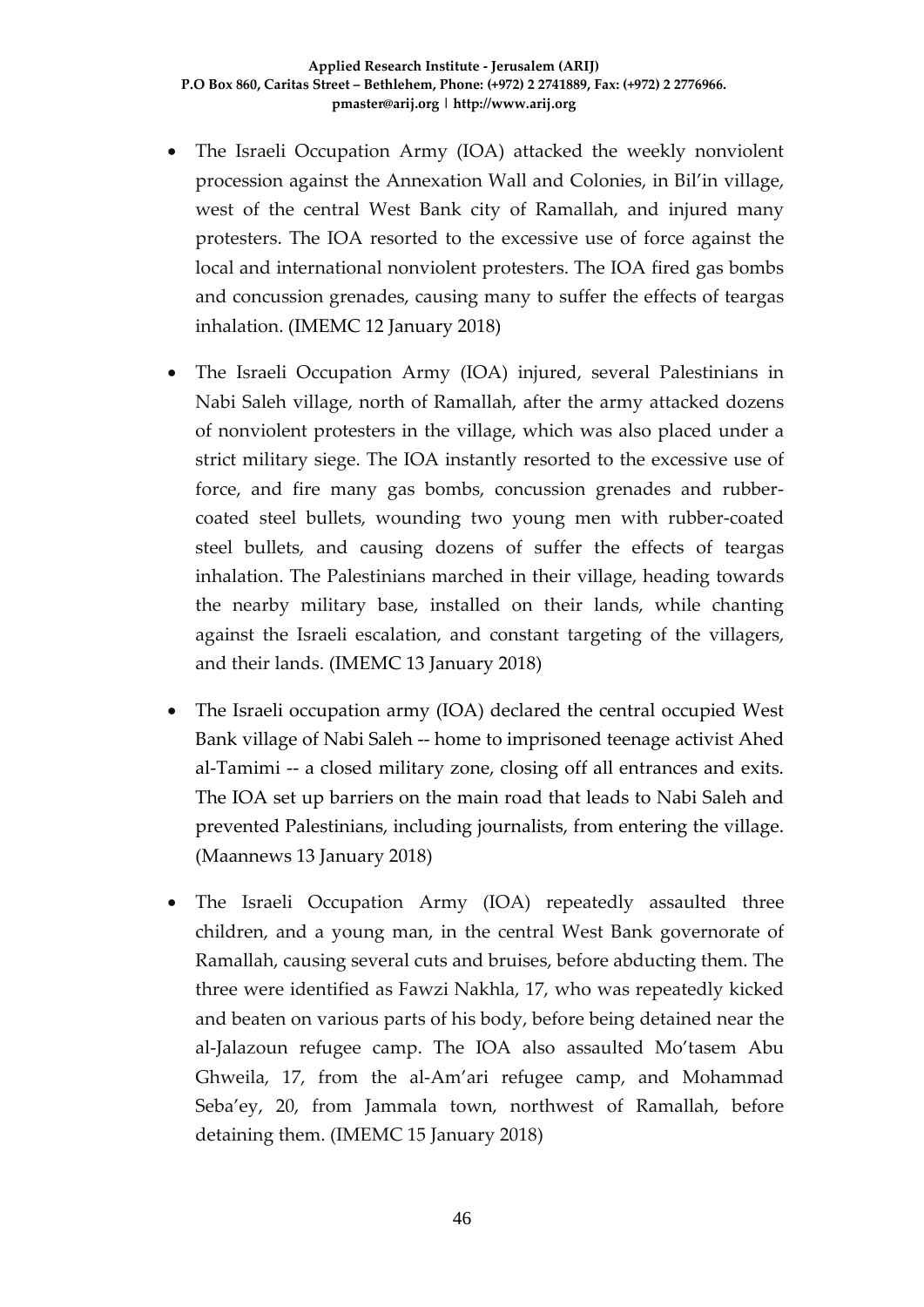- The Israeli Occupation Army (IOA) invaded and searched homes in Ramallah governorate, in central West Bank, and detained Nazeeh Abdullah Hamed, 41, his brother Eyad, 39, in addition to Abdul-Jawad Zaher Jaghma, 20, and As'ad Hamayel, 23. (IMEMC 16 January 2018)
- In Ramallah, in central West Bank, The Israeli Occupation Army (IOA) abducted Hamada Abu 'Arab, Mohammad al-'At'oot and Amir Mousa Reehan, after invading their homes and searching them. (IMEMC 17 January 2018)
- Th Ofer Israeli military court, near the central West Bank city of Ramallah, sentenced a Palestinian girl, only thirteen years of age, to four months in prison, and 25000 Shekels fine. The child was abducted along with her sister, on January 13, 2018, while walking near the Ibrahimi Mosque, in Hebron city, in the southern part of the occupied West Bank. Her sister also had a court session, Monday, but the judge delayed the deliberations in her case. (IMEMC 17 January 2018)
- The Israeli Occupation Army (IOA) detained seven Palestinians from the Ramallah and al-Bireh Governorate in the central West Bank.They were identified as Ahmad Ahed Awwad, Rafat Anwar Awwad, Walid Zuheir Taha, Nazih Hamed, Muhammad Fares Hamed, Usayd Hamdan and Ahmad Fares al-Khatib. (Maannews 18 January 2018)
- The Israeli Occupation Army (IOA) invaded several towns in Ramallah Governorate, in central West Bank, and searched homes in Kafr Malek and Kharbatha al-Misbah towns, and abducted Mohammad Ahmad Farraj, Yousef Khaled al-Habal and Hotheifa Issa al-Habal. (IMEMC 22 January 2018)
- A group of undercover Israeli soldiers attacked, three schoolchildren in Kafr Malek village, east of the central West Bank city of Ramallah, and briefly detained them. The three have been identified as Ali Khalil Ka'abna, 10, Anas Younis Abu Ein, 7, and Salem Khaled Abu Ghorra. The soldiers claimed that the children hurled stones at army vehicles driving on a nearby bypass road. The three children are from a nearby Bedouin area, and attend school in Kafr Malek; the undercover soldiers attacked them while waiting for the bus to go back home. (IMEMC 22 January 2018)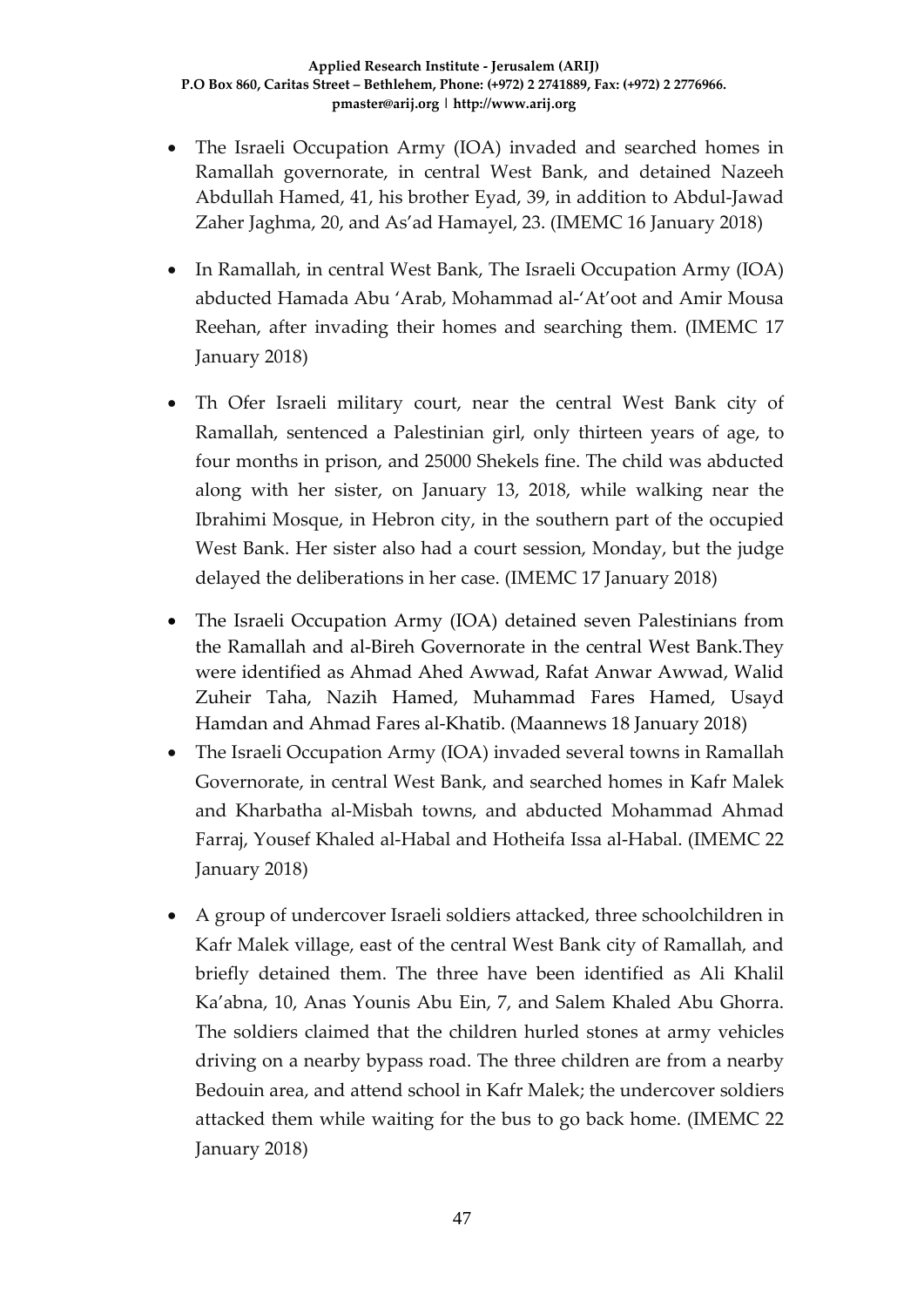- The Israeli Occupation Army (IOA) injured many Palestinians at the northern entrance of al-Bireh city, in central West Bank, during a protest against the visit of U.S. Vice President to occupied Jerusalem. The IOA attacked the protesters with dozens of rubber-coated steel bullets and gas bombs, wounding many with rubber-coated steel bullets, and causing several others suffer the effects of teargas inhalation. One of the wounded Palestinians, a young man, only 19 years of age, was shot with a rubber-coated steel bullet in one of his eyes. They were protesting the illegal U.S. recognition of occupied Jerusalem as the unified capital of Israel, and the Pence's visit to meet Israeli Prime Minister Benjamin Netanyahu. (IMEMC 23 January 2018)
- Hundreds of Palestinians marched in Ramallah nearby city, carrying Palestinian flags, and chanting against the ongoing illegal Israeli occupation, and the U.S. stances which violate International Law. (IMEMC 23 January 2018)
- In the Qalandiya refugee camp, located in the central West Bank Governorate of Ramallah, the Israeli Occupation Army (IOA) raided several houses and detained three Palestinians identified as Youssef Thaer Farhan, Sul Majed Mteir and Saleh Mteir. The detainees were transferred to the Shin Bet for interrogation. (Maannews 23 January 2018)
- In Ramallah's al-Bireh, Israeli occupation Army (IOA) fired rubbercoated steel bullets and tear gas canisters at protesters, causing several suffocation cases among them. (IMEMC 24 January 2018)
- In Ramallah, in central West Bank, the Israeli occupation Army (IOA) detained Laith 'Aahed Hamayel, 20, from Kafr Malek village. (IMEMC 24 January 2018)
- In Ramallah, in central West Bank, the Israeli occupation Army (IOA) detained Mohammad Issa Srour, 14, from Ni'lin village west of Ramallah. (IMEMC 24 January 2018)
- The Israeli occupation Army (IOA) detained Fayez Sa'id Dar Doura from Beit Liqya, southwest of Ramallah. (IMEMC 25 January 2018)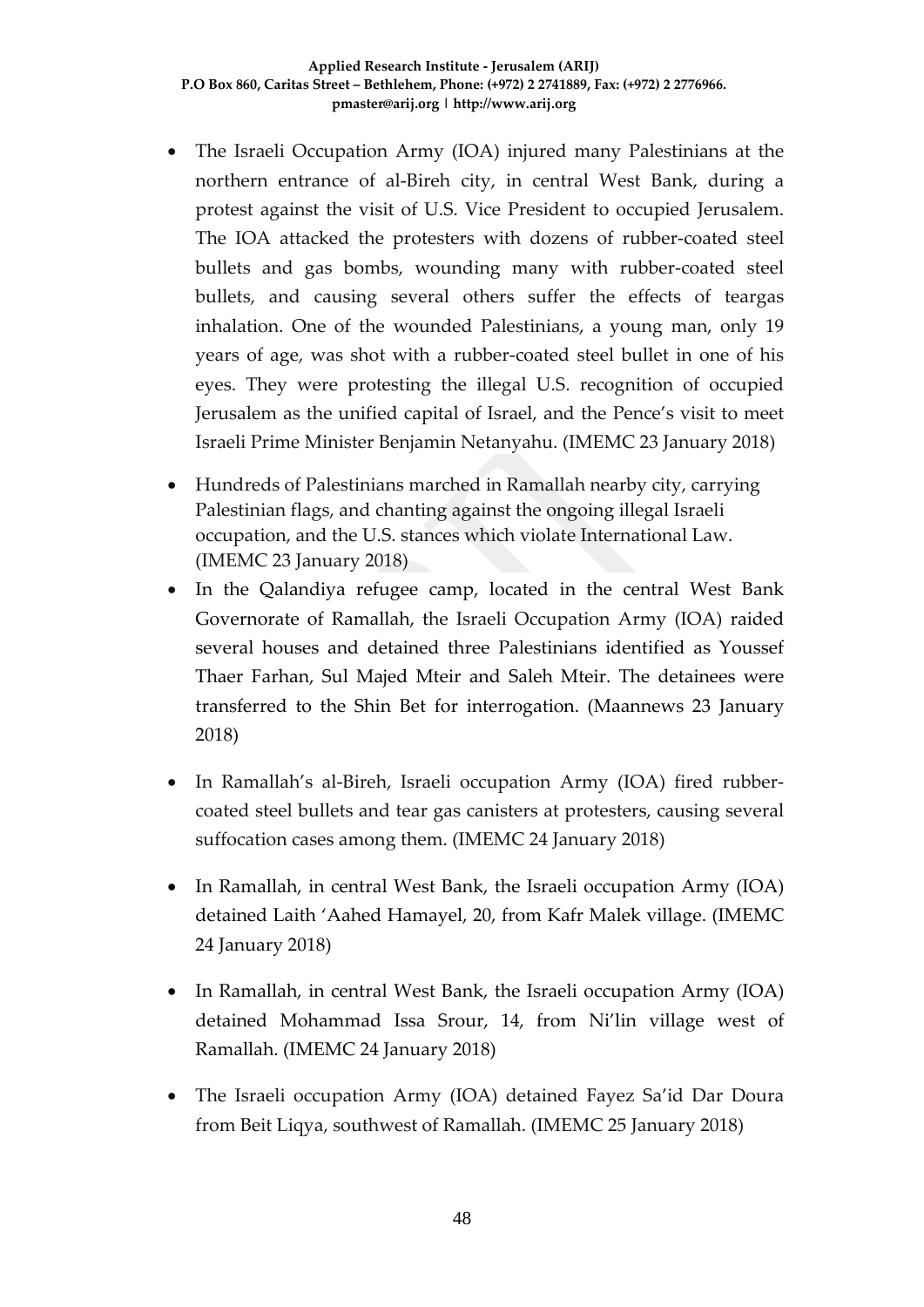- The Israeli occupation Army (IOA) shot a Palestinian youth in the face with a rubber-coated metal bullet during clashes in Bayt Rima to the northwest of Ramallah. The IOA raided the village and broke into several houses to deliver several families orders to appear before the Israeli Intelligence. Clashes erupted with the local youth when Israeli soldiers broke into the village before dawn to summon several individuals for interrogation, causing tension to escalate in the town. (WAFA 28 January 2018)
- The Israeli occupation Army (IOA) closed the eastern entrance of Ni'lin town, west of the central West Bank city of Ramallah, before stopping and searching dozens of cars, and interrogated many Palestinians while inspecting their ID cards. (IMEMC 28 January 2018)
- The Israeli occupation Army (IOA) invaded, Beit Rima village, northwest of the central West Bank city of Ramallah, searched and ransacked many homes, and shot one Palestinian in the face. The IOA broke into many homes in the village, and violently searched them, causing damage. The IOA also summoned several young men for interrogation, after invading their homes. (IMEMC 28 January 2018)
- The Israeli occupation Army (IOA) detained two Palestinians from their homes in Silwad town, east of the central West Bank city of Ramallah. The IOA broke into homes and searched them, and detained as No'man Saleh Hamed and Mohammad Abdul-Majid Hamdan. The soldiers also interrogated many Palestinians, especially young men, while inspecting their ID cards. (IMEMC 28 January 2018)
- The Israeli Occupation Army (IOA) invaded al-Mughayyir Palestinian village, northeast of the central West Bank city of Ramallah, and shot a Palestinian child from a very close range, striking him with a live round in the head, causing a serious injury, before he was rushed to a local hospital where he died from his wounds. The child was identified as Laith Haitham Abu Na'im, 16. The child was shot after dozens of soldiers invaded the village, and attacked Palestinian protesters with gas bombs, rubber-coated bullets, concussion grenades and live rounds. (IMEMC 30 January 2018)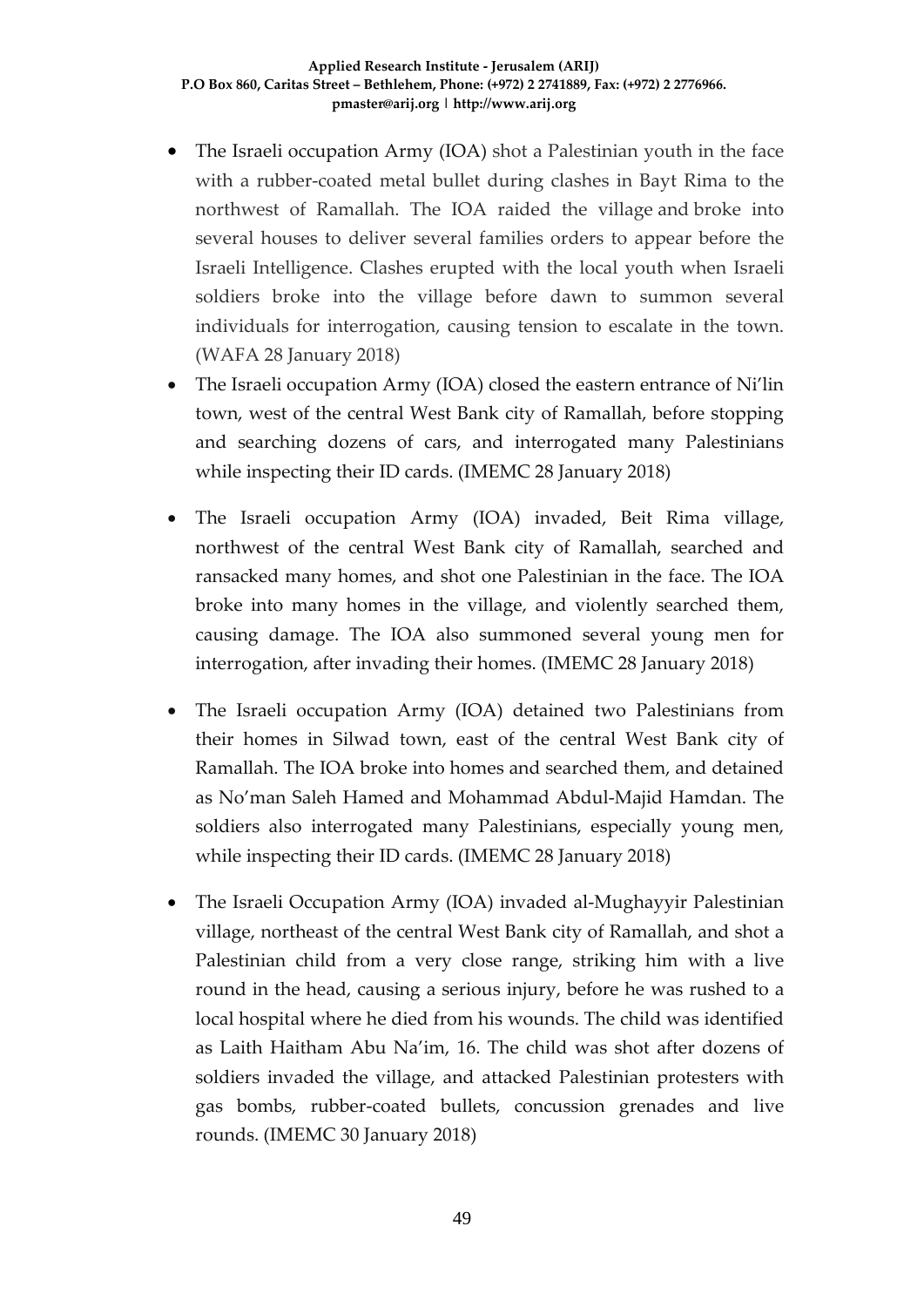- An Israeli court extended the remand detention of Palestinian teenager Ahed Tamimi and her mother to 6 February. Israeli Ofer military court, located west of the West Bank city of Ramallah, delayed the trial on Monday that was originally scheduled to take place to tomorrow. Tamimi, a resident of Nabi Saleh in the occupied West Bank, was arrested after a video of her and her cousin forcing Israeli occupation forces off her family's land went viral on social media. (IMEMC 30 January 2018)
- In Ramallah, in central West Bank, the Israeli Occupation Army (IOA) searched a few homes, and detained Mahmoud Abdul-Latif Hammad, Amir Maher Hamed and Abdul-Qader Kayed Hamed. (IMEMC 30 January 2018)
- Many Palestinians suffocated from tear gas during overnight clashes with Israeli forces in Deir Nitham village, northwest of Ramallah. The Israeli Occupation Army (IOA) fired tear gas canisters towards a group of youth and the villagers' homes, causing many to suffer from excessive tear gas suffocation, including children inside their family homes. The IOA used a new type of gas canisters which causes a burning sensation in the chest and body joints, and breathing problems. (WAFA 31 January 2018)

## **Jericho**

- The Israeli Occupation Army (IOA) detained a Palestinian man, from his work near Jericho, in the occupied West Bank. The detained Palestinian has been identified as Nour Ezzeddin Shehada, from Ajjah town, southwest of Jenin, in the northern part of the West Bank. He was detained when the soldiers broke into a quarry where he worked, near Jericho, before the soldiers took him to an unknown destination. (IMEMC 5 January 2018)
- Two Palestinian youths were injured with live ammunition as Israeli occupation Army (IOA) conducted predawn detention raids in the city of Jericho. The two youths, whose identities remained unknown, were shot by the IOA with live ammunition during a raid on the Aqbat Jaber refugee camp. Two other Palestinians were detained during the raid. (Maannews 10 January 2018)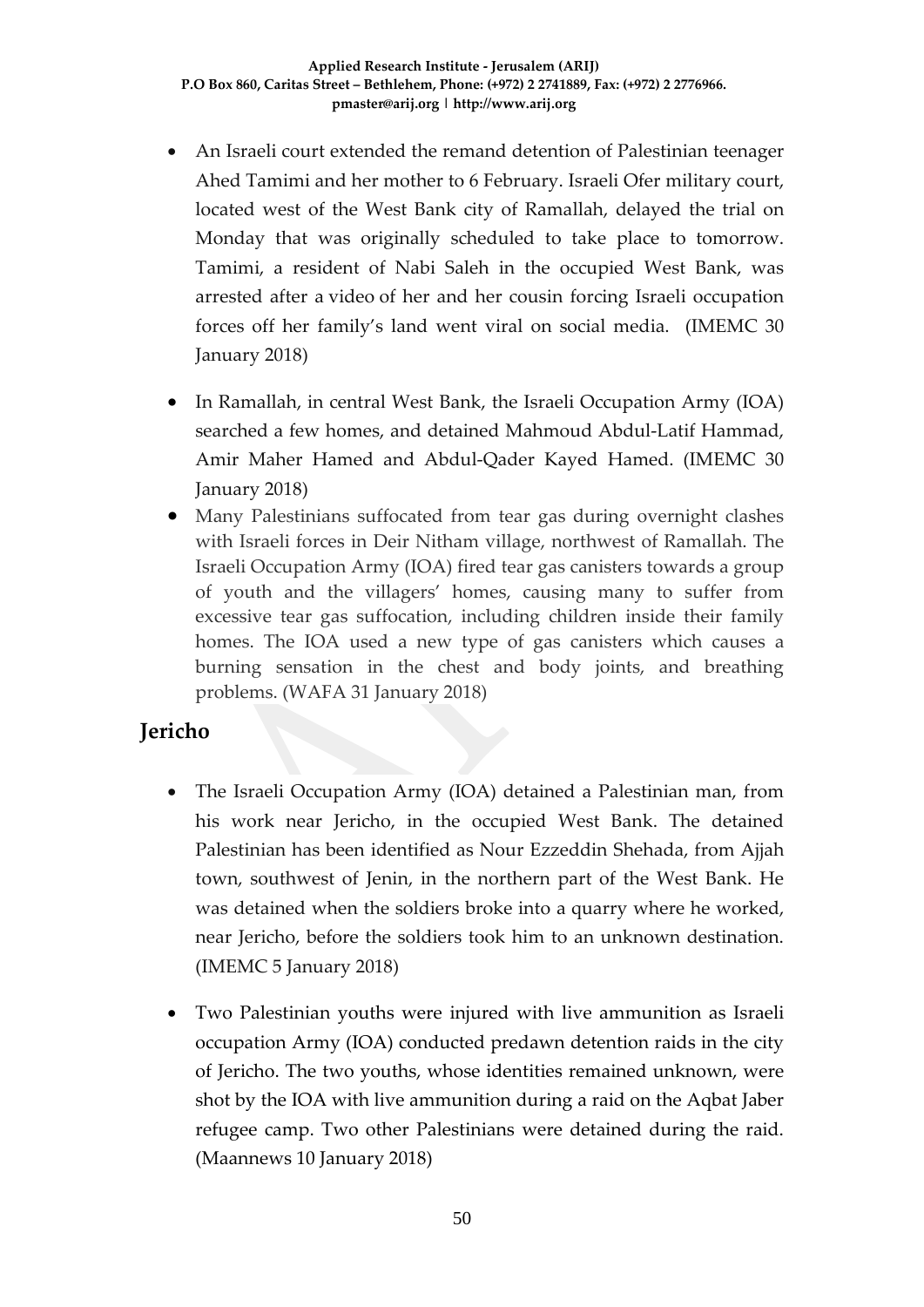- The Israeli occupation Army (IOA) invaded Katef al-Wad area, in Jericho city, in northeastern West Bank, and moderately injured several Palestinians with live fire, in addition to causing many others to suffer the effects of teargas inhalation. (IMEMC 10 January 2018)
- In Jericho, in northeastern West Bank, the Israeli occupation Army (IOA) invaded homes, and detained Ahmad Barham Barahma, 26, and his brother Mohammad, 16. (IMEMC 10 January 2018)
- A 16-year-old Palestinian and his 26-year-old brother were detained from Jericho city by the Israeli occupation Army (IOA). (Maannews 10 January 2018)
- In Jericho, in the central West Bank, the Israeli Occupation Army (IOA) detained Mohammad Khaled Batanja and Tamer Majed Barahma, from their homes. (IMEMC 15 January 2018)
- The Israeli Occupation Army (IOA) detained Ahmad Rayeq Zakarneh from Jericho. (Maannews 18 January 2018)
- The Israeli Occupation Army (IOA) detained a Palestinian driver close to the Allenby Bridge, leading to Jordan, near Jericho city, in the occupied West Bank. The army claimed that the IOA detained the man when he "rammed soldiers with his car, mildly wounding one," and that the driver did not have a permit to enter the area, and was instantly moved to an interrogation facility. (IMEMC 20 January 2018)
- A woman and her son were injured after a group of Israeli settlers invaded their home in the al-Mo'arrajat area, near Jericho, in the occupied West Bank. Dozens of settlers invaded Bedouin dwellings, before many broke into the Palestinian home, and repeatedly assaulted the mother and her son, causing various cuts and bruises – including a rather severe injury to the back of the man's head. The Israeli settlers also caused excessive damage to furniture and belongings, before fleeing the area. (IMEMC 22 January 2018)
- The Israeli Occupation Army (IOA) injured dozens of Palestinians with rubber-coated steel bullets and gas bombs, at the main entrance of Jericho city, northwest of the Dead Sea in the occupied West Bank, after the army attacked Palestinian protesters. The IOA used excessive force against the nonviolent protesters, who marched against the ongoing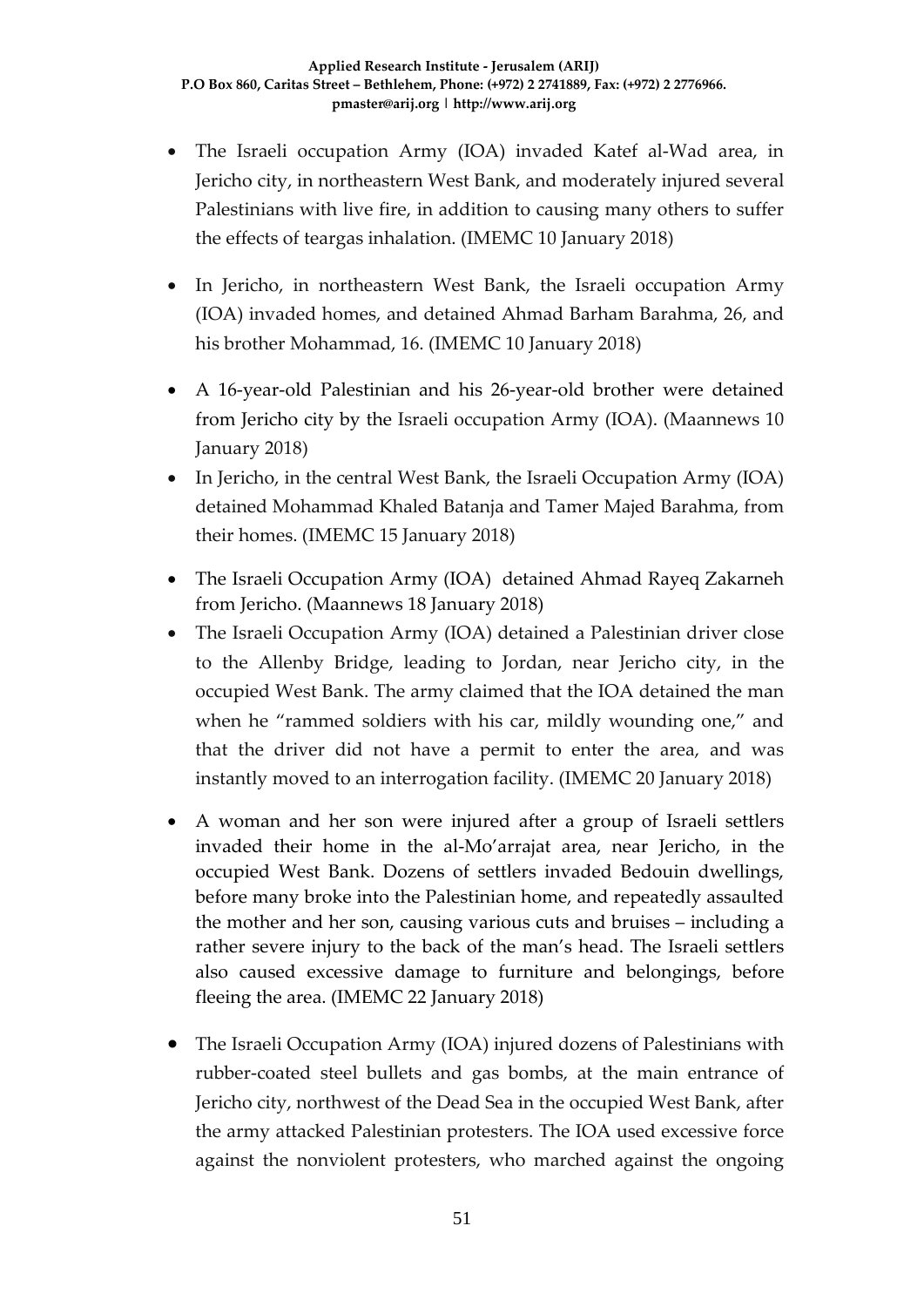occupation, while carrying Palestinian flags and chanting for the liberation of Palestine, and its occupied capital, Jerusalem. (IMEMC 27 January 2018)

### **Salfit**

- Housing Minister Yoav Galant (Kulanu) visited the city of Ariel in Samaria, and green-lighted implementation of a development plan including the construction of hundreds of housing units, expansion of Ariel University, development of city parks, an renewal of existing neighborhoods. Ariel, home to some 22,000 Israelis, is one of four Israeli cities in Judea and Samaria, and is the fourth largest Israeli community in the area. In 2010, Prime Minister Binyamin Netanyahu declared the city the "capital of Samaria". During his visit, Galant also instructed ministry professionals to promote planning for a new city sports stadium. "I'll work to double the population of the city of Ariel within a decade," said Minister Galant during the visit. (INN 1 January 2018)
- Israeli "Housing and Construction Minister," Yuav Galant, stated that his ministry and the government, headed by Benjamin Netanyahu, have presented plans for expanding Ariel illegal settlement, built on Palestinian lands, near Salfit, in the occupied West Bank. The plan aims at building hundreds of units in Ariel, in addition to creating new public gardens, expanding Ariel University, and building a stadium, in addition to what they called "developing Ariel." His announcement came after visiting the settlement. (IMEMC 3 January 2018)
- The Israeli Occupation Army (IOA) invaded and ransacked several homes in Deir Istiya town, northwest of Salfit, in northwestern West Bank, and detained Sameh Omar Abu Zeid, 19, and Ra'fat Emad Thiab, 21. (IMEMC 9 January 2018)
- In Salfit city, the Israeli Occupation Army (IOA) opened fire at Palestinian protesters, in the center of the city, and confiscated surveillance tapes from a local gas station. (IMEMC 9 January 2018)
- In addition, the soldiers The Israeli Occupation Army (IOA) invaded and searched homes in Salfit city, in central West Bank, and detained a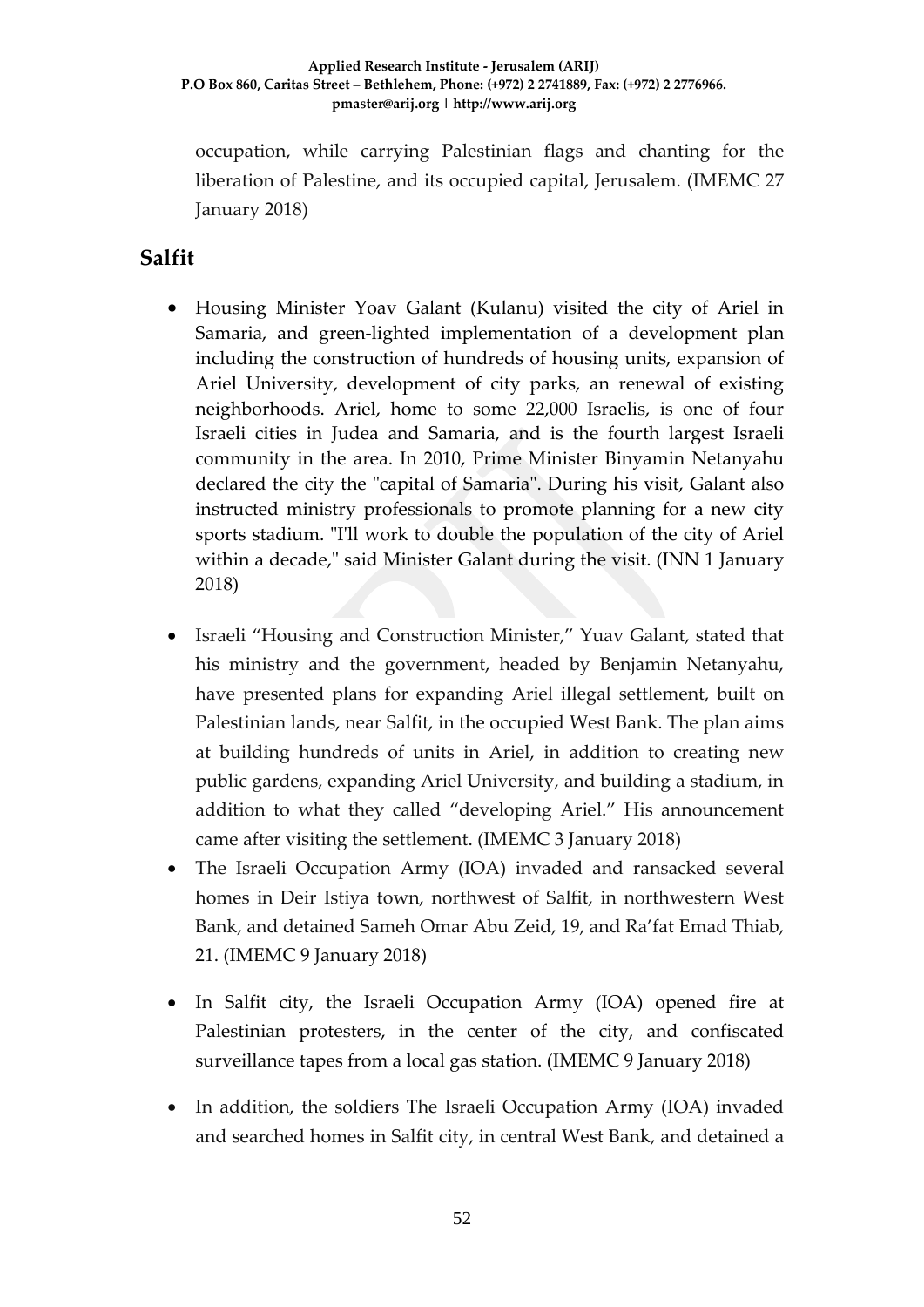legislator, identified as Omar Abdul-Razeq, less than two months after his release from Israeli prisons. (IMEMC 22 January 2018)

• In Salfit governorate, in northwestern West Bank, the Israeli occupation Army (IOA) invaded Deir Istiya town, northwest of the city, searched homes, causing damage, and abducted Mohannad Tayel Fares, 20. (IMEMC 24 January 2018)

### **Tulkarem**

- The Israeli Occupation Army (IOA) detained twelve Palestinians in Tulkarem governorate, in the northern part of the occupied West Bank. Dozens of soldiers invaded the city, and surrounding communities, and initiated massive searches of homes, before abducting twelve Palestinians. (IMEMC 1 January 2017)
- In Tulkarem refugee camp, the Israeli Occupation Army (IOA) detained Ezzeddin Raed 'Awwad, Ja'far Rafat Abu 'Ateeq, 15, Moayyad Tayeh 'Anbar, Nidal Abdul-Fattah Naffal, 17, Hosni Obeid, Ayman Shafiq Atiya and Abdul-Karim Abdul-Dayim, all from Tulkarem refugee camp. The IOA also abducted Sa'ad Nabteeti and Majd Abu Safaqa, from the Eastern Neighborhood, and Fadi at-Tayeh, from the Western Neighborhood, in Tulkarem, in addition to Wasim Ibrahim Jada' and Husam Abu Hamda, from Zeita town, north of Tulkarem. (IMEMC 1 January 2017)
- The Israeli Occupation Army (IOA) invaded 'Allar town, north of the northern West Bank city of Tulkarem, searched and ransacked homes, and detained five Palestinians from the same family, in addition to illegally confiscating cash and assaulting many residents. Dozens of IOA stormed and violently searched the home of Moayyad Taqatqa, causing property damage, before detaining his child, Yazan, 17, and illegally confiscated 17.400 Shekels, 750 Jordanian Dinars and 600 US Dollars. The IOA also stormed and ransacked the surrounding homes of his brothers, and assaulted his nephew, a former political prisoner, identified as Arafat Nizar Taqatqa, causing a fracture in one of his arms. The IOA also smashed the windows of his car, and stole spare parts, before abducting his brother, Eyad Taqatqa, 40, his son Mohammad Eyad Taqatqa, 20, in addition to Nihad Ma'rouf Taqatqa, 52, and Ma'rouf Nizar Taqatqa, 36. (IMEMC 12 January 2018)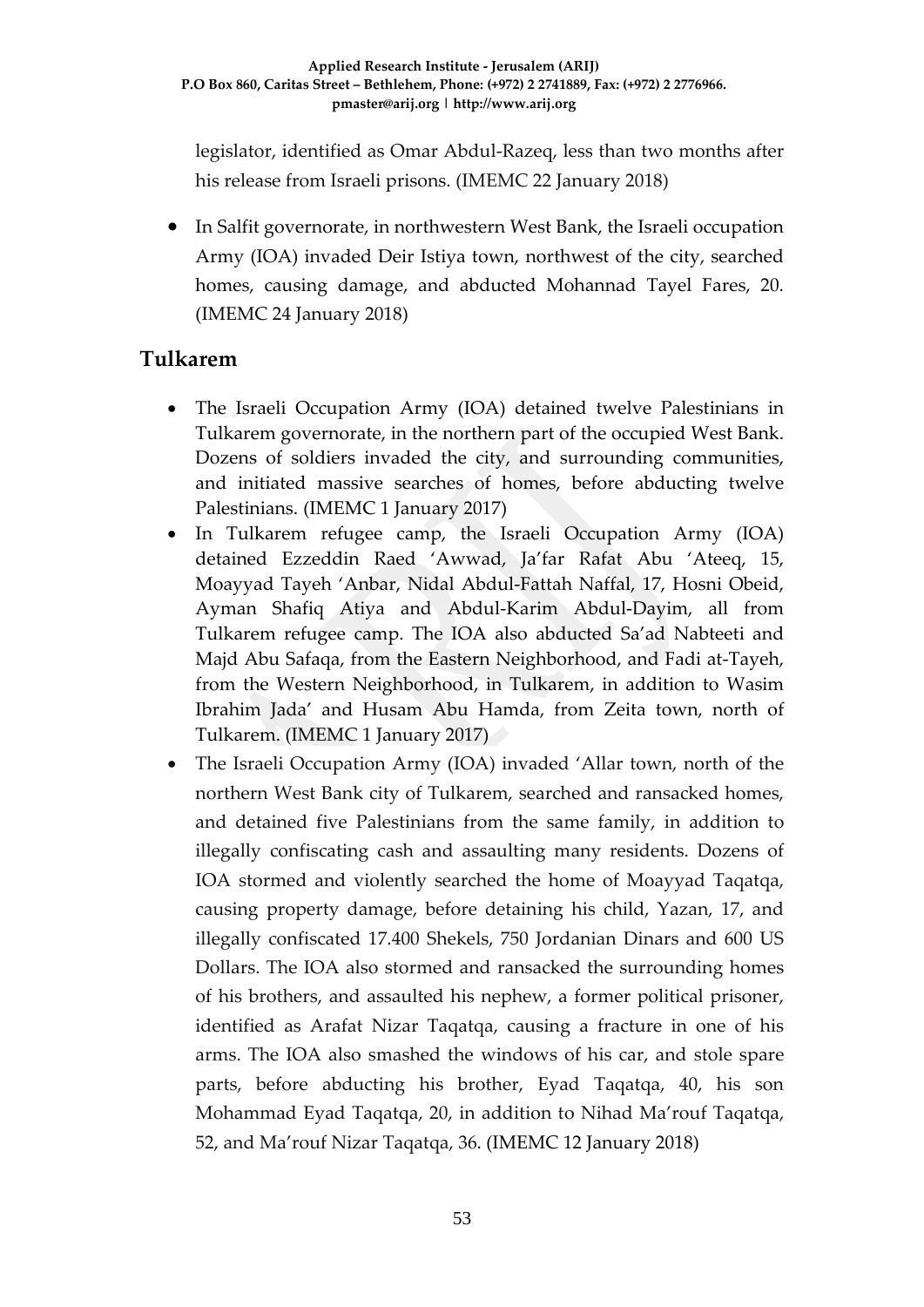- The Israeli Occupation Army (IOA) invaded 'Allar town, north of the northern West Bank city of Tulkarem, and detained a young man, identified as Mohammad Salim Majadba, after invading his home and searching it. (IMEMC 17 January 2018)
- The Israeli Occupation Army (IOA) invaded Saida town, north of Tulkarem, in northern West Bank, searched a few homes, and detained Mohammad Rabeh al-Ashqar, 31. (IMEMC 22 January 2018)
- The Israeli occupation Army (IOA) invaded Khallet at-Tawil area, and the main road between the towns of 'Allar and 'Atteel, north of the northern West Bank city of Tulkarem, and isolated it before initiating an extensive search campaign. (IMEMC 28 January 2018)
- In Tulkarem, in northern West bank, dozens of soldiers invaded 'Anabta town, east of the city, searched homes and abducted Yousef Islam Abu Rayya, Ibrahim Ayman Najjar and Wa'el Mahmoud Shehada. (IMEMC 29 January 2018)
- The Israeli Occupation Army (IOA) invaded homes in Saida village, north of the northern West Bank city of Tulkarem, before detaining Samer Rasim al-Ashqar and Saddam Raddad. (IMEMC 30 January 2018)

## **Nablus**

- Israeli occupation Army (IOA) conducted military drills in lands belonging to Khirbet al-Tawil in the town of Aqraba, north of the city of Nablus in the occupied West Bank. The IOA have been conducting military drills since early morning hours in Khirbet al-Tawil after declaring the area a closed military zone. The drills are taking a place in 3500 dunums of planted lands, which are now threatened to be damaged, noting that there are 18 Palestinian families living in Khirbet al-Tawil who refuse to leave the area at Israel's orders. (WAFA 2 January 2018)
- A group of Israeli settlers erected tents on Palestinian land that belongs to Deir al-Hatab village, east of Nablus, which is seen as a nucleus for a new settlement in the area. The settlers from the illegal Elon Moreh settlement set up tents on a land in Ras al-Ein, an area east of the village, and fenced it off. (WAFA 2 January 2017)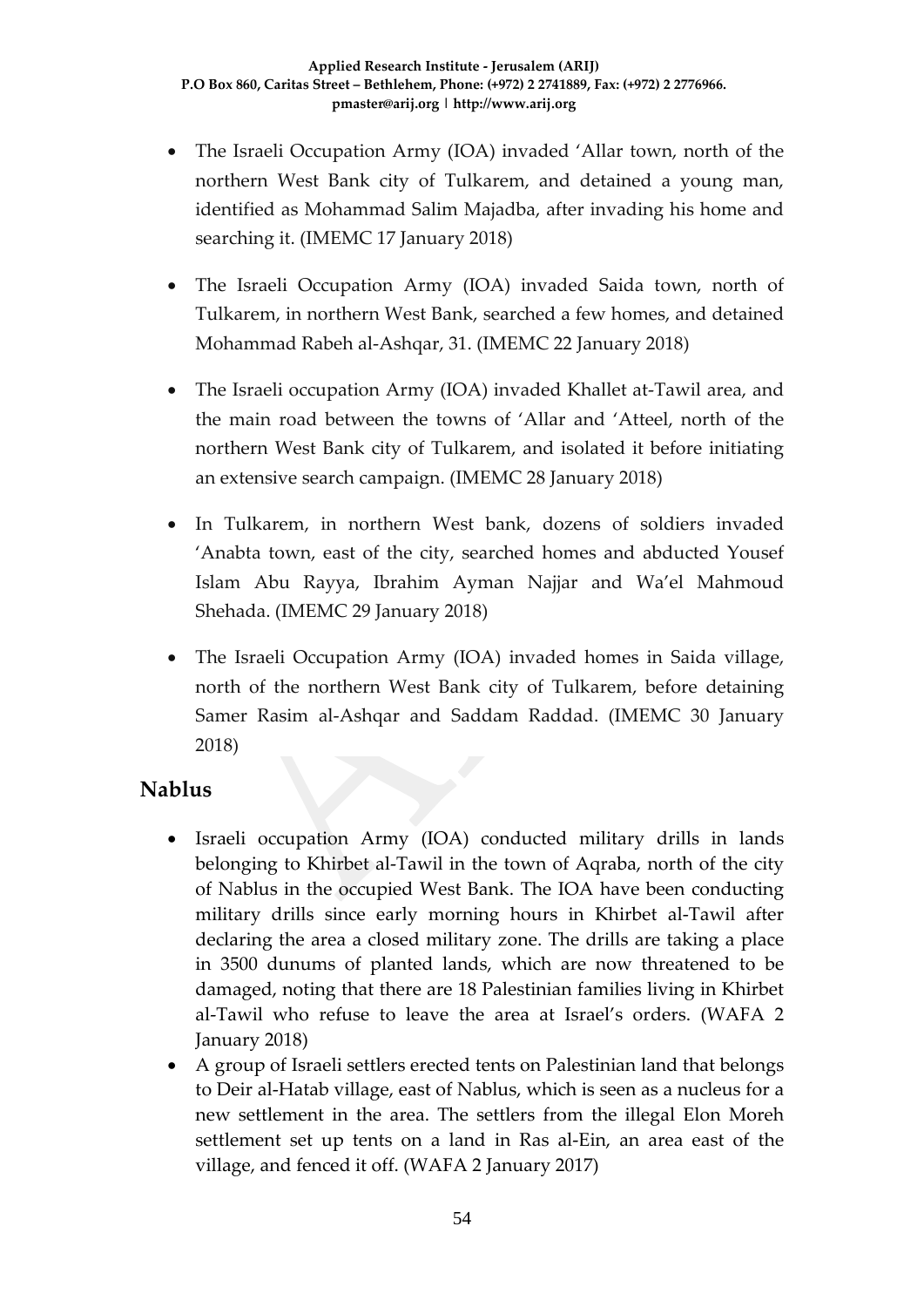- The Israeli occupation Army (IOA) delivered a demolition order targeting an agricultural room in Kherbet al-Maraajem, in Duma south of Nablus owned by Nasem Musallam under the pretext that the room was erected in an archeological area. (WAFA 2 January 2017)
- A Palestinian was injured by bullet shrapnel during clashes which broke out with Israeli soldiers in Salem village, to the east of Nablus. The Israeli occupation Army (IOA) opened fire and used tear gas canisters against the village residents, causing several suffocation cases among them. (IMEMC 3 January 2018)
- The Israeli occupation Army (IOA) raided Sebastya village north of Nablus city amid heavy shooting of live bullets and gas bombs to remove a Palestinian flag that was raised on a pole in the village. (WAFA 4 January 2018)
- The Israeli Occupation Army (IOA) invaded many homes in Nablus governorate, in northern West Bank, and detained three Palestinians, identified as Rabea' Abdul-Karim Issa, Nawras Fakhreddin Hamdan, and Jalal Fahmi Hamdan. (IMEMC 4 January 2018)
- Many Israeli army jeeps invaded Salem village, east of the northern West Bank city of Nablus, searched many homes and detained three Palestinians, identified as Rabea' Abdul-Karim Issa, 27, Nawras Saqer Hamdan, 24, and Shaker Sabri Jabr, 45. (IMEMC 4 January 2018)
- The Israeli Occupation Army (IOA) detained a Palestinian child, after beating him up, in Salem village, east of the northern West Bank city of Nablus. The IOA invaded the village, and attacked Palestinian protesters, marching in their village, before detaining the child. The IOA repeatedly assaulted Madhi Hamed Eshteyya, 16, causing various cuts and bruises, and detained him. (IMEMC 7 January 2018)
- Israeli settlers invaded a Palestinian olive orchard, in Ras al-Ein area, in Deir al-Hatab village, east of the northern West Bank city of Nablus, and cut more than 50 Olive trees, owned by a Palestinian, identified as Mohammad Nayef Omran. (IMEMC 8 January 2018)
- The Israeli Occupation Army (IOA) closed with earth mounds the entrance to the village of Usarin, to the south of Nablus. Closing the road prevented movement of cars in and out of the village forcing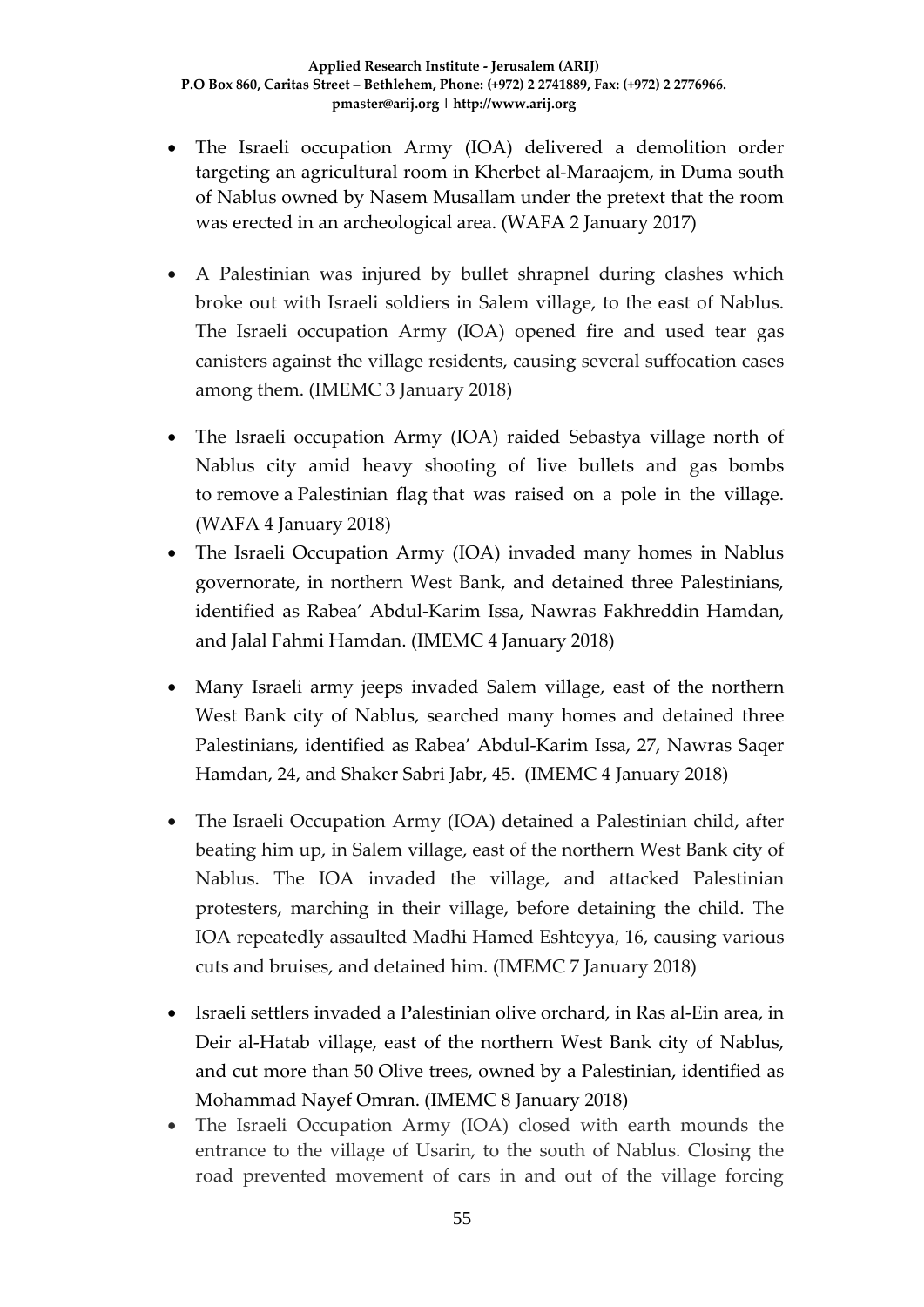commuters to search for other longer roads to leave or enter the village. (WAFA 8 January 2018)

- The Israeli Occupation army (IOA) closed the metal gate set up at the main road leading to the Nablus-area village of Awarta, also preventing residents from using that road and forcing them to search for other routes to and out of the village. (WAFA 8 January 2018)
- In Nablus, in northern West Bank, the Israeli occupation Army (IOA) invaded Qusra village, south of the city, and detained Qussai Abdul-Mon'em Abu Reeda, before confiscating his tractor. (IMEMC 9 January 2018)
- The Israeli occupation Army (IOA) invaded 'Orif village, south of Nablus, and detained Aseed Mohammad Shehada, from his home. (IMEMC 9 January 2018)
- Israeli settlers invaded a Palestinian olive orchard, in Ras al-Ein area, in Deir al-Hatab village, east of the northern West Bank city of Nablus, and cut many trees, owned by a Palestinian, identified as Mohammad Nayef Omran. (IMEMC 9 January 2018)
- Dozens of Israeli officers, soldiers and security officials, invaded, the ad-Dar Hotel, in Nablus Street, in occupied East Jerusalem, and prevented a forum, titled "Hasn't the Time Come For the World To Hear the Cry of Jerusalem?" that was to take place in cooperation between the ad-Dar Cultural Institute and Elia Association for Youth Media. The soldiers and police officers surrounded the hotel, and prevented the Palestinians from entering it, in addition to invading its halls, and confiscating the conference signs. The soldiers also summoned for interrogation the head of ad-Dar Educational Center, Engineer Samer Sari Nusseibeh, and the head of the Education Department in East Jerusalem, Samir Jibril. The soldiers also detained abdul-Latif Gheith, and Hani al-Isawi, members of the Revolutionary Council of the Palestine Liberation Organization (PLO), in addition to Ahmad Safadi, the head of Elia Association, after they and other participants headed to the "American House" in Nablus Street, to hold their activity there. (IMEMC 10 January 2018)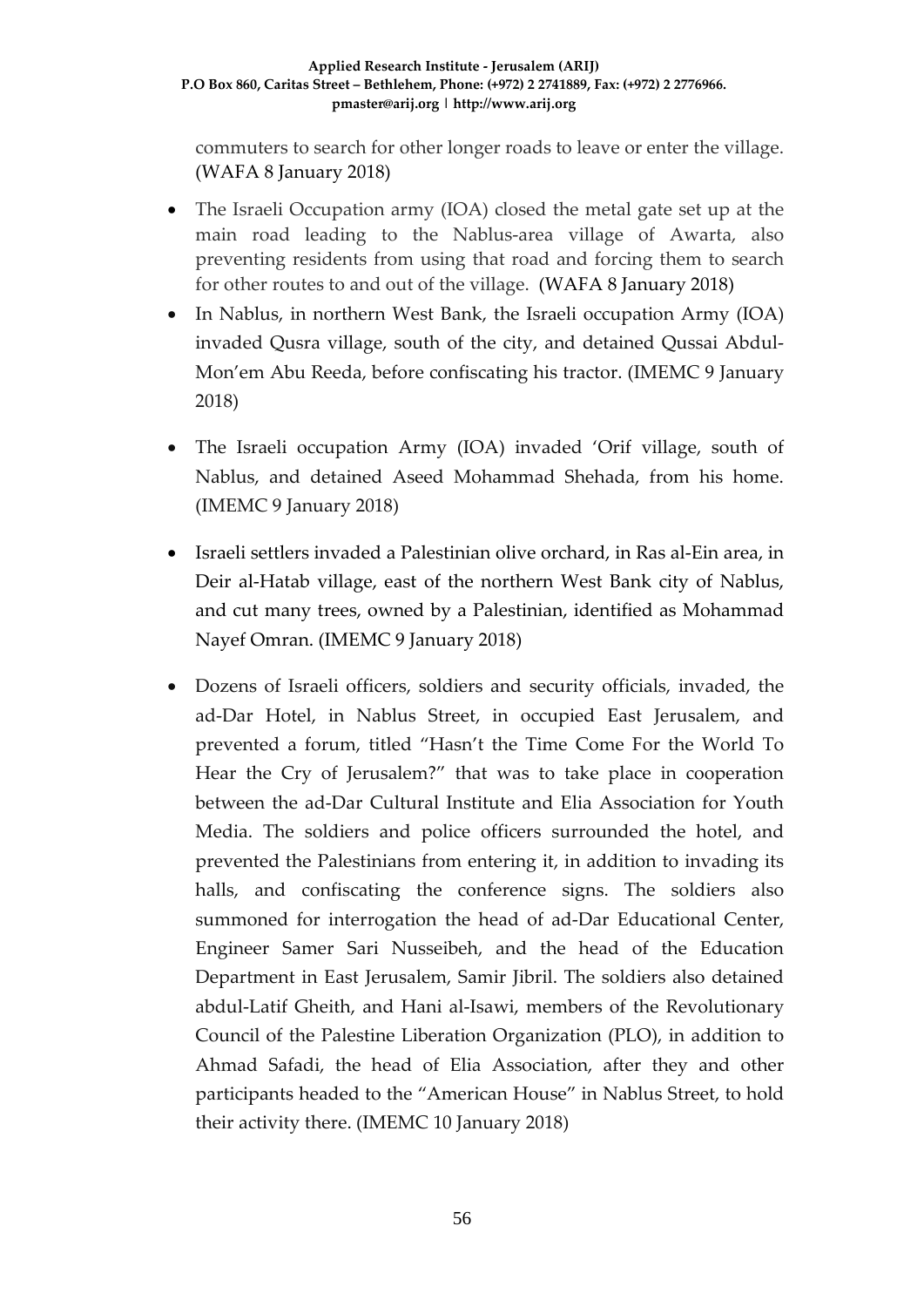- In Nablus, in northern West Bank, the Israeli occupation Army (IOA) detained Tamer Taher and Khaldoun Zahi Khatatba, 25, from their homes, after violently searching them. (IMEMC 10 January 2018)
- Several Israeli settlers hurled stones at a Palestinian's car in Huwwara town, and injuring him. The Palestinian was identified as Ayman Farouq Obeidat. (IMEMC 10 January 2018)
- A Palestinian, identified as Aziz Bassam Dweikat, was injured after the Israeli settlers hurled stones at his car, at a junction west of Nablus. (IMEMC 10 January 2018)
- Several Israeli settlers invaded lands in Madama village, south of Nablus, and uprooted them in preparation for new roads leading to Yitzhar illegal settlement. (IMEMC 10 January 2018)
- The Israeli occupation Army (IOA) closed the Huwwara military checkpoint in south of Nablus city in the northern occupied West Bank. The checkpoint, which connects the northern and central West Bank, was closed in both directions. The closure is in effect until further notices. (Maannews 10 January 2018)
- The Israeli Occupation Army (IOA) killed a Palestinian child from Iraq-Burin village, south of the northern West Bank city of Nablus, after the army fired live rounds at dozens of Palestinians who intercepted an attack carried out by settlers into their village. The IOA then invaded the village and fired dozens of live rounds, rubber-coated steel bullets, concussion grenades and gas bombs at the Palestinians. The child was identified as Ali Omar Nimir Qeino, 16, was shot with a live round in the head. (IMEMC 11 January 2018)
- The Israeli Occupation Army (IOA) attacked dozens of Palestinian protesters near the main entrance of Beita village, south of the northern West Bank city of Nablus, before declaring the village a "closed military zone." The IOA assaulted the Palestinian protesters, and fired many gas bombs and concussion grenades, in addition to spaying many homes with waste-water mixed with chemicals. The IOA detained four Palestinians, after interrogating them, and took them to an unknown destination. Furthermore, the IOA closed the main entrance of the village, and declared it a closed military zone, before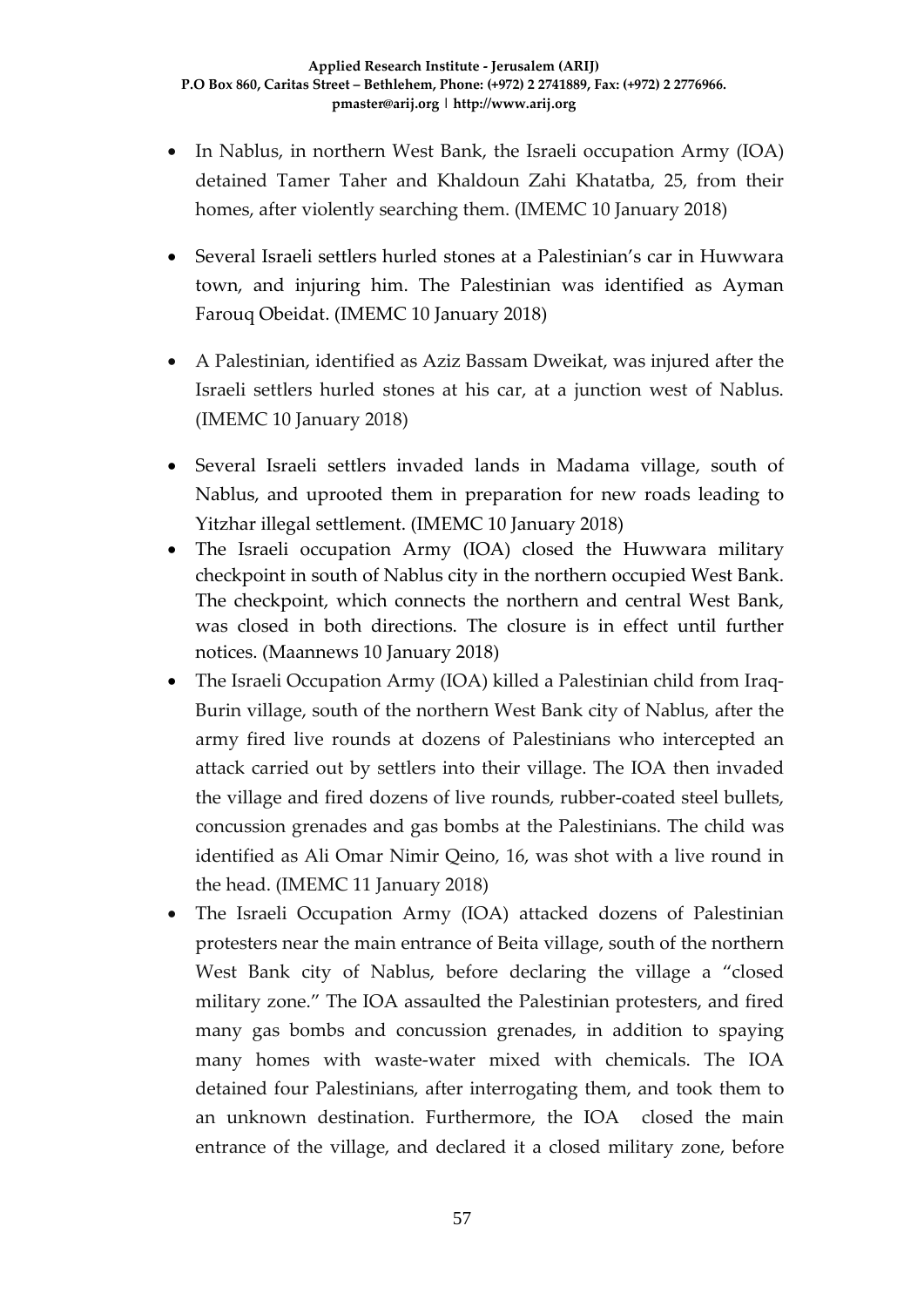preventing the Palestinians from entering or leaving it. (IMEMC 12 January 2018)

- In the city of Nablus, the Israeli occupation Army (IOA) detained former prisoner Muath Rihan. Rihan's two brothers, Muhammad and Assem, were previously killed by the IOA. (Maannews 12 January 2018)
- Dozens of Israeli soldiers invaded, at dawn, several Palestinian villages, in the northern West Bank governorate of Nablus, searched many homes and stores, before confiscating surveillance tapes and equipment. The soldiers invaded Burqa, Beit Imrin, Yasid and Asira ash-Shamaliya, before breaking into and searching homes and stores, and confiscated surveillance tapes and equipment from stores and a local gas station. The soldiers also interrogated many Palestinians, and investigated their ID cards, while searching their properties. (IMEMC 14 January 2018)
- Some 50 masked Israelis from the northern West Bank settlement of Yitzhar destroyed over 100 olive trees Saturday outside the nearby Palestinian village of Hawara, a rights group said. As the settlers snap branches off the trees, footage documented by a field worker for the Yesh Din group plans to IDF soldiers appearing to be standing by and not reacting. However, an army spokeswoman said that the soldiers dispersed the Israelis shortly after arriving at the scene. It was the eighth such attack by settlers against neighboring Palestinians in the last few days, she added. [\(TIMES OF ISRAEL](https://www.timesofisrael.com/settlers-filmed-destroying-100-palestinian-olive-trees-as-idf-appears-to-look-on/) 14 January 2018)
- Many armored military jeeps closed the main entrance of al-Lubban ash-Sharqiya village, south of Nablus, and forced the Palestinians to take alternate, longer and unpaved roads. The soldiers then clashed with dozens of Palestinians, who protested the closure and violations, and fired many gas bombs and concussion grenades at them. Causing many Palestinians to suffer the severe effects of teargas inhalation. (IMEMC 15 January 2018)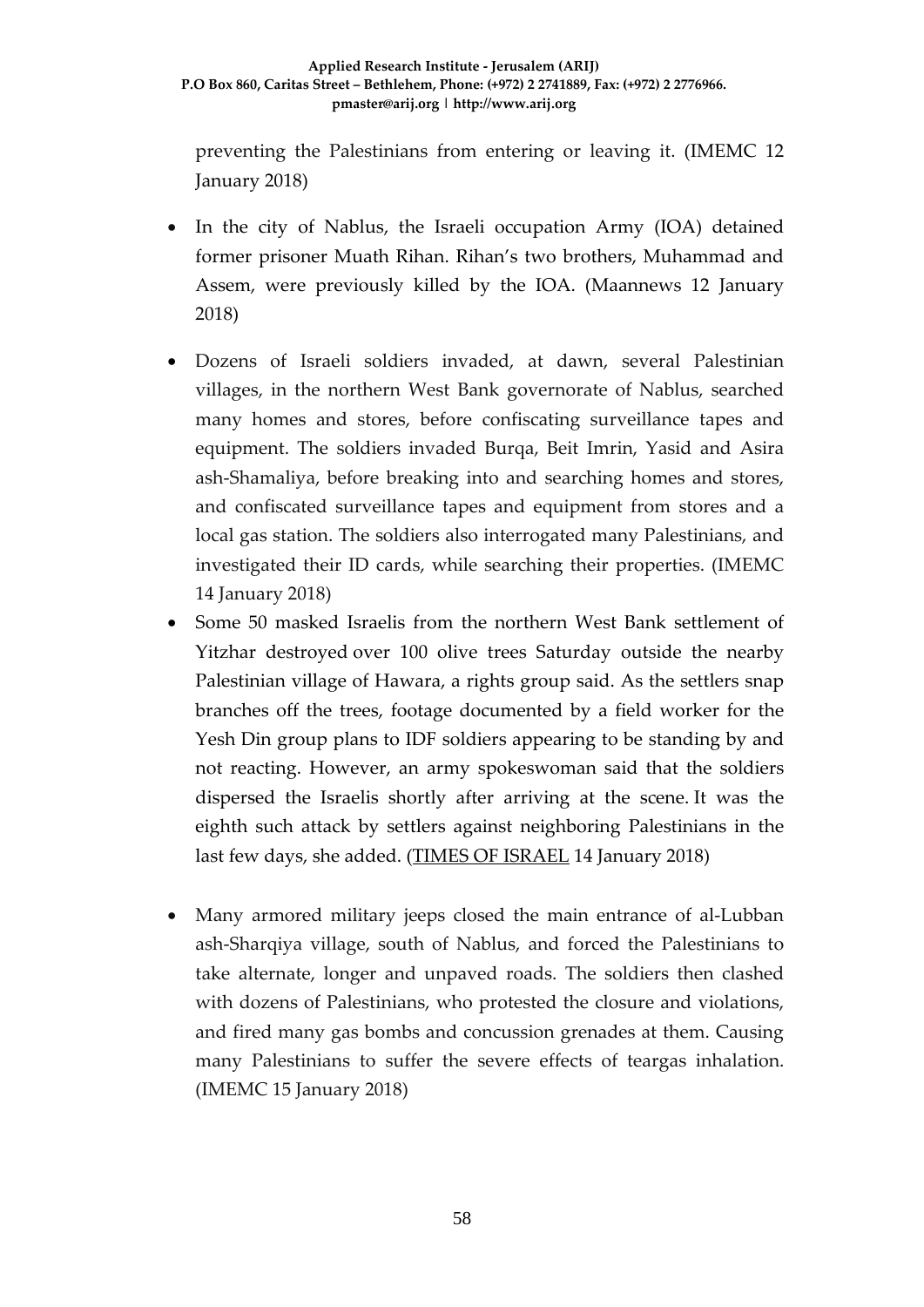- The Israeli Occupation Army (IOA) invaded and searched many homes in Nablus, in northern West Bank, and detained Moath Reehan. (IMEMC 15 January 2018)
- In Nablus, in northern West Bank, the Israeli Occupation Army (IOA) detained a former political prisoner, identified as Badr Hussam al-Rozza, and Mustafa Mohammad al-Masri, 28. (IMEMC 16 January 2018)
- At least one Palestinian was injured and another was detained by Israeli occupation Army (IOA) before dawn as Israeli security Army escorted 1,000 Israeli settlers to perform religious rituals at Joseph's Tomb in the northern occupied West Bank city of Nablus. Busloads of Jewish settlers, were escorted into southern Nablus under heavy Israeli military protection, sparking clashes. One 20-year-old Palestinian was injured with a rubber-coated steel bullet, while dozens of others were exposed to tear gas fired by Israeli forces. The IOA also detained one Palestinian, whose identity remained unknown. (Maannews 16 January 2018)
- A Palestinian, identified as Abdul-Rahman Nasouh Eshteyya, was detained after the Israeli Occupation Army (IOA) soldiers invaded and searched, his home in Salem village, east of the northern West Bank city of Nablus, and illegally confiscated his car. (IMEMC 17 January 2018)
- The Israeli occupation (IOA) threatened to expel residents of Khirbet al-Marajem near Duma village south of Nablus, and demolish their homes if they do not prove their ownership of the land. More than 100 Palestinians live in the community and are subject to displacement if the occupation authorities carry out their threat. (WAFA 17 January 2018)
- The Israeli Occupation Army (IOA) shot, two young men and one child, with rubber-coated steel bullets, in the al-Lubban ash-Sharqiya village, south of the northern West Bank city of Nablus. A child, only six years of age, was shot with a rubber-coated steel bullet in his eye, and two others in several parts of their bodies. The Palestinians were shot after dozens of soldiers invaded the town, attacked protesters, and fired many rubber-coated steel bullets, gas bombs and concussion grenades at them, and at many surrounding homes. Several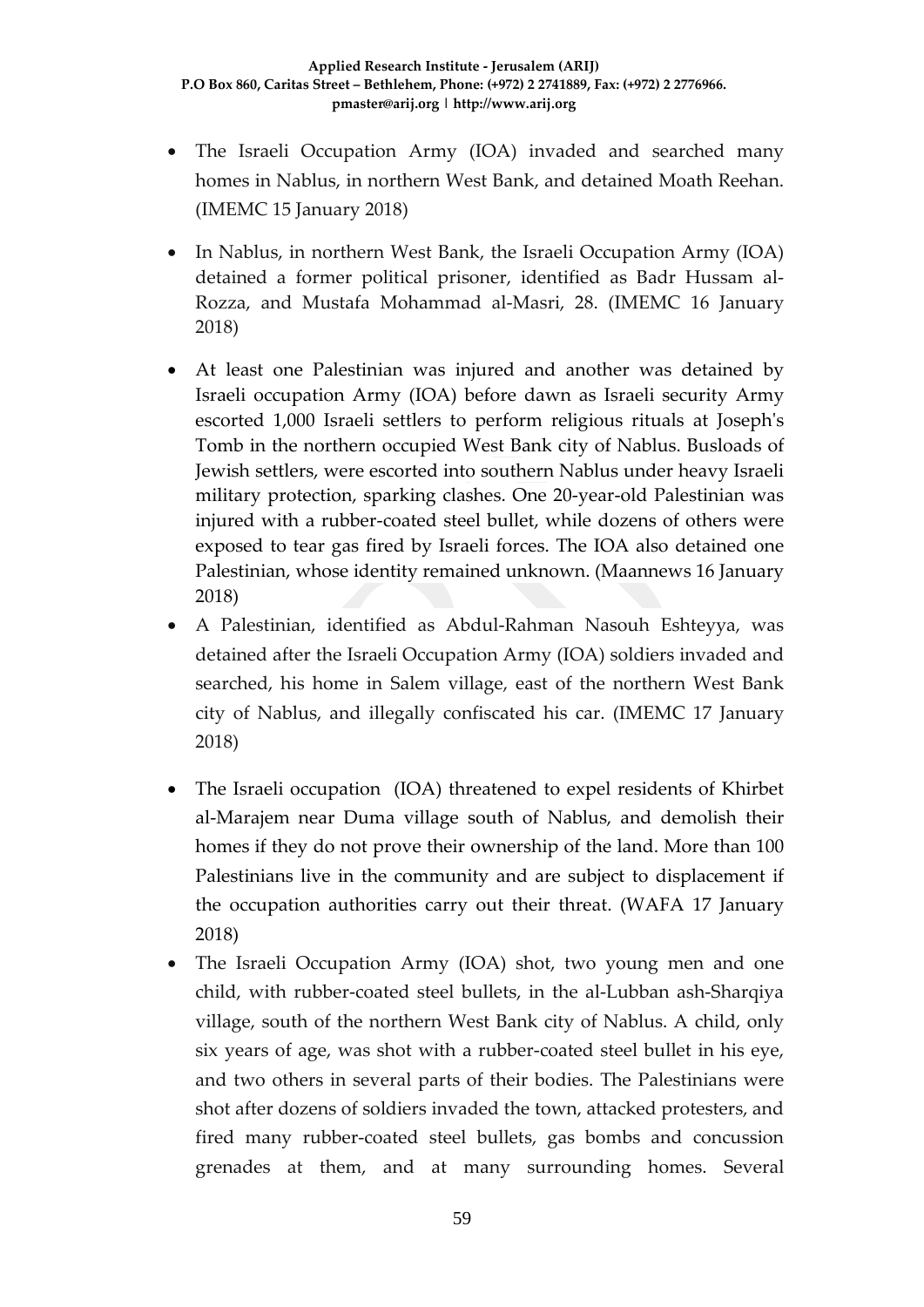Palestinians, including children, suffered the severe effects of teargas inhalation. (IMEMC 20 January 2018)

- A Palestinian child, identified as Najma Arafat Odah, 13, was injured after an Israeli settler rammed her with his car in Huwwara town, south of Nablus, and fled the scene. (IMEMC 22 January 2018)
- The Israeli Occupation Army (IOA) shot, two Palestinians near Za'tara military roadblock, south of the northern West Bank city of Nablus, after they reportedly attempted to stab them, and refused to allow Red Crescent medics to provide them with the needed medical attention. **T**he two injured Palestinians were identified as Mohammad Farhan Mohammad, 14, and Ahmad Sa'id Zazouq, 14, from the al-Jadeeda village, south of Jenin. Both were shot with live rounds in their legs and remained bleeding on the ground after the soldiers prevented Palestinian Red Crescent medics from approaching them. The IOA then closed Za'tara roadblock, while dozens of units were deployed in the area and around it. (IMEMC 23 January 2018)
- The Israeli Occupation Army (IOA) shot, a Palestinian teenage boy with a live round in the neck, at the entrance of Burqa village, northwest of Nablus, in northern West Bank. The injured Palestinian was identified as Mohyeddin Abdul-Rahman Salah, 16, with a live round in the neck, causing a moderate injury. The Palestinian was shot after the IOA ambushed Palestinian protesters at the entrance of their village and fired live rounds at them. (IMEMC 24 January 2018)
- The Israeli occupation Army (IOA) and bulldozers demolished three barracks and animal pins in Karzilyia area in Aqraba village south of Nablus. The structures are owned by Zuheir Bani Maniya. (WAFA 24 January 2018)
- The Israeli occupation Army (IOA) detained Dia' al-Aghbar from Nablus. (IMEMC 25 January 2018)
- Dozens of soldiers and settlers invaded the archeological area in Sebastia Palestinian town, northwest of the northern West Bank city of Nablus, and removed Palestinian flags.
- The Israeli Occupation Army (IOA) stopped two Palestinian cars in the al-Lubban ash-Sharqiya village, south of Nablus, before searching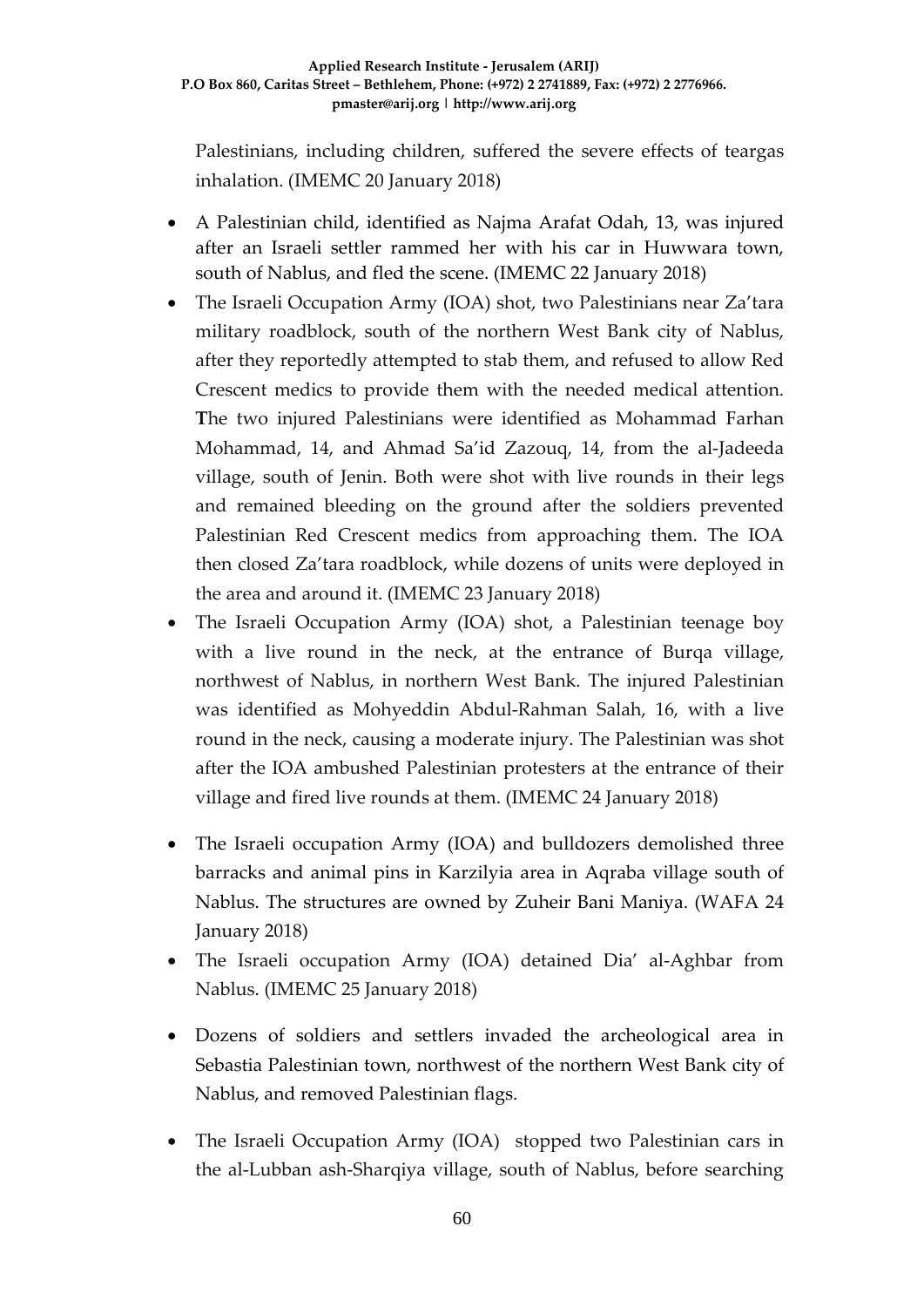and illegally confiscating them for what the army called "security considerations." (IMEMC 26 January 2018)

- In Nablus, in the northern West Bank, the Israeli occupation Army (IOA) detained a Palestinian youth identified as Wael Muhammad Obeidallah from the Awarta town. (Maannews 26 January 2018)
- Clashes erupted in Beit Furik, to the east of Nablus, following an Israeli army raid of the village. One person identified as Hamadeh Hanani, 42, was injured in the leg from shrapnel. Soldiers raided the village after allegedly arresting a Palestinian believed to be from Beit Furik near the illegal settlement of Itamar. The army claimed the Palestinian was wearing army uniform. (WAFA 29 January 2018)
- The Israeli Occupation Army (IOA) detained for several hours seven Palestinians, two of them 16 years of age, after raiding and searching their homes in al-Lubban al-Sharqiya village, south of Nablus. The army interrogated the seven at the location and then released them later. (WAFA 29 January 2018)
- The Israeli occupation Army (IOA) invaded the al-Lubban ash-Sharqiya village, south of the northern West Bank city of Nablus, and detained six Palestinians for several hours, after invading their homes and searching them. They have been identified as Mohannad Ghaleb 'Oweiss, 38, Mousa Ali 'Oweiss, 31, Jihad Abdul-Salam 'Oweiss, 16, Sarhan Rif'at Daraghma, 16, Abdullah Ghassan Daraghma, 21, and Khattab Mohammad Daraghma, 16. The soldiers took them to various locations, and interrogated for them several hours, before releasing them. The Israeli occupation Army (IOA)shot Hamada Khaled Hanani, 24, with a live round in his right tight, after army attacked many Palestinians who protested the invasion. (IMEMC 29 January 2018)
- The Israeli Civil Administration (ICA) accompanied by the Israeli occupation Army (IOA) raided the village of Beit Dajan, east of Nablus, and notified to demolish two houses (each consisting of two floors) owned by 'Amid Ahmed Abu Thabit, and Rafat' Anad Abu Jaysh in addition to an animal pin owned by Saed Ahmad Abu Jaysh under the pretext of building in Area C. (WAFA 29 January 2018**) =(4)**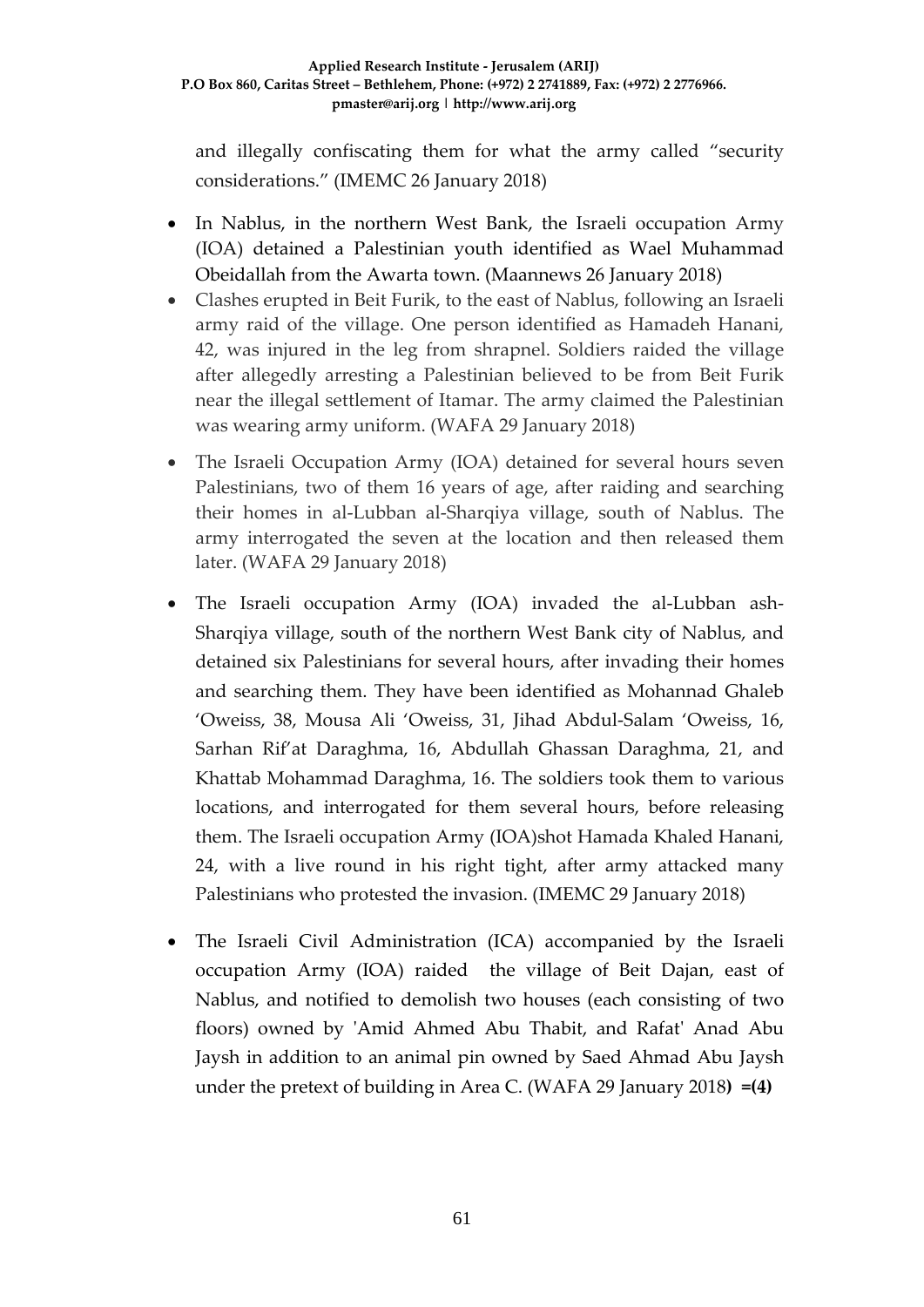- In Nablus, in northern West Bank, the Israeli Occupation Army (IOA) detained Mo'tasem Mohammad, 18, Mohammad Khweira, and Majdi al-Qutub. (IMEMC 30 January 2018)
- The Israeli Occupation Army (IOA) and dozens of Israeli settlers, invaded at dawn, the northern West Bank city of Nablus, and headed towards Joseph Tomb area, and Tal Balata archeological site, east of the city. The invasion was carried out by dozens of army jeeps, and more than twenty buses, after the IOA surrounded the two areas, and prevented the Palestinians from entering them. The IOA shot Qussai Ahmad al-Masri, from Nablus city, with a rubber-coated steel bullet in his face. The Palestinian was shot in Amman Street, after the soldiers invaded it and attacked many Palestinians who protested the incursion. (IMEMC 31 January 2018)
- The Israeli Occupation Army (IOA) invaded Tammoun town, east of Nablus, and shot Rafat Sa'id Bani Odah, 18, with a rubber-coated steel bullet in his leg, and Mohammad Hasan Bisharat, 18, with a similar round in the neck. Both were returning home from their work. (IMEMC 31 January 2018)
- Dozens of Israeli settlers invaded the northern area of Orif village, south of Nablus, and clashed with Palestinians. (IMEMC 31 January 2018)
- The Israeli Occupation Army (IOA) detained a Palestinian student while he was in school in the northern occupied West Bank city of Nablus. Zaid Fouad, a 10th grader, was arrested by the IOA who raided the al-Lubban al-Sawiya school in southern Nablus. The IOA allegedly claimed that the teen was involved in stone throwing at Israeli settler vehicles driving on a main road in the area. (Maannews 31 January 2018)
- Israeli settlers of Rechalim settlement uprooted 100 Olive trees in Yasuf village south of Nablus city. The trees are owned by Muhamamd Saleh Jazi. (Maannews 31 January 2018)

**Gaza**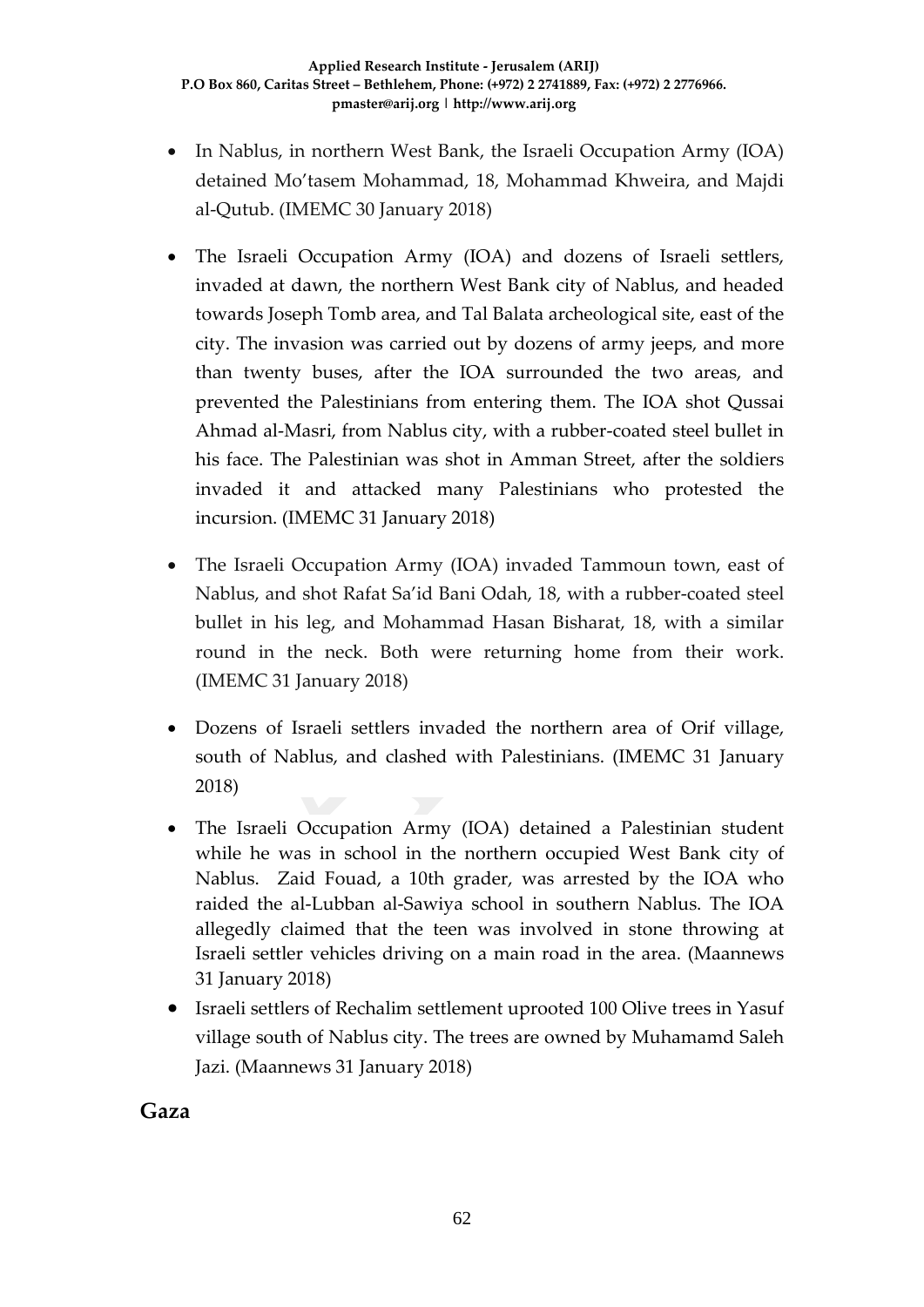- The Israeli Occupation Army (IOA), accompanied by armoured bulldozers, invaded Palestinian lands, east of the al-Qarara town, north of Khan Younis, in the southern part of the Gaza Strip, and bulldozed lands close to the border fence. The IOA came from Kissufim military base, across the border fence, and carried out a limited invasion into Palestinian lands, before uprooting them. The soldiers used smoke bombs during the invasion, while military drones hovered over the area. (IMEMC 1 January 2017)
- The Israeli Air Force fired at dawn, three missiles into a site, northwest of Khan Younis, in the southern part of the Gaza Strip, causing property damage. The missiles caused property damage to the site, and nearby structures, but did not lead to any casualties. (IMEMC 2 January 2018)
- The Israeli Occupation Army (IOA) shot and injured a Palestinian young man during clashes at Gaza border with Israel, east of Khaza'a town in southern Gaza Strip. Israeli soldiers stationed at borderline watchtowers fired live bullets and teargas canisters towards Palestinians who were gathering near the border fence, in protest against US President Donald Trump's decision last month to recognize Jerusalem as Israel's capital. At least one Palestinian was injured by live fire in his leg. (WAFA 2 January 2017)
- The Israeli army and Air Force fired, at dawn, several missiles and shells targeting at least two areas, in the southern part of the Gaza Strip, while military drones hovered over various parts of the coastal region. The first Israeli missiles targeted a site between Sofa and ash-Shouka areas, near the border fence, causing property damage. The soldiers also fired two artillery shells into Abu al-Hasseen area, in Rafah, causing damage to a few buildings, including homes. The missiles also caused fire in a shed close to a home, in Rafah. Israeli drones and fighter jets also flew over various areas of the coastal region, and fired flares, raising fear of an additional escalation. (IMEMC 4 January 2018)
- The Israeli Occupation Army (IOA) attacked Palestinian protesters, marching on their lands near the border fence, east of Gaza city, wounding one. The IOA stationed behind the border fence, east of Gaza city, fired many live rounds, rubber-coated steel bullets and gas bombs at the protesters. A young man was shot with a live round in his leg, and suffered a moderate injury. (IMEMC 5 January 2018)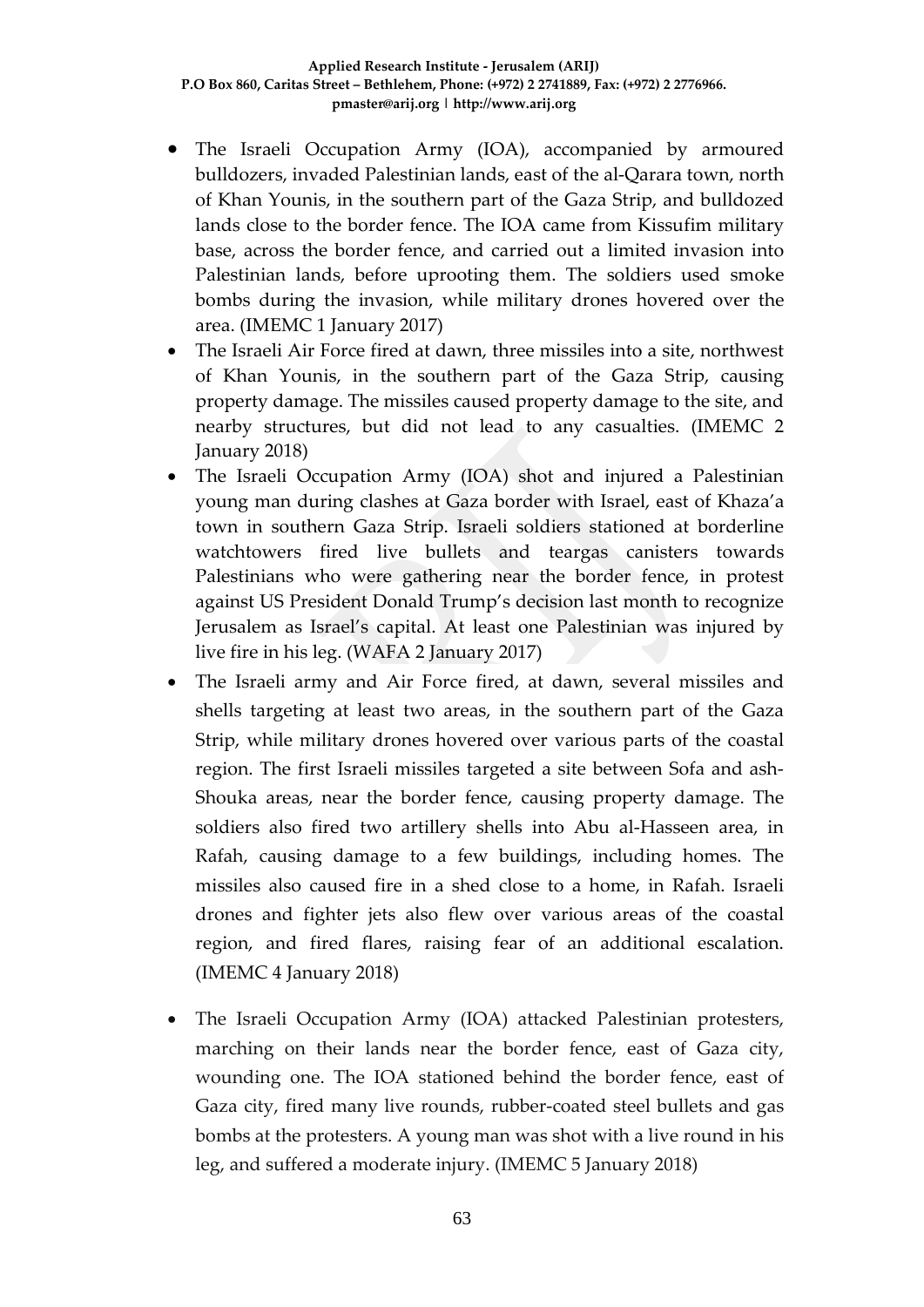- The Israeli Occupation Army (IOA) provided protection to the bulldozers as they proceeded to level borderline agricultural land near Khan Younis. Israel has declared around 300 meters of borderline area inside Gaza as buffer zone and would shoot at any Palestinian who enters that area. (WAFA 8 January 2018)
- Israeli gunboats stationed off al-Waha Resort shore, northwest of Beit Lahia in the northern Gaza strip, opened fire at Palestinian fishing boats sailing within 3 nautical miles. The Israeli gunboats then surrounded a fishing boat belonging to Mohamed Omar al-Najjar. The fishing boat was manned by Jehad Suhail Murad (25) and Mostafa Mohamed Murad (18), both of them are from al-Shati' refugee camp in Gaza City. The Israeli naval soldiers then forced them to take off their clothes, jumped into the water and swim towards the Israeli gunboat. The fishermen were then arrested while the boat was confiscated. (IMEMC, WAFA 8 January 2018)
- The Israeli Occupation Army (IOA) carried out, a limited invasion into Palestinian lands, near the border fence, in Khan Younis, in the southern part of the Gaza Strip. Several armored vehicles, including bulldozers, carried out the limited invasion into the Palestinian lands. The vehicles invaded the lands through Sofa gate, near the military base, across the border fence, and fired several live rounds, in addition to smoke bombs. (IMEMC 8 January 2018)
- The Israeli navy ships fired many live rounds at Palestinian fishing boats, in Gaza territorial waters, in the northern part of the coastal region. The fishermen had to sail back to the shore in fear of further escalation. (IMEMC 8 January 2018)
- Israeli gunboats stationed off al-Waha Resort shore, northwest of Beit Lahia in the northern Gaza strip, opened fire at Palestinian fishing boats sailing within 3 nautical miles. The Israeli gunboats then surrounded a fishing boat belonging to Mohamed Omar al-Najjar. The fishing boat was manned by Jehad Suhail Murad (25) and Mostafa Mohamed Murad (18), both of them are from al-Shati' refugee camp in Gaza City. The Israeli naval soldiers then forced them to take off their clothes, jumped into the water and swim towards the Israeli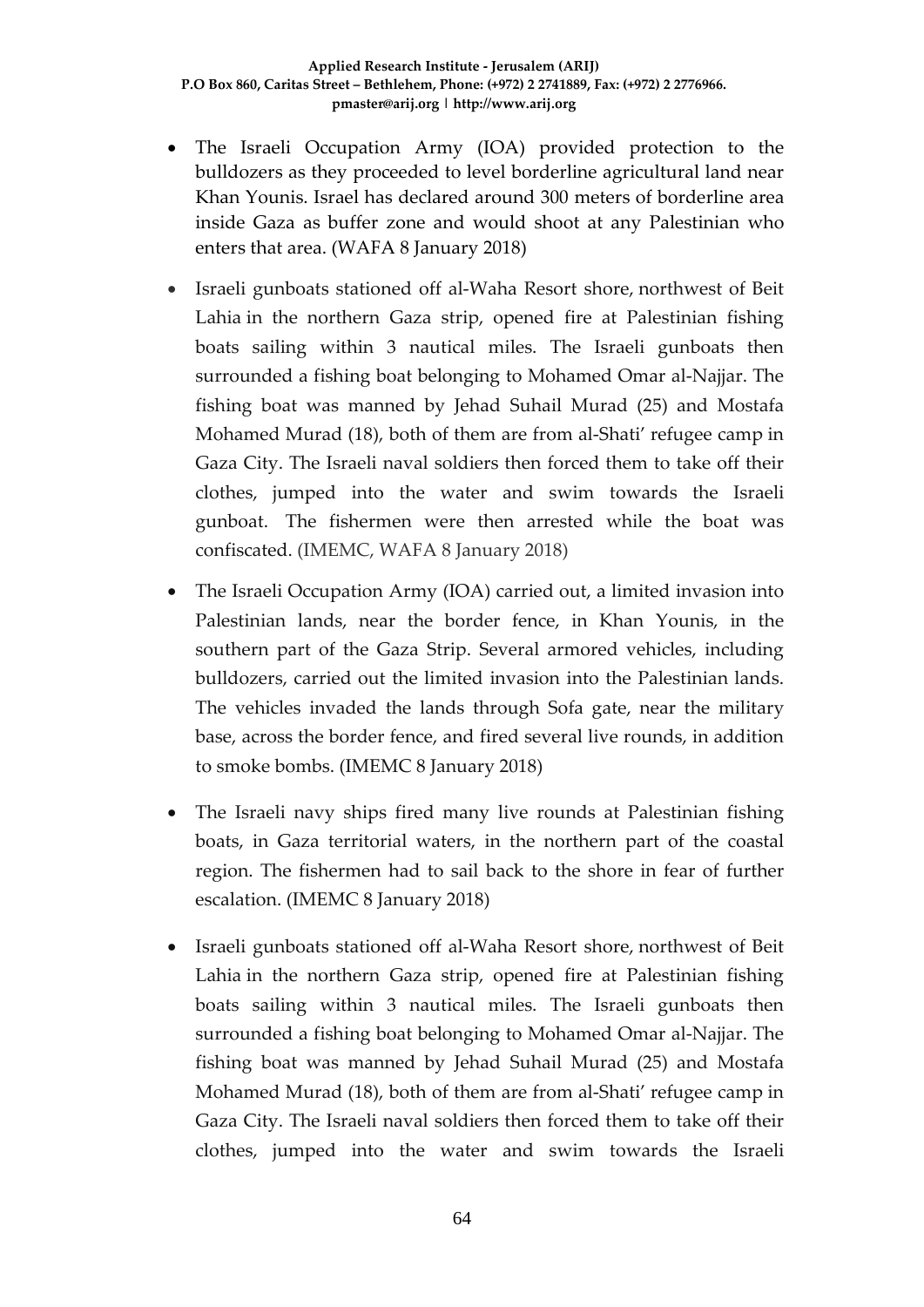gunboat. The fishermen were then arrested while the boat was confiscated. (IMEMC 9 January 2018)

- Israeli navy ships attacked several Palestinian fishing boats in the Sudaniyya area, northwest of Gaza city, and fired many live rounds at them, before abducting six Palestinians, including two children. The navy fired many live rounds at the fishing boats, while sailing less than four nautical miles from the shore, and abducted six Palestinians, after forcing them to undress and swim towards the navy ships. The abducted fishermen have been identified as Ahmad Monir Sa'idi, 10, Mohammad Awad Sa'idi, Mo'men Jamal No'man, Akram Abu Fool, and his child Mohammad, 9, in addition to Mohammad Abu Jiab. The five were in two boats, and were all forced to remove their clothes, and swim in the cold water, towards the navy ships, before being transferred to Ashdod Port. (IMEMC 9 January 2018)
- The Israeli occupation Army (IOA) shot a young Palestinian man, and caused several others to suffer the effects of teargas inhalation, in Khan Younis, in the southern part of the Gaza Strip. The IOA stationed on military towers across the border fence, fired live round and gas bombs at Palestinian protesters marching on their lands, near the border fence. One Palestinian was shot with a live round in his leg, suffering a moderate injury. Many Palestinians suffered the effects of teargas inhalation. (IMEMC 10 January 2018)
- The Israeli Occupation Army (IOA) killed, a Palestinian child, and injured three others, after the army attacked protesters, east of the al-Boreij refugee camp, in central Gaza. The IOA shot Amir Abdul-Hamid Abu Mosa'ed, 16, with a live round in his chest. The IOA also shot three other Palestinians with live fire, including one who suffered a life-threatening injury. (IMEMC 11 January 2018)
- The Israeli Air Force fired, at least two missiles into a siege-busting tunnel near the Egyptian border, in Rafah, in the southern part of the Gaza Strip. The first missile was fired by a drone, before an F-19 fighter jet fired another missile into the same area. The attack was carried out while army drones flew over many areas in Rafah, and other parts of southern Gaza. (IMEMC 14 January 2018)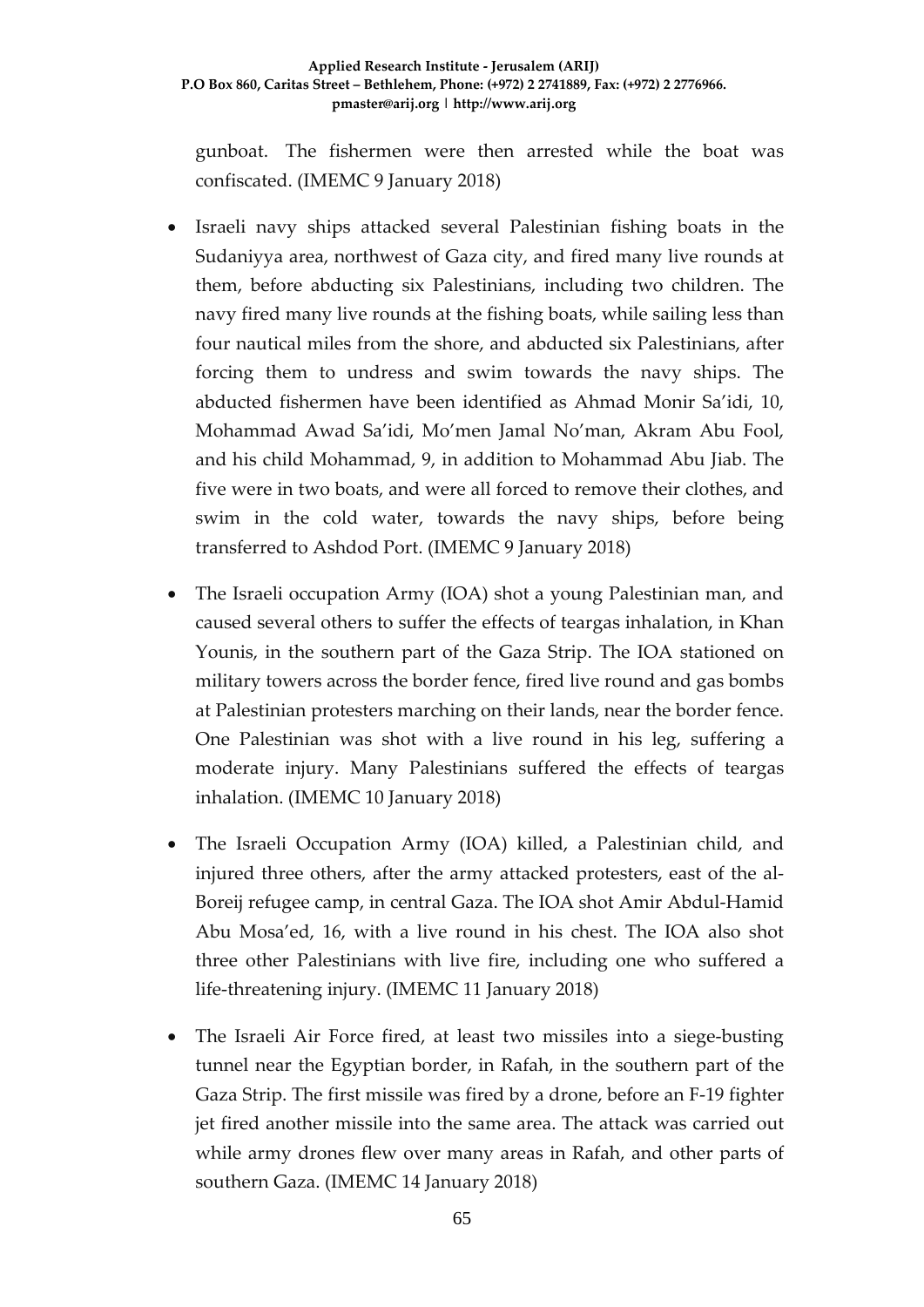- Israel has decided not to open Karam Abu Salem (Kerem Shalom) crossing, following an assessment by the Israeli army. The army did not provide any details for the reason behind the move. (IMEMC 14 January 2018)
- Several Israeli bulldozers entered into the "buffer zone" along the Gaza border where they razed lands under heavy military protection. Four Israeli D9 bulldozers raided into eastern al-Qarara, in the southern Gaza Strip district of Khan Younis, coming from the Kissufim military site, and razed and leveled lands as Israeli drones hovered overhead. (Maannews 17 January 2018)
- The Israeli Occupation Army (IOA) shot eight Palestinians in border areas, in the besieged Gaza Strip, including six with live fire near the Shuhada Graveyard, east of Jabalia refugee camp, in northern Gaza. (IMEMC 20 January 2018)
- Israeli navy ships opened fire, on several Palestinian fishing boats, in Gaza territorial waters, in the northern part of the coastal region. The soldiers fired dozens of live rounds, and chased the boats, forcing the fishermen back to shore, without being able to fish to provide for their families. (IMEMC 21 January 2018)
- The Israeli Occupation Army (IOA) injured nine Palestinians, after the army, stationed across the border fence, fired live rounds, rubbercoated steel bullets and gas bombs, at Palestinian protesters, marching in several parts of the Gaza Strip. The IOA shot three young men with live rounds, east of Jabalia, in the northern part of the coastal region. The IOA also shot three Palestinians with live rounds, east of Khan Younis, in the southern part of the Gaza Strip. (IMEMC 26 January 2018)
- The Israeli Occupation Army (IOA) stationed in Nahal Oz military base across the border fence, fired many live rounds and gas bombs at protesters, east of Gaza city, wounding three with live fire, and causing dozens to suffer the effects of teargas inhalation. (IMEMC 26 January 2018)

### **Others**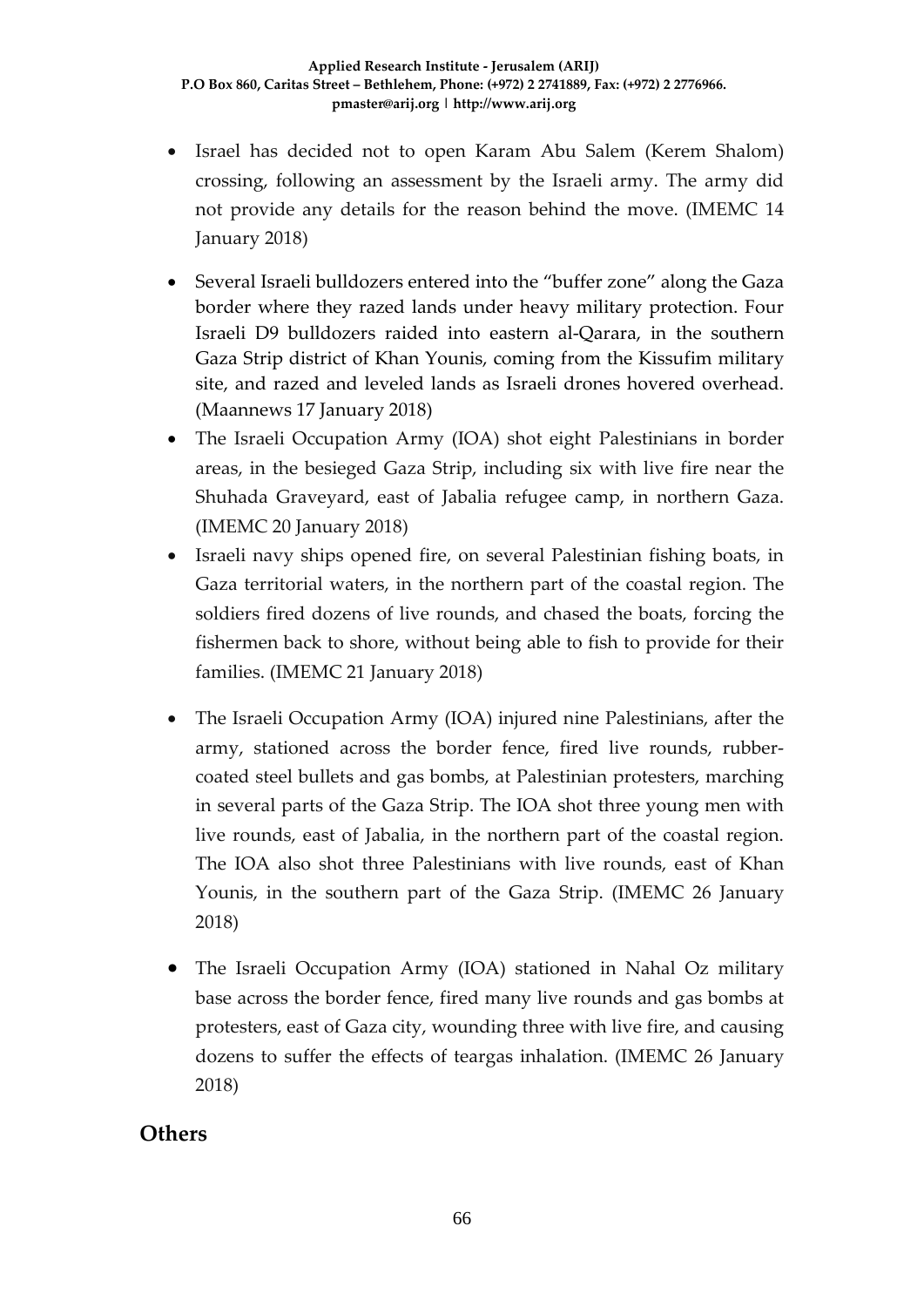- The Israeli occupation authorities banned the Muslim call for prayers in Hebron's sacred Ibrahimi Mosque 645 times in 2017, including 53 times in December alone. (WAFA 1 January 2018)
- An Israeli court indicted, the 21-year-old Palestinian girl Nour Tamimi, who was seen slapping a heavily armed Israeli soldier, along with her cousin, Ahed Tamimi, two weeks ago. The court charged Tamimi with aggravated assault of an Israeli soldier and obstructing a soldier from carrying out his duty. (IMEMC 2 January 2018)
- An Israeli military court indicted 16-year-old Palestinian activist Ahed Tamimi on 12 charges, including assaulting an Israeli soldier, interfering with a soldier's duties, and two past instances of stone throwing. Since her arrest, Tamimi has had her detention extended several times, until charges were finally presented against her. (WAFA 2 January 2018)
- The Knesset approved the second and third readings of the socalled "United Jerusalem Bill". 64 MKs voted in favor of the bill, 51 voted against and one abstained. The bill was authored by Jewish Home chairman and Education Minister Naftali Bennett and was submitted by MK Shuli Moalem-Refaeli (Jewish Home). The law stipulates that a majority of 80 Knesset members will be required to change the status of Jerusalem or for any transfer of territories from the capital within the framework of a future diplomatic agreement. Previously a majority of only 61 MKs was required. The vote ended just before 3:00 a.m. after many Knesset members spoke in favor and against the legislation, and after a vote of many reservations about the various clauses of the law. Minister Ze'ev Elkin (Likud) welcomed the passing of the bill. "I congratulate the Knesset on the approval by a large majority of the amendment to the Basic Law: Jerusalem, which strengthens the defensive wall against those on the left who may try to harm Israeli sovereignty in united Jerusalem in the future," he tweeted. Bennett welcomed the approval of the legislation as well in a post on Facebook. "Just now we ensured that Jerusalem will be united forever. We initiated the law that guards Jerusalem so that it cannot be divided without a huge majority of 80 MKs," he wrote. "The Mount of Olives, the Old City, the Temple Mount and the City of David will remain in our hands forever. There will be no more political maneuvers that will allow tearing our capital apart. This is also Israel's response to the shameful United Nations vote against Jerusalem. A holiday for Israel!" he added. (INN, Haaretz 2 January 2018)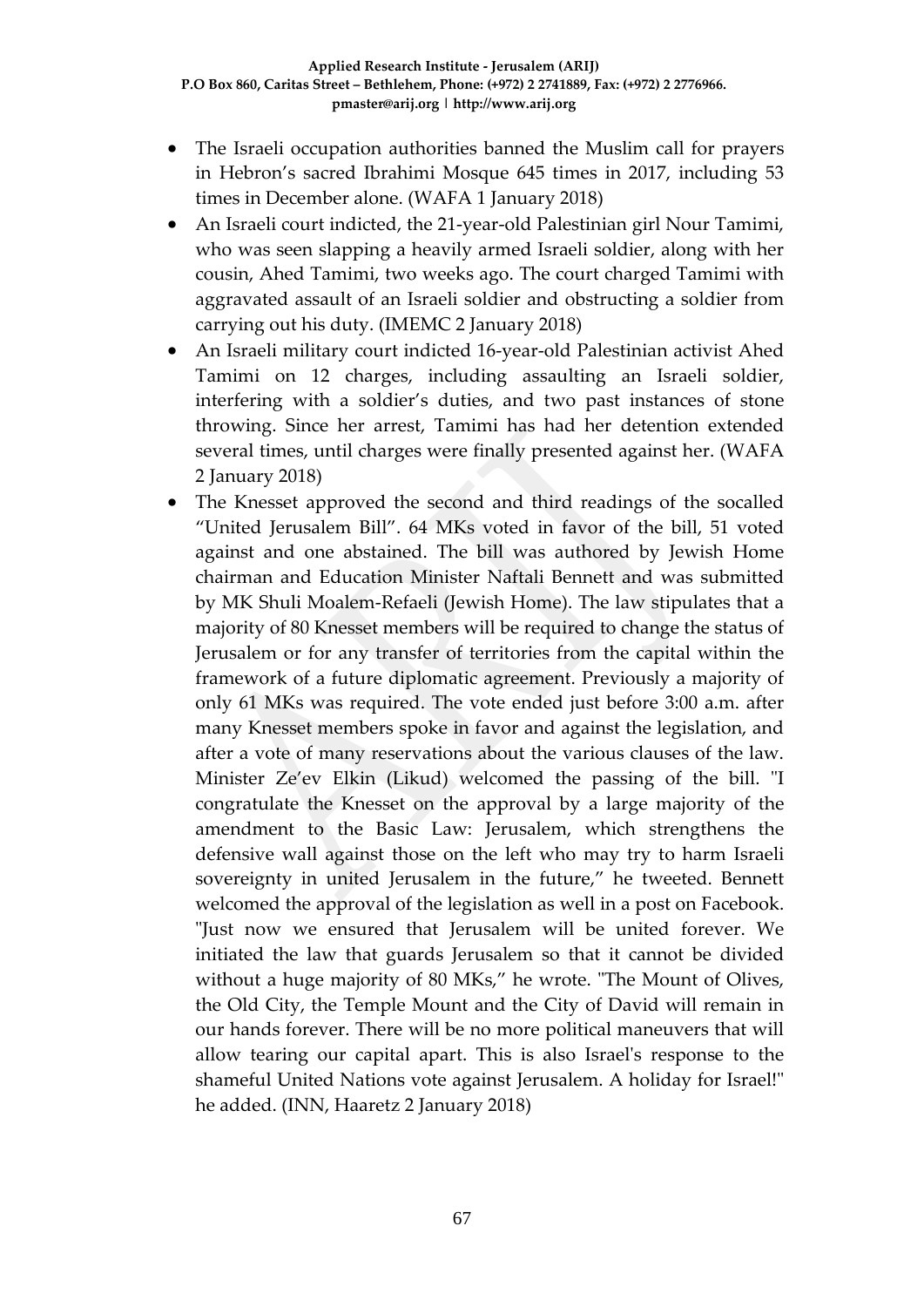- The Palestinian Prisoners' Society (PPS) has reported that Israeli occupation Army (IOA) detained twenty-two Palestinians in the occupied West Bank. The PPS identified Twenty of the detained Palestinians as: Mohammad Nour Abu M'allah, Qabatia – Jenin, Hussein Amin Samadi, Qabatia – Jenin, Mahmoud al-Hardi, Qabatia – Jenin, Mahmoud Bassam Kamil, Qabatia – Jenin, Saher Emad Kamil, Qabatia – Jenin, Mahmoud Ahmad Abu ar-Rob, Jenin, Mohammad Fathi Mitanni, Jenin, Anas Eshteyya, Nablus, Malek Qais Hamdan, Nablus, Hamza Emad al-Hadthi, al-Am'ari refugee camp, Ramallah, Saddam Hussein Sharaka, al-Jalazoun, Ramallah, Abdullah Jamal Mubarak, al-Jalazoun, Ramallah, Fayez Shehda Tiwari, al-Jalazoun, Ramallah, Shadi Khaled Rimawi, Beit Rima, Ramallah, Karim Saleh, Nabi Saleh, Ramallah, 'Ebada Azzam Refa'ey, Anata, Jerusalem, Fares 'Oweisat, Jerualem, Islam 'Oweistat, Jerusalem, Admiral 'Oweisat, and Ayman Majed al-Atrash, Halhoul, Hebron. (IMEMC 3 January 2018)
- The Israeli occupation military courts confirmed 41 more [administrative detention orders](http://www.maannews.net/Content.aspx?id=934942) against Palestinian political prisoners in the latter half of December 2017. Among the Palestinians subject to administrative detention orders in late December was [Khalida Jarrar,](http://samidoun.net/2017/12/urgent-khalida-jarrars-imprisonment-without-charge-or-trial-extended-for-six-more-months/) the prominent Palestinian leftist leader and member of the Palestinian Legislative Council, whose imprisonment without charge or trial was renewed for an additional six months. Also among the Palestinian prisoners whose detention was renewed were two former long-term hunger strikers, [Akram al-Fassisi](http://samidoun.net/2016/07/former-long-term-hunger-striker-akram-al-fassisi-released-from-administrative-detention-after-20-months/) and [Anas Shadid.](http://samidoun.net/2017/06/muhammad-allan-on-hunger-strike-for-over-20-days-anas-shadid-ordered-once-more-to-administrative-detention/) The detention of Fassisi, 34, was [renewed for the fourth time](http://asravoice.ps/post/8737/) for four months; he has been imprisoned without charge or trial since 19 September 2016 – only months after his prior release, also from administrative detention without charge or trial. The following Palestinian prisoners were subject to administrative detention orders: Mujahid Abdel-Qader Abdel-Fattah, Ramallah, 6 months, new order - Jihad Mohammed Suleiman, Ramallah, 3 months, new order - Mohammed Ahmed Shehadeh, Ramallah, 6 months, extension - Ibrahim Nasser Hammad, Ramallah, 4 months extension - Mohammed Mahmoud Sahwil, Ramallah, 4 months, new order - Aseed Mohammed Mualla, Nablus, 4 months, extension - Mahmoud Mohammed Muteir, Jerusalem, 6 months, new order - Yazan Mohammed Tari, Jerusalem, 6 months, new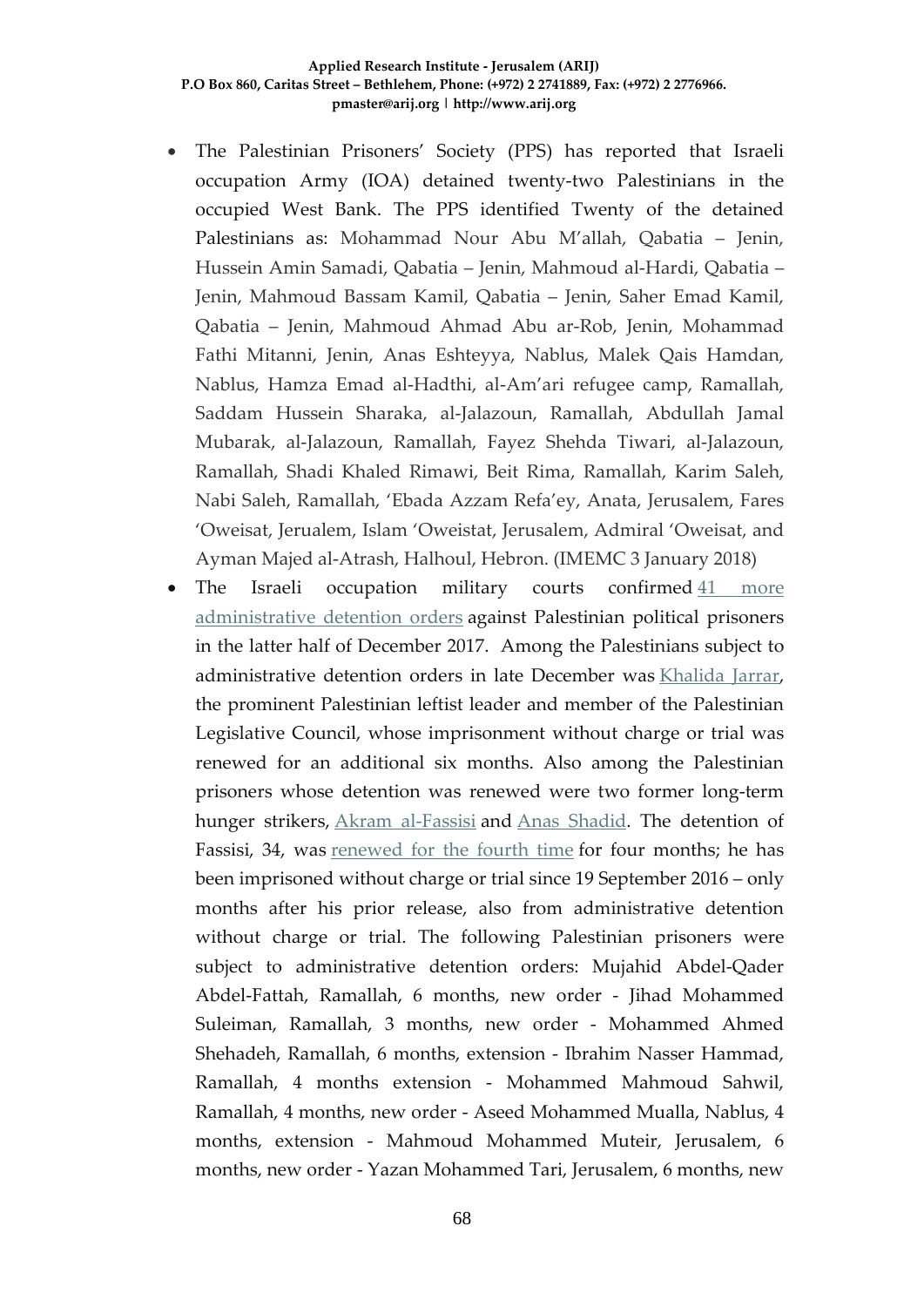order - Qais Fuad Kharma, Ramallah, 4 months, extension - Seif al-Deen Mahmoud Salameh, Jenin, 6 months, extension - Thaer Said Abu Roumim, al-Khalil, 4 months, extension - Khalil Walid Suleiman, Nablus, 4 months, extension - Tamer Abdel-Karim Haj Ali, Nablus, 6 months, extension - yad Habib Mohammed, Bethlehem, 4 months, extension - Yousef Abed Rabbo Kawazbeh, al-Khalil, 6 months, extension - Mohammed Mahmoud Husseiniya, al-Khalil, 4 months, extension - Tawfiq Faisal Nazzal, Jenin, 6 months, new order - As'ad Mohammed Marahil, Nablus, 4 months, extension - Ibrahim Issa Mansour, Ramallah, 4 months, new order - Mamoun Jamal Hamdan, al-Khalil, 6 months, new order- Suleiman Abdel-Karim Aghouz, Bethlehem, 4 months, extension - Mahmoud Farhan al-Dariyah, Bethlehem, 4 months, new order - Omar Ayed Taqatqa, Ramallah, 6 months, new order - Akram al-Fassisi, al-Khalil, 4 months, extension - Basil Khaled Dweikat, Nablus, 4 months, new order - Mohammed Taleb Shawawreh, Bethlehem, 4 months, extension - Ayman Naim Mar'i, Ramallah, 4 months, extension - Khalida Kanaan Jarrar, Ramallah, 6 months, extension - Hashem Abdel-Qader Hijaz, Ramallah, 4 months, extension - Shadi Fayez Nammoura, al-Khalil, 6 months, new order - Mohammed Ahmed Salah, Tulkarem, 6 months, new order - Hussein Mohammed Mardawi, Nablus, 6 months, extension- Baraa Musa Zahiman, Nablud, 6 months, new order - Anas Ibrahim Shadid, al-Khalil, 6 months, extension - Yousef Faris Abu Arqoub, al-Khalil, 3 months, new order - Salah Awad al-Jawarish, Bethlehem, 6 months, new order - Murad Walid Malaisha, Jenin, 4 months, extension - Mujahid Ahmed Abu al-Izz, Jenin, 2 months, new order - Saud al-Araj, Ramallah, 4 months, extension – and Suleiman Akram Abu Salha, Nablus, 6 months, extension. (IMEMC 3 January 2018)

• The Knesset has decided to support a bill that makes it easier for military courts to sentence terrorists who commit murder to death in a preliminary vote on Wednesday. The bill, which is sponsored by Defense Minister Avigdor Lieberman, still needs to pass three rounds of voting at the Knesset in order to become a law. The Shin Bet security service voiced its objections to the bill, which it suspects will trigger a wave of kidnappings of Jews around the world to use them in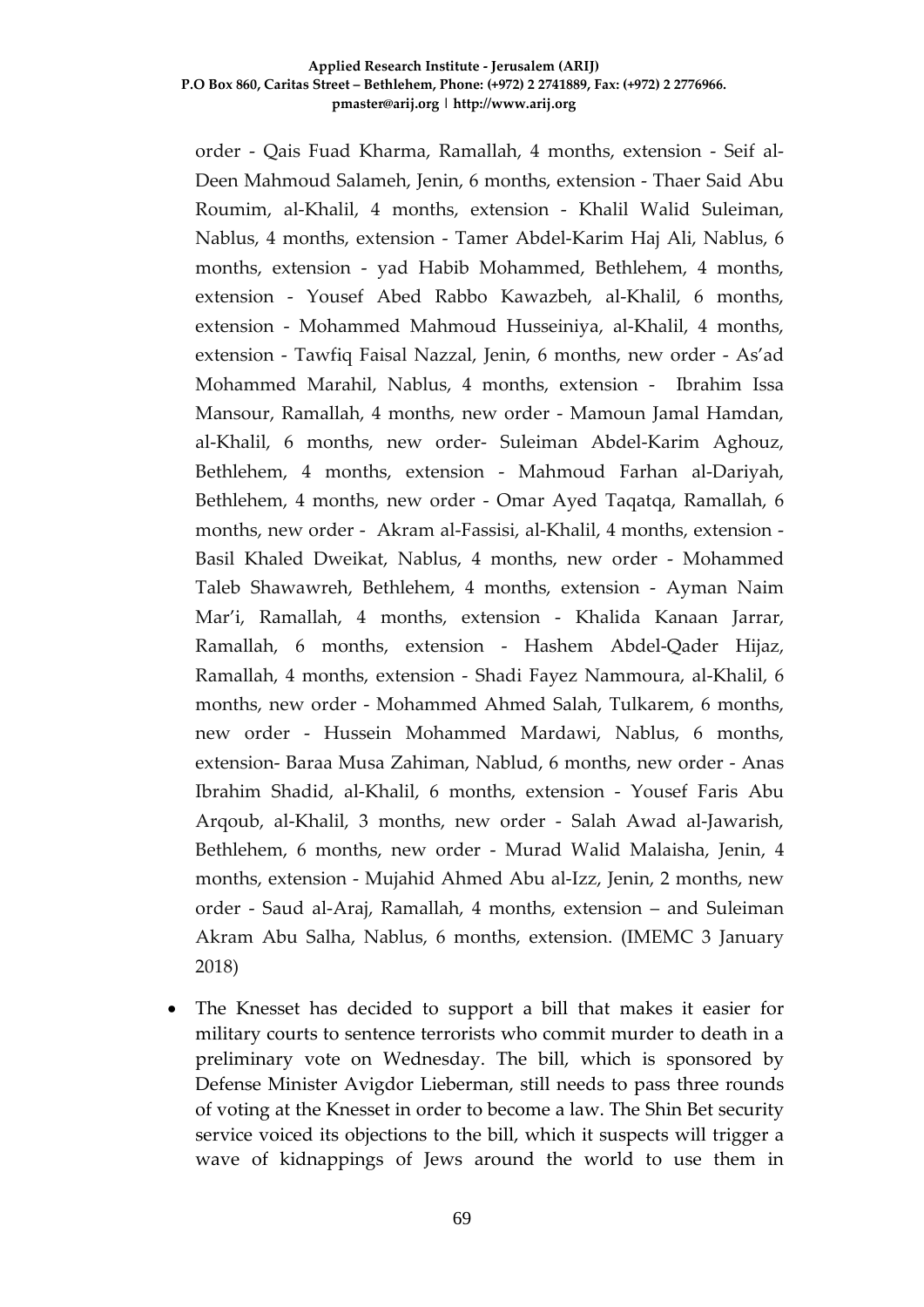negotiations. In an unusual move, Prime Minister Benjamin Netanyahu requested to address the plenum before the vote to convey his full support for it. "Some weeks ago I went to comfort the Solomon family," Netanyahu said, referring to a terror attack on a family in their home in the settlement of Halamish during a Shabbat meal, which killed three. "The family, which had survived the horrible attack, told me how the terrorist held a knife and slaughtered and laughed I said there are extreme cases of people who carry out horrifying crimes, who do not deserve to live. They should feel the full brunt of the law." Netanyahu noted that the bill was no whim, and the question of the death penalty in extreme cases has already been examined in Israel. He said that it belongs in the category of war crimes, adding, "a person who slaughters and laughs should not spend his life behind bars but be put to death." Opposition lawmaker Tzipi Livni spoke out against the bill. "I have no compassion or sorrow for terrorists," she said while calling the legislation "reckless, 100 percent politics." "The defense establishment opposes the death penalty," she said, adding that there is currently the possibility of imposing the death penalty by law, but it is not done because of the defense establishment's disagreement. The bill narrowly passed the preliminary vote, with 52 lawmakers for it and 49 against. The Shin Bet will be presenting its opinion to the cabinet when it convenes to discuss the bill, as Netanyahu said it would. Present military law allows the death penalty to be handed down for murder committed as part of a terror act, but it is conditional on the unanimous support of the sentence by the judges. Defense Minister Avigdor Lieberman, who sponsored the bill, proposes that an ordinary majority of judges should suffice to sentence a terrorist to death. The bill also bans leniency after a final death sentence has been handed down. The bill does not propose to force the military prosecutor to seek the death penalty but leaves the decision to the prosecutor's discretion. However, it would broaden the option of sentencing terrorist murderers to death beyond the military courts, in the Israeli civil courts. Energy Minister Yuval Steinitz urged ministers to resist the bill on Wednesday at a meeting of the Ministerial Committee for Legislation. The committee, which decides whether or not the coalition will support legislation, did not get a chance to vote on it. The 2015 agreement that established Netanyahu's governing coalition – signed by Likud, headed by Netanyahu, and Lieberman's party, Yisrael Beiteinu – says that the coalition will pass a bill allowing the death penalty for terrorists. While Steinitz objects to the bill on principle, on Wednesday he argued against it on procedural grounds. He protested that the legislation had not been brought before the ministerial committee, the security cabinet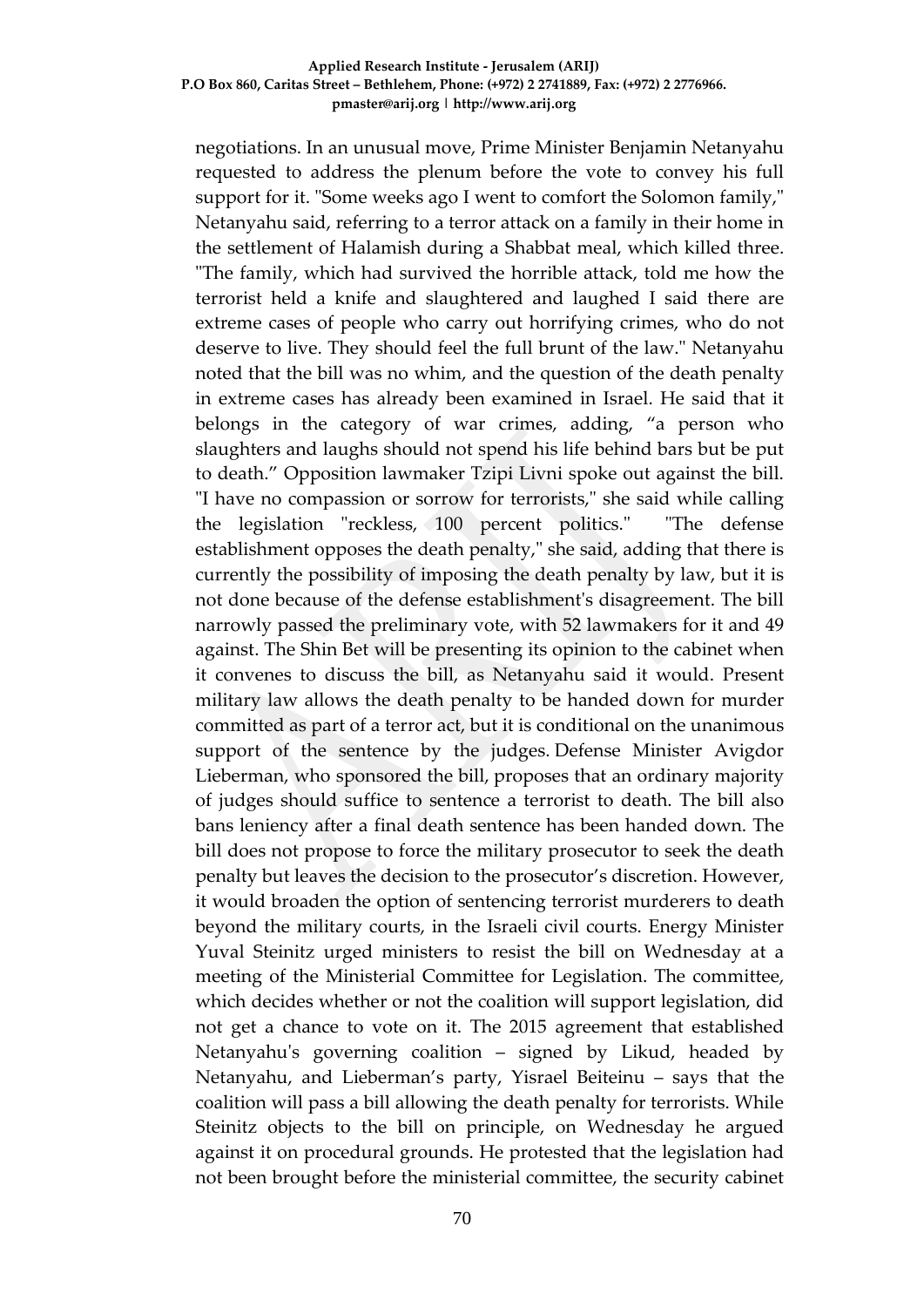or the full cabinet for approval, and said that ministers should oppose it or skip the vote because of this. Lieberman then insisted on submitting the legislation to the Knesset as a private bill, thus circumventing the ministerial committee. Ahead of the bill's preliminary reading, Attorney General Avichai Mendelblit said in a private conversation that he is not bound by the cabinet's position – and that is just one of many considerations. Mendelblit had also opposed the death penalty as chief military prosecutor, and his position has not changed. [\(Haaretz](https://www.haaretz.com/israel-news/1.832847) 3 January 2018)

The [Palestinian Journalists Syndicate](http://www.pjs.ps/en/pjs-content/41868.html) (PJS) has announced the summary of its annual report for freedoms in 2017, in a special press conference. The report recorded 909 violations between 1-1-2017 and 31-12-2017, including 740 by Israeli authorities and 169 local violations by Palestinian authorities in the West Bank and Gaza. The PJS president also condemned [Facebook'](http://imemc.org/?s=facebook)s step in closing 158 Palestinian accounts based on Israeli request. The report said that the second half of last year witnessed higher percentage of violations, and the highest months were December followed by July. The nature of violations in 2017 was different. "October witnessed Israeli closure for 8 offices of 3 media production companies by military orders, with raiding and closing 2 radio stations, two journalists were sentenced by 2 years because of their professional activities as journalists, financial penalty targeted 25 journalist and 28 journalists still in Israeli jails". The main numbers and indicators in the report are: – The total violations in 2017 were 909, with 37% increase from 2016 numbers. – Israeli violations are 740 "81% of the total" and the Palestinian violations are 169 "19% of the total". – Israeli violations in 2017 are more than 2016 by 183 violation "33% increase". – Palestinian violations in 2017 are more than 2016 by 64 violation "61%" increase. – The highest violations recorded in Jerusalem by 137 violations "18% of the total", followed by Hebron and Ramallah. – Last December witnessed 147 violations, all by occupation forces, "20% of the total", with increase by 406% from December 2016. – December Also witnessed organized incitement campaign by Israeli media and social media against Palestinian journalists. – The journalists have faces new violations by Palestinian authorities in nature, mainly the electronic crimes law, blocking and prohibiting 29 websites since last June,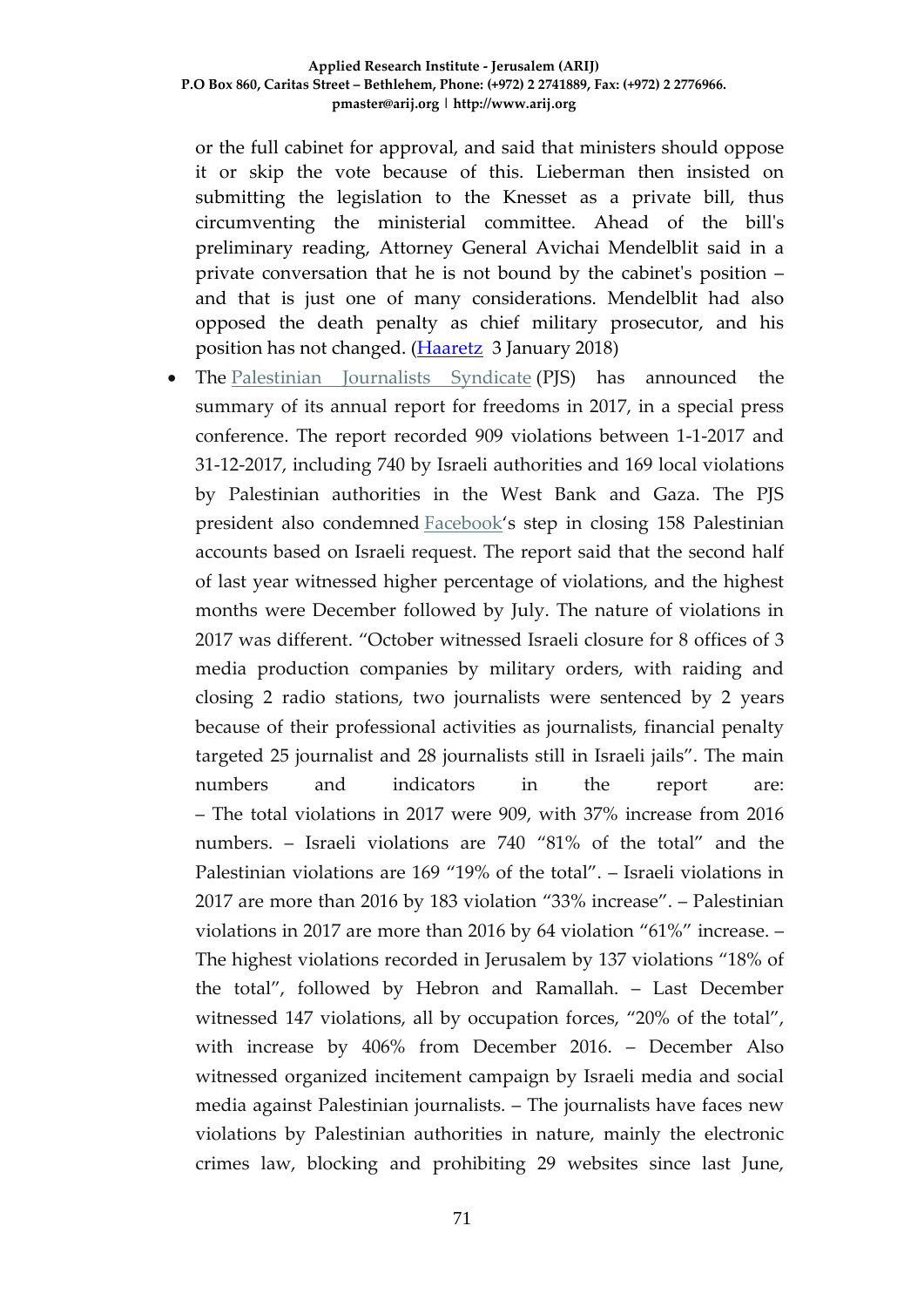arresting the journalists Foad Jaradah in Gaza for 2 months, and arresting 7 journalists in WB with sentencing some of them. (IMEMC 4 January 2018)

- An Israeli court ordered the release of Nour Tamimi on a 5000 Israeli Shekels bail, after holding her captive for two weeks. The court denied an appeal by the prosecution, demanding keeping Nour held without bail, and ordered her immediate release. (IMEMC 5 January 2018)
- In a report by the Israeli Channel Two news, the Israeli government plan was revealed, to give final approval to 3,829 new colonial settlement units next week. The expansion plan follows a number of Israeli directives to take over more Palestinian land in the West Bank, including Jerusalem. Israeli Defense Minister Avigdor Lieberman issued a statement that Israel should seize this moment to take over as much land as they can, calling on the government to "approve new programs for the planning and sale of housing units in all parts of the West Bank." The statement added that this expansion is "part of the policy of Defense Minister Avigdor Lieberman to strengthen settlement in [the West Bank]". Lieberman said the government will soon be announcing bids for the construction of 900 new units in Ariel colony and 1145 units in several other West Bank settlements. According to [Yisrael Hayom,](http://www.israelhayom.com/2018/01/05/government-approved-settlement-housing-snarled-in-red-tape/) the 3,829 new units expected to be approved will include projects in Ariel, Beit El, Tzofim, Rehalim, Nogohot, Hevron, Givat Zeev, Tekoa, Kfar Etzion, Avnei Hefetz, Nofim, Kochav Yaakov, Har Bracha, and Maaleh Michmas. Other media sources have reported that construction has been confirmed for the following units: Ariel- 9 units, Eliezer- 11 units, Peza'el- 55 units, Hinnanit- 79 units, Susiya- 30 units, Ma'ale Adumim- 44 units, Kfar Adumim- 381 units, Givat Ze'ev-196 units, Beit Arye- 8 units, Ma'on- 27 units, Karmei Zur- 120 units, Oranit- 212 units, Zufin- 72 units, Metzad- 16 units and Efrat- 66 units. The units are set to be approved by the Israeli Civil Administration Higher Planning Committee, which will meet next week to give the final approval. (IMEMC, [Israel hayom](http://www.israelhayom.com/2018/01/05/government-approved-settlement-housing-snarled-in-red-tape/) 5 January 2017)
- The Israeli Civil Administration's High Planning Committee is expected to approve the promotion of at least 1,329 housing units in illegal settlements in the occupied West Bank. The committee published its agenda, and is expected to approve the new settlement units next Wednesday, January 10. Two-thirds of the 1,329 units (883 housing units) "will be located in isolated settlements that Israel would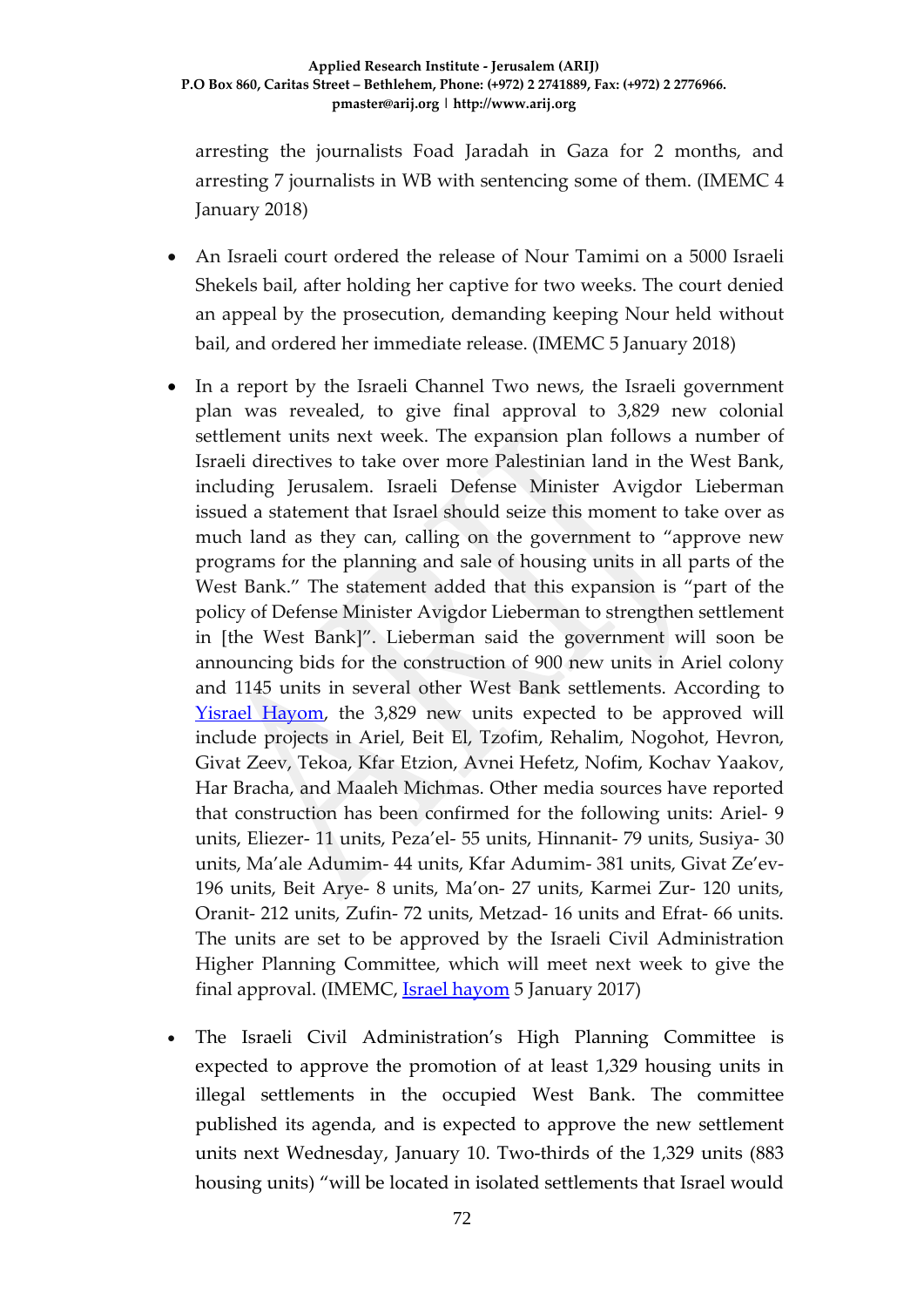probably have to evacuate under any two-state agreement." A total of 361 housing units will receive approval for validation, while another 986 will be approved for deposit. Among the plans to be approved are the expansion of the Alon settlement by 289 housing units, nearly doubling its size. Alon is located some kilometers northeast of megasettlement Maale Adumim in the central West Bank Jerusalem Governorate. A plan for the addition of 120 housing units in Karmei Tzur, north of Hebron in the southern West Bank, is intended to expand the settlement by 91 dunams. A plan for dozens of housing units in the settlement of Ateret, north of Ramallah in the central West Bank, is set to be advanced, despite previous legal action showing that most of the land purchases were based on forged documents. The committee is also planning for the "temporary" approval of 11 structures in the illegal Nativ Haavot outpost, which is partially located on privately-owned Palestinian land. Despite orders from Israel's High Court for settlers to evacuate 17 buildings that were built fully or partially on private land by March 6 2018, the settlers are now "preparing a plan for building permits for the houses to be partially sawed off, so that it will be possible to circumvent the demand of the Court." (Maannews, [PEACENOW](http://peacenow.org.il/hpc-aprovals-jan2018) 5 January 2018)

• Israel published on Sunday the full list of organizations whose activists will be barred from entering the country. The so-called BDS blacklist was released by the Strategic Affairs Ministry. Members of the 20 organizations on the list will not be allowed to enter the country due to their support for the boycott, divestment and sanctions movement against Israel. The list primarily includes European and American organizations as well as groups from Latin America, a group from South Africa and an international umbrella organization. The American Friends Service Committee, a Quaker organization honored with the 1947 Nobel Peace Prize for assisting and rescuing victims of the Nazis, is among the list of groups whose activists Israel has announced it will bar from entering the Jewish State. On Saturday it was revealed that the left-wing organization Jewish Voice for Peace was on the list. "We have shifted from defense to offense," Strategic Affairs Minister Gilad Erdan said. "The boycott organizations need to know that the State of Israel will act against them and not allow [them] to enter its territory to harm its citizens." "No country would have allowed critics coming to harm the country to entry it," added Erdan. Interior Minister Arye Dery, whose ministry is responsible for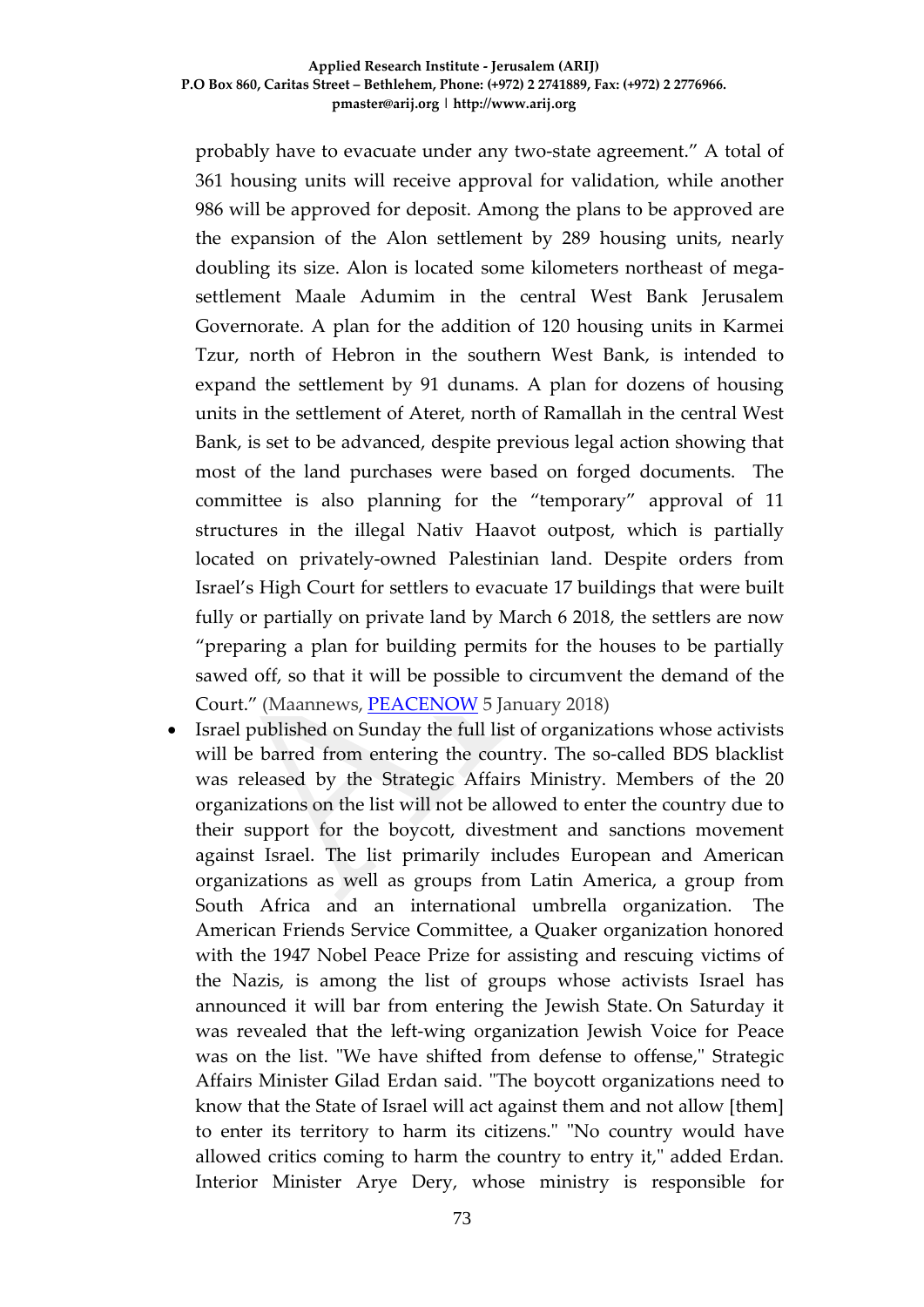implementing the list, said: "These people are trying to exploit the law and our hospitality to act against Israel and to defame the country. I will act against this by every means." New Israel Fund CEO Daniel Sokatch said in response that "banning political opposition is the policy of autocracies, not democracies," adding that "our position is principled: We do not support the BDS movement. We oppose the government's travel ban and all its actions to punish those with whom it disagrees." On instructions from Dery and Erdan, several individuals have already been denied entry into Israel over their support for BDS. Isabel Phiri, a citizen of Malawi living in Switzerland who is a senior official of the World Council of Churches, was put on a flight back after she arrived at Ben-Gurion International Airport in December 2016. The Interior Ministry's Population and Immigration Authority said that this was "actually the first time that the State of Israel was clearly refusing entry to a tourist based on anti-Israel activity and promoting economic, cultural and academic boycotts against it." For months the Strategic Affairs Ministry had refused to divulge which organizations are on the list. However, a joint team from the Strategic Affairs and Interior ministries had previously determined the parameters that serve as a basis for barring activists from coming into the country. Those who hold senior or important positions in blacklisted organizations will be denied entry, as well as key activists, even if they hold no official position. Mayors and establishment figures who actively and continually promote boycotts will also be prevented from entering, as will activists who arrive to Israel on behalf of or as part of a delegation initiated by one of blacklisted groups. The full list, European organizations: The France Association Palestine Solidarity, BDS France, BDS Italy, The European Coordination of Committees and Associations for Palestine, Friends of Al-Aqsa, Ireland Palestine Solidarity Campaign, The Palestine Committee of Norway, Palestine Solidarity Association of Sweden, Palestine Solidarity Campaign, War on Want, BDS Kampagne. American organizations: American Friends Service Committee, American Muslims for Palestine, Code Pink, Jewish Voice for Peace, National Students for Justice in Palestine, US Campaign for Palestinian Rights. Other groups: BDS Chile, BDS South Africa, BDS National Committee. [\(Haaretz](https://www.haaretz.com/israel-news/1.833502) 7 January 2018)

• The Israel Prisons Service (IPS) confiscated more than 2000 books and research papers used by Palestinian prisoners in Hadarim prison under the pretext they include "security material," in an attempt to obstruct prisoners from pursuing a university education while serving time in prison. (WAFA 8 January 2018)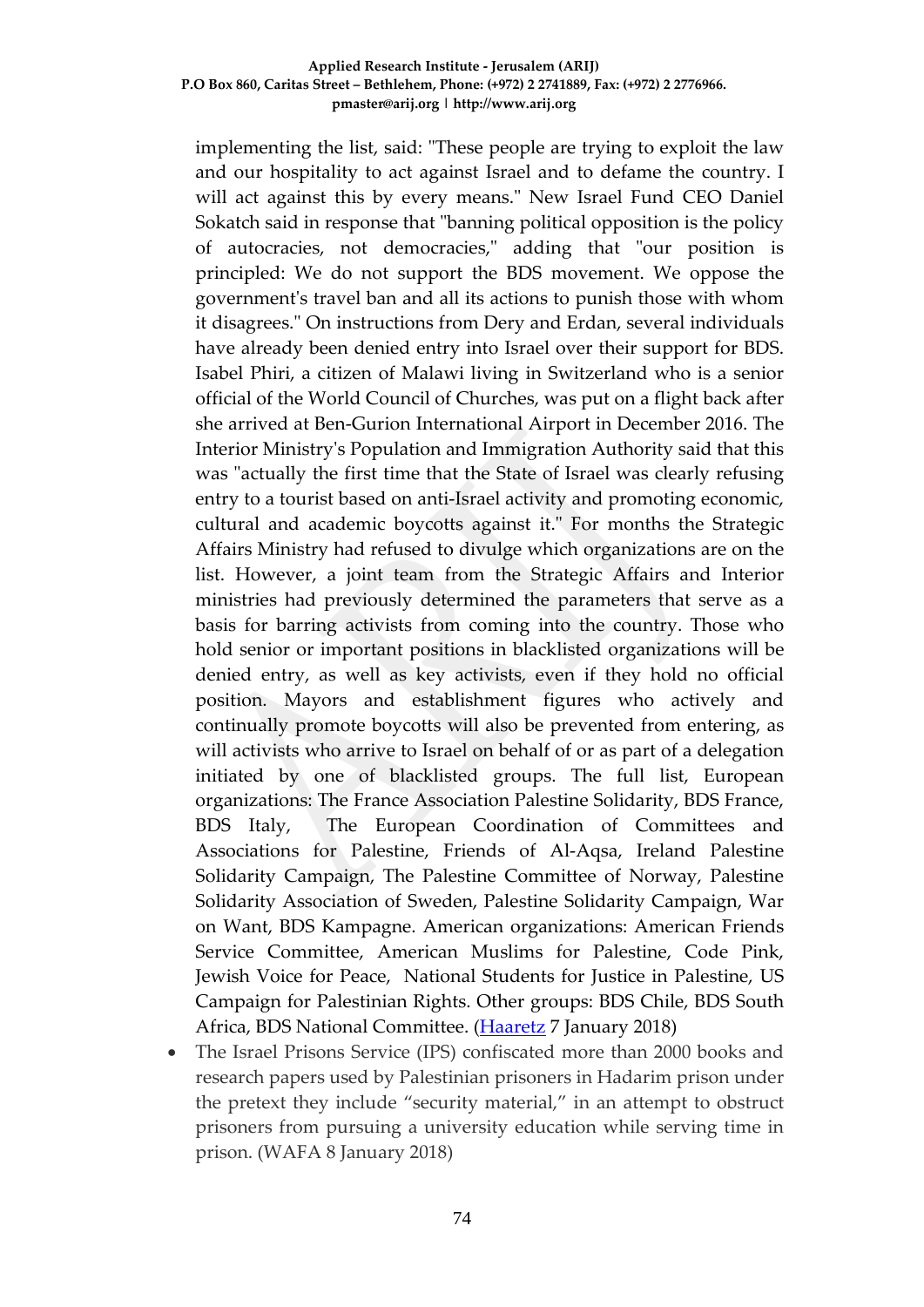- A number of Israeli soldiers assaulted Palestine TV crew, Hani Fannoun, and photographer Fares Janazra, and Hasan Breijieh, Coordinator of the National Committee Against the Wall and Settlements while they were preparing a report on "Khallet Afana" community near the Gush Etzion settlement bloc after the Israeli occupation bulldozers razed the only road leading to the community. The crew was detained for several hours under the pretext that they entered an Israeli military zone and were preventing from approaching the area. (WAFA 8 January 2018)
- The Prime Minister's Office has transferred some 2.5 million shekels (over \$725,000) to regional councils in the West Bank over the past year and a half for "perpetuating the legacy of Rehavam Ze'evi," the extreme right-wing cabinet minister who was assassinated by Palestinian gunmen in Jerusalem in October 2001. An investigative report by the "Uvda" ("Fact") television program in April 2016 – before all these funds were transferred – alleged that Ze'evi had close ties with underworld figures and had sexually assaulted women. According to the list of funding transfers made since the middle of 2016, all the agencies receiving money for memorializing Ze'evi have been regional councils in the West Bank. In early December, 730,000 shekels were allocated to the Jordan Valley Regional Council for "an activity to perpetuate the memory of Rehavam Ze'evi – the torch race of 2017." The request said, "Rehavam Ze'evi was the Central Command chief and commanded hundreds of operations against terrorists in the Jordan Valley who had crossed the Jordan River. Rehavam Ze'evi did a lot for the development of the Jordan Valley and the Jordan Valley road [Route 90] bears his name." A similar request for 750,000 shekels was approved in December 2016 for the race held that year. Also last month, the Prime Minister's Office transferred 400,000 shekels to the Kiryat Arba local council for "tours for the public to perpetuate the legacy of Rehavam Ze'evi." The town sought the money for an event scheduled for March, to be attended by 1,650 people – pupils, soldiers, youth groups and families. The objective is for "participants to become familiar with the landscapes to which Ze'evi, of blessed memory, was so connected, and the biblical values, heritage and history to which he was connected." Other transfers approved during 2016 and 2017 included 175,000 shekels to the Samaria Regional Council for "holding a youth hike in Samaria in memory of Rehavam Ze'evi" (approved on November 30, 2017); 120,000 shekels for the Ma'aleh Hever Midrasha in the south Hebron Hills for "activities to memorialize Rehavam Ze'evi" (October 2016);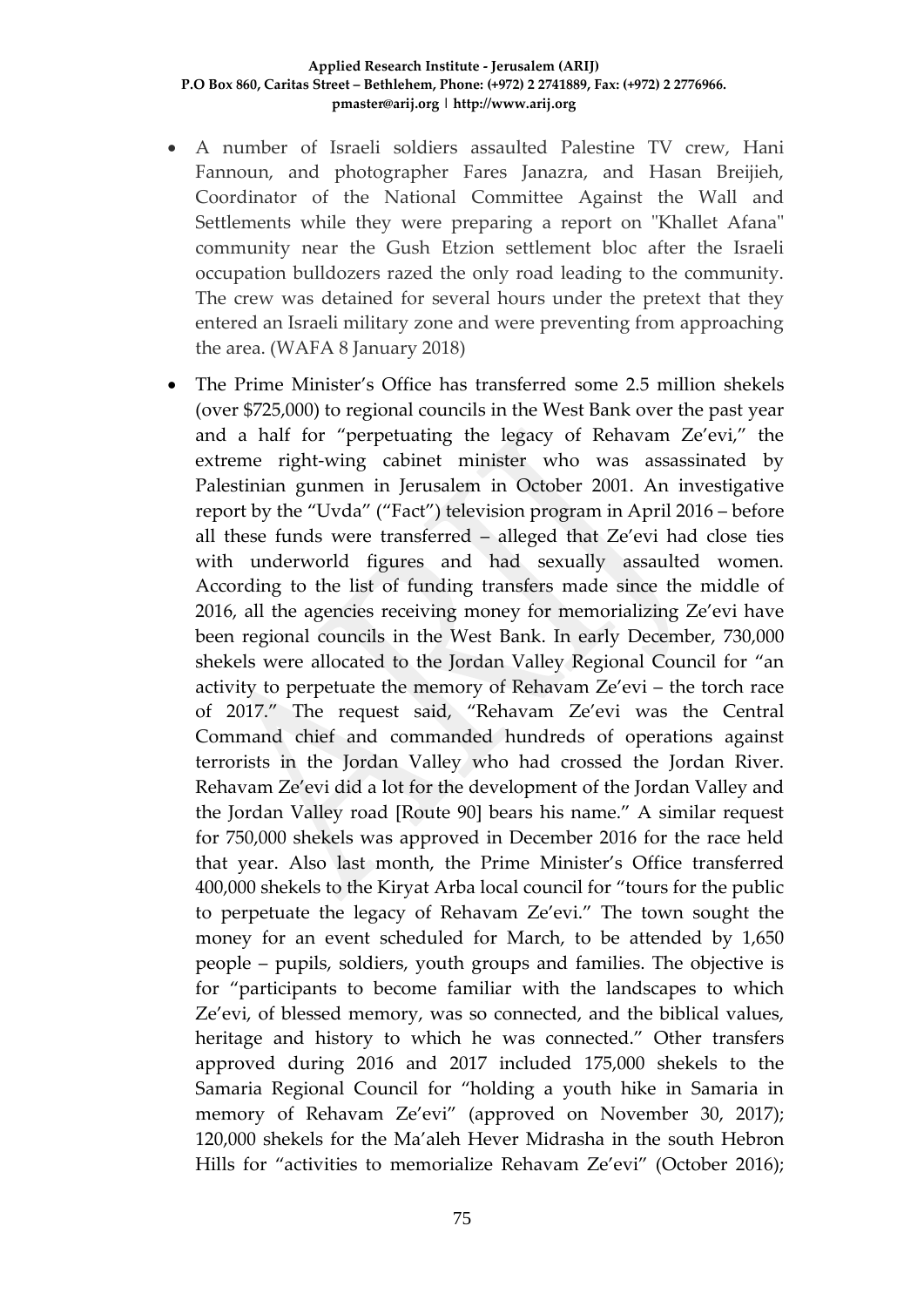and 400,000 shekels for a "Samaria march in memory of Rehavam Ze'evi" (September 2016). The funds to perpetuate Ze'evi's memory are allocated by a special unit in the Prime Minister's Office that manages several million shekels a year. On the eve of Memorial Day last year, an allocation of 43.5 million shekels was made to build a "memorial center" for Ze'evi in the settlement of Barkan. According to the Prime Minister's Office, "The commemoration program is implemented in accordance with the Mandatory Tenders Law and every procedure and regulation. In 2015 the commemoration council published a public appeal in three national newspapers that was open to all public agencies and local authorities to submit proposals for commemorating Rehavam Ze'evi. These commemorative events and others come from a dedicated budget to commemorate Rehavam Ze'evi in accordance with the work plan determined by the public committee to commemorate him." [\(Haaretz](https://www.haaretz.com/israel-news/.premium-1.833581) 8 January 2018)

• Some 19 years after an Israeli-Dutch team published a feasibility paper on constructing artificial islands off the coast for a variety of purposes – from housing airports to large infrastructure facilities – the cabinet on Sunday established a committee to revisit the issue yet again. Numerous ministerial committees have kicked the issue around since 1999, including in 2000, 2007, and 2012. Yet the state is not closer to actually building one of these artificial islands – Dubai-style – in 2018, than it was in 1999. It is all still very much in the committee stage. Netanyahu, at Sunday's meeting, submitted the proposal to establish yet another committee to look into the matter. This committee has nothing to do with a proposal by Transportation Minister Yisrael Katz to build an artificial island off the coast of the Gaza Strip for the Palestinians that would include a port, cargo terminal and airport, but which has run into opposition from Defense Minister Avigdor Liberman. "Israel is one of the most crowded countries in the world, and it is predicted that by mid-century it might well be the most crowded in the world," Netanyahu said. "We have a coast on which we have built infrastructure such as desalination plants, power stations and other infrastructure facilities. This proposal is designed to build, off Israel's coast, artificial islands that will absorb all these infrastructures, clear the coasts and – of course – give us more land area." Netanyahu said that he has been thinking about this idea since his first term in 1996, but that then it was halted because of opposition from environmental groups. "What has happened since then, over the past 20 years, is that the technology of artificial islands has greatly changed and developed and it has also evolved in the sense of being more environment-friendly," he said. "We can answer all of the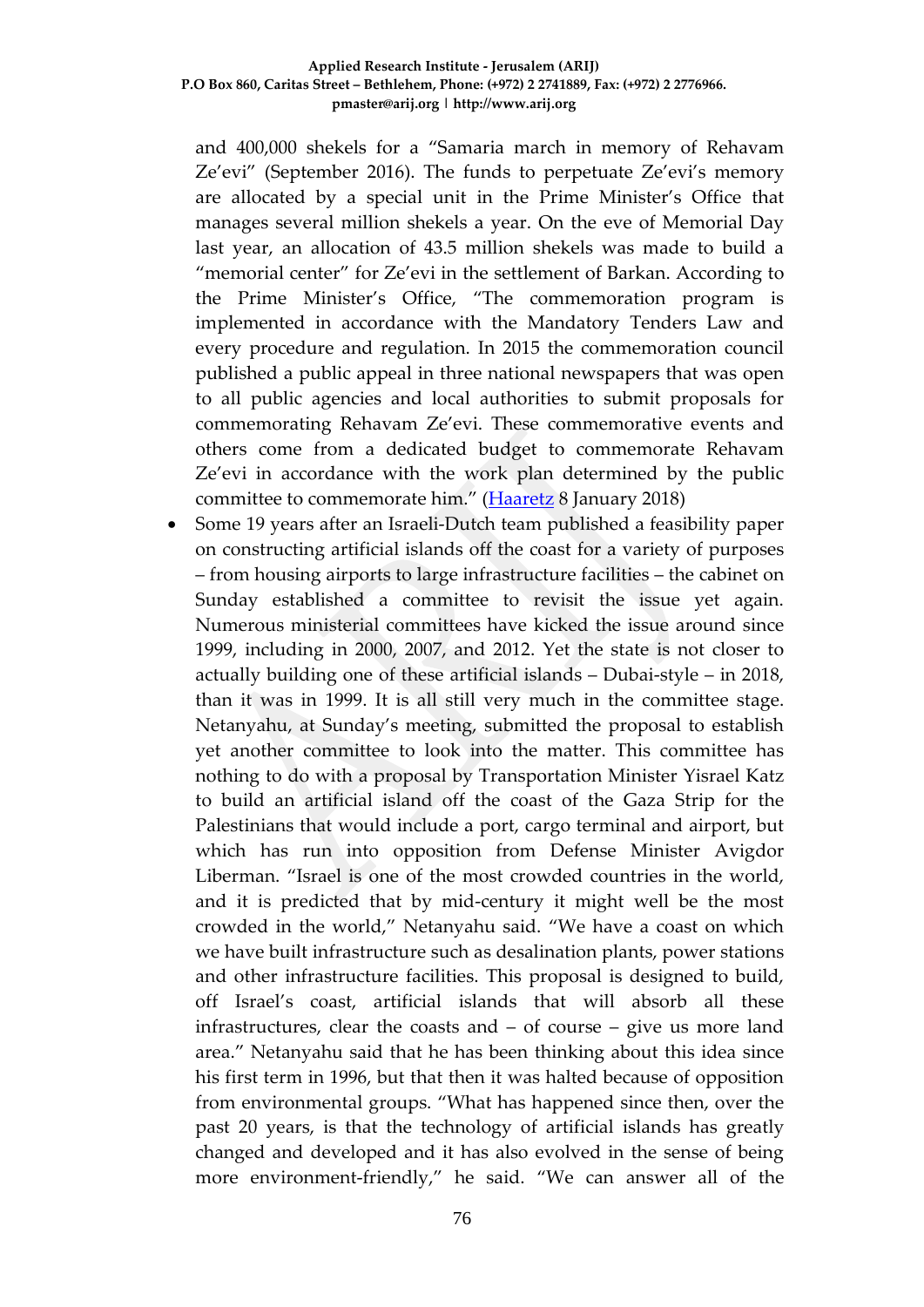financial and ecological feasibility issues. This is certainly within our grasp." Netanyahu said that other countries have made great strides in this area. "We are learning from them and therefore, this visionary project is important for the State of Israel," he said. The first Dutch-Israeli team that looked into the matter in 1999 presented recommendations to construct artificial islands to the cabinet in 2000. The cabinet then established a professional team to do a feasibility study. That team recommended in 2007 that the artificial islands be used to house a cluster of infrastructure projects, and in 2012 the cabinet set up yet another steering committee to discuss details for implementing that plan. In addition to much talk at a national level, there has also been endless talk at local levels, both by the Herzliya and Tel Aviv municipalities, regarding the feasibility of constructing artificial islands off their coasts. The ideas for these islands ranged from constructing an airport on one island to building 40,000 housing units, hotels and a stadium on another. Sunday's cabinet decision mandated a committee, headed by Prof. Avi Simhon, the head of the National Economic Council, to present recommendations within 180 days about which already existing infrastructure facilities could be moved within 15 years to an artificial island, or which necessary new infrastructure facilities could be built on one of the islands. The committee will also look at various technological possibilities for building the islands, where they should be located, and recommendations to change regulatory procedures to cut red tape to expedite moving the proposals forward. (*JPOST* 8 January 2018)

- The Israeli occupation army filed a lawsuit against the family of [Abdullah Ghanayem](http://imemc.org/article/71935/) (Ghneimat), and his entire town, Kafr Malek in Ramallah Governorate, to pay 95.260 Israeli Shekels, in compensation for damages caused to the military jeep. Ghanayem was crushed by an Israeli military jeep, on June 14, 2015, after the soldiers invaded Kafr Malek. He remained under the jeep for three hours, and bled to death, after the soldiers prevented medics and rescue teams from helping him. Now, the Israeli authorities are demanding his family, and his entire village, to pay 95.260 Shekels in compensation, for damages caused to the military jeep. (IMEMC 9 January 2018)
- Israeli Minister Avidgdor Liberman said that he had ordered his office to examine the possibility of recognizing an illegal West Bank settlement outpost, Havat Gilad, north of the West Bank. (WAFA 10 January 2018)
- An Israeli planning committee approved over 1,000 new West Bank housing units. The Civil Administration, the military body that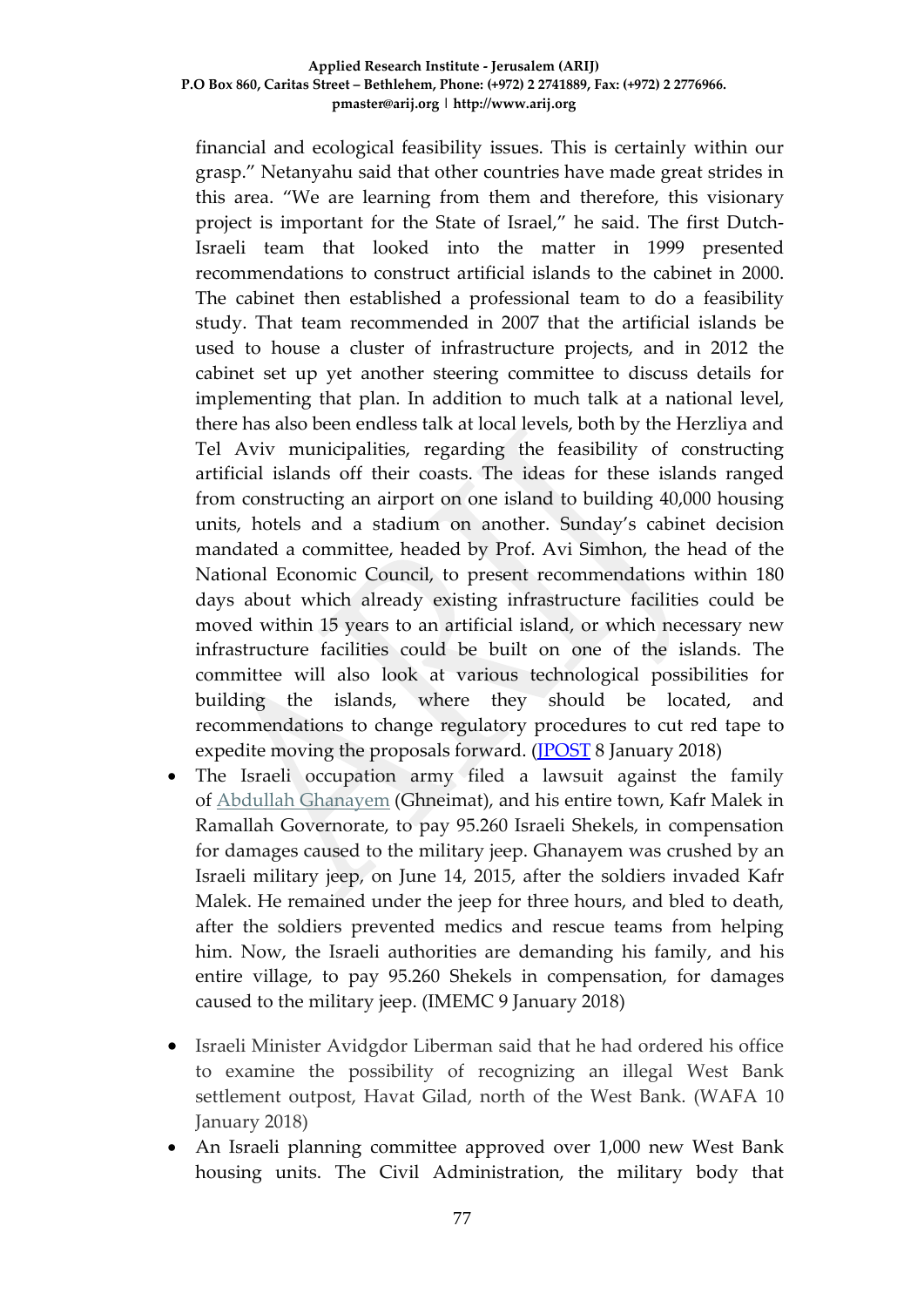enforces Israeli policy on citizens in the West Bank, on Wednesday approved the 1,122 new housing units in 20 settlements and outposts in the West Bank, according to Peace Now. On Wednesday tenders for 651 housing units were published. The tenders were for housing in Emanuel, Ariel, Adam, Maale Adumim and Beitar Illit. Israel's Defense Minister Avigdor Liberman had announced on Tuesday that the Civil Administration's Higher Planning Committee would meet the following day to approve the new housing units. He also said it would advance planning for 2,500 others. The approvals came a day after a 35-year-old Israeli father of six was killed in a [drive-by](http://www.jpost.com/Arab-Israeli-Conflict/Israeli-severely-injured-in-terror-attack-in-Samaria-district-533284) attack in the West Bank in what is believed to have been a Palestinian terror attack. Right-wing Israeli government ministers responded to the attack by calling for the building of more settlement housing and the legalizing of several West Bank outposts. (**IPOST**, [TOI](https://www.timesofisrael.com/israel-green-lights-1126-west-bank-settlement-homes/) 11 January 2018)

- The Israeli Authorities released nonviolent activist, Ashraf Abu [Rahma,](http://imemc.org/article/israel-delays-court-session-of-senior-nonviolent-activist-abdullah-abu-rahma/) after holding him for three months, and forcing him to pay a 5000 Israeli Shekels fine. Ashraf is the brother of [Bassem Abu](http://imemc.org/article/58353/)  [Rahma](http://imemc.org/article/58353/) was killed at age 31 on April 7th, 2009, when an Israeli soldier shot him with a high-velocity teargas bomb directly in the chest, while his sister, [Jawaher Abu Rahma,](http://imemc.org/article/60325/) asphyxiated to death, on January 1st 2011, after the soldiers fired dozens of gas bombs at nonviolent protesters. In July 2008, Ashraf was detained by the IOA, who cuffed and blindfolded him, before a soldier aimed at his leg, from a very close range and [shot him.](http://imemc.org/article/56259/) (IMEMC 12 January 2018)
- The Israeli Occupation Army (IOA) invaded the apartment of one of its reporters, identified as Zahran Hammad, after detonating the front door. The IOA violently searched the property, causing Hammad's children to suffer anxiety attacks, after the army detonated the main door, and stormed into the apartment, including their rooms. The IOA also invaded and ransacked many neighboring apartments, causing damage. (IMEMC 16 January 2018)
- The Defense Ministry is working on a plan to legalize 70 unauthorized outposts in the West Bank, it was revealed on Tuesday night. Deputy Defense Minister Eli Ben-Dahan discussed the plan in a Bayit Yehudi faction meeting at the Knesset earlier this week, a video of which was leaked to Channel 2 News. During his briefing to party colleagues, Ben-Dahan said that a ministerial team of four or five people had been established six months ago to identify outposts that could be legalized and to rank them by how difficult such legalization would be. The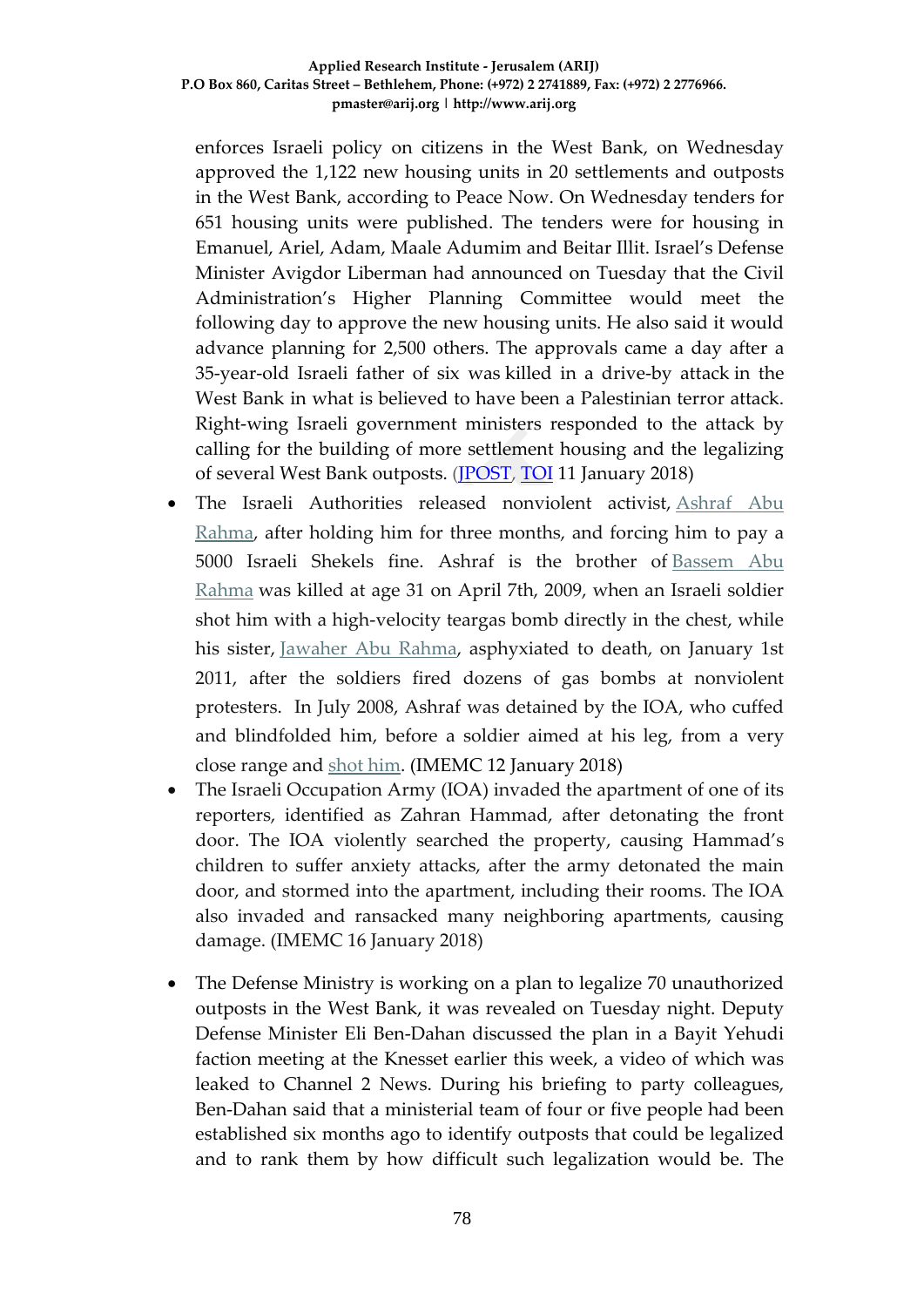deputy minister said that approximately 70 such outposts had been identified, noting that some of them could be legalized relatively easily. Ben-Dahan gave as an example the Asael outpost in Judea, close to the Green Line, which he said would be easy to authorize. He explained that after the Rabin government took office in 1992, it passed a resolution blocking both construction in and authorization of unauthorized outposts, and that if this resolution was simply overturned, many outposts could be easily authorized. Outposts are unauthorized communities which settler activists manage to establish without governmental permission, using prefabricated houses and other structures, and basic utilities such as electricity and water that are not connected to the national networks. Many of these outposts are in far-flung areas of the West Bank and are populated by ideological hardcore members of the settler movement. According to Peace Now, there are 97 unauthorized outposts around the West Bank. Ben-Dahan declined to comment further on the issue, saying he would not respond to reports resulting from leaked internal party discussions. [\(JPOST](http://www.jpost.com/Israel-News/Defense-Ministry-planning-to-legalize-70-outposts-536935) 16 January 2018)

- The Israeli occupation government decided, to prevent most of Gaza's residents from leaving the besieged enclave for treatment. The decision came in response to the Israeli High Court's petition submitted by the family of the Israeli soldier Hadar Goldin, who was captured as a prisoner of war during Israel's ground invasion of Gaza in 2014. Principally, Israel prevents hundreds of Gazans, including Hamas members from entering Israel for any reasons. It has allowed only few cases for their relatives who were in critical condition. (IMEMC 16 January 2018)
- The Trump administration cut tens of millions of dollars in money for Palestinian refugees, demanding that the U.N. agency responsible for the programs undertake a "fundamental re-examination,". In a letter, the State Department notified the U.N. Relief and Works Agency that the U.S. is withholding \$65 million of a planned \$125 million funding installment. The letter also makes clear that additional U.S. donations will be contingent on major changes by UNRWA, which has been heavily criticized by Israel. The State Department said it was releasing the rest of the installment  $-$  \$60 million  $-$  to prevent the agency from running out of cash by the end of the month and closing down. The U.S. is UNWRA's largest donor, supplying nearly 30 percent of its budget. The agency focuses on providing health care, education and social services to Palestinians in the West Bank, Gaza Strip, Jordan, Syria and Lebanon. (WP 16 January 2018)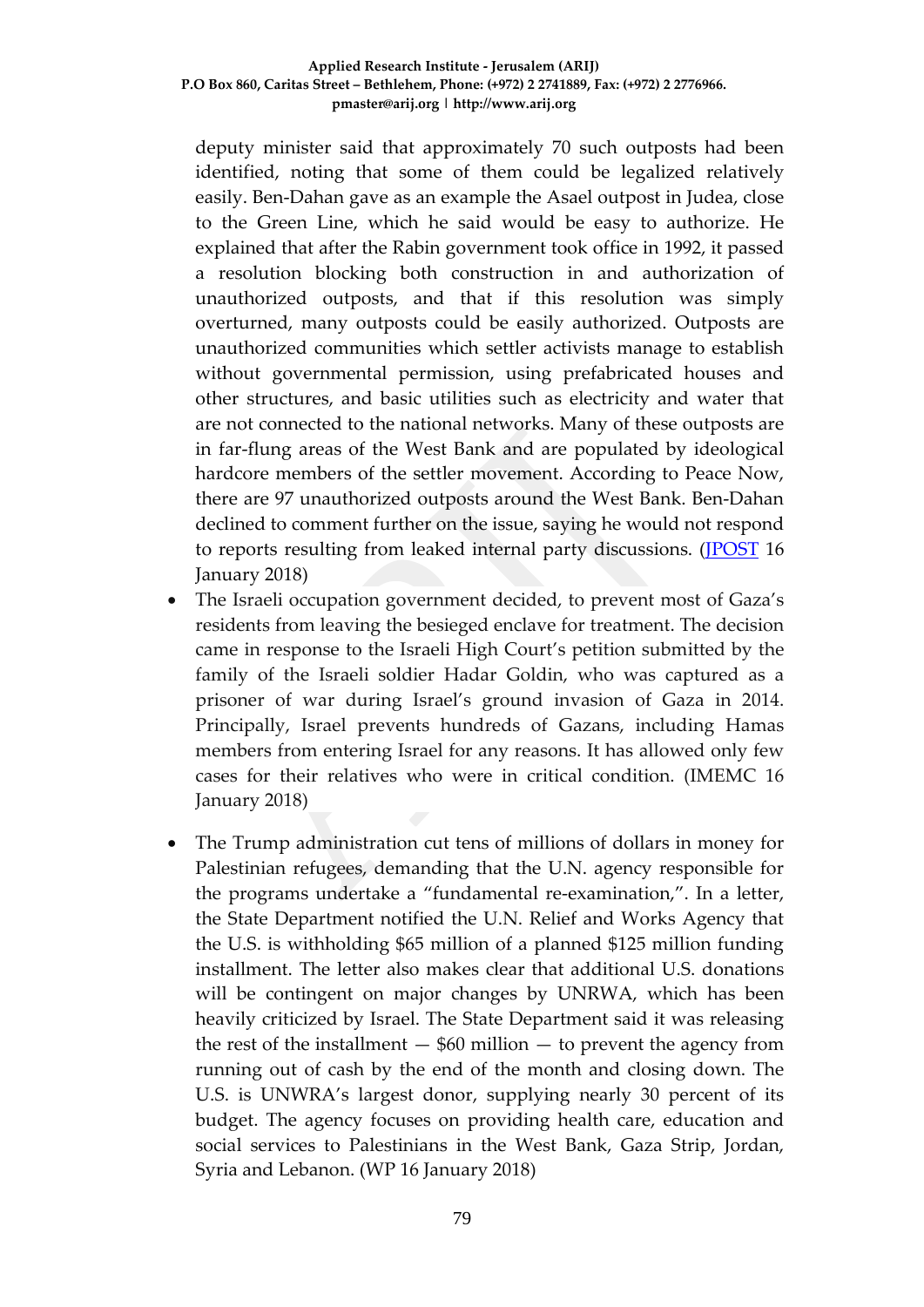- An Israeli military court, ordered 16-year-old Palestinian activist Ahed al-Tamimi to remain in custody indefinitely, until she faces trial for a number of charges relating to a video of her slapping and kicking an Israeli soldier. The teenager was arrested on December 19, days after the video of her confrontation with the soldiers — who were raiding her hometown of Nabi Saleh, in the central occupied West Bank, and had shot her 14-year-old cousin in the face moments before the video was filmed — went viral on social media. The court also ruled to indefinitely extend the detention of Ahed's mother, Nariman, who was detained a day after her daughter. Nariman is being charged with "incitement" for live-streaming the video. (IMEMC 19 January 2018)
- Israel, pushed by the Jewish National Fund (JNF), is **[moving](https://www.haaretz.com/israel-news/.premium-1.832528)  [ahead](https://www.haaretz.com/israel-news/.premium-1.832528)** with efforts to evict another Palestinian family from its home in Silwan. The case this time revolves around the Sumarin family, which the JNF, through its Israeli partner company, Himnuta, as been seeking to evict from the Wadi Helwa area of Silwan **[since 1991](https://www.haaretz.com/palestinian-family-given-two-weeks-to-vacate-east-jerusalem-home-1.395590)**. The JNF's claim is that the family has no rights to their home, since a family elder lives in Jordan; on the basis of his residency in Jordan, the JNF succeeded in having the property designated as "absentee property," despite the fact that family members have continuously inhabited the home. As noted by **[Haaretz](https://www.haaretz.com/israel-news/.premium-1.832528)**: Though Himnuta is officially the only plaintiff in the case, in practice, the suit is being waged by Elad, a rightwing organization that hopes to obtain the house from KKL-JNF if the latter is declared the rightful owner. Elad's attorneys have been active in managing the case and are present at all the hearings. And Himnuta's attorney in the case, Zeev Scharf, regularly works with Elad. Back in 2011, activists working to stop Elad from taking the Sumarin's house launched an **[international campaign](https://972mag.com/jnf-settler-group-seek-to-evict-palestinian-family-in-silwan/104060/)** highlighting the JNF's role in the affair. In response, the JNF sought to portray itself as having nothing to do with the eviction efforts. That charade was definitively debunked by Israeli experts, including Peace Now's Hagit Ofran, who posted **[official documents](https://settlementwatcheastjerusalem.wordpress.com/2011/11/25/jnf-respons/)**that underscore the direct role the JNF is playing in seeking to take over the property. As Ofran **[wrote](https://www.huffingtonpost.com/hagit-ofran/silwan-israel-settlements-_b_1096579.html)** back in 2011 (the last time that eviction appeared imminent), in an important commentary on JNF/Himnuta's Silwan efforts: In Silwan there is a **[fight over nationality, history and also](http://www.pij.org/details.php?id=1283)  [religion](http://www.pij.org/details.php?id=1283)**. For the Palestinians, it is a Palestinian neighborhood, next to Al-Aqsa Mosque where thousands of Palestinians have been living for ages. The settlers are trying to make it into "The City of David,"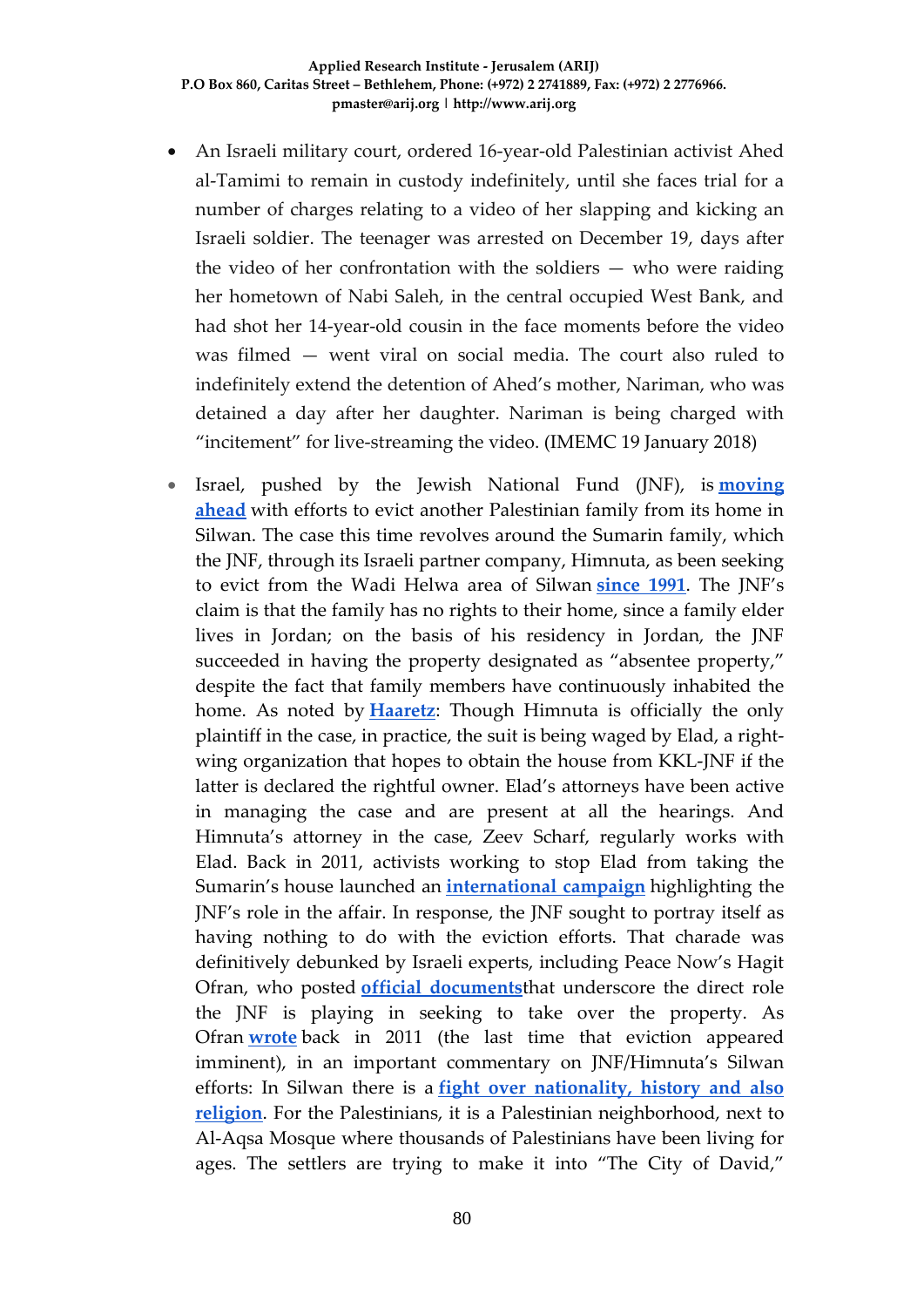using **[archaeology and tourism](http://www.alt-arch.org/)** to change the public domain in Silwan. The visitors center of the "City of David" tourism site was built by the settlers next to the house of the Sumarin family. If taken by the settlers, the Sumarin house would give them a large contiguous area at the very entrance to Silwan and dramatically change the character of the neighborhood. The JNF's role in facilitating the settler takeovers in Silwan, historically and to this day, cannot be overestimated. Without the JNF's active complicity, the scope of settlement in Silwan would be smaller, and by several orders of magnitude. Indeed, in 1998, senior JNF/Himnuta official Avraham Halleli testified before the Jerusalem District Court [Civil Claim (Jerusalem District Court) 1870/96 Heirs of the Late Barbanela Nuniz Fatiha vs. Himnuta,Ltd., Tak-Mech 99(2) 4112,the Court's transcript, 5 May 1998, pp. 47-48], stating: "To the best of my knowledge, all of the JNF areas [in Silwan] were leased by the ILA to the Elad Association…it is the lands policies of JNF…that [its lands] be leased to Jews for the purposes of Jewish settlement in the Land of Israel." allele further confirmed that the JNF had instituted eviction proceedings against Palestinian occupants by means of the relevant settlers' attorney, "...since there was no conflict of interest…." The process of handing the property over to the settlers was entirely covert and non-transparent. No tenders were issued that might have allowed other parties to bid for ownership, and no announcements were made of the transfers. In an illuminating aside, the JNF/Himnuta openly argued that, as far as Palestinians in Jerusalem are concerned, it would not have made a difference if there had been an open tender process. On January 21, 1991, the Himnuta corporate secretary notified the Knesset: "When there is bidding [tenders], anyone can participate, except Arabs…" (quoted from Himnuta's letter to Knesset Research Department, January 21, 1991 - not published). In recent years, JNF has encountered a good deal of criticism for its support of the settlers in Silwan, and in order to repair the damage done have consistently asserted that this support took place long ago. It is now apparent that the JNF-settler collusion in Silwan is very much alive.  $(T1 19)$  January 2018)

Sources close to the cable car project have informed us that on December 13, 2017, the project director of the proposed Jerusalem Old City cable car project, Avigdor Yitzhaki (formerly director general of the Prime Minister's office) convened a forum called the Congress, which is statutory body that is key in the fast-tracking of the planning process for national infrastructures. This is a clear indication that the government and municipality intend to proceed in earnest, and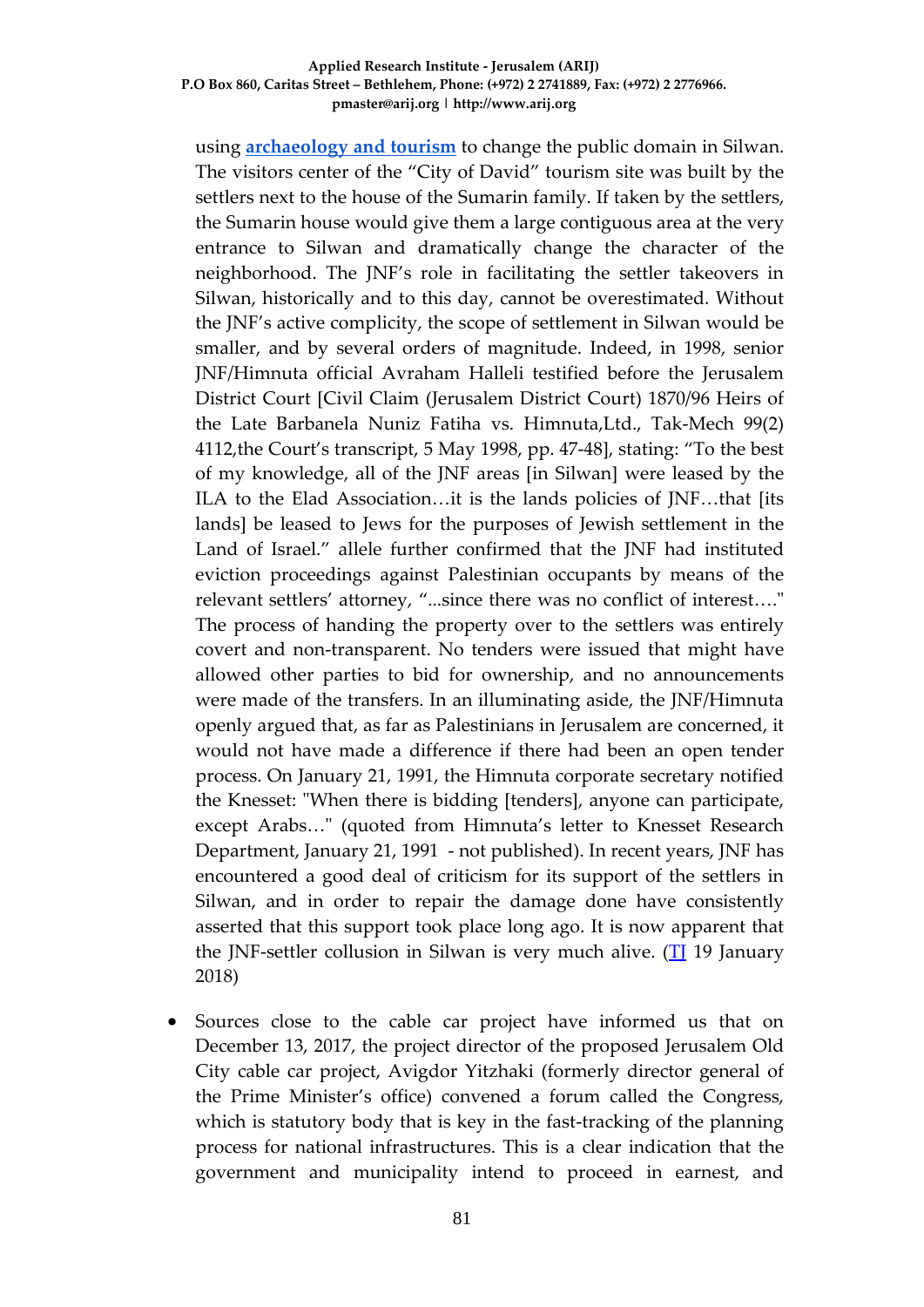rapidly, towards the implementation of the scheme. Until now, Israeli authorities have only spoken about implementing one section in the cable car line, leading from Abu Tor to the settler-controlled Kedem Complex opposite the Dung Gate, with a station mid-way between the two, on Mount Zion. In the December meeting, Yitzhaki made it clear that this was only the first stage, and that additional segments are coming up: one from the Kedem Complex to the Mount of Olives, one from the Mount of Olives to Gethsemane, and the final segment passing over Silwan to the Pool of Siloam. Below is a photo of the planned routes, as presented to the Congress. In addition, on or about January 14, 2018, sources who have visited the site have informed us that the Jerusalem Development Authority commenced construction of a foot bridge over the Hinnom Valley between Abu Tor and Mount Zion. Where the planning for the cable car is being fast tracked, this JDA project is being so fast-tracked as to be illegal: there is no statutory plan, nor has a building permit been issued. There are common denominators to both schemes. Each wreaks havoc with one of the planet's most cherished skylines, the visual basin around the Old City. Each is being done in collusion with the settlers of East Jerusalem. Finally, each scheme involves circumventing the normal planning procedures that customarily give the public ample opportunity to object to the plans - yet another example of how the ends invariably justify the means in matters related to the settlers' schemes, and that adherence to the law is less than scrupulous. ( $\overline{II}$  19 January 2018)

• Israeli newspaper Haaretz that the Israeli army is currently considering taking full security and military responsibility for certain neighborhoods of East Jerusalem. The army is examining the possibility of extending its security and military control to involve areas located outside the apartheid wall in occupied Jerusalem, including the Shu'fat refugee camp and the village of Kafr Aqeb. It added that the army is thus to hold the whole security and military responsibility of around 150.000 Palestinians, some of whom hold the Israeli ID card. The newspaper indicated that it is not clear whether those areas will remain under the Jerusalem's municipality of occupation, or separation local councils will be formed. It noted that this plan comes following the failure of Israeli occupation police to deal with daily clashes, with Palestinian youth, that take place in those areas. Al Ray Palestinian Media Agency noted that the city of Jerusalem witnesses, on an almost daily basis, confrontations between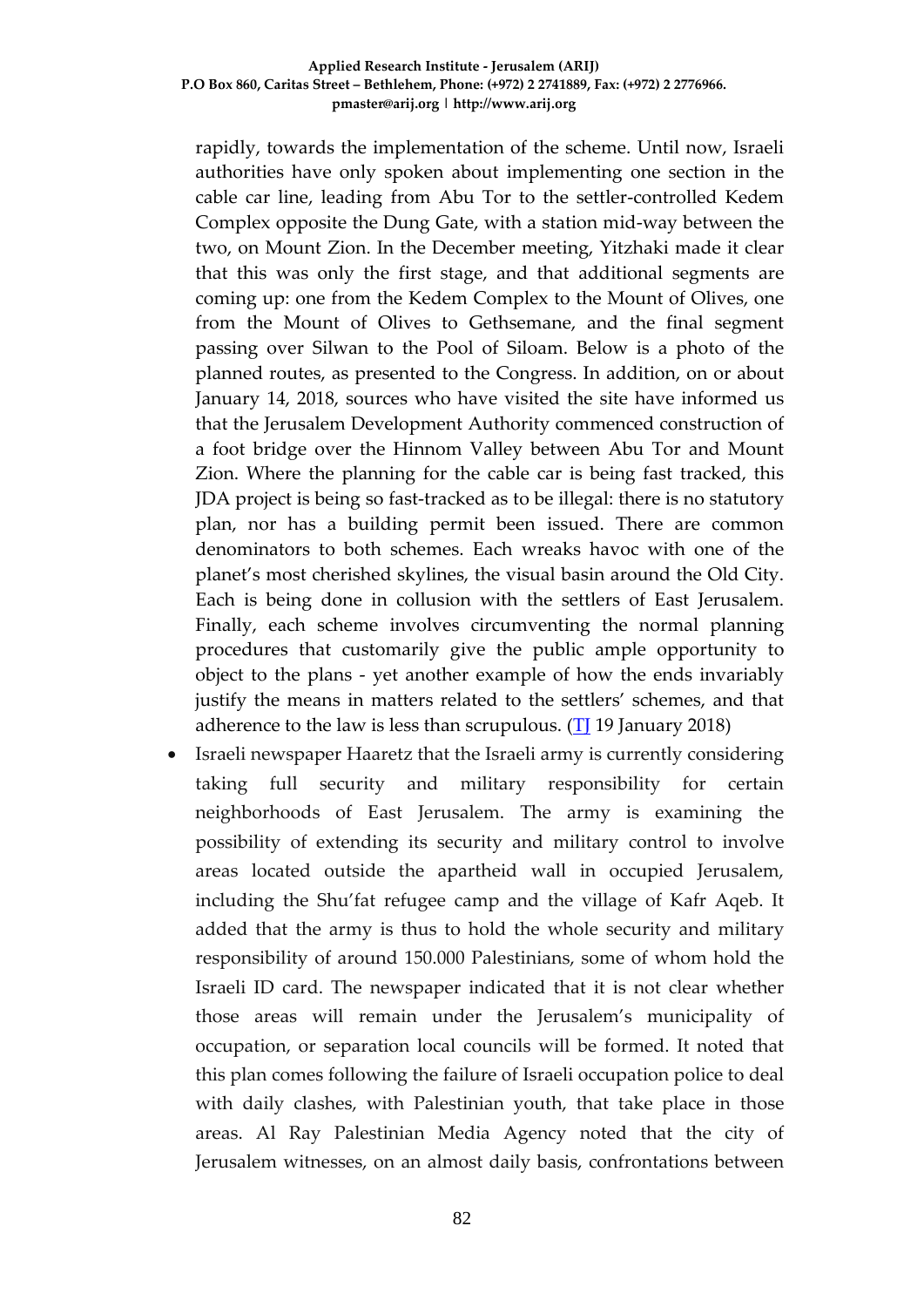Palestinian youth and Israeli soldiers, following US President Donald Trump's decision of recognizing Jerusalem as the capital of Israel. (IMEMC , HAARETZ 19 January 2018)

- The United States will not provide \$45 million in food aid for Palestinians that it pledged last month as part of the West Bank/Gaza Emergency Appeal led by the UN Relief and Works Agency (UNRWA), the US State Department said on Thursday. The State Department had said on Tuesday that Washington would [withhold](https://www.ynetnews.com/articles/0,7340,L-5072358,00.html) a [separate](https://www.ynetnews.com/articles/0,7340,L-5072358,00.html) \$65 million it had planned to pay the UN agency that serves the Palestinians, saying UNRWA needed to make unspecified reforms. State Department spokeswoman Heather Nauert denied the withholding of the \$65 million was to punish Palestinians, who have been sharply critical of Trump's [announcement](https://www.ynetnews.com/articles/0,7340,L-5052940,00.html) last month that he would move the US Embassy to Jerusalem from Tel Aviv. In a December 15 letter to UNRWA Commissioner-General Pierre Krähenbüh, State Department Comptroller Eric Hembree had pledged \$45 million to the West Bank/Gaza Emergency Appeal. "The United States plans to make this funding available to UNRWA in early 2018," according to the letter. "An additional letter and contribution package confirming this contribution will be sent by or before early January 2018." The United States had made clear to UNRWA that the \$45 million was a pledge aimed at helping the agency with "forecasting," but it was not a guarantee, Nauert told reporters at a regular State Department briefing. "At this time, we will not be providing that, but that does not mean—I want to make it clear—that does not mean that it will not be provided in the future," Nauert said. She repeated the US view that UNRWA needs reform, saying there are a lot more refugees in the program than previously, and that "money coming in from other countries needs to increase as well to continue paying for all those refugees." "So we're asking countries to do more," Nauert said. "Fundamentally, we just don't believe that we have to be the chief donor to every organization around the world." Despite the decision on the food aid pledge, she said: "We are the most generous country on the planet. We continue to be." (**YNETNEWS** 19 January 2018)
- The growth rate among Israeli settlers in the West Bank declined last year for the sixth consecutive year, but remained above the national average, according to government statistics seen by The Times of Israel on Sunday. The number of Israelis living over the Green Line increased by 14,299, or 3.4 percent, in 2017, demographics information gathered by the Interior Ministry's Population Immigration and Border Authority (PIBA) showed. In 2016, the population increased by 15,765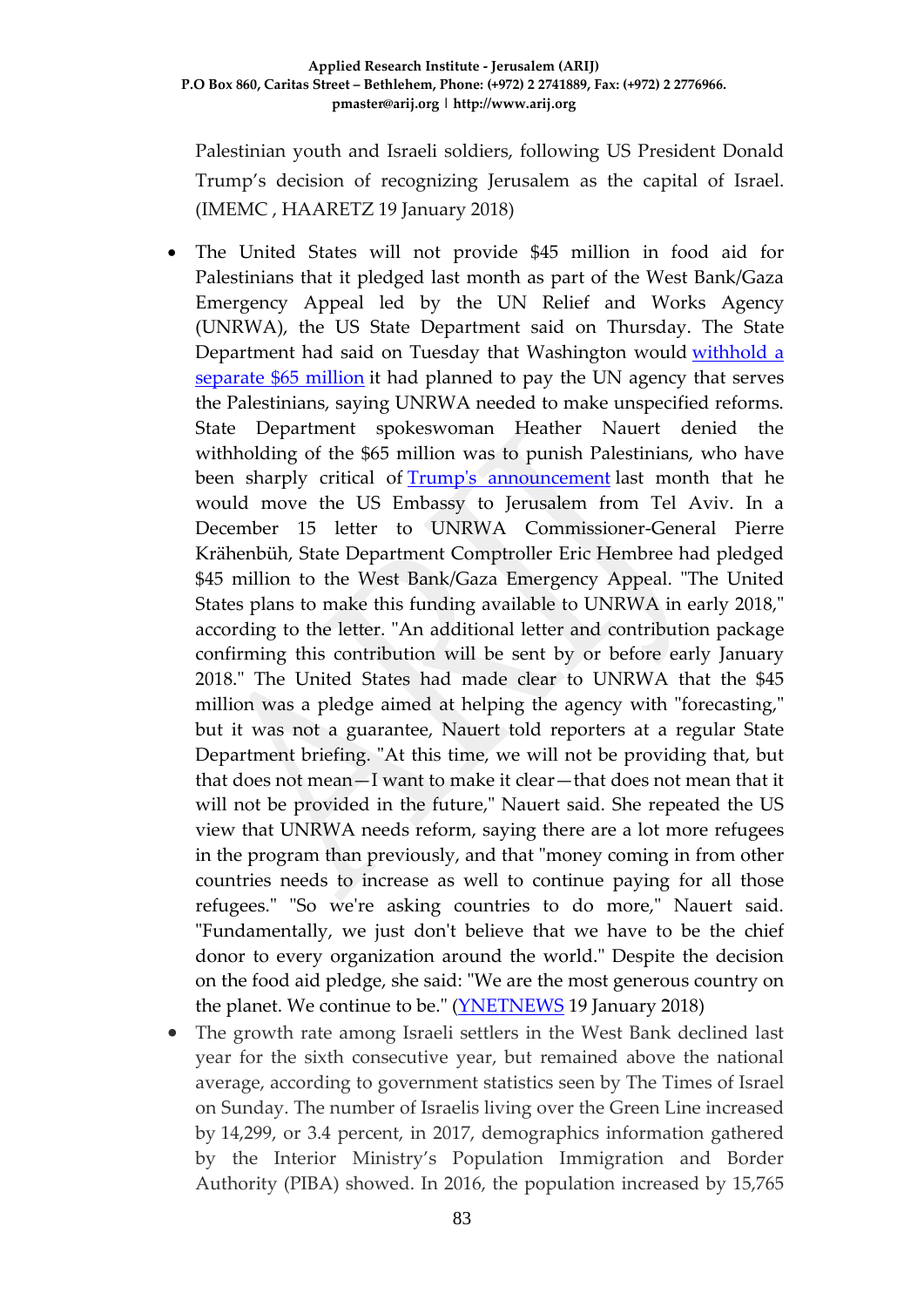or 3.9%. The figures do not cover Jewish neighborhoods in East Jerusalem, which Israel, as opposed to the international community, does not consider settlements. While the growth rate among Israeli settlers has not risen since 2012, the 3.4% figure from 2017 was still higher than the national average, which stood at 2% in the past year. PIBA gathered population numbers from over 150 West Bank settlements and illegal outposts, where 435,708 Israelis are said to live. Some 2.75 million Palestinians currently live over the Green Line, according to the Defense Ministry's Coordinator of Government Activities in the Territories unit. The figures showed a largely even distribution of [ultra-Orthodox,](https://www.timesofisrael.com/black-is-the-new-orange-30-of-settlers-are-now-haredim/) national religious and secular Israelis living in the West Bank. Responding to the numbers on Sunday, the Yesha settlement umbrella council expressed "restrained joy" over the relative growth. But the group blamed the slight decline in the growth rate on a "quiet freeze" in settlement construction, claiming that the vast majority of homes that had received final government approval in the past year had yet to be built. "The media reports constantly talk about the approved housing units, but the reality is completely different," Yesha said in a statement. Statistics from the Peace Now settlement watchdog confirmed the grievance, saying construction has begun for just 46 of roughly 3,000 homes that gained final approval in 2017. The Yesha statement suggested the construction slowdown was an issue of bureaucracy rather than politics. However, the group called for "serious government action to remove the barriers to construction and increase the supply of housing" over the Green Line, arguing that doing so would lower prices throughout the rest of country. [\(TIMES](https://www.timesofisrael.com/settler-growth-rate-declines-for-sixth-straight-year/)  [OF ISRAEL](https://www.timesofisrael.com/settler-growth-rate-declines-for-sixth-straight-year/) 21 January 2018)

• The Transportation and Finance Ministries presented plans Sunday for five new light rail lines and 27 kilometers of tracks, set to cover Jerusalem by 2024. By the time the network expansion is complete, half of Jerusalem's population will live within a five minute walk of a train station. The system will carry over 400,000 passengers a day and waiting times will be improved to about five minutes between trains. The Jerusalem Transportation Management Team is in the process of putting together Project JNET, the Jerusalem Mass Transportation Plan which will involve building "park & ride" parking lots near some central stations, rearranging traffic patterns—including grade separation at busy intersections—and finding a new operator for the network. The current tender is held by Citypass, but they are to be replaced by one of the eight companies that have submitted bids. This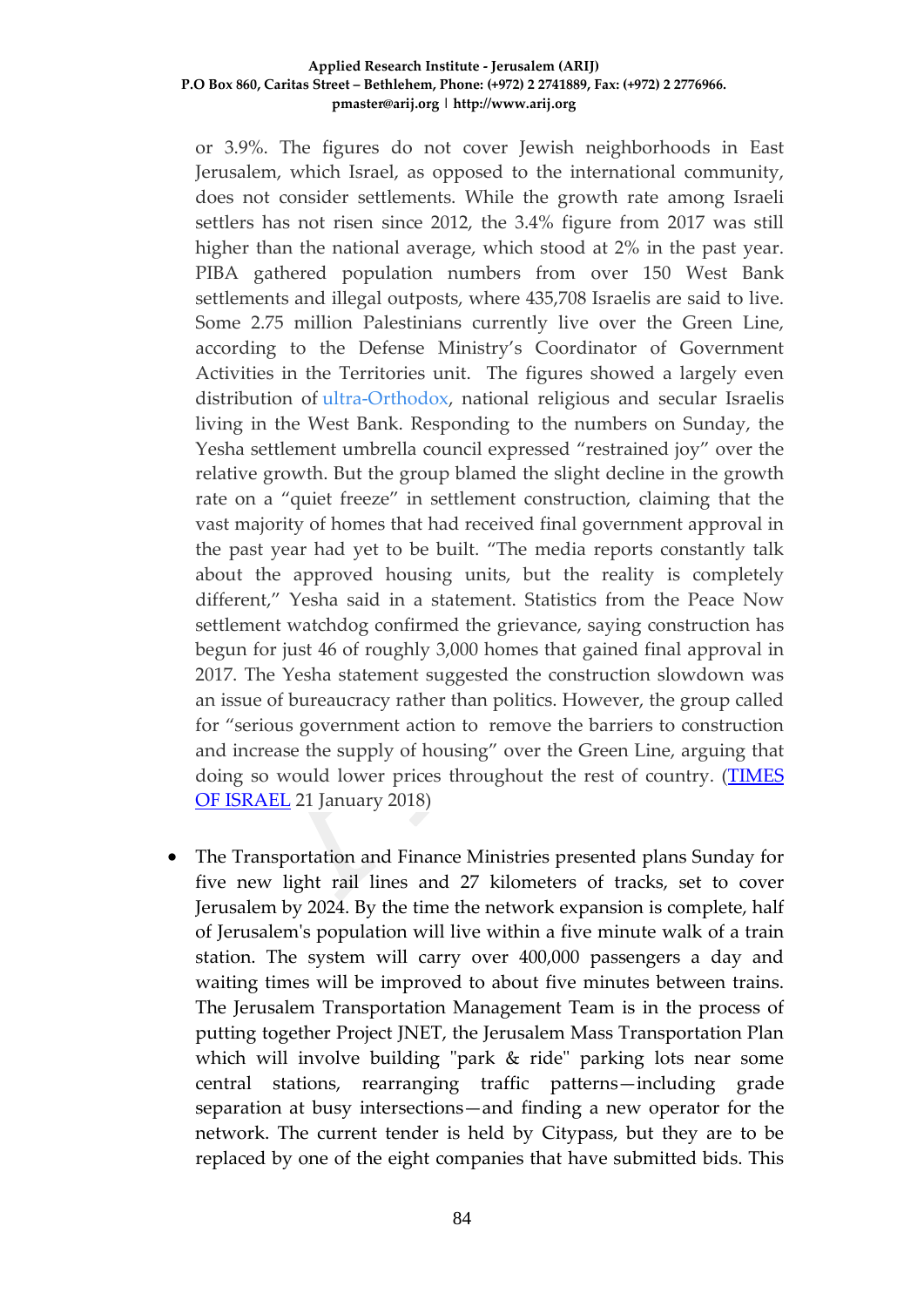year, infrastructure work is expected to begin in the French Hill neighborhood, Mount Scopus, Giv'at Mordechai, Pat Junction and at the Hadassah Ein Karem Medical Center. Work at Pat Junction, near the Begin Highway, is imminent. Five lines will serve Jerusalem residents: from the south Jerusalem neighborhood of Gilo to the Mount Scopus campus of Hebrew University, from the sports complex at Malha to Mount Scopus, from the western neighborhood of Har Nof to Jerusalem's northernmost neighborhood, Neve Yaakov; and from Hadassah Medical Center to the Central Bus Station. The relevant ministries decided to begin operating the lines incrementally and not wait until all the work is finished in 2024. At first, a line will run from the north of the city, Neve Ya'akov, to Hadassah Hospital in the southwest, in addition to the current red line. Infrastructure work has already begun for that line and track-laying should take place in November of 2020. Train cars should arrive in 2022 and the line should be operational by October of that year. The next stage involves a line from the Central Bus Station to the Malha sports complex. Work will begin in April of 2018 and the line will begin operating in March of 2024. At a later stage, the line will be extended to serve passengers from Mount Scopus. The third stage involves a line from Mount Scopus to the Gilo neighborhood. Work will begin in the coming month and it is expected to be operating in 2024. The transit plan also aims to increase efficiency by shortening distances at the stations by improving pedestrian infrastructure and building escalators. Eight conglomerates have submitted bids to the tender to operate the light rail system. Each includes an operator and maintainer, a company to build the train cars, a company that will lay the tracks and communications and funding entities. They must submit their bids by the end of 2018 and the winner will be announced in April, 2019. [\(YNETNEWS](https://www.ynetnews.com/articles/0,7340,L-5074318,00.html) 22 January 2018)

- Several Palestinians, suffocated by tear gas as the Israeli army used violent force to disperse Palestinians who were protesting the US decision on Jerusalem and US Vice President Mike Pence's visit to the city. (IMEMC 24 January 2018)
- The Council for Higher Education supports the application of Israeli law to colleges and universities in the West Bank, a council member said Wednesday, disagreeing with other academics who warn that such a move could expand the boycott movement abroad among opponents of the settlements. The council member was speaking at the Knesset Education, Culture and Sports Committee. The panel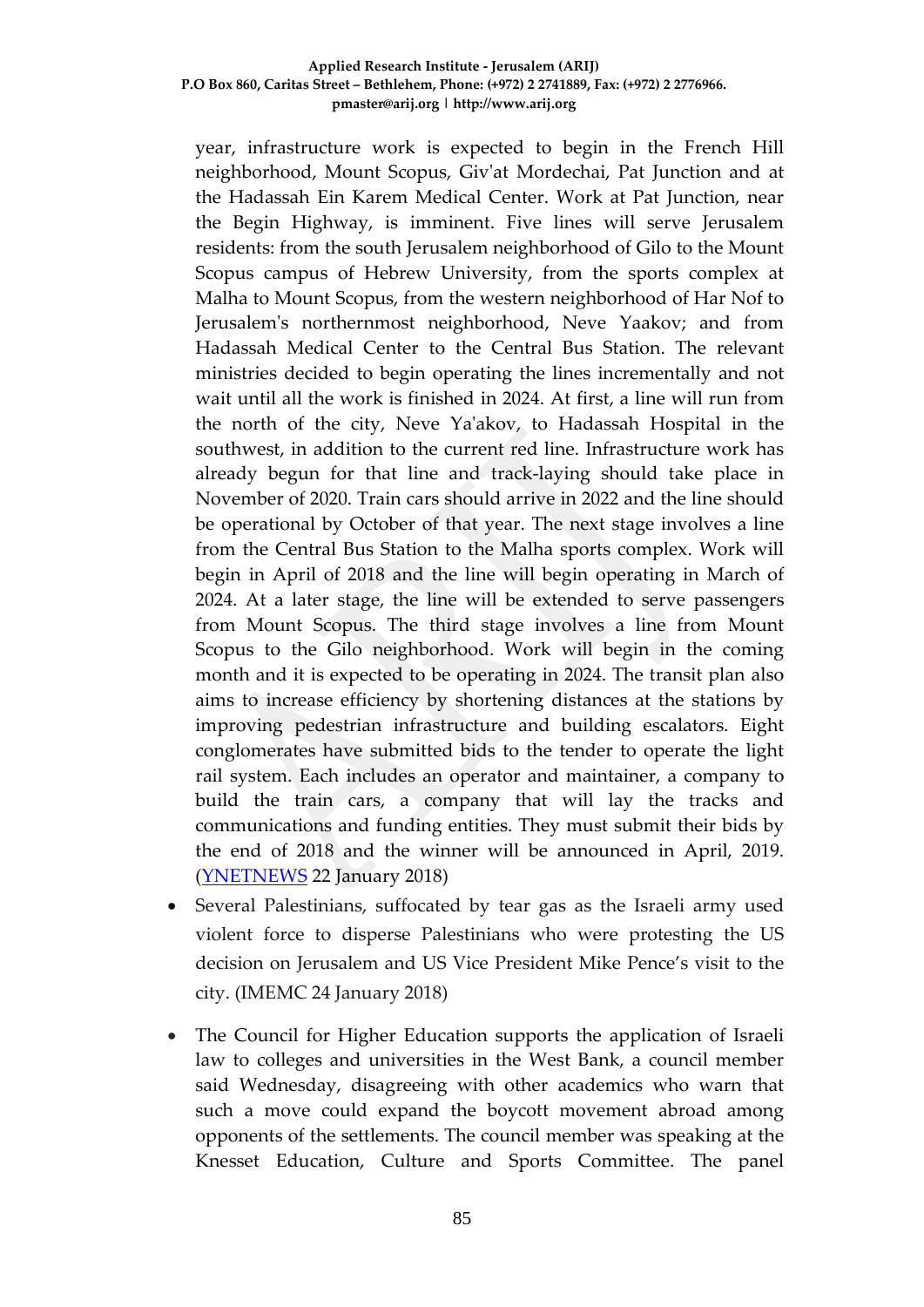approved a bill that would close the Council of Higher Education in Judea and Samaria – the West Bank – and give responsibility for all academic institutions in the West Bank to the Israeli council. The committee sent the bill, sponsored by MK Shuli Moalem-Refaeli (Habayit Hayehudi), to the full Knesset for the first of three votes needed to make it a law. The Education Committee did not discuss the bill's possible implications regarding the boycott movement abroad. The bill is one of a series of bills from right-wing Habayit Hayehudi and other parties in the governing coalition designed to apply Israeli law to Jews living in the West Bank. "Alongside the academic importance of the bill, there is an element of imposing sovereignty, and I'm proud of the two things together," Moalem-Refaeli told the committee. A representative of the Council for Higher Education, attorney Nadav Shamir, said the bill had a number of advantages; for example, it would end duplication. "The situation today of an Israeli council and a Judea and Samaria council harms our national planning," Shamir said. "What interests the council is academics, and from a professional regulatory standpoint we're in favor of the law." Yair Lapid's Yesh Atid was the only opposition party that supported the bill. Opposition MKs arranged for a revote to take place; only then will the bill go to the full Knesset. No date has yet been set for the revote. MK Yossi Yonah (Zionist Union) said approval of the bill would harm Israel. "I speak out of a Zionist fear for Israel's future as a Jewish and democratic state," Yonah said. "I think these steps of normalization of the control over the Palestinian people don't serve us well." One reason for the bill is the growing legal problem surrounding the establishment of a medical school at Ariel University in the West Bank. The university needs new legislation because it wants to cooperate with a teaching hospital in Israel proper. Because Ariel University is under different academic auspices than the hospitals, there's a problem in the granting of academic credits between the two institutions. Former Zionist Union MK Manuel Trajtenberg, a former head of the council's planning and budgeting committee, told Haaretz the bill would violate the agreements with the European Union on preserving a separation between academic institutions in Israel and the West Bank. This could cause the EU to remove Israel from [the Horizon](https://www.haaretz.com/israel-eu-sign-scientific-agreement-1.5251196)  [2020](https://www.haaretz.com/israel-eu-sign-scientific-agreement-1.5251196) scientific research program worth hundreds of millions of euros. "To sacrifice Israel science and research on the altar of applying Israeli law to Judea and Samaria would be a disastrous result," he said. Education Minister Naftali Bennett, who heads the council, has been pushing for the bill's approval in recent weeks – and has even clashed with Prime Minister Benjamin Netanyahu over the matter. Bennett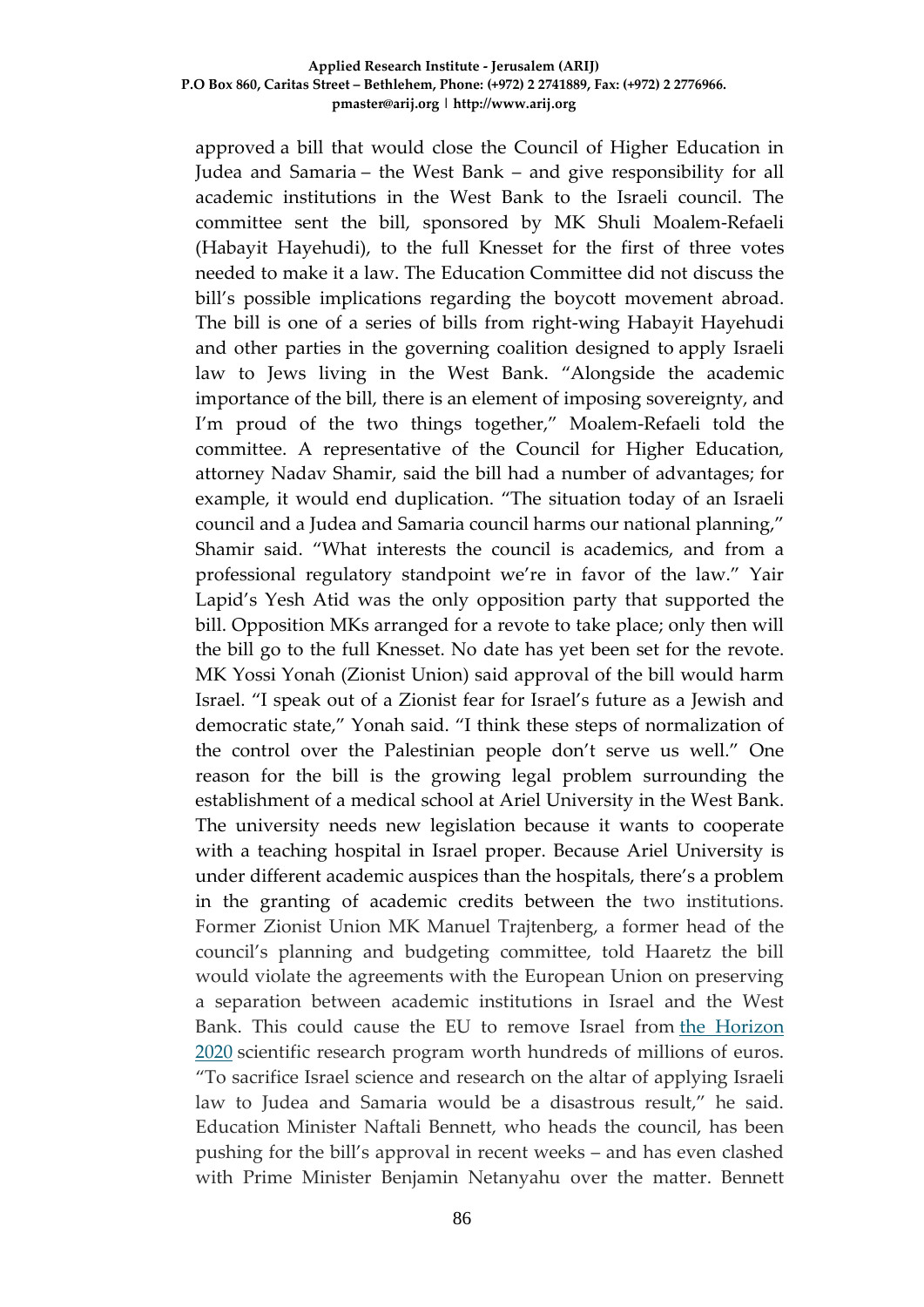even threatened to block other coalition-sponsored bills until the council bill advanced. Members of the committee of university presidents and the Israel Academy of Sciences and Humanities were invited to the committee session but declined to appear. The two groups have yet to provide their views on the bill. The committee of university presidents said it was not a party to the matter. The Council for Higher Education in Judea and Samaria is responsible for three institutions of higher learning in the West Bank: Ariel University, Orot Israel Academic College of Education in Elkana and Herzog College in Alon Shvut. A section of the bill requires the Israeli council to automatically recognize these three institutions. The council in Judea and Samaria was established in the early 1990s because the previous law did not apply to academic institutions in the West Bank, which at the time included only Ariel College. [\(Haaretz](https://www.haaretz.com/israel-news/.premium-education-panel-backs-applying-israeli-law-to-west-bank-universities-1.5764957) 25 January 2018)

• Israel's prime minister is suggesting a "new model" for peace with the Palestinians that would allow them to govern themselves but maintain Israeli control over security. Speaking at a discussion at the World Economic Forum in Davos, Switzerland, on Thursday, Benjamin Netanyahu declined to endorse a "two-state solution" favored by the Palestinians and most of the international community. Netanyahu said he wanted to avoid labels, but said the Palestinians can have "the whole trappings" of self-governance, while Israel should maintain responsibility for security in the region. The Palestinians, who already have limited autonomy in parts of the West Bank, are unlikely to accept such a proposal. They seek all of the West Bank, east Jerusalem and Gaza for an independent state. The Trump administration is expected to present a peace proposal to the sides that could hew closely to Israeli positions. The Palestinians have preemptively rejected any proposal amid concerns it would fall far below their hopes for an independent state. Netanyahu, though, claimed there was no substitute for the United States to broker a peace deal between the two. "I think there's no substitute for the United States. As the honest broker, as a facilitator, there's no other international body that would do it," Netanyahu asserted, going on to suggest that Trump offered a "refreshing point of view" by threatening to withhold aid money to the Palestinians unless they resume peace negotiations, as he did earlier that day. In a discussion at the economic summit, Netanyahu said the international community has "pampered" the Palestinians. He said that Trump's position intends to have the Palestinians "enter the room and negotiate peace." The Palestinians rejected the US as an honest peace facilitator after Trump recognized Jerusalem as Israel's capital last year.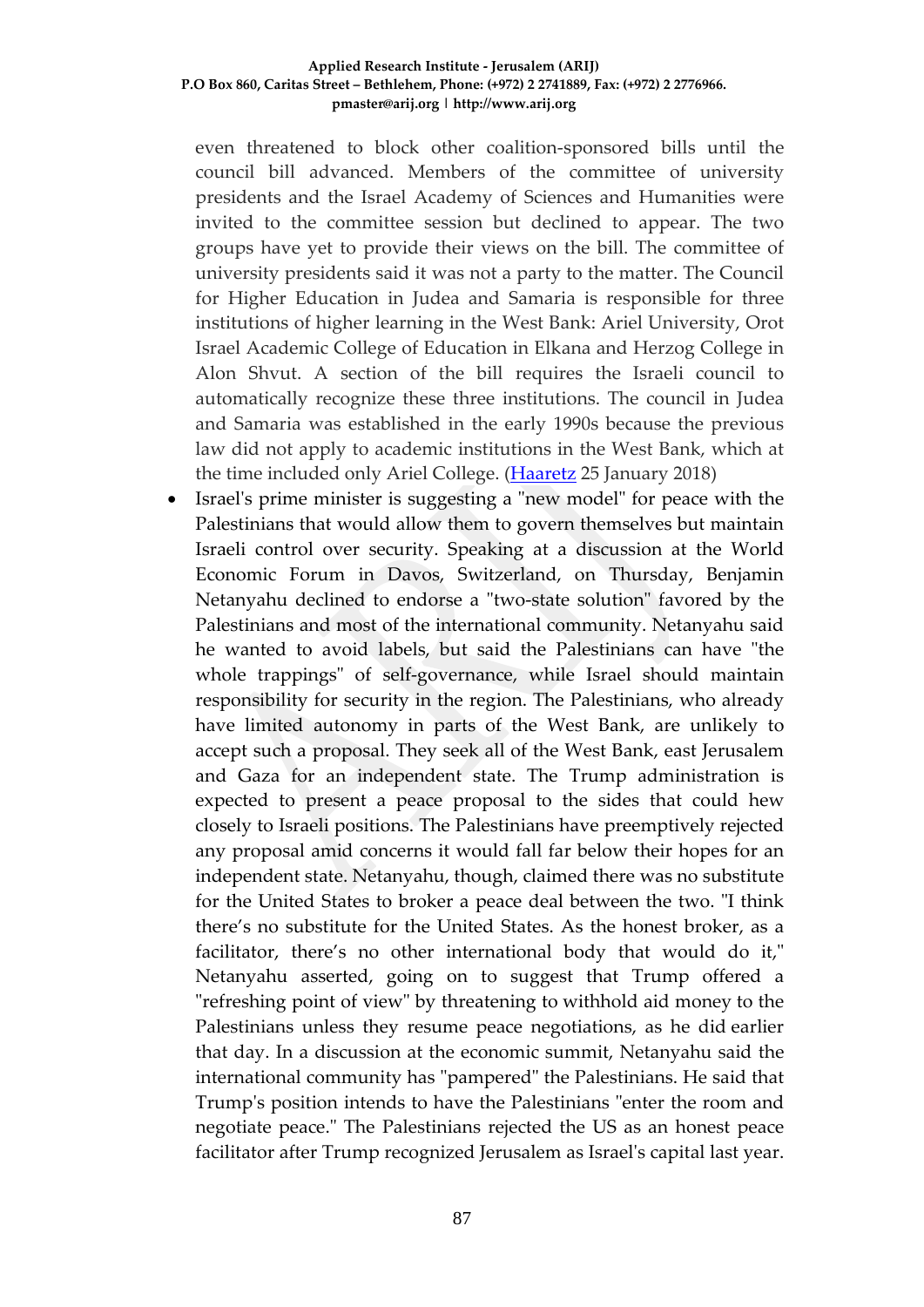They called Trump's remarks on aid money "unacceptable." [\(YNETNEWS](https://www.ynetnews.com/articles/0,7340,L-5076423,00.html) 25 January 2018)

- President Donald Trump threatened to withhold aid money from the Palestinians until they return to peace talks with Israel as he sat down with Israeli Prime Minister Benjamin Netanyahu on the sidelines of an economic summit in Switzerland. Trump said that decision has consequences. The US, he said, gives "hundreds of millions of dollars" to the Palestinians, and "that money is on the table and that money's not going to them unless they sit down and negotiate peace." [\(YNETNEWS](https://www.ynetnews.com/articles/0,7340,L-5076360,00.html) 25 January 2018)
- The Israeli occupation Army (IOA) extended Palestinian youth activist [Tareq Mattar's](http://samidoun.net/2017/08/palestinian-youth-activist-tareq-mattar-ordered-imprisoned-without-charge-or-trial/) detention for another six months. Mattar, 28, is a Palestinian youth leader who is active in a variety of projects, initiatives and forums to organize Palestinian youth and promote study and discussion of the Palestinian cause. He was previously jailed for his Palestinian political activities. He has been jailed without charge or trial since August 2017. (IMEMC 26 January 2018)
- Labor Party Chairman [Avi Gabbay](https://www.haaretz.com/avi-gabbay-1.5606884) plans to submit a resolution at the next convention, to be held within a few weeks, calling for "separating from the Palestinians on the basis of the principle of two states for two peoples." The move is in part a response to the recent [Likud](https://www.haaretz.com/misc/tags/likud-1.5598897) resolution in favor of annexing parts of the West Bank. But it's also a response to harsh criticism of Gabbay from the left, including members of his own party, over his "hard right turn" on various issues, including Israel and the Palestinians. In October, for instance, he was slammed for saying in a television interview that a peace agreement doesn't necessarily have to include evacuating settlements. "If you make a peace agreement, then it's possible to find solutions that don't require evacuation," he said. "In a peace agreement, if you're making peace, why do you need to evacuate?' Membership numbers have declined, and polls have shown a drop in voter support as well. Consequently, Gabbay presumably resolved to draw up a formal platform on the Israeli-Palestinian issue, based in part on a series of briefings from people both in Israel and abroad who have been involved in Israeli-Palestinian peace talks. A source in the party said the planned resolution "reflects the position and the desire of most Israelis," in contrast to the Likud resolution, which "adopts a dangerous, irresponsible national policy of annexing millions of Palestinians." Gabbay's resolution was the brainchild of Labor's young guard. A few days ago, in a meeting with this group, Gabbay said, "The principle of two states for two peoples is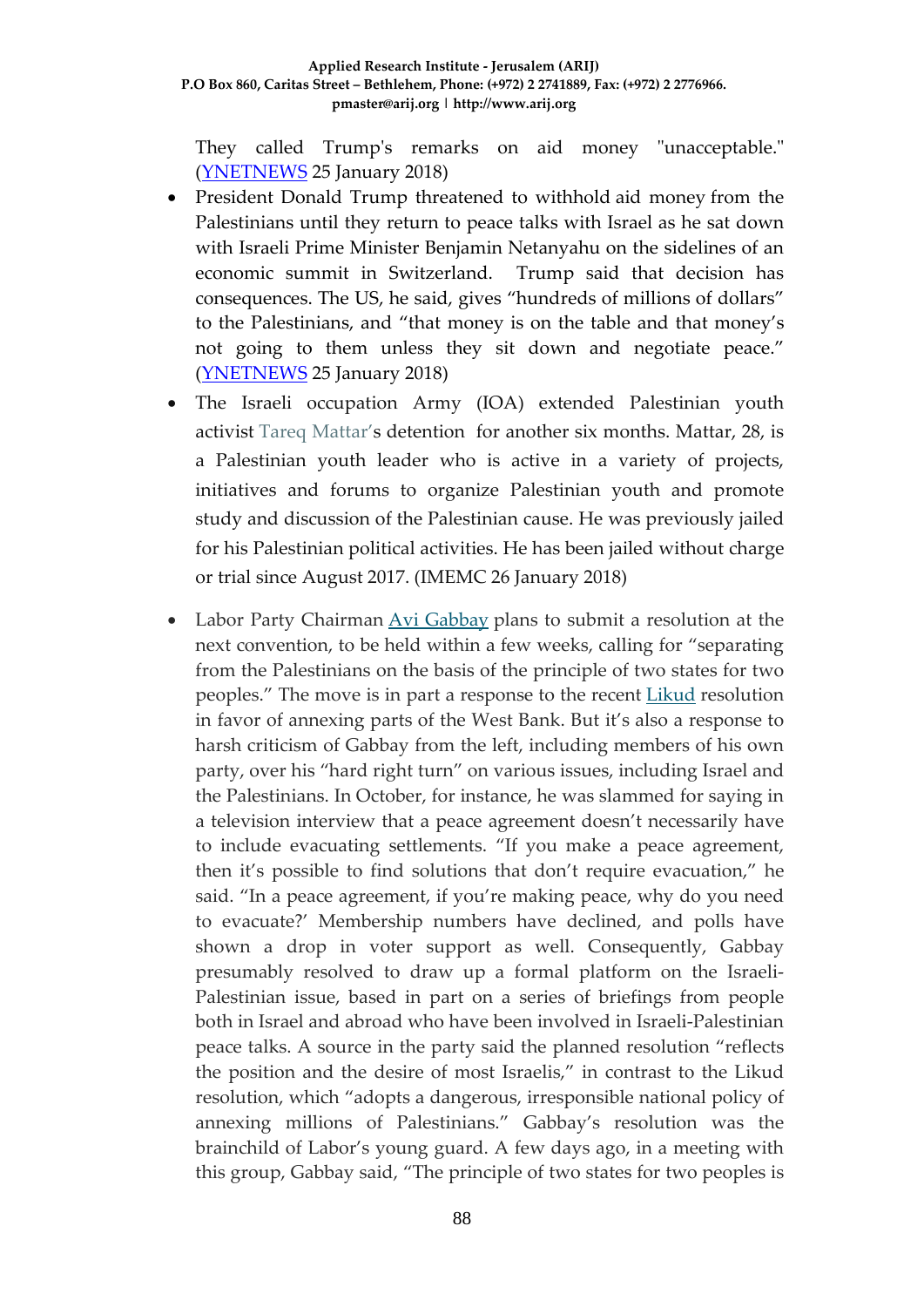a supreme Israeli interest and an existential and security necessity for Israel's future. The political impasse leads to loss of hope on both sides and is liable to deteriorate into a difficult security situation, a binational state and the loss of our Jewish majority. This isn't the Zionist dream on which the state was built. The two-state solution is the Labor Party's policy, and it ought to be Israel's policy," Gabbay said. [\(Haaretz](https://www.haaretz.com/israel-news/.premium-labor-chairman-gabbay-calls-for-separating-from-palestinians-1.5766951) 26 January 2018)

- The Israeli occupation Army (IOA) seized [Haitham Siyaj,](http://samidoun.net/2016/10/two-more-former-pa-prisoners-seized-and-beaten-by-invading-occupation-forces/) only a month after he was released from nearly two years' imprisonment without charge or trial under administrative detention. (IMEMC 28 January 2018)
- A new Likud bill proposal seeks to apply Israeli law to Jewish settlements in the West Bank, effectively annexing them. The annexation bill, sponsored by Likud MK Yoav Kisch, is identical to a resolution unanimously adopted by the Likud Central Committee a month ago. "It's time to put the Likud Central Committee's resolution into practice and begin applying sovereignty over the settlement areas in Judea and Samaria," Kisch said. "There will be no better historic opportunity to do this." In the coming days, Unifying Behind Sovereignty, a forum made up of hundreds of Likud Central Committee members, will launch an online campaign titled "Making History" to put pressure on lawmakers to promote Kisch's proposal. Ariel Morelli, a member of the Unifying Behind Sovereignty forum, hailed Kisch's bill. "In 2018, the Likud is making history just like the history David Ben-Gurion made in 1948, Moshe Dayan and (Yitzhak) Rabin in 1967 and Menachem Begin in 1977," he said. Members of the coalition have proposed quite a few annexation bills during the 20th Knesset's term: Kisch and Bayit Yehudi MK Bezalel Smotrich submitted a proposal to annex the settlement of Ma'ale Adumim; MK Moti Yogev (Bayit Yehudi) and MK Miki Zohar (Likud) sought to annex Gush Etzion, the city of Ariel and the Jordan Valley; Minister Yisrael Katz (Likud) tried to promote a bill proposal to annex Givat Ze'ev; MK Shuli Mualem-Rafaeli (Bayut Yehudi) proposed to repeal the Disengagement Law in the northern Samaria region. [\(ynetnews](https://www.ynetnews.com/articles/0,7340,L-5077220,00.html) 28 January 2018)
- Prime Minister Benjamin Netanyahu promised Sunday that the government would authorize the Havat Gilad outpost as a new settlement in the Samaria region of the West Bank at its February 4 meeting. It would mark the fourth time since Netanyahu took office in 2009 that his government transformed an existing outpost into a new settlement. In 2012, the government voted to authorize three outposts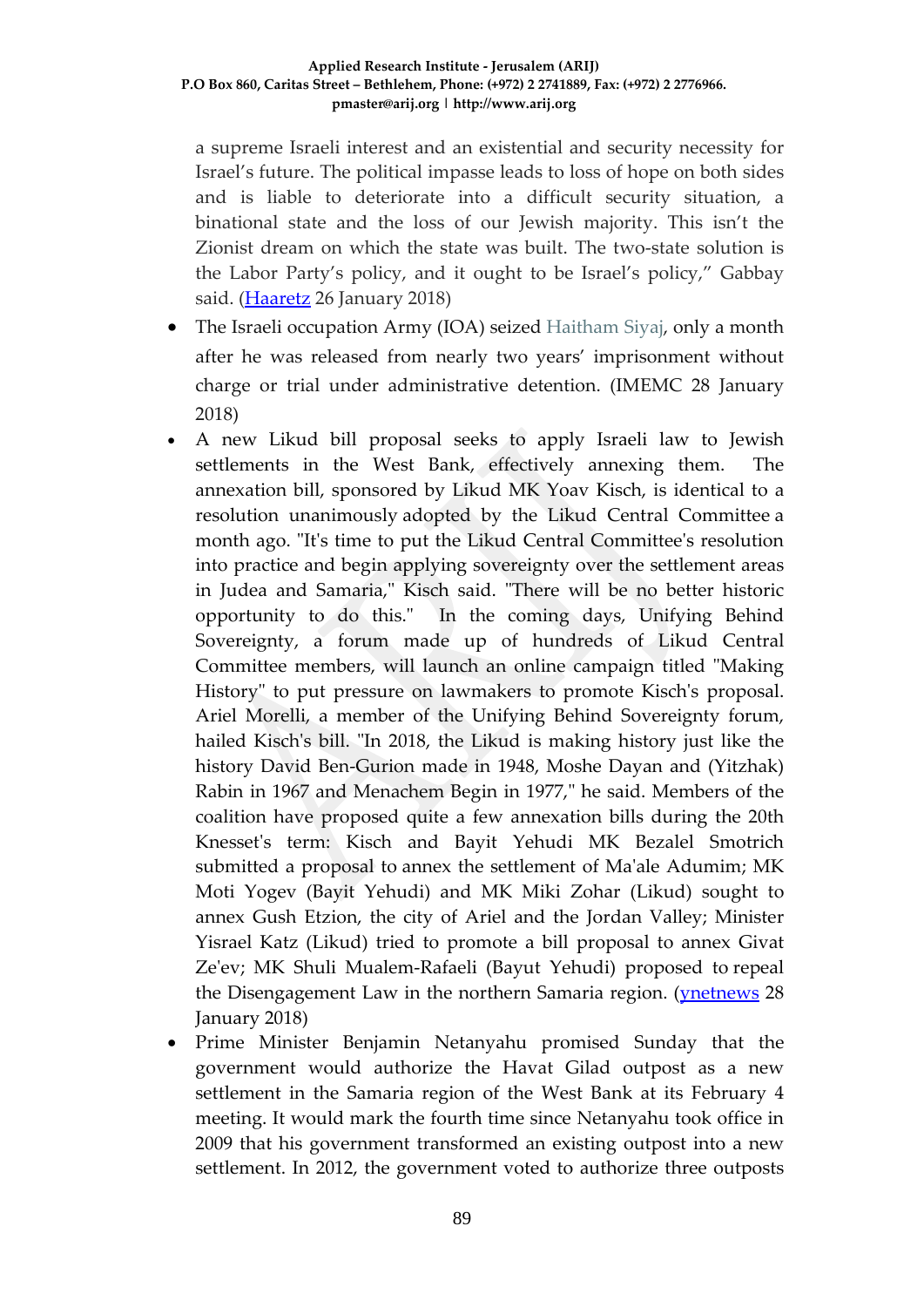as new settlements: Bruchin, Rehalim and Sansana. Last year, the government also created the first entirely new settlement in over 20 years, called Amihai. The call to authorize Havat Gilad outpost came in the aftermath of the January 9 terrorist attack, in which outpost resident and father of six, Raziel Shevach, 32, was shot to death by Palestinians as he drove on a highway near his home in the Samaria region. Defense Minister Avigdor Liberman initially said the outpost would be authorized and it was assumed the government would vote on it on January 21, the day that US Vice President Mike Pence landed in Israel. But the issue was delayed, first by one week and now by two. Justice Minister Ayelet Shaked (Bayit Yehudi) attacked Netanyahu for not bringing the issue to a vote at Sunday's weekly meeting. Attorney-General Avichai Mandelblit has already authorized the move and there is no reason to delay, "but the prime minister, for reasons of his own, did not want to bring it up today," Shaked told Army Radio. The Likud said the Bayit Yehudi party was wellknown for attacking Netanyahu for failing to act on something, which it knows he will move on, just so they can claim credit for it. Samaria Regional Council head Yossi Dagan said, "It must be clear to our enemies that this [the creation of a new settlement] is the price for terrorism." The outpost is named in memory of Gilad Zar, who was killed in that area in a shooting attack by Palestinians in 2001. Havat Gilad was built in 2002 on land partially owned by the Zar family. [\(JPOST](http://www.jpost.com/Israel-News/Netanyahu-promises-Havat-Gilad-outpost-could-become-settlement-next-week-540071) 28 January 2018)

• [Abdul-Khalik Burnat,](http://samidoun.net/2018/01/palestinian-child-prisoner-abdul-khalik-burnat-17-charged-in-occupation-military-court/) 17, the son of Palestinian activist Iyad Burnat, was brought before the Ofer Israeli military court on 28 January 2018. Iyad Burnat posted on Facebook describing Abdul-Khalik's hearing and the experience of attending the court. The military prosecution's charges against [Abdul-Khalik](http://samidoun.net/2017/12/take-action-palestinian-nonviolent-leaders-son-abdul-khalik-burnat-abducted-by-israeli-occupation-forces/) were read out, including stonethrowing, as well as allegations that this stone-throwing caused "severe damage to the Wall," the eight-meter high concrete separation wall condemned by the International Court of Justice. Abdul-Khalik was also accused of presenting a "threat to security" and causing damage to the Israeli occupation state. ". I never felt that I was in a courthouse; rather, it was the scene of a great injustice, a part of the Zionist Occupation," Burnat wrote. Abdul-Khalik's next hearing before the military court was scheduled for 11 February. Also on 28 January, [Mohammed Bilal Tamimi,](http://samidoun.net/2018/01/mohammed-tamimi-19-seized-by-occupation-forces-as-global-solidarity-escalates/) 19, was brought before the military court after 17 days of interrogation. Mohammed is one of the cousins of Ahed Tamimi who has been targeted for arrest and interrogation as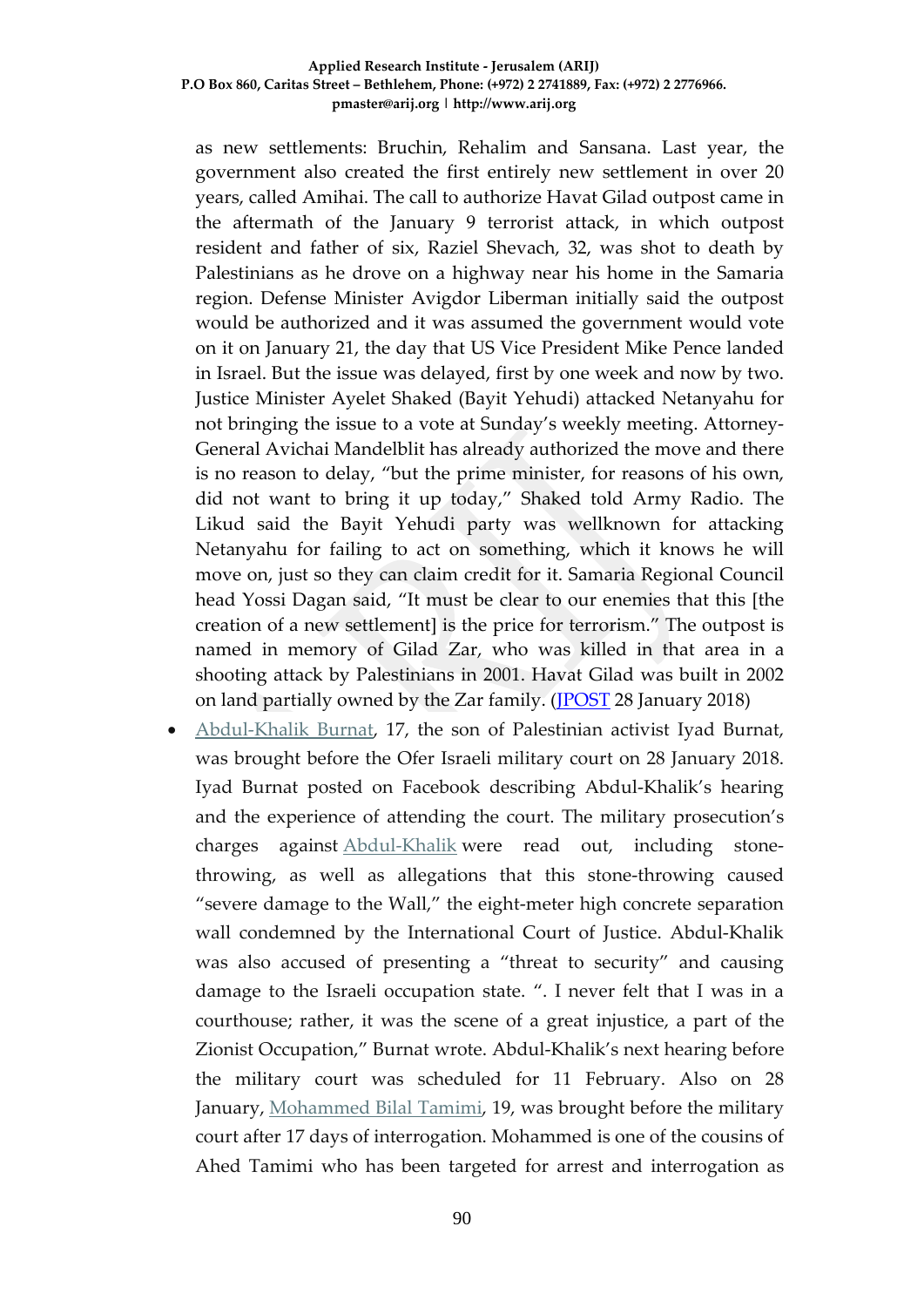part of the ongoing [collective punishment](http://samidoun.net/2018/01/lieberman-imposes-collective-punishment-on-tamimi-family-nabi-saleh-declared-closed-military-zone/) directed against the family. Manal Tamimi, the teen's mother, said on Facebook that the military court judge did not yet rule on whether his interrogation should be extended as requested by the Shabak, the notorious Israeli intelligence service, and that a ruling would be made within the coming days. (IMEMC 29 January 2018)

- Israeli authorities issued 40 administrative detention orders against Palestinian detainees held in Israeli jails. 19 of the 40 orders were issued against detainees who spent months and years in detention, without charge or trial. The sentences varied between two and six months and could be renewed at the end of the term. (WAFA 29 January 2018)
- Many residents of the [Palestinian](https://www.haaretz.com/middle-east-news/palestinians) village of Wadi Fukin, west of Bethlehem, did not sleep much Friday night. As on every rainy day this winter, they dug ditches and built mud and stone barricades, as they sought to hold back the strong currents of water streaming into the village that threatened to flood their homes. The floods in Wadi Fukin are a recent, man-made phenomenon. They are related to the expansion of the community of Tzur Hadassah, which is located above the village, and where a new neighborhood has been built over the past few years. The construction turned natural areas that absorbed rainwater and slowed their flow into asphalt and concrete, which funnel the water quickly down the mountain towards the village. Another problem, no less serious, is that the water is no longer sinking into the ground to feed the Wadi Fukin springs, which residents use for irrigation throughout the year. The residents report a sharp decline in the springs' water flow. On Monday the Jerusalem Regional Planning Commission is to discuss the Tzur Hadassah master plan, which calls for tripling the community's size. Under the plan, two additional neighborhoods with thousands of homes will be built that are expected to make the flooding worse and dry up the springs even further. Since the Green Line passes between Tzur Hadassah and Wadi Fukin, and a separation barrier is planned there, opponents of the plan say the Housing Ministry is ignoring the expansion's consequences for the Palestinian village. The ministry claims it has carried out all necessary geological tests. The 1,300 residents of Wadi Fukin are wedged between two large Jewish population centers – Tzur Hadassah to the west, and the ultra-Orthodox settlement of Betar Ilit to the east. The village has an exceptional history: Though its inhabitants were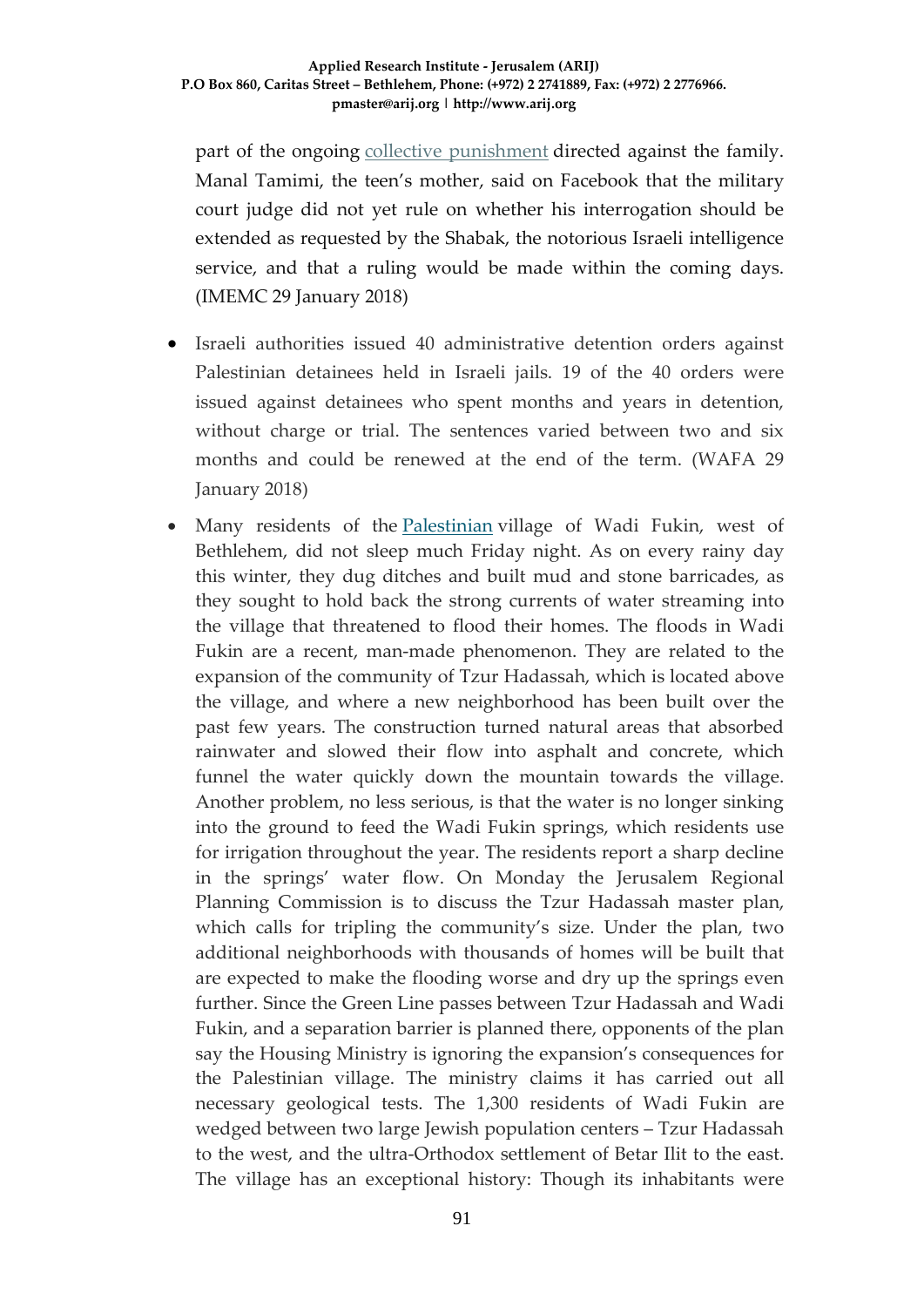expelled and the village destroyed during the War of Independence and the postwar cross-border operations, in 1972 Israel, in a rare move, allowed the residents to return and rebuild. Residents have claimed the reason was to vacate space in the Deheisheh refugee camp. The village is known for its 11 springs and rainwater pools that provide for the local agriculture. In recent years, though, sewage from Betar Ilit has flooded the village's fields several times, and there has been occasional harassment by settlers or visitors to the springs and ponds. However, the flooding from Tzur Hadassah and the dehydration of the springs are the biggest problems. "We were 16 people working almost all night. We made piles of stones and mud, and we took the old people out of their homes and moved them," says resident Imad Manasra of the Friday night efforts. "It was like a river," adds Wahel Haruf, whose house is in the path of the stream from Tzur Hadassah. "This time we managed to dig a ditch and the water did not enter the house." Opponents of the master plan include the residents of Wadi Fukin as well as residents of Tzur Hadassah, the Society for the Protection of Nature in Israel and the Eco-Peace organization. They are basing their position partly on an evaluation conducted by the government's Hydrological Service, which said, "From an initial analysis it can be estimated that implementing the plan could cause damage to the regional and local groundwater system." According to evidence gathered by Eco-Peace over the past two years, there has already been a 50 percent decline in the water supply to the wadi's springs, and the amount of water in the village's main spring has declined by two thirds in the last three years. Part of the decline can be explained by drought, but some is apparently related to the construction of the new neighborhood. One Housing Ministry proposal to solve the runoff problem is to build a kilometer-long canal that will catch the water between Tzur Hadassah and Wadi Fukin and funnel it into the stream under the village. Opponents point out that the canal won't solve the problem of the springs, and since it would be beyond the Green Line and the planned separation fence it will never be maintained properly. Opponents are suggesting construction of flood areas from which water would be injected into cracks, caves and natural openings in an attempt to revive the natural spring system. The Housing Ministry said in response: "Under the master plan for the Jerusalem District, the ministry is required to advance an outline plan for 20,000 people in the community of Tzur Hadassah, which will regulate the connection between the existing and planned neighborhoods, as well as the transportation connections, open areas, drainage solutions and allocations for public needs within Tzur Hadassah and its environs.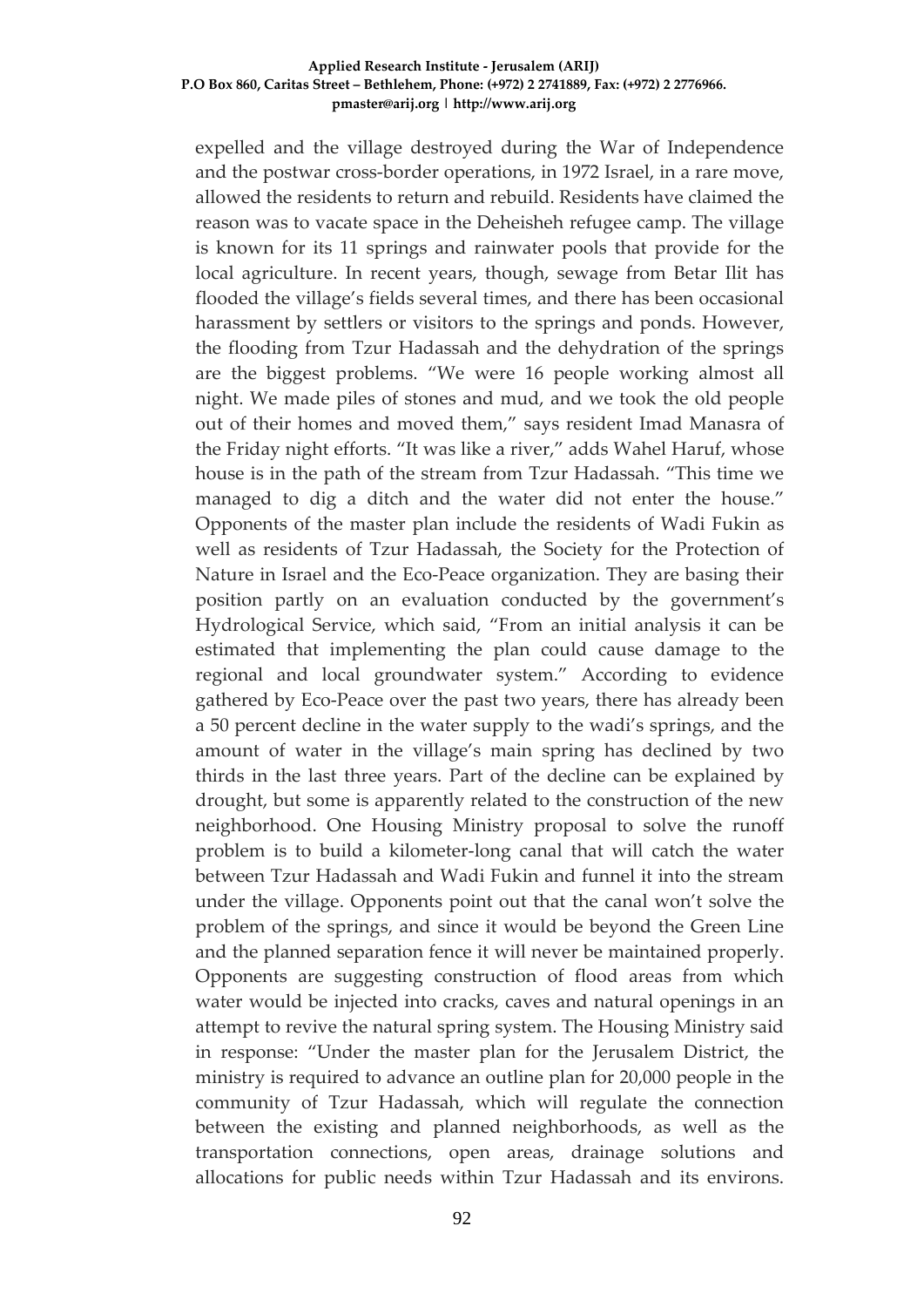The plan includes a drainage plan that reduces the upper runoff and prevents harm to the community of Fukin even during the stages of implementation." [\(Haaretz](https://www.haaretz.com/israel-news/liberal-jerusalem-suburb-s-expansion-is-hurting-a-palestinian-village-1.5769531) 29 January 2018)

The Israeli military is to take security control of neighborhoods over the security barrier in East Jerusalem as part of its redeployment to the area known as the "Jerusalem envelope," due to issues surrounding security and cooperation with police in these areas. The principal change will be in Kfar Akab, but it says that it intends for its activities in the Shuafat refugee camp to be carried out by police. "Terrorism in recent years has characteristics other than those we have known in the past," said Israel Defense Forces spokesman Ronen Manelis, explaining the motive behind the decision. "There has been an increase in attacks carried out by Palestinians with Israeli ID cards, and at border crossings." He called the areas of which the IDF is to take control "cities of refuge for terrorists," and areas in which the IDF has not been active enough. The means by which the army has until now been tackling the security situation in the area, including in its cooperation with Israel's police, he said, were insufficient. "We are not changing the status of the crossings, nor are we taking control of any citizens," said Manelis, referring to concerns that Palesinian residents with Israeli citizenship will now be under control of the military. According to Manelis, the only change being made regards the re-distribution of security arrangements. Two IDF regional units, the Binyamin and Etzion brigades, are responsible for security in the "Jerusalem envelope," an area outside the city in the West Bank. The Binyamin Brigade, located north of Jerusalem, will now be responsible for security in the entire region, including the Jerusalem neighbors that are within the municipal boundaries but located outside the separation barrier. These neighborhoods include Abu Dis, al-Azaria and other villages under the responsibility of the Etzion Brigade at present. The Efraim Brigade will now take over responsibility for the northern part of the region for which the Binyamin Brigade is responsible, freeing up the Binyamin Brigade for its new responsibilities. The changes will be implemented in cooperation with the other security forces, such as the police and Shin Bet security service. These organizations will continue to operate in the area as before, but from now on the overall security responsibility will belong to the brigade commander. A new body will be established in the coming days with representatives from all the relevant organizations. "The new division of responsibility will help prevent terrorism in the region and improve the dialogue between the various bodies involved," Manelis said. Kafr Aqab is inside Jerusalem's borders but have been cut off from the city by the security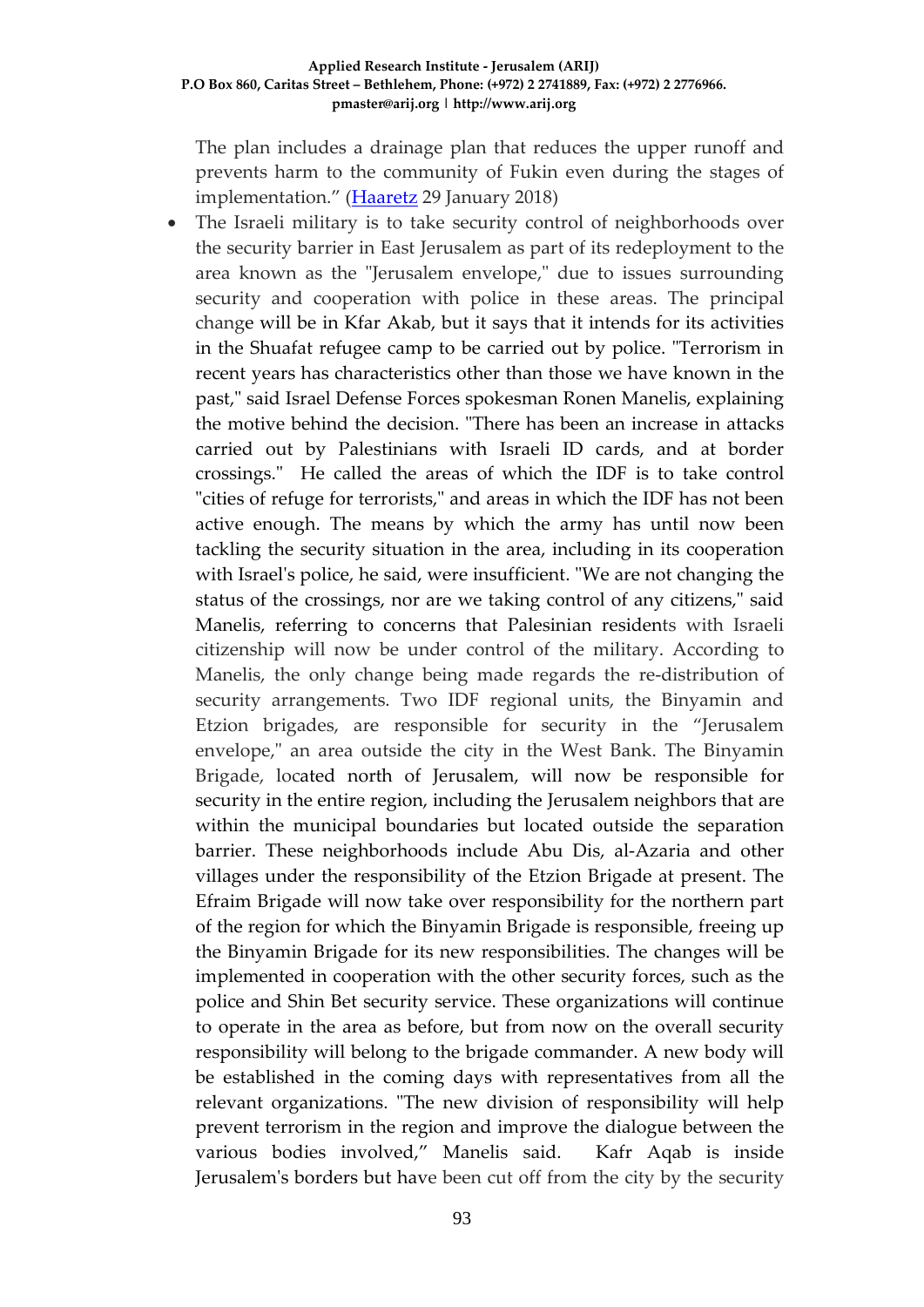barrier. Precise population figures of those living over the security barrier are unavailable, but estimates range between 100,000 and 150,000. Between one-half and two-thirds have blue Israeli ID cards and residency status. A recent survey by city water company Gihon put the population at 140,000. Because these neighborhoods were severed from Jerusalem, the city and police provide few services and conditions have significantly deteriorated in recent years. Many of the terror attacks in 2015 were committed by people living beyond the separation barrier. Violence in these neighborhoods and environs has spiked, as have the incidence of drug trafficking and illegal weapons possession. The infrastructure is poor. In the absence of municipal oversight, thousands of apartments have been built, overtaxing already-crumbling sewage, water and electricity systems. [\(Haaretz](https://www.haaretz.com/israel-news/.premium-israeli-army-to-take-control-of-palestinians-neighborhoods-in-e-j-lem-1.5770730) 29 January 2018)

• Israel will submit a \$1 billion dollar plan for easing the [Gaza](https://www.haaretz.com/misc/tags/gaza-1.5599001) Strip's [humanitarian crisis,](https://www.haaretz.com/middle-east-news/palestinians/.premium-history-will-not-forgive-the-sins-against-gaza-1.5771255) which it will ask the international community to fund, at an emergency meeting on Wednesday of donor states. The plan's centerpiece will be Israeli assistance in building infrastructure projects, including desalination plants, electricity lines and a gas pipeline, as well as upgrading the Erez industrial park on the Israeli-Gazan border. The plan would cost around \$1 billion. The emergency meeting in Brussels was called by Norwegian Foreign Minister Ine Eriksen Søreide, who currently chairs the forum of donor states, and the European Union's foreign policy czar, Federica Mogherini. It was called in response to American threats to reduce aid to the Palestinians, the impasse in the Fatah-Hamas reconciliation process and the worsening humanitarian situation in Gaza. Unusually, given the [rupture in relations](https://www.haaretz.com/middle-east-news/palestinians/abbas-declares-oslo-accords-dead-trump-s-peace-plan-is-a-slap-1.5730759) between the Palestinian Authority and the United States following the latter's recognition of Jerusalem as Israel's capital, both Palestinian Authority Prime Minister Rami Hamdallah and U.S. envoy to the peace process Jason Greenblatt will attend. Israel will be represented by Regional Cooperation Minister Tzachi Hanegbi and the coordinator of government activities in the territories, Maj. Gen. Yoav Mordechai. Also attending will be the foreign ministers of Egypt, Jordan and Morocco and senior officials of several other countries. Hanegbi, who is Prime Minister Benjamin Netanyahu's representative at the conference, will present a series of projects Israel would like to see happen in Gaza. They include building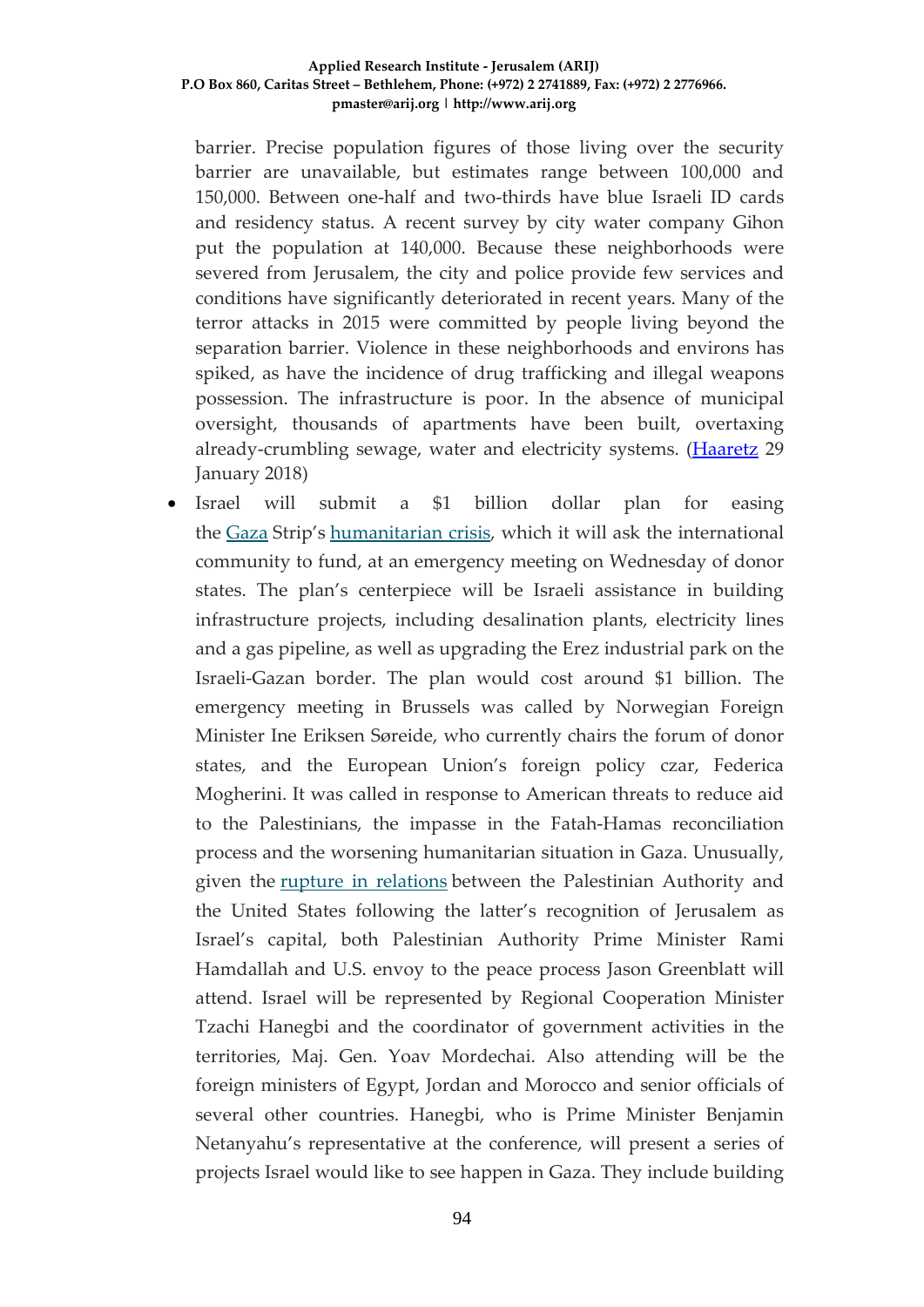a desalination plant, installing a new high-voltage line that would double the amount of electricity Israel supplies to Gaza, laying a natural gas pipeline from Israel to Gaza and building a sewage purification plant and a landfill. Israel is willing to provide technology and know-how for these projects, but not to finance them. Israel will also offer to be more flexible about permitting dual-use materials, which can be used for both civilian and military purposes, into Gaza to facilitate construction. Tuesday night, Hanegbi met with Mogherini and told her Israel wants the conference to succeed. He added that Israel is working in many ways to help Gaza's residents, but said it's time for the Palestinian leadership to also start considering ordinary Palestinians' welfare and return to direct negotiations with Israel. Senior defense officials have warned recently of a "complete" collapse of Gaza's economy, and especially of its infrastructure. The number of trucks entering Gaza from Israel has fallen by about half over the past few months due to the decline in Gazans' purchasing power, and is now down to around 300 to 400 trucks a day, according to data published in Haaretz earlier this month. Around 95 percent of Gaza's water isn't fit to drink, and every day, hundreds of thousands of cubic meters of sewage flow into the Mediterranean Sea, eventually reaching Israel's coast. The power supply in Gaza has increased recently, to six or seven hours of electricity per day, after the PA agreed to resume paying for some of the electricity supplied by Israel. But experts warn of possible outbreaks of infectious diseases. The general unemployment rate has reached 50 percent, with youth unemployment even higher. Netanyahu told journalists earlier this month that he supports improving Gaza's economy, but added, "The main problem is that Gaza itself doesn't see to the basic infrastructure the population needs, like electricity, water and housing. This is our problem ... It's absurd that Israel has to take care of the most basic necessities of life, which the Hamas government ignores." President Reuven Rivlin made similar statements recently. "We're approaching the moment when [Gaza's infrastructure will collapse,](https://www.haaretz.com/israel-news/.premium-rivlin-warns-that-gazan-infrastructure-is-on-verge-of-collapse-1.5749557)" he said during a tour of the Gaza border earlier this month. "The entire world must know and understand that the ones preventing reconstruction are Hamas. Israel is the only party in the region that, under any conditions, supplies the